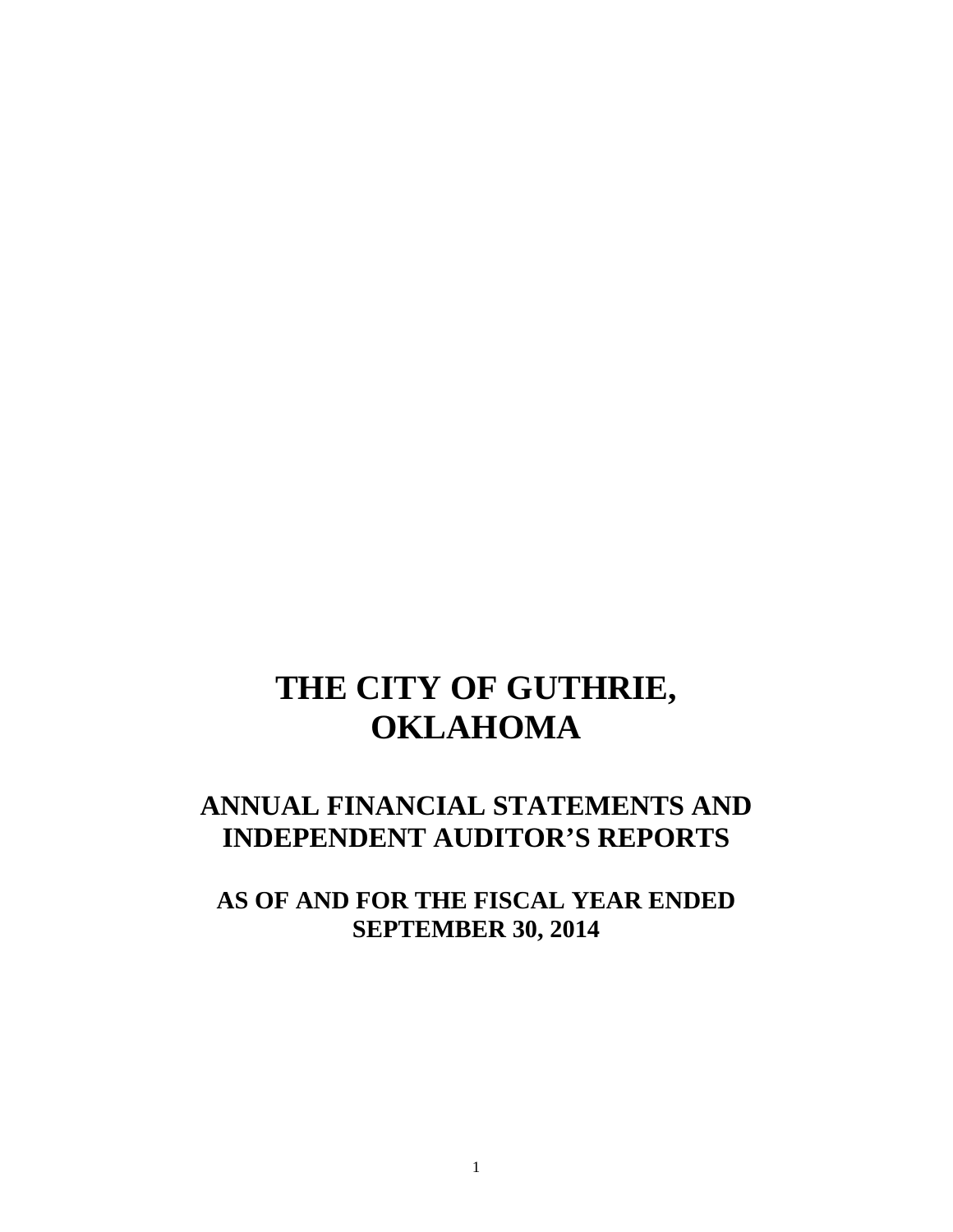## **THIS PAGE INTENTIONALLY LEFT BLANK**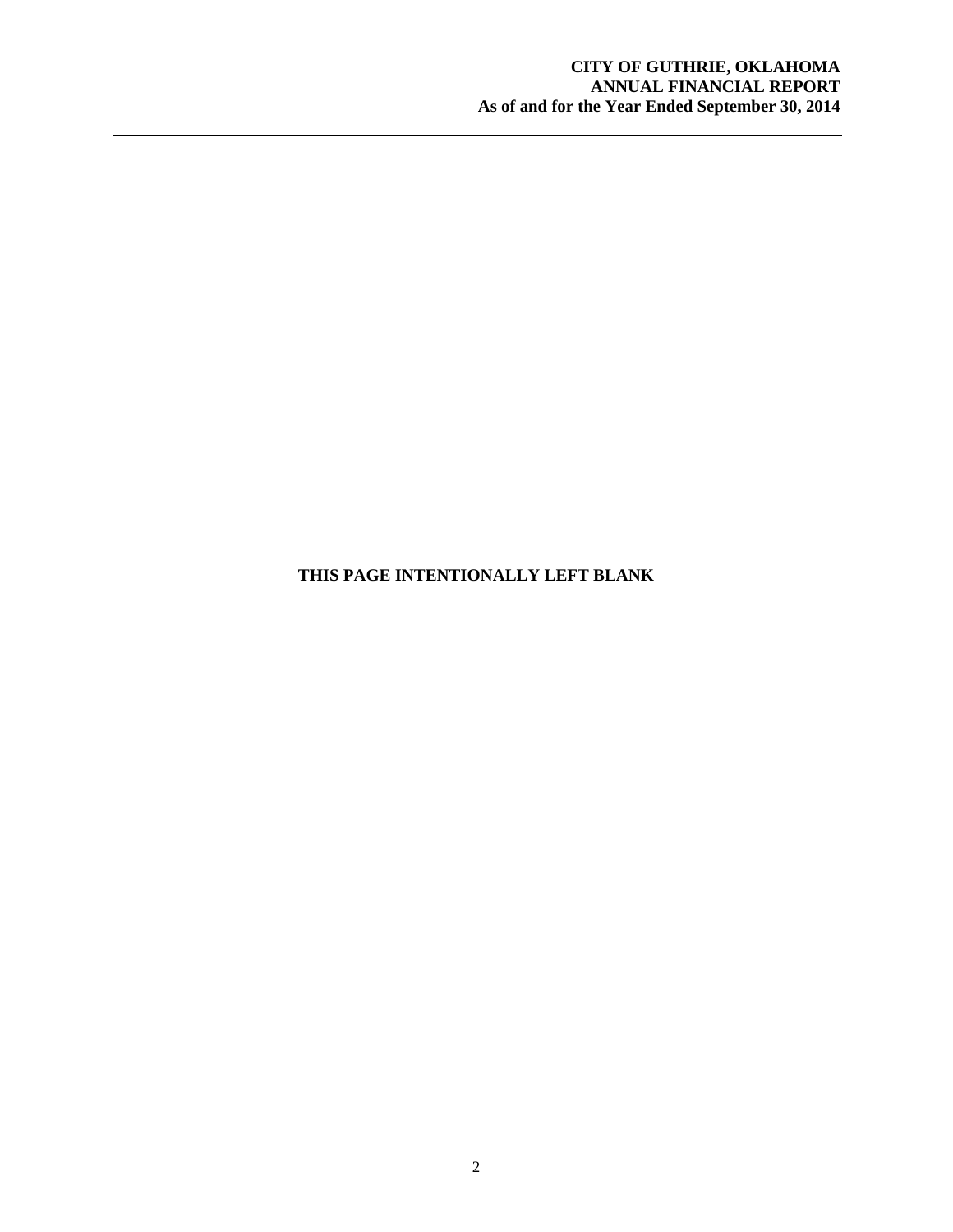## **TABLE OF CONTENTS**

|                                                                                                                                                                                                             | Page<br>$5-6$ |
|-------------------------------------------------------------------------------------------------------------------------------------------------------------------------------------------------------------|---------------|
| <b>Required Supplementary Information:</b>                                                                                                                                                                  | $7 - 15$      |
| <b>The Basic Financial Statements:</b>                                                                                                                                                                      |               |
| <b>Government-Wide Financial Statements:</b>                                                                                                                                                                | 18            |
| <b>Governmental Funds Financial Statements:</b><br>Statement of Revenues, Expenditures, and Changes in Fund Balances<br>Reconciliation of Governmental Funds and Government-Wide Financial Statements 22-23 | 20<br>21      |
| <b>Proprietary Funds Financial Statements:</b>                                                                                                                                                              |               |
|                                                                                                                                                                                                             |               |
| <b>Required Supplementary Information:</b>                                                                                                                                                                  |               |
| <b>Budgetary Comparison Information (Budgetary Basis):</b>                                                                                                                                                  |               |
| <b>Post-employment Benefit Plan Information</b>                                                                                                                                                             |               |
|                                                                                                                                                                                                             | 61<br>61      |
| <b>Other Supplementary Information:</b>                                                                                                                                                                     |               |
| <b>Nonmajor Governmental Combining Statements</b><br>Combining Statement of Revenues, Expenditures and Changes in Fund Balance                                                                              | 63<br>64      |
| <b>General Fund Accounts Combining Schedules</b><br>Combining Schedule of Revenues, Expenditures and Changes in Fund Balance - General Fund                                                                 |               |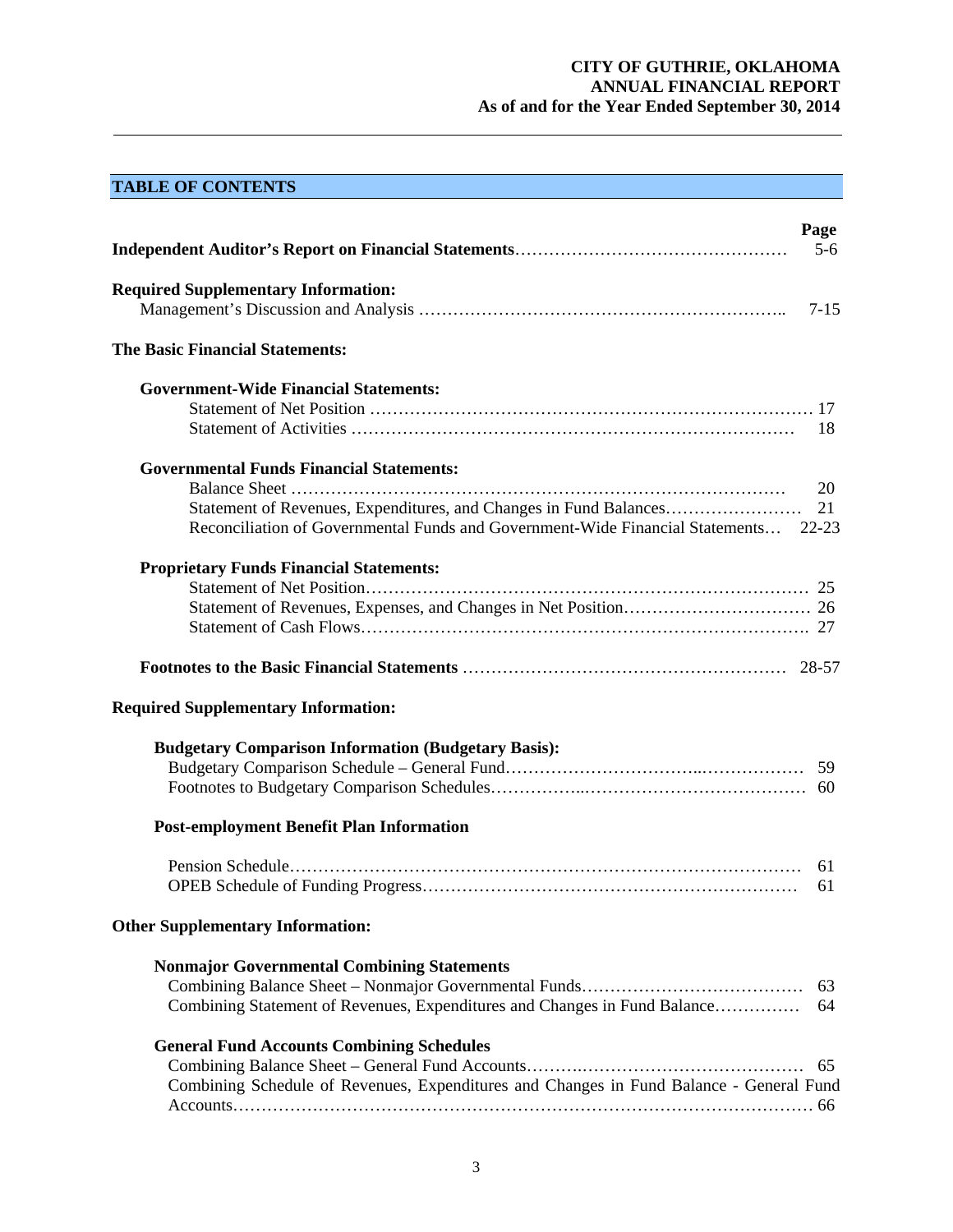## **CITY OF GUTHRIE, OKLAHOMA ANNUAL FINANCIAL REPORT As of and for the Year Ended September 30, 2014**

## **TABLE OF CONTENTS**

| <b>Guthrie Public Works Authority Enterprise Fund Accounts Combining Schedules</b> |  |
|------------------------------------------------------------------------------------|--|
|                                                                                    |  |
|                                                                                    |  |
| <b>State Awards Information</b>                                                    |  |
|                                                                                    |  |
|                                                                                    |  |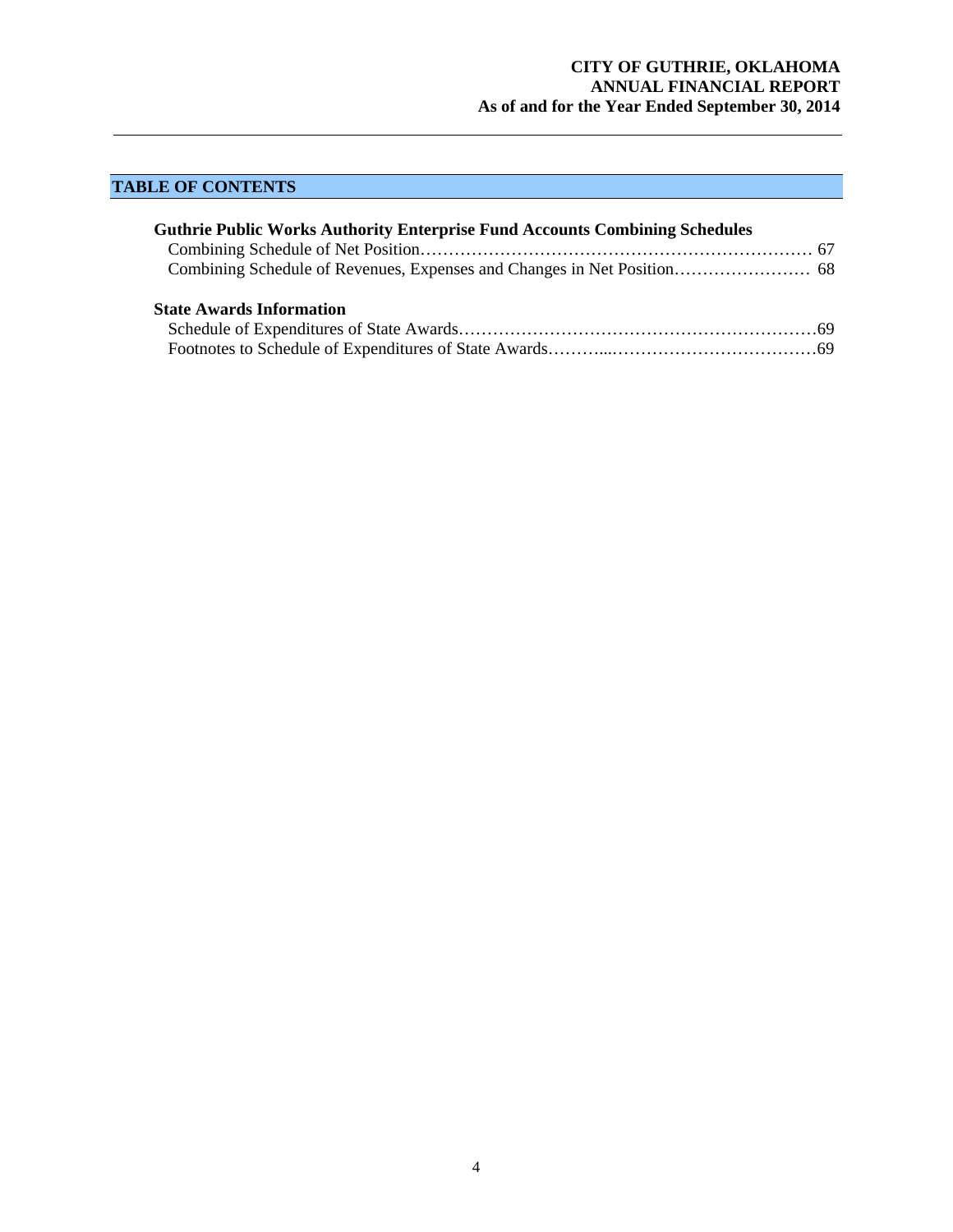

## INDEPENDENT AUDITOR'S REPORT

To the Honorable Mayor and Members of the City Council City of Guthrie, Oklahoma

#### **Report on the Financial Statements**

We have audited the accompanying financial statements of the governmental activities, the business-type activities, each major fund, and the aggregate remaining fund information of the City of Guthrie, Oklahoma (the "City"), as of and for the year ended September 30, 2014, and the related notes to the financial statements, which collectively comprise the City's basic financial statements as listed in the table of contents.

#### *Management's Responsibility for the Financial Statements*

Management is responsible for the preparation and fair presentation of these financial statements in accordance with accounting principles generally accepted in the United States of America; this includes the design, implementation, and maintenance of internal control relevant to the preparation and fair presentation of financial statements that are free from material misstatement, whether due to fraud or error.

#### *Auditor's Responsibility*

Our responsibility is to express opinions on these financial statements based on our audit. We conducted our audit in accordance with auditing standards generally accepted in the United States of America and the standards applicable to financial audits contained in *Government Auditing Standards*, issued by the Comptroller General of the United States. Those standards require that we plan and perform the audit to obtain reasonable assurance about whether the financial statements are free from material misstatement.

An audit involves performing procedures to obtain audit evidence about the amounts and disclosures in the financial statements. The procedures selected depend on the auditor's judgment, including the assessment of the risks of material misstatement of the financial statements, whether due to fraud or error. In making those risk assessments, the auditor considers internal control relevant to the entity's preparation and fair presentation of the financial statements in order to design audit procedures that are appropriate in the circumstances, but not for the purpose of expressing an opinion on the effectiveness of the entity's internal control. Accordingly, we express no such opinion. An audit also includes evaluating the appropriateness of accounting policies used and the reasonableness of significant accounting estimates made by management, as well as evaluating the overall presentation of the financial statements.

We believe that the audit evidence we have obtained is sufficient and appropriate to provide a basis for our audit opinions.

#### *Opinions*

In our opinion, the financial statements referred to above present fairly, in all material respects, the respective financial position of the governmental activities, the business-type activities, each major fund, and the aggregate remaining fund information of the City of Guthrie, Oklahoma, as of September 30, 2014, and the respective changes in financial position and, where applicable, cash flows thereof for the year then ended in accordance with accounting principles generally accepted in the United States of America.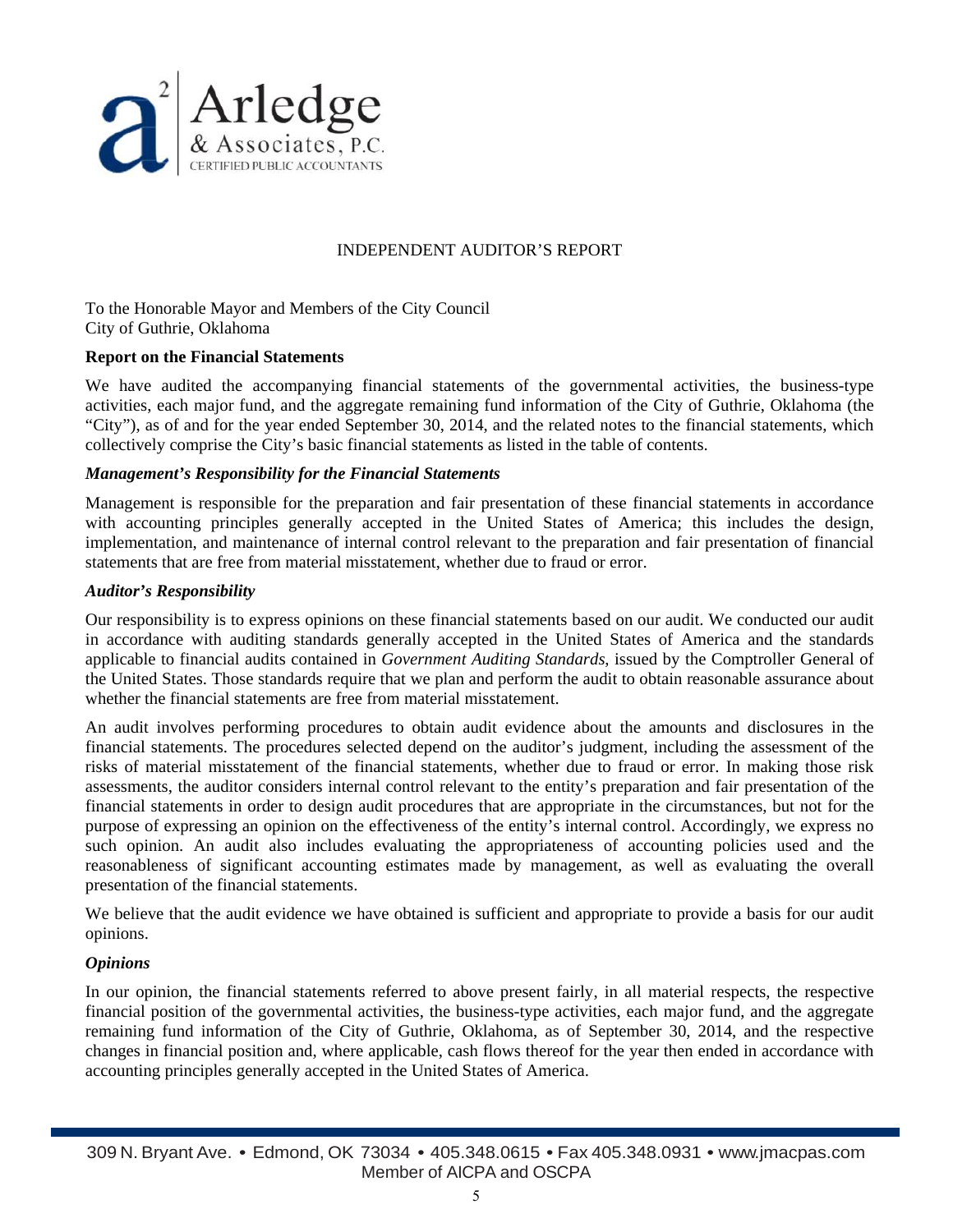#### *Other Matters*

#### *Required Supplementary Information*

Accounting principles generally accepted in the United States of America require that the management's discussion and analysis, the budgetary comparison information and the post-employment benefit plan information, as listed in the table of contents, be presented to supplement the basic financial statements. Such information, although not a part of the basic financial statements, is required by the Governmental Accounting Standards Board, who considers it to be an essential part of financial reporting for placing the basic financial statements in an appropriate operational, economic, or historical context. We have applied certain limited procedures to the required supplementary information in accordance with auditing standards generally accepted in the United States of America, which consisted of inquiries of management about the methods of preparing the information and comparing the information for consistency with management's responses to our inquiries, the basic financial statements, and other knowledge we obtained during our audit of the basic financial statements. We do not express an opinion or provide any assurance on the information because the limited procedures do not provide us with sufficient evidence to express an opinion or provide any assurance.

#### *Other Information*

Our audit was conducted for the purpose of forming opinions on the financial statements that collectively comprise the City of Guthrie, Oklahoma's basic financial statements. The other supplementary information, as listed in the table of contents, is presented for purposes of additional analysis and is not a required part of the basic financial statements.

The other supplementary information is the responsibility of management and was derived from and relates directly to the underlying accounting and other records used to prepare the basic financial statements. Such information has been subjected to the auditing procedures applied in the audit of the basic financial statements and certain additional procedures, including comparing and reconciling such information directly to the underlying accounting and other records used to prepare the basic financial statements to the basic financial statements themselves, and other additional procedures in accordance with auditing standards generally accepted in the United States of America. In our opinion, the other supplementary information is fairly stated in all material respects in relation to the basic financial statements as a whole.

#### **Other Reporting Required by** *Government Auditing Standards*

In accordance with *Government Auditing Standards*, we have also issued our report dated June 8, 2015 on our consideration of the City's internal control over financial reporting and on our tests of its compliance with certain provisions of laws, regulations, contracts, and grant agreements and other matters. The purpose of that report is to describe the scope of our testing of internal control over financial reporting and compliance and the results of that testing, and not to provide an opinion on internal control over financial reporting or on compliance. That report is an integral part of an audit performed in accordance with *Government Auditing Standards* in considering the City's internal control over financial reporting and compliance.

Arledge & Associates, P.C.

June 8, 2015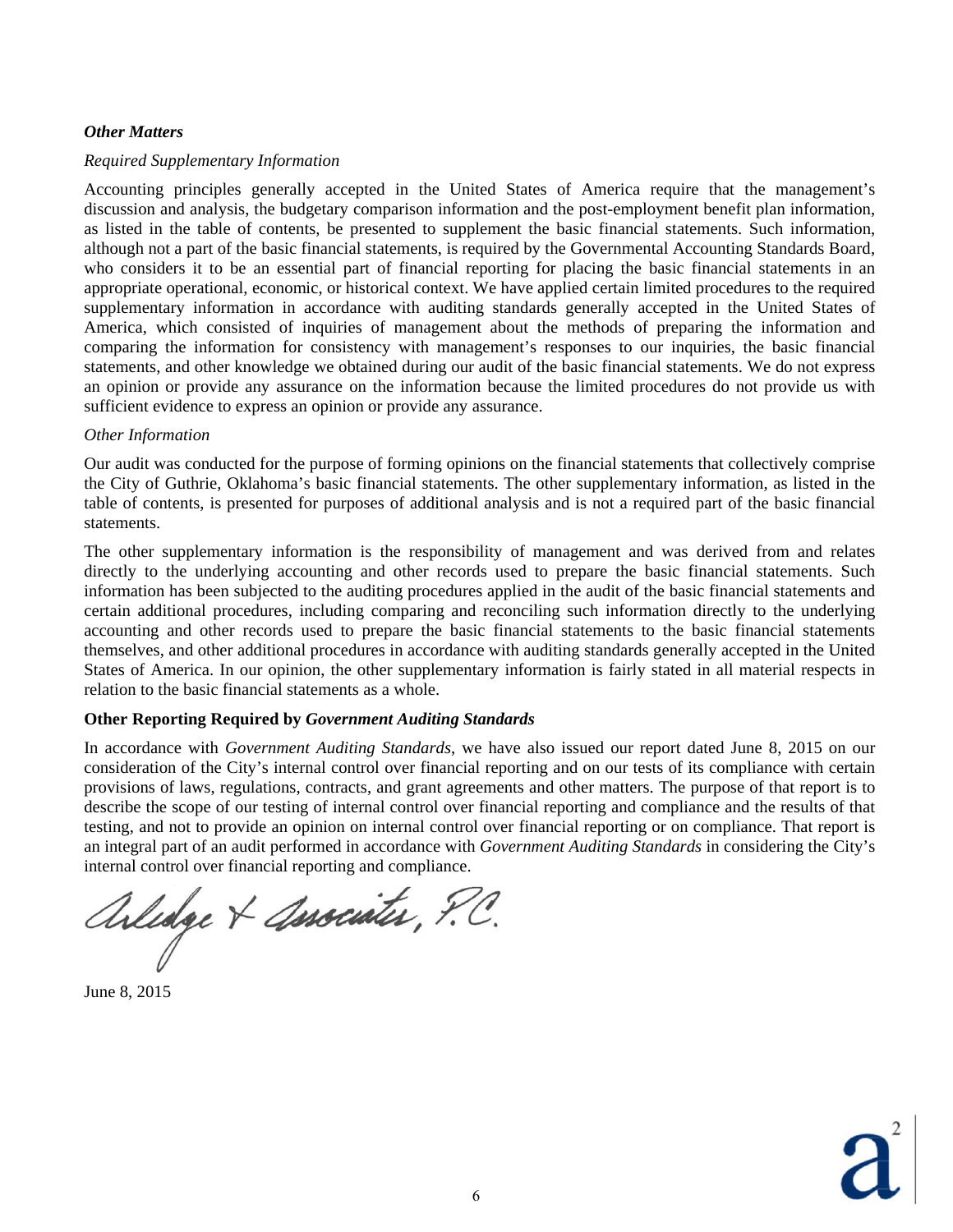**MANAGEMENT DISCUSSION AND ANALYSIS**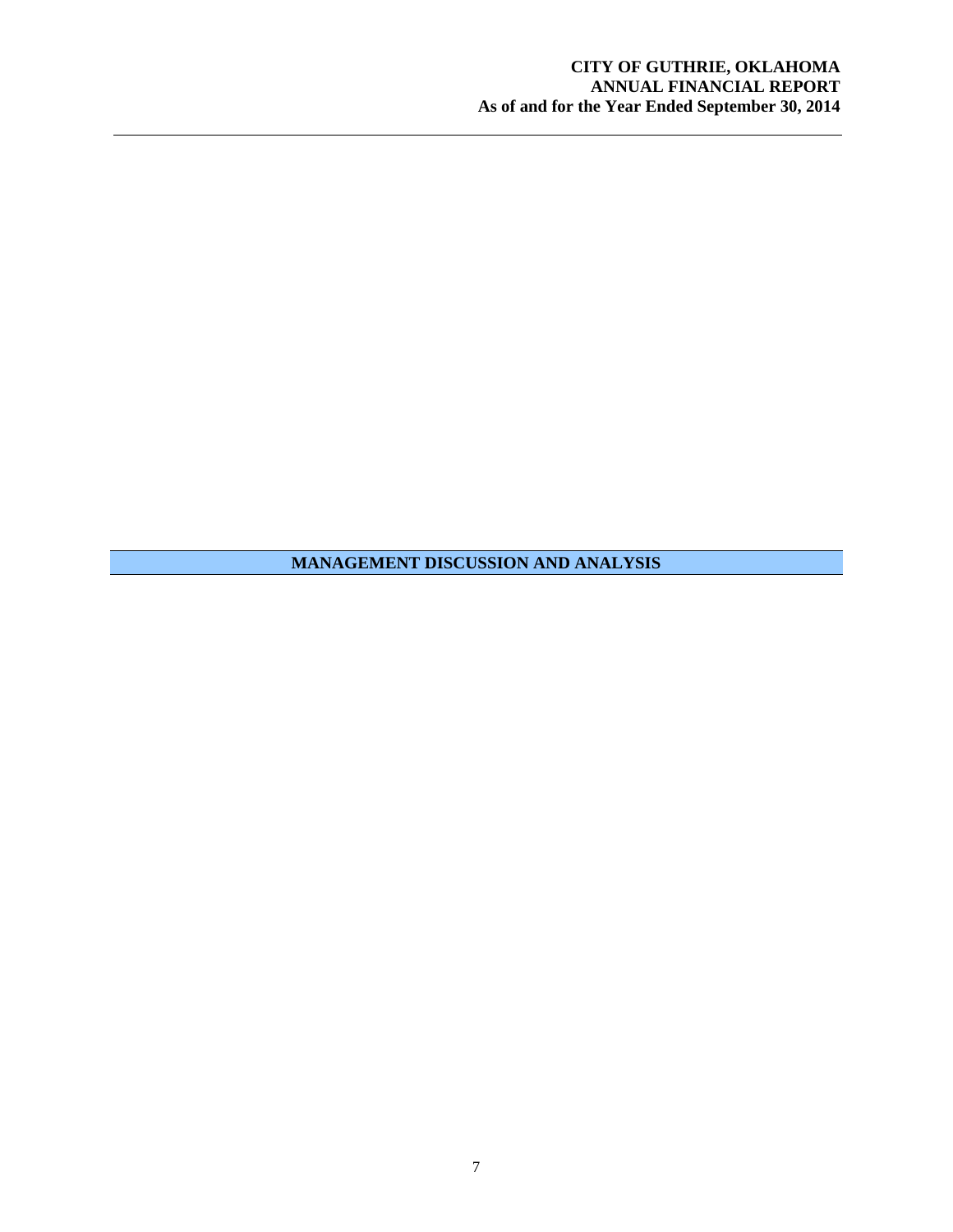Our discussion and analysis of the City of Guthrie's financial performance provides an overview of the City's financial activities for the fiscal year ended September 30, 2014. Please read it in conjunction with the City's financial statements, which follow this section.

## *FINANCIAL HIGHLIGHTS*

 $\overline{a}$ 

- For the fiscal year ended September 30, 2014, the City's total net position increased by \$49,064 from the prior year.
- During the year, the City's expenses for governmental activities were \$9.1 million and were funded by program revenues of \$3.0 million and further funded with taxes and other general revenues that totaled \$6.4 million.
- In the City's business-type activities, such as utilities, expenses exceed program revenues by \$276,012.
- Sales and use taxes increased by \$458,413 or 9.9% over the prior fiscal year. Considering the City's sales tax rate of 3.00% in effect for both years, this translates into an increase in taxable sales of \$15.3 million from the prior year.
- At September 30, 2014, the General Fund reported an unassigned fund balance of \$702,498, which is an increase of 16.7% from the prior year unassigned fund balance.
- For budgetary reporting purposes, the General Fund reported revenues over estimates of \$106,601 or 1.6%, while expenditures were under the final appropriations by \$357,382 or 7%.

## *OVERVIEW OF THE FINANCIAL STATEMENTS*

The financial statements presented herein include all of the activities of the City of Guthrie (the "City") and its component units using the integrated approach as prescribed by GASB Statements No. 14, 34, 39 and 61. Included in this report are government-wide statements for each of two categories of activities – governmental and business-type. The government-wide financial statements present the complete financial picture of the City from the economic resources measurement focus using the accrual basis of accounting. They present governmental activities and business type activities separately and combined. These statements include all assets of the City (including infrastructure capital assets), and deferred outflows as well as all liabilities (including all long-term debt), and deferred inflows.

#### **About the City**

The City of Guthrie is an incorporated municipality with a population of approximately 10,191 located in central Oklahoma. The City is a home rule charter form of government and operates under a charter that provides for three branches of government:

- Legislative the City Council is a seven-member governing body elected by the citizens
- Executive the City Manager is the Chief Executive Officer and is appointed by the City Council
- Judicial the Municipal Judge is a practicing attorney appointed by the City Council

The City provides typical municipal services such as public safety, health and welfare, street and alley maintenance, parks and recreation, and certain utility services including water, wastewater, and sanitation.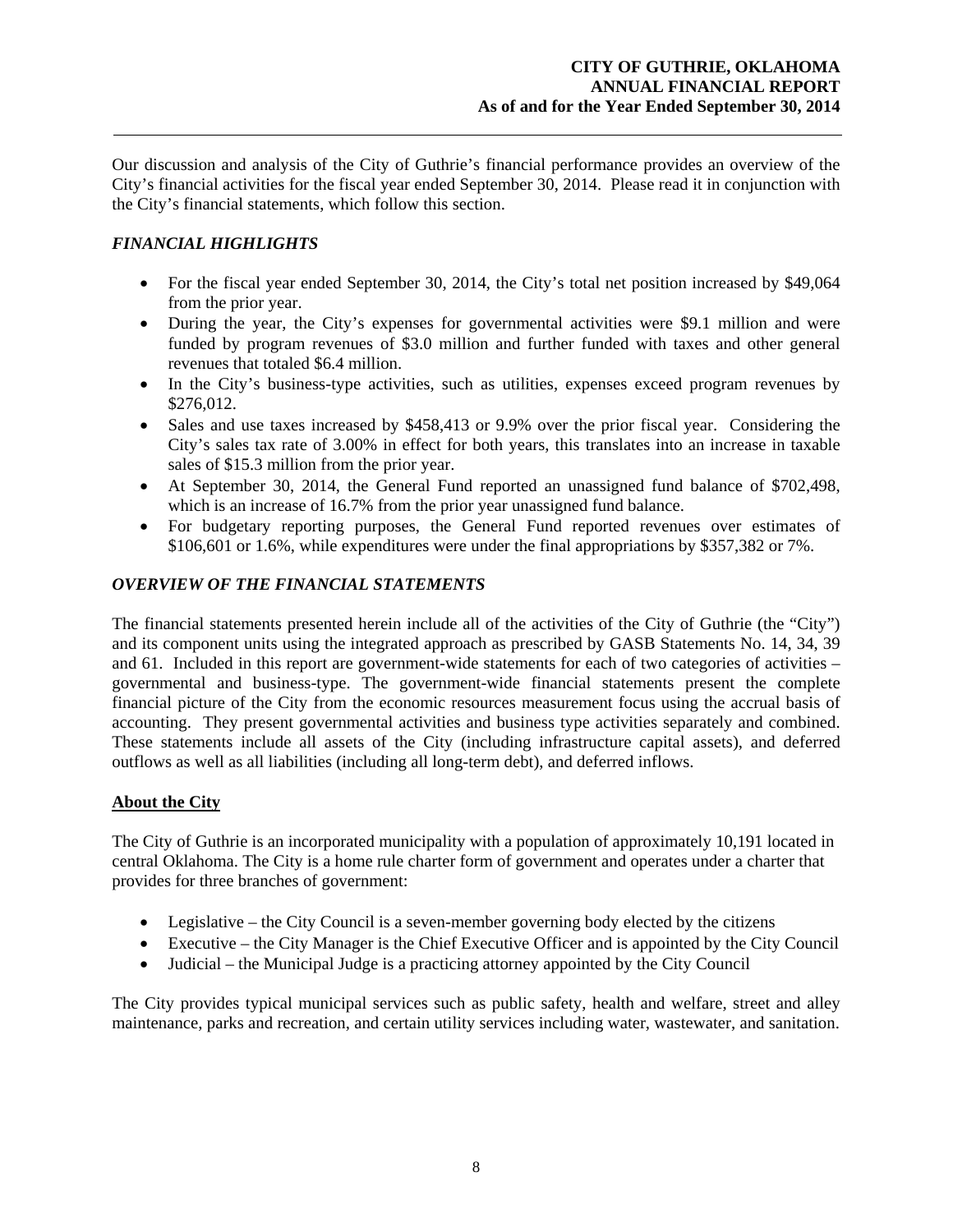## *The City's Financial Reporting Entity*

 $\overline{a}$ 

This annual report includes all activities for which the City of Guthrie City Council is fiscally responsible. These activities, defined as the City's financial reporting entity, are operated within separate legal entities that make up the primary government.

The City's financial reporting entity includes the primary government (City of Guthrie) and the component units as follows:

- The City of Guthrie that operates the public safety, health and welfare, streets and highways, parks and recreation, and administrative activities
- **The City of Guthrie Public Works Authority** (blended) that operates the water, sewer, and sanitation services of the City
- **The Guthrie Industrial Development Authority** (blended) that operates to finance, develop and promote industrial development activities.
- The Guthrie Public Transportation Authority (currently inactive) that operates to finance, acquire, construct, operate and provide improvements, services or facilities of the City.
- The Guthrie Transportation Authority that operates to furnish and supply facilities, property and equipment for transportation needs regarding tourism.

#### **Using This Annual Report**

This annual report is presented in a format that substantially meets the presentation requirements of the Governmental Accounting Standards Board (GASB) in accordance with generally accepted accounting principles. The presentation includes financial statements that communicate the City's financial condition and changes therein at two distinct levels:

- **The City as a Whole** (a government-wide presentation)
- **The City's Funds** (a presentation of the City's major and aggregate non-major funds)

The City's various government-wide and fund financial statements are presented throughout this annual report and are accompanied by:

- **Management's Discussion and Analysis** that provides useful analysis that facilitates a better understanding of the City's financial condition and changes therein.
- **Footnotes** that elaborate on the City's accounting principles used in the preparation of the financial statements and further explain financial statement elements
- **Supplemental**  that provide additional information about specified elements of the financial statements, such as budgetary comparison information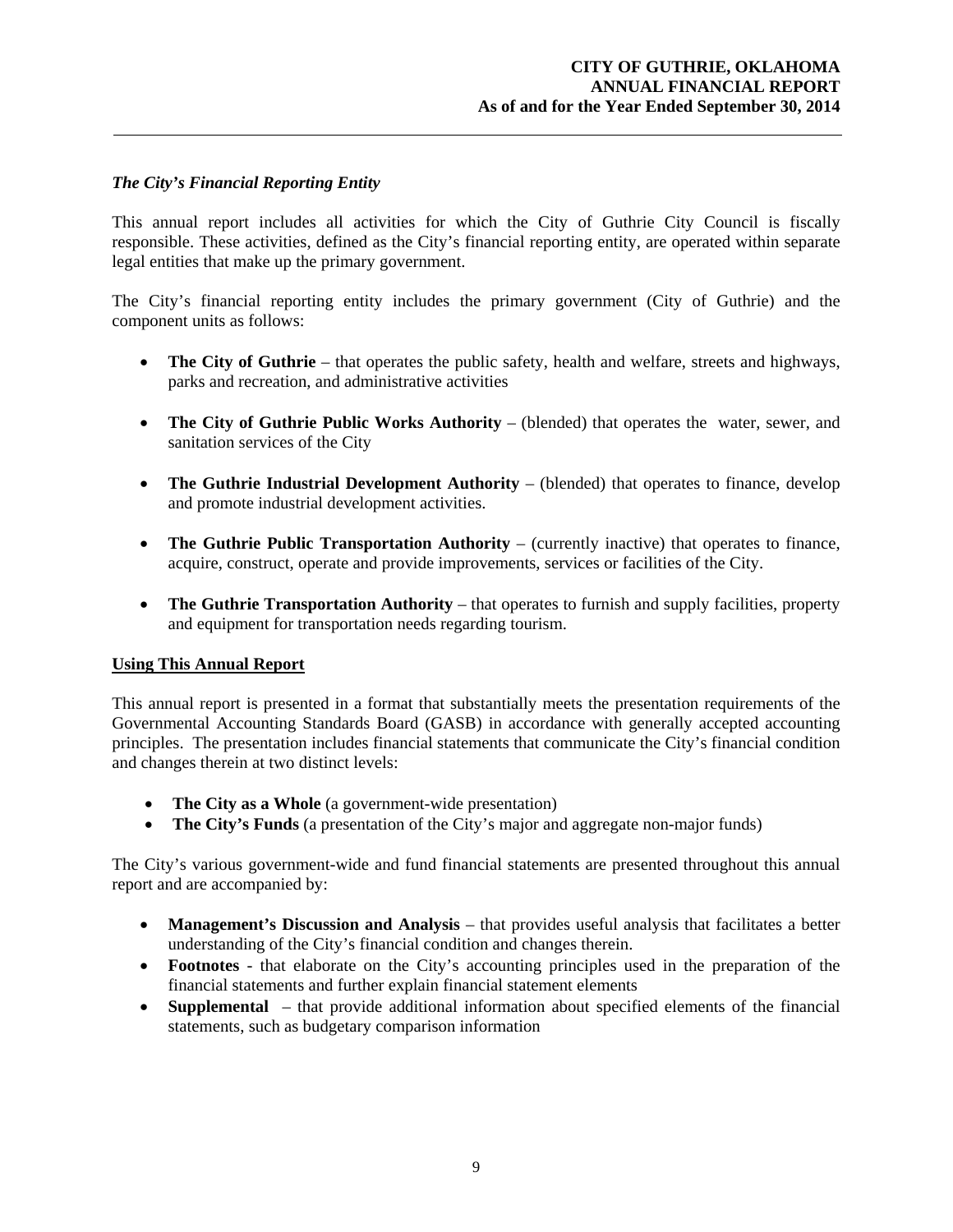#### **Reporting the City as a Whole**

 $\overline{a}$ 

#### **The Statement of Net Position and the Statement of Activities**

One of the most frequently asked questions about the City's finances is, "Has the City's overall financial condition improved, declined or remained steady over the past year?" The Statement of Net Position and the Statement of Activities report information about the City as a whole and about its activities in a way that helps answer this question. These statements include all assets, deferred outflows, liabilities and deferred inflows using the accrual basis of accounting. All of the current year's revenues and expenses are taken into account regardless of when cash is received or paid.

These two government-wide statements report the City's net position and changes in them from the prior year. You can think of the City's net position – the difference between assets and deferred outflows and liabilities and deferred inflows – as one way to measure the City's financial condition, or position. Over time, increases or decreases in the City's net position is one indicator of whether its financial health is improving, deteriorating, or remaining steady. However, you must consider other nonfinancial factors, such as changes in the City's tax base, the condition of the City's roads, and the quality of services to assess the overall health and performance of the City.

As mentioned above, in the Statement of Net Position and the Statement of Activities, we divide the City into two kinds of activities:

- Governmental activities -- Most of the City's basic services are reported here, including the police, fire, general administration, streets, and parks. Sales taxes, franchise fees, fines, and state and federal grants finance most of these activities.
- Business-type activities -- The City charges a fee to customers to help cover all or most of the cost of certain services it provides. The City's water, wastewater, and sanitation activities are reported here.

#### **Reporting the City's Most Significant Funds**

#### **Fund Financial Statements**

The fund financial statements provide detailed information about the most significant funds – not the City as a whole. Some funds are required to be established by State law and by bond covenants. However, management establishes many other funds to help it control and manage money for particular purposes or to show that it is meeting legal responsibilities for using certain taxes, grants and other money.

*Governmental funds* -- Most of the City's basic services are reported in governmental funds, which focus on how money flows into and out of those funds and the balances left at year-end that are available for spending. These funds are reported using an accounting method called modified accrual accounting, which measures cash and all other financial assets that can readily be converted to cash. The governmental fund statements provide a detailed short-term view of the City's general government operations and the basic service it provides. Governmental fund information helps determine whether there are more or fewer financial resources that can be spent in the near future to finance the City's programs. The differences of results in the Governmental Fund financial statements to those in the Government-Wide financial statements are explained in a reconciliation following each Governmental Fund financial statement.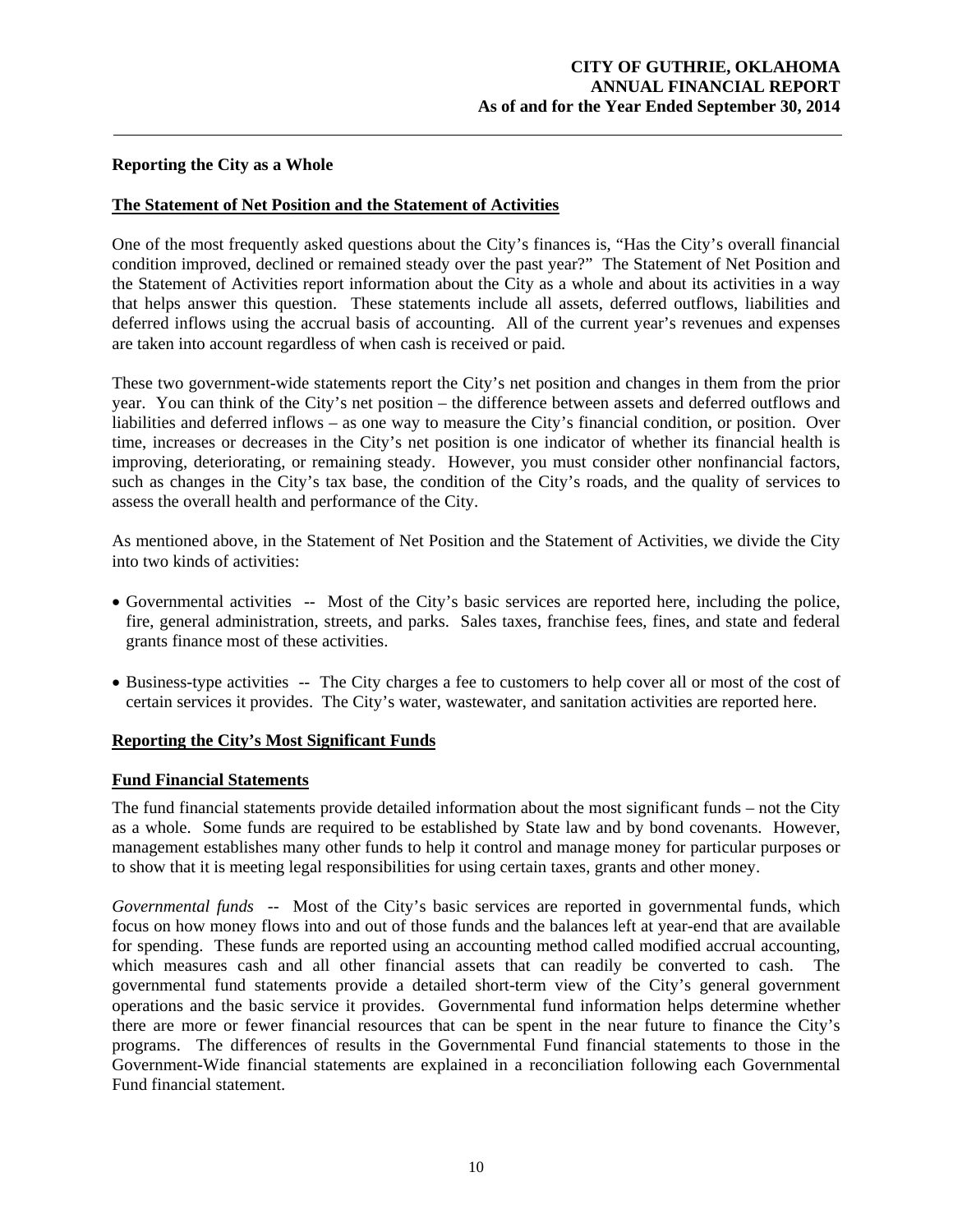*Proprietary funds* - When the City charges customers for the services it provides – whether to outside customers or to other units of the City – these services are generally reported in proprietary funds. Proprietary funds are reported in the same way that all activities are reported in the Statement of Net Position, the Statement of Revenues, Expenses and Changes in Fund Net Position and Statement of Cash Flows. In fact, the City's enterprise funds are essentially the same as the business-type activities we report in the government-wide statements but provide more detail and additional information, such as cash flows.

## **A FINANCIAL ANALYSIS OF THE CITY AS A WHOLE**

#### **Net Position**

 $\overline{a}$ 

Net position may serve over time as a useful indicator of a government's financial position. In the case of the primary government, assets exceeded liabilities by approximately \$31.8 million at the close of the most recent fiscal year.

#### **TABLE 1 NET POSITION (In Thousands)**

|                                 | Governmental<br>Activities |          | % Inc.<br>(Dec.) | <b>Business-Type</b><br><b>Activities</b> |             |        | Total    | $%$ Inc.<br>(Dec.) |        |
|---------------------------------|----------------------------|----------|------------------|-------------------------------------------|-------------|--------|----------|--------------------|--------|
|                                 | 2014                       | 2013     |                  | 2014                                      | 2013        |        | 2014     | 2013               |        |
| Current assets                  | 5,457<br>\$                | \$5,326  | 2%               | 2,934<br>S.                               | 4,311<br>\$ | $-32%$ | \$8,391  | \$9,637            | $-13%$ |
| Capital assets, net             | 16,328                     | 16,213   | 1%               | 29.661                                    | 29.266      | 1%     | 45,989   | 45,479             | 1%     |
| Other non-current assets        |                            |          | 0%               | 148                                       | 166         | $-11%$ | 148      | 166                | $-11%$ |
| <b>Total assets</b>             | 21,785                     | 21,539   | 1%               | 32,743                                    | 33,743      | $-3%$  | 54,528   | 55,282             | $-1%$  |
| Current liabilities             | 722                        | 731      | $-1%$            | 1,567                                     | 1,608       | $-3%$  | 2,289    | 2,339              | $-2%$  |
| Non-current liabilities         | 1,220                      | 1,242    | $-2%$            | 19,154                                    | 19,887      | $-4%$  | 20,374   | 21,129             | $-4%$  |
| <b>Total liabilities</b>        | 1,942                      | 1,973    | $-2%$            | 20,721                                    | 21,495      | $-4%$  | 22,663   | 23,468             | $-3%$  |
| Net position                    |                            |          |                  |                                           |             |        |          |                    |        |
| Net investment in capital asset | 15,567                     | 15,618   | 0%               | 9,577                                     | 9,573       | 0%     | 25,144   | 25,191             | 0%     |
| Restricted                      | 2.488                      | 2,627    | $-5%$            | 120                                       | 51          | 135%   | 2,608    | 2,678              | $-3%$  |
| Unrestricted                    | 1,788                      | 1,321    | 35%              | 2,324                                     | 2,625       | $-11%$ | 4,112    | 3,946              | 4%     |
| <b>Total net position</b>       | \$19,843                   | \$19,566 | 1%               | \$12,021                                  | \$12,249    | $-2%$  | \$31,864 | \$31,815           | 0%     |

The largest portion of the City's net position reflects its investment in capital assets (e.g., land, buildings, machinery, and equipment); less any related debt used to acquire those assets that is still outstanding. For 2014, this net investment in capital assets amounted to \$25.1 million. The City uses these capital assets to provide services to citizens; consequently, these assets are not available for future spending. Although the City's investment in its capital assets is reported net of related debt, it should be noted that the resources needed to repay this debt must be provided from other sources, since the capital assets themselves cannot be used to liquidate these liabilities.

A major portion of the City's net position, \$2.6 million, also represents resources that are subject to external restrictions on how they may be used. The remaining balance of unrestricted net position is available to meet the government's ongoing obligations to citizens and creditors.

At the end of the current fiscal year, the City is able to report positive balances in all three categories of net position for both the governmental and business-type activities.

The 35% increase in governmental unrestricted net position is due to a decrease in restricted net position.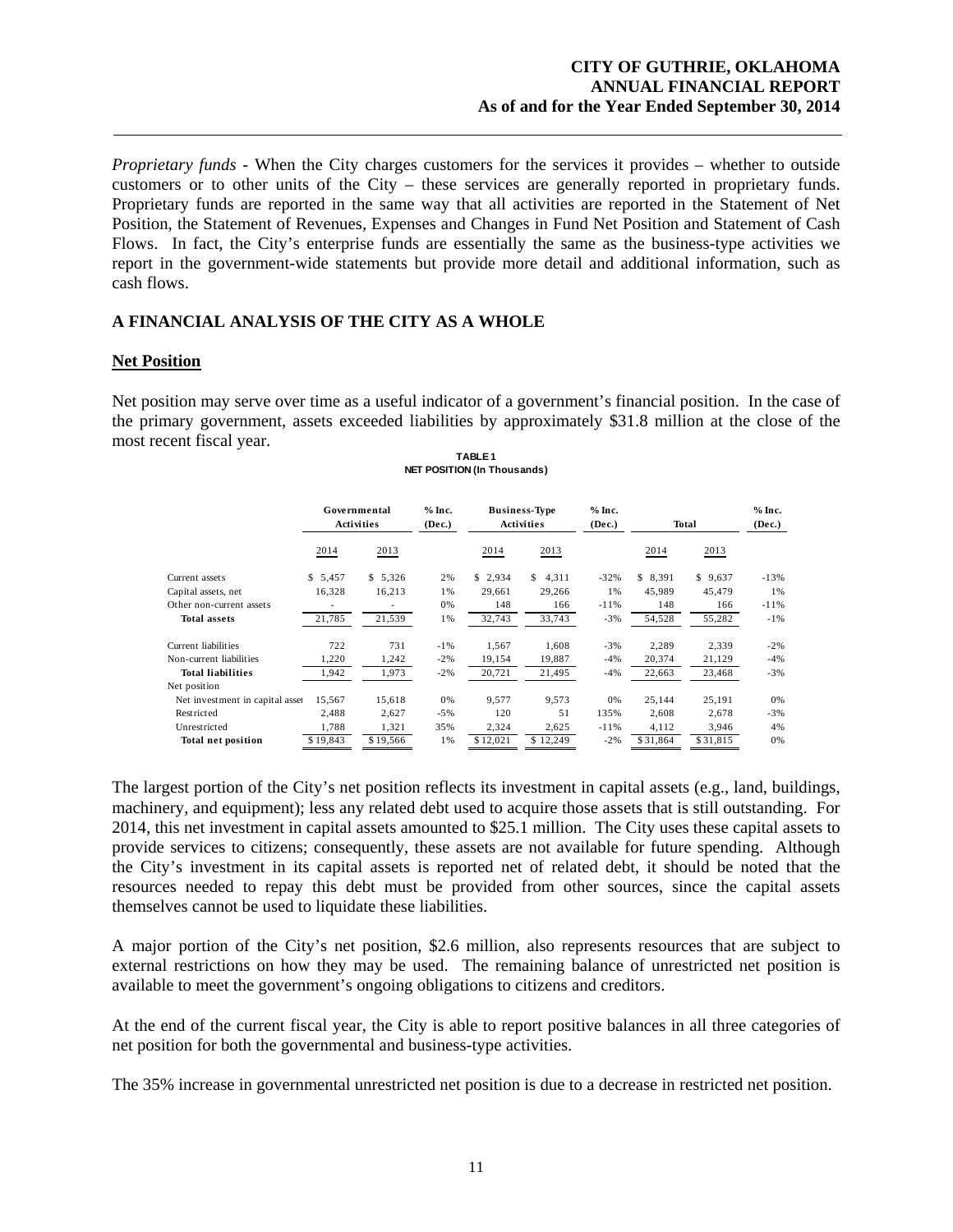The 32% decrease in business type current assets is due to revenue bond proceeds spent in the current year.

## **Changes in Net Position**

 $\overline{a}$ 

For the year ended September 30, 2014, net position of the primary government changed as follows:

|                                    |              | Governmental<br><b>Activities</b> | $%$ Inc.<br>(Dec.) |             | <b>Business-Type</b><br><b>Activities</b> | $%$ Inc.<br>(Dec.) | <b>Total</b> | $%$ Inc.<br>(Dec.) |         |
|------------------------------------|--------------|-----------------------------------|--------------------|-------------|-------------------------------------------|--------------------|--------------|--------------------|---------|
|                                    | 2014         | 2013                              |                    | 2014        | 2013                                      |                    | 2014         | 2013               |         |
| <b>Revenues</b>                    |              |                                   |                    |             |                                           |                    |              |                    |         |
| Charges for service                | \$<br>1,753  | 1,861<br>S                        | $-6%$              | 5,257<br>\$ | \$<br>4,584                               | 15%                | \$7,010      | \$6,445            | 9%      |
| Operating grants and contributions | 599          | 576                               | 4%                 |             |                                           |                    | 599          | 576                | 4%      |
| Capital grants and contributions   | 658          | 646                               | 2%                 |             |                                           |                    | 658          | 646                | 2%      |
| Taxes                              | 5,799        | 5,312                             | 9%                 |             |                                           |                    | 5,799        | 5,312              | 9%      |
| Intergovernmental revenue          | 148          | 148                               | 0%                 |             |                                           | ÷                  | 148          | 148                | 0%      |
| Investment income                  | 8            | $\overline{7}$                    | 14%                | 16          | 13                                        | 23%                | 24           | 20                 | 20%     |
| M iscellaneous                     | 304          | 411                               | $-26%$             | 185         | 18                                        | 928%               | 489          | 429                | 14%     |
| <b>Total revenues</b>              | 9,269        | 8,961                             | 3%                 | 5,458       | 4,615                                     | 18%                | 14,727       | 13,576             | 8%      |
| <b>Expenses</b>                    |              |                                   |                    |             |                                           |                    |              |                    |         |
| General government                 | 1,963        | 1,856                             | 6%                 |             |                                           |                    | 1,963        | 1,856              | 6%      |
| Public safety                      | 4,649        | 4,224                             | 10%                |             |                                           |                    | 4,649        | 4,224              | 10%     |
| <b>Streets</b>                     | 838          | 740                               | 13%                |             |                                           |                    | 838          | 740                | 13%     |
| Culture, parks and recreation      | 873          | 894                               | $-2%$              |             |                                           |                    | 873          | 894                | $-2%$   |
| Airport                            | 717          | 636                               | 13%                |             |                                           |                    | 717          | 636                | 13%     |
| Economic development               | 68           | 81                                | $-16%$             |             |                                           |                    | 68           | 81                 | $-16%$  |
| Interest on long-term debt         | 36           | 56                                | $-36%$             |             |                                           |                    | 36           | 56                 | $-36%$  |
| Water                              |              |                                   |                    | 2,874       | 2,794                                     | 3%                 | 2,874        | 2,794              | 3%      |
| Wastewater                         |              |                                   |                    | 1,390       | 1,354                                     | 3%                 | 1,390        | 1,354              | 3%      |
| Sanitation                         |              | $\overline{\phantom{a}}$          |                    | 1,270       | 1,268                                     | $0\%$              | 1,270        | 1,268              | 0%      |
| <b>Total expenses</b>              | 9,144        | 8,487                             | 8%                 | 5,534       | 5,416                                     | 2%                 | 14,678       | 13,903             | 6%      |
| Excess (deficiency) before         |              |                                   |                    |             |                                           |                    |              |                    |         |
| transfers                          | 125          | 474                               | $-74%$             | (76)        | (801)                                     | $-91%$             | 49           | (327)              | $-115%$ |
| Transfers                          | 152          | 86                                | 77%                | (152)       | (86)                                      | 77%                |              |                    | 0%      |
| Change in net position             | 277          | 560                               | $-51%$             | (228)       | (887)                                     | $-74%$             | 49           | (327)              | $-115%$ |
| <b>Beginning net position</b>      | 19,566       | 19,006                            | 3%                 | 12,249      | 13,136                                    | $-7%$              | 31,815       | 32,142             | $-1%$   |
| <b>Ending net position</b>         | 19,843<br>\$ | \$19,566                          | 1%                 | \$12,021    | \$12,249                                  | $-2%$              | \$31,864     | \$31,815           | 0%      |

#### **TABLE 2 CHANGES IN NET POSITION (In Thousands)**

Explanations for changes in excess of 20% and \$100,000 are as follows:

#### *Governmental Activities:*

Transfers increased 77% due to an operating transfer from Business-type to Governmental activities.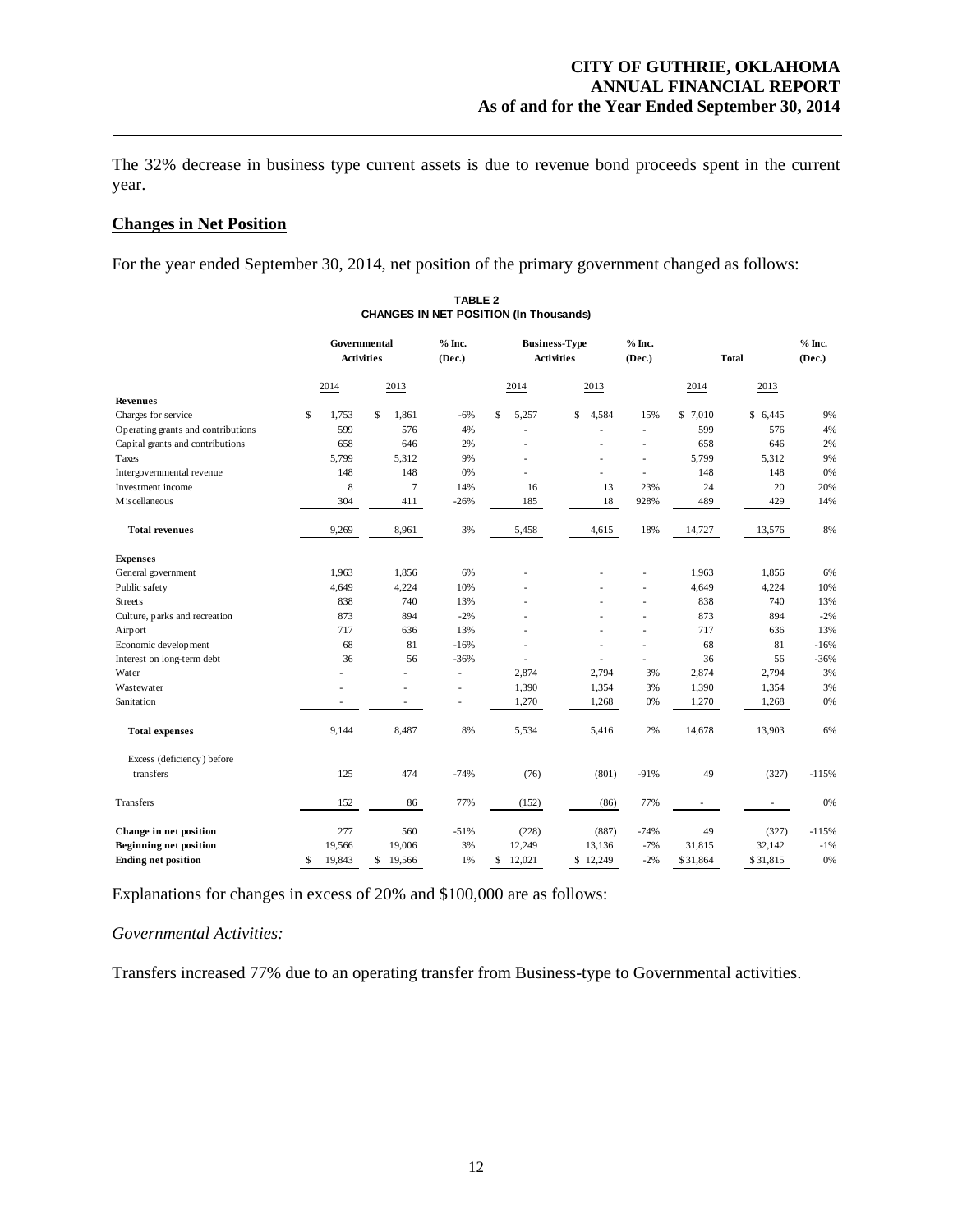#### *Business-Type Activities:*

 $\overline{a}$ 

Miscellaneous Revenue – 928% increase due to insurance proceeds in the current year.

Transfers increased 77% due to an operating transfer from Business-type to Governmental activities.

#### **Governmental Activities**

To aid in the understanding of the Statement of Activities some additional explanation is given. Of particular interest is the format that is significantly different than a typical Statement of Revenues, Expenses, and Changes in Fund Balance. You will notice that expenses are listed in the first column with revenues from that particular program reported to the right. The result is a Net (Expense)/Revenue. The reason for this kind of format is to highlight the relative financial burden of each of the functions on the City's taxpayers. It also identifies how much each function draws from the general revenues or if it is self-financing through fees and grants or contributions. All other governmental revenues are reported as general. It is important to note all taxes are classified as general revenue even if restricted for a specific purpose.

#### **Net Revenue (Expense) of Governmental Activities (In Thousands) TABLE 3**

|                               | <b>Total Expense</b><br>of Services |             | $%$ Inc.<br>(Dec.) | <b>Net Revenue</b><br>(Expense)<br>of Services | $%$ Inc.<br>(Dec.) |        |  |
|-------------------------------|-------------------------------------|-------------|--------------------|------------------------------------------------|--------------------|--------|--|
|                               | 2014                                | 2013        |                    | 2014                                           | 2013               |        |  |
| General government            | \$<br>1.963                         | \$<br>1.856 | 6%                 | (\$1,820)                                      | (\$1,730)          | 5%     |  |
| Public safety                 | 4.649                               | 4,224       | 10%                | (3,019)                                        | (2,515)            | 20%    |  |
| <b>Streets</b>                | 838                                 | 740         | 13%                | (508)                                          | (424)              | 20%    |  |
| Culture, parks and recreation | 873                                 | 894         | $-2\%$             | (728)                                          | (706)              | 3%     |  |
| Airport                       | 717                                 | 636         | 13%                | 45                                             | 107                | $-58%$ |  |
| Economic development          | 68                                  | 82          | $-17%$             | (68)                                           | (82)               | $-17%$ |  |
| Interest on long-term debt    | 36                                  | 56          | $-36%$             | (36)                                           | (56)               | $-36%$ |  |
| <b>Total</b>                  | \$<br>9.144                         | \$<br>8.488 | 8%                 | $(\$6,134)$                                    | $(\$5,406)$        | 13%    |  |

Explanations for significant changes are listed above under Table 2.

#### **TABLE 4 Net Revenue (Expense) of Business-Type Activities (In Thousands)**

|              |         | <b>Total Expense</b><br>of Services | $%$ Inc.<br>Dec. | <b>Net Revenue</b><br>(Expense)<br>of Services | $%$ Inc.<br>Dec. |        |
|--------------|---------|-------------------------------------|------------------|------------------------------------------------|------------------|--------|
|              | 2014    | 2013                                |                  | 2014                                           | 2013             |        |
| Water        | \$2,874 | \$2,794                             | 3%               | \$<br>(39)                                     | (645)<br>\$      | $-94%$ |
| Wastewater   | 1,390   | 1,354                               | 3%               | (256)                                          | (278)            | $-8%$  |
| Sanitation   | 1,270   | 1,268                               | 0%               | 19                                             | 8                | 138%   |
| <b>Total</b> | \$5,534 | \$5,416                             | 2%               | (276)<br>\$.                                   | \$<br>(915)      | $-70%$ |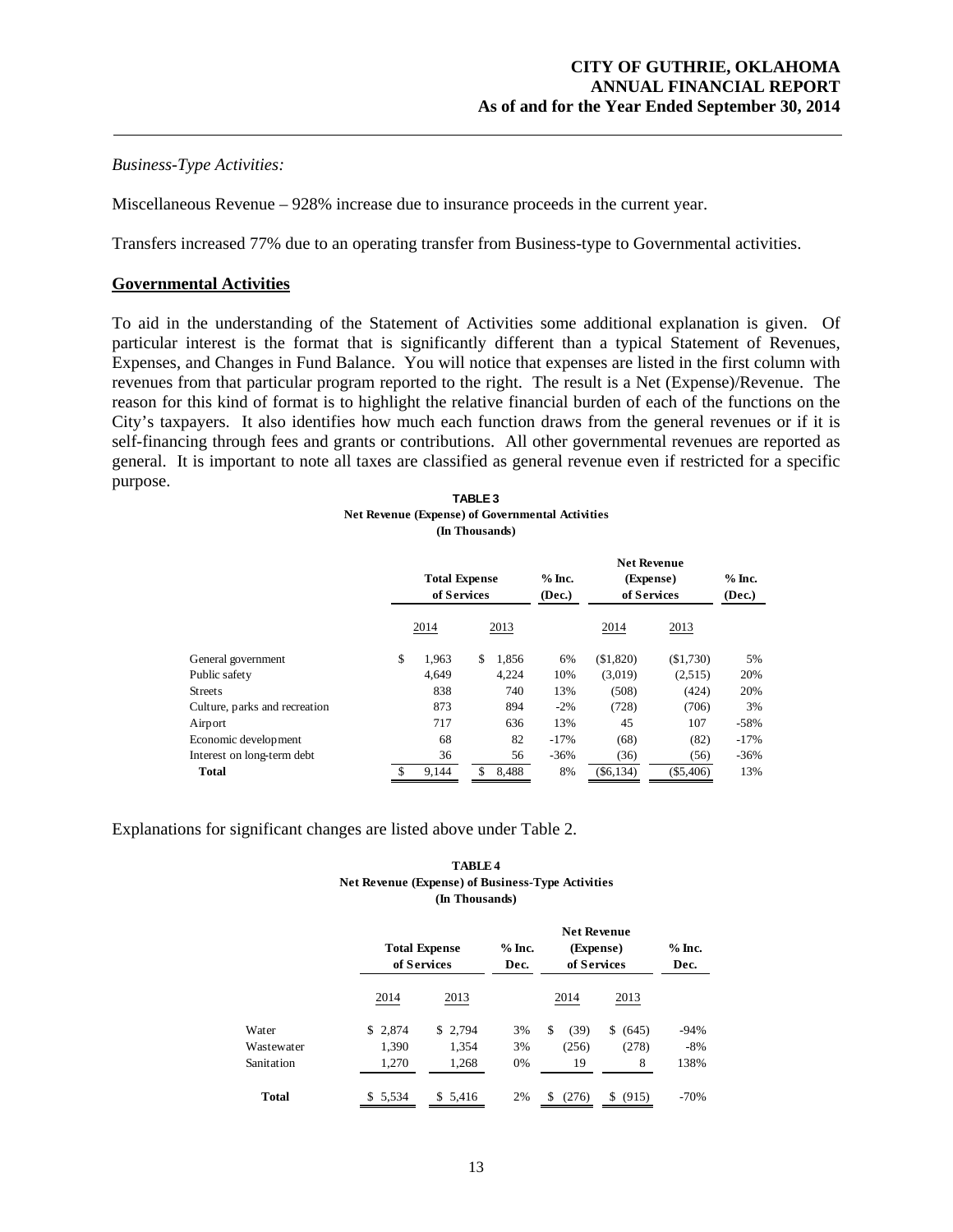The City's business-type activities include utility services for water, wastewater, and sanitation.

#### **A FINANCIAL ANALYSIS OF THE CITY'S FUNDS**

As the City completed its 2014 fiscal year, the governmental funds reported a combined fund balance of \$4.9 million or a 9.3% increase due to an increase in sales tax revenue. The enterprise funds reported combined net position of \$12.0 million or a 1.9% decrease from 2013 due to overall expenses increasing.

Other fund highlights include:

 $\overline{a}$ 

- For the year ended September 30, 2014, the General Fund's total fund balance increased by \$403,977 or 17.9%.
- There was \$445,232 of fund balance in the General Fund that is restricted for specific purposes.

#### **General Fund Budgetary Highlights**

Over the course of the year, the City Council revised the General Fund budget various times. The revised budget included an increase in overall revenue projections (including transfers in) of 8.0% or \$627,180 and an increase in appropriations (including transfers out) of 6.1% or \$473,761. Actual revenues and transfers were over estimates by \$106,601 or 1.4%, while expenditures and transfers were under final appropriations by \$56,435 or 0.7%.

#### **CAPITAL ASSET AND DEBT ADMINISTRATION**

#### **Capital Assets**

At the end of September 30, 2014, the City had \$46 million invested in capital assets, net of depreciation, including police and fire equipment, buildings, park facilities, streets, and water lines and sewer lines. (See Table 5). This represents a net increase of approximately \$0.5 million over last year.

| TABLE 5                           |
|-----------------------------------|
| <b>Capital Assets</b>             |
| (In Thousands)                    |
| (Net of accumulated depreciation) |

|                                    |    | Governmental      |   |                          |    | <b>Business-Type</b> |                   |        |       |        |    |        |  |
|------------------------------------|----|-------------------|---|--------------------------|----|----------------------|-------------------|--------|-------|--------|----|--------|--|
|                                    |    | <b>Activities</b> |   |                          |    |                      | <b>Activities</b> |        | Total |        |    |        |  |
|                                    |    | 2014              |   | 2013                     |    | 2014                 |                   | 2013   | 2014  |        |    | 2013   |  |
| Land                               | \$ | 1,642             | S | 1.642                    | \$ | 715                  | \$                | 715    | \$    | 2,357  | \$ | 2,357  |  |
| <b>Buildings</b>                   |    | 1,893             |   | 1,972                    |    | 15,911               |                   | 16,370 |       | 17,804 |    | 18,342 |  |
| Imp. other than buildings          |    | 3,633             |   | 3.890                    |    | (25)                 |                   | 10     |       | 3,608  |    | 3,900  |  |
| Machinery, furniture and equipment |    | 1,216             |   | 1.093                    |    | 1.079                |                   | 790    |       | 2,295  |    | 1,883  |  |
| Infrastructure                     |    | 7,808             |   | 6,534                    |    |                      |                   | -      |       | 7,808  |    | 6,534  |  |
| Utility property                   |    |                   |   | $\overline{\phantom{0}}$ |    | 10.644               |                   | 11,221 |       | 10.644 |    | 11,221 |  |
| Construction in progress           |    | 135               |   | 1,083                    |    | 1,337                |                   | 161    |       | 1,472  |    | 1,244  |  |
| <b>Totals</b>                      | \$ | 16.327            |   | 16.214                   | \$ | 29.661               | \$                | 29.267 | \$    | 45.988 | \$ | 45.481 |  |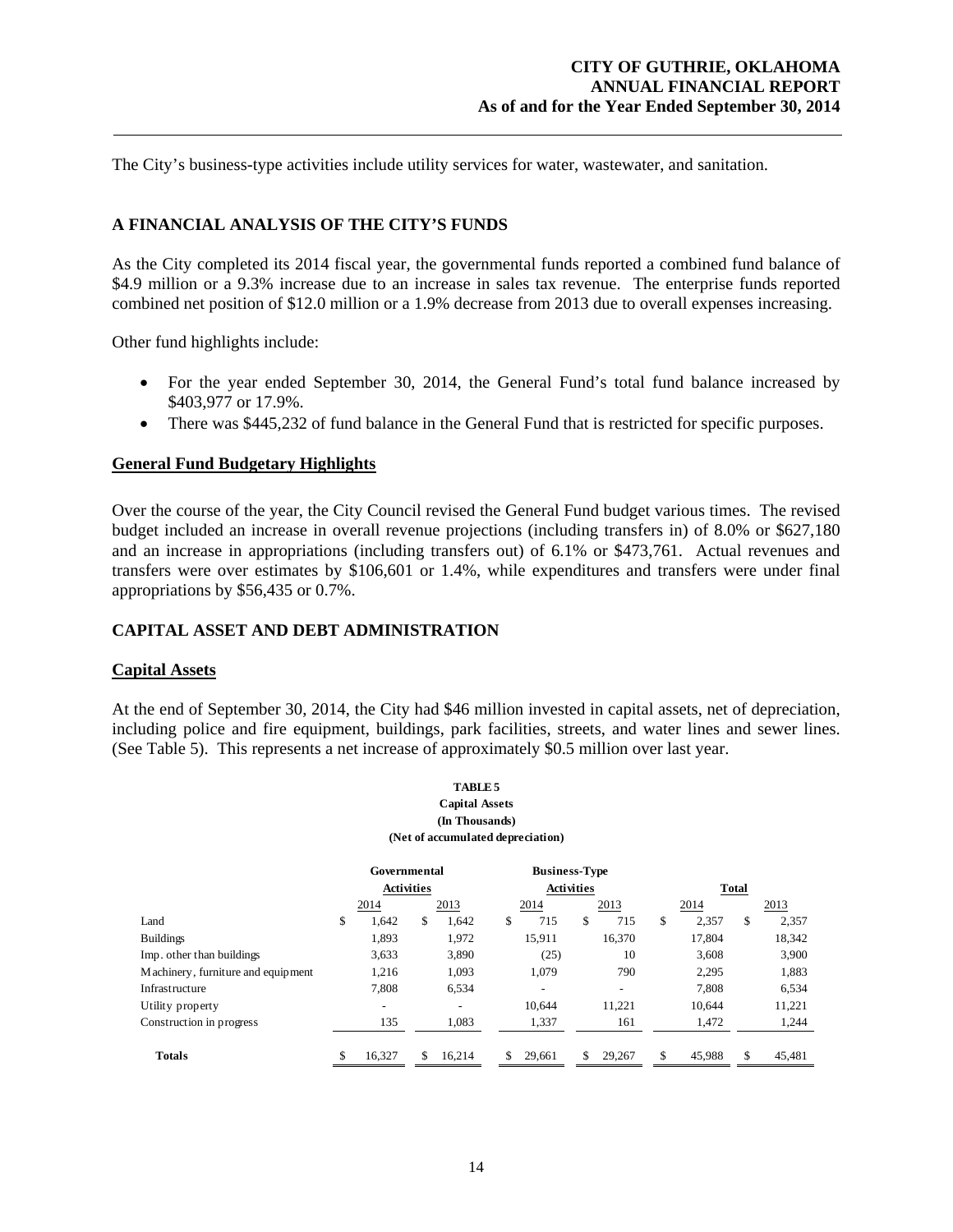**Total**

This year's more significant capital asset additions included:

| <b>Street Improvements</b> | \$199,950 |
|----------------------------|-----------|
| Liquid Chlorine System     | 205,305   |

See Note 4 to the financial statements for more detail information on the City's capital assets and changes therein.

#### **Long- Term Debt**

 $\overline{a}$ 

At year-end, the City had \$21.9 million in long-term debt outstanding which represents a \$409,725 or 2.1% decrease from the prior year. The City's changes in long-term debt by type of debt are as follows:

|                             |                   |    |                          |    |                          |               |                          |               |              |               | 1 otal     |
|-----------------------------|-------------------|----|--------------------------|----|--------------------------|---------------|--------------------------|---------------|--------------|---------------|------------|
|                             | Governmental      |    |                          |    | <b>Business-Type</b>     |               |                          |               |              |               | Percentage |
|                             | <b>Activities</b> |    |                          |    | <b>Activities</b>        |               |                          |               | <b>Total</b> | <b>Change</b> |            |
|                             | 2014              |    | 2013                     |    | 2014                     |               | 2013                     |               | 2014         | 2013          | 2013-2014  |
| Accrued absences            | \$<br>456         | -S | 384                      | \$ | 2,835                    | <sup>\$</sup> | 55                       | <sup>\$</sup> | 3,291        | \$<br>439     | 649.7%     |
| Revenue bonds               | ٠                 |    | $\overline{\phantom{a}}$ |    | $\sim$                   |               | 2,975                    |               | $\sim$       | 2,975         | $-100.0%$  |
| Notes payable               | 162               |    | 164                      |    | $\overline{\phantom{0}}$ |               | $\overline{\phantom{a}}$ |               | 162          | 164           | $-1.2%$    |
| Loan payable                | ٠                 |    | $\overline{a}$           |    | 49                       |               | 46                       |               | 49           | 46            | 6.5%       |
| Refundable grant obligation | 118               |    | 130                      |    | $\overline{\phantom{0}}$ |               |                          |               | 118          | 130           | $-9.2%$    |
| Capital leases              | 599               |    | 447                      |    | 17,249                   |               | 17,810                   |               | 17,848       | 18,257        | $-2.2%$    |
| <b>OPEB</b>                 | 324               |    | 259                      |    | 69                       |               | 54                       |               | 393          | 313           | 25.6%      |
| <b>Totals</b>               | 1,659             |    | 1,384                    |    | 20,202                   |               | 20,940                   |               | 21,861       | 22,324        | $-2.1%$    |
|                             |                   |    |                          |    |                          |               |                          |               |              |               |            |

See Note 5 to the financial statements for more detail information on the City's long-term debt and changes therein.

#### **The Economic Outlook**

In Fiscal Year 2014-15 the City of Guthrie and Guthrie Public Works Authority developed the budget with defined goals and conservative revenue projections. The adopted Fiscal Year 2015 budget, including all funds and transfers, is \$23,837,573 compared to \$19,424,051 originally budgeted in Fiscal Year 2014, an increase of \$4,413,522. The City of Guthrie's primary sources of revenues are sales tax and utility revenues. The Fiscal Year 2015 Budget does predict a growth in sales tax over that was budgeted in Fiscal Year 2014. The challenges for Fiscal Year 2014-15 Budget included rising costs to provide utility services and future infrastructure needs of the City.

#### **Contacting the City's Financial Management**

This report is designed to provide our citizens, taxpayers, customers and creditors with an understanding of the City's finances and to demonstrate the City's accountability for the resources it receives. If you have questions about this report or need additional financial information, contact the City's Treasurer at 101 North Second Guthrie, Oklahoma 73044 or telephone at 405-282-2489.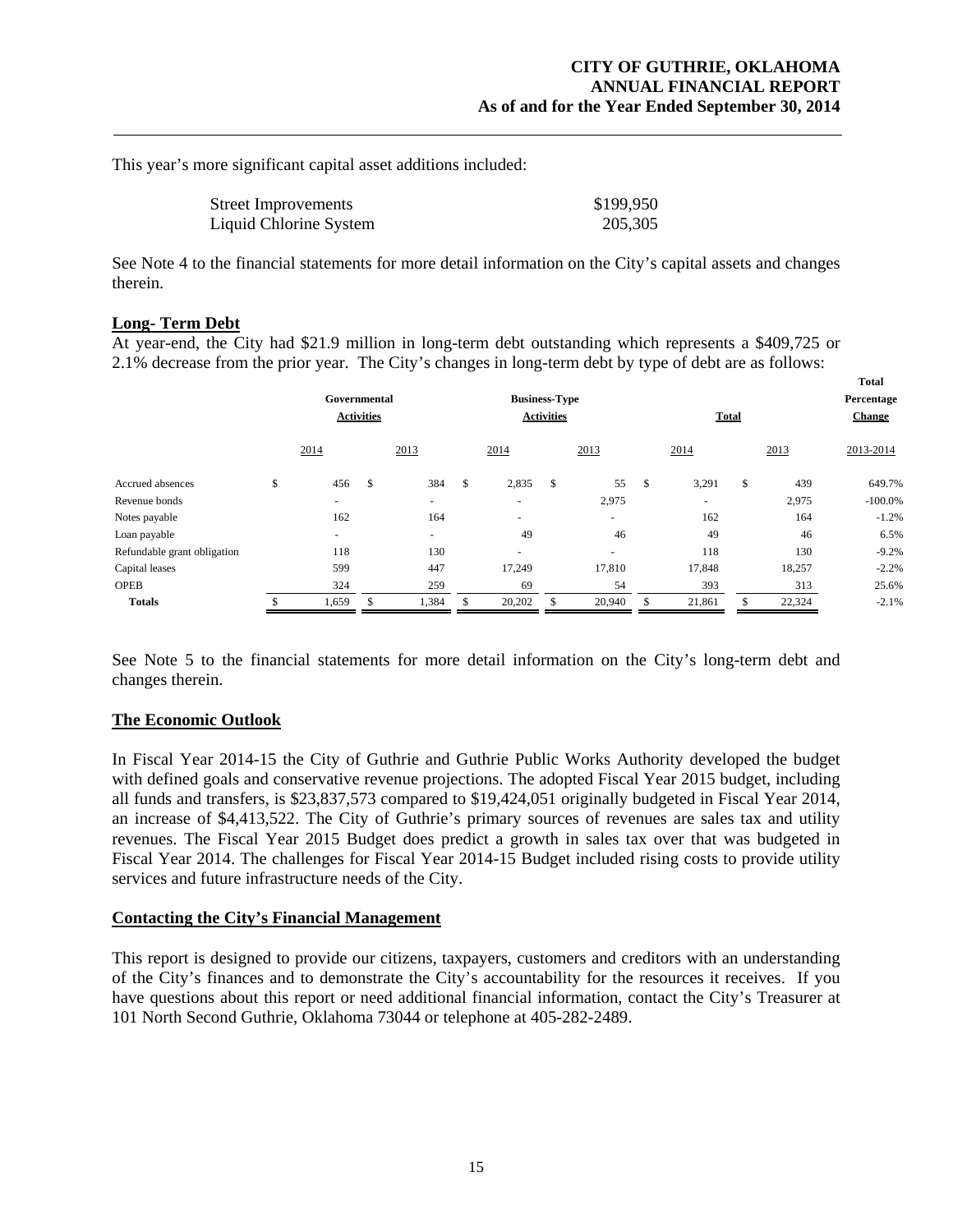**BASIC FINANCIAL STATEMENTS – GOVERNMENT-WIDE**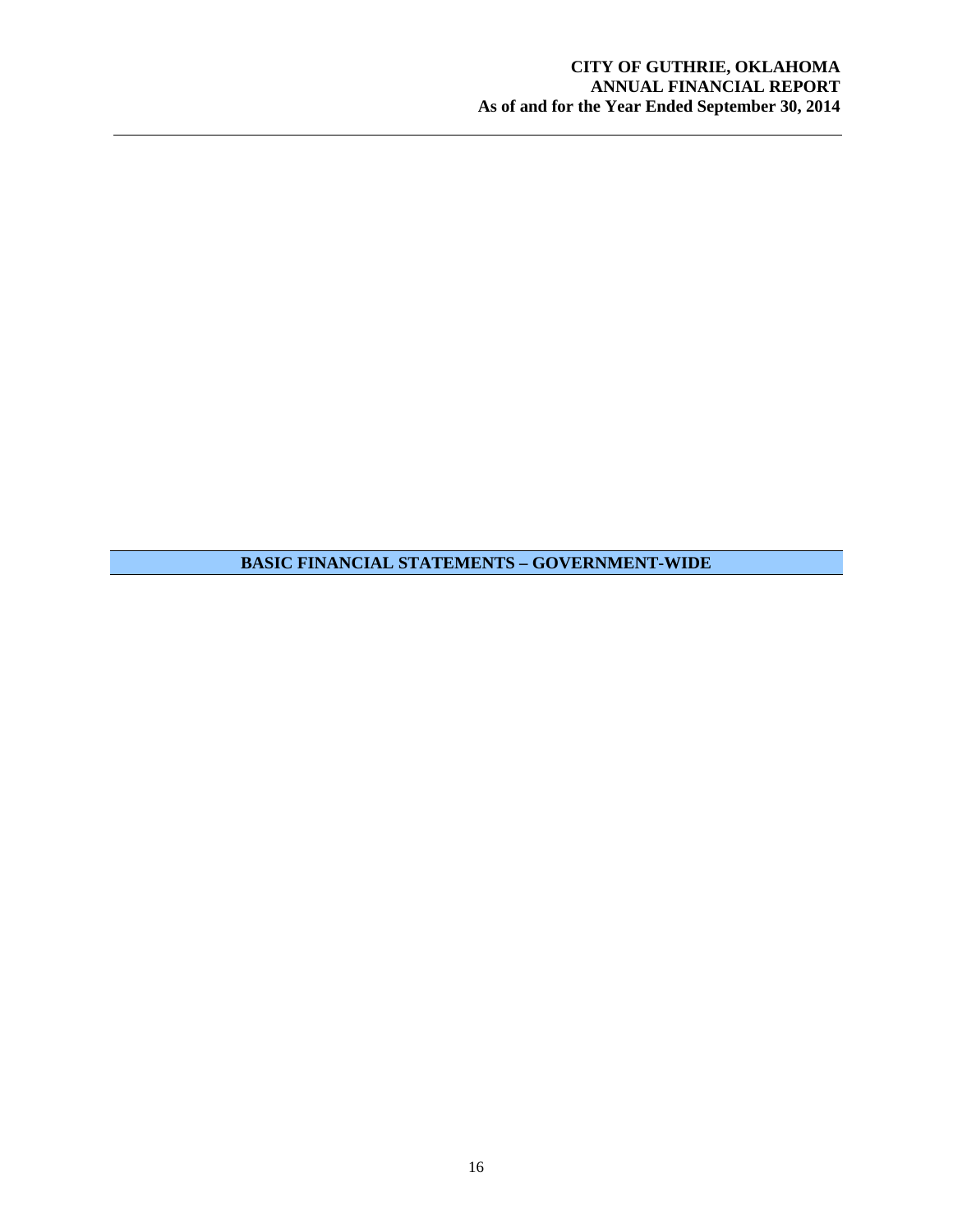## **Statement of Net Position– September 30, 2014**

 $\overline{a}$ 

|                                             | Governmental      | <b>Business-type</b> |                  |
|---------------------------------------------|-------------------|----------------------|------------------|
|                                             | <b>Activities</b> | <b>Activities</b>    | <b>Total</b>     |
| <b>ASSETS</b>                               |                   |                      |                  |
| Cash and cash equivalents                   | \$<br>3,842,832   | \$<br>2,093,727      | \$<br>5,936,559  |
| Investments                                 | 448,467           | 99,000               | 547,467          |
| Accounts receivable, net of allowance       | 324,768           | 644,522              | 969,290          |
| Internal balances                           | (96, 957)         | 96,957               |                  |
| Due from other governmental agencies        | 884,492           |                      | 884,492          |
| Notes receivable, net of allowance (Note 3) | 53,033            | 147,639              | 200,672          |
| Capital Assets:                             |                   |                      |                  |
| Land and construction in progress           | 1,776,351         | 2,051,843            | 3,828,194        |
| Other capital assets, net of depreciation   | 14,551,235        | 27,608,888           | 42,160,123       |
| <b>Total Assets</b>                         | \$<br>21,784,221  | \$<br>32,742,576     | \$<br>54,526,797 |
| <b>LIABILITIES</b>                          |                   |                      |                  |
| Accounts payable and accrued expenses       | \$<br>280,026     | \$<br>123,759        | \$<br>403,785    |
| Accrued interest payable                    |                   | 26,512               | 26,512           |
| Due to depositors                           |                   | 368,994              | 368,994          |
| Due to bondholders                          | 2,500             |                      | 2,500            |
| Long-term liabilities                       |                   |                      |                  |
| Due within one year                         | 438,859           | 1,047,949            | 1,486,808        |
| Due in more than one year                   | 1,220,067         | 19,154,399           | 20,374,466       |
| <b>Total liabilities</b>                    | 1,941,452         | 20,721,613           | 22,663,065       |
| <b>NET POSITION</b>                         |                   |                      |                  |
| Net investment in capital assets            | 15,567,131        | 9,576,553            | 25,143,684       |
| Restricted for:                             |                   |                      |                  |
| Capital projects                            | 2,283,174         |                      | 2,283,174        |
| <b>Debt Service</b>                         | 455               | 120,111              | 120,566          |
| Other projects                              | 203,699           |                      | 203,699          |
| Unrestricted                                | 1,788,310         | 2,324,299            | 4,112,609        |
| Total net position                          | \$<br>19,842,769  | \$<br>12,020,963     | \$<br>31,863,732 |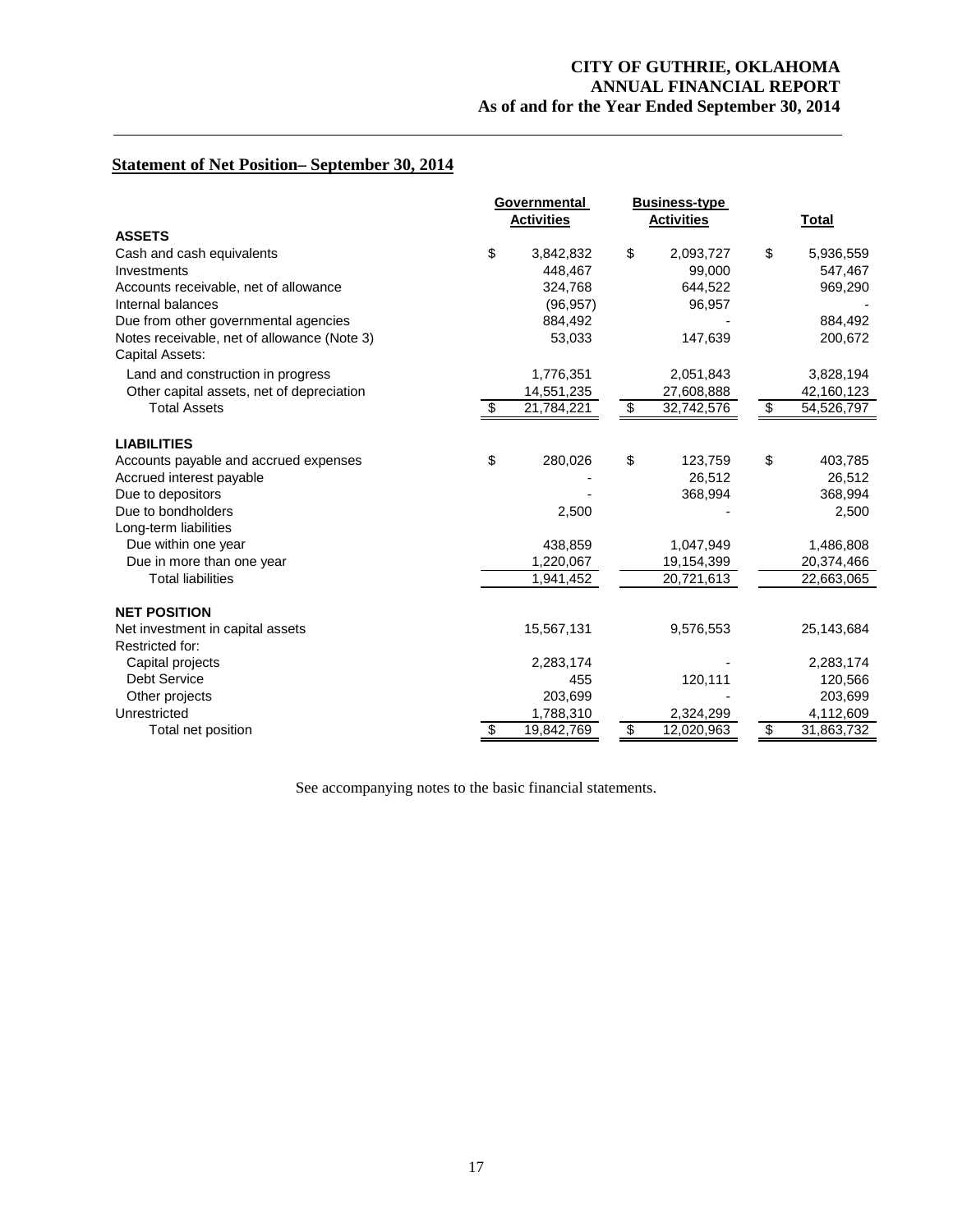## **Statement of Activities –Year Ended September 30, 2014**

 $\overline{a}$ 

|                                |                                  |                                          |                                                               | <b>Program Revenue</b>                                 |                                                      |    | Net (Expense) Revenue and Changes in Net Position |                                           |            |    |               |  |  |  |
|--------------------------------|----------------------------------|------------------------------------------|---------------------------------------------------------------|--------------------------------------------------------|------------------------------------------------------|----|---------------------------------------------------|-------------------------------------------|------------|----|---------------|--|--|--|
| <b>Functions/Programs</b>      | <b>Expenses</b>                  | Indirect<br><b>Expense</b><br>Allocation | <b>Charges for</b><br><b>Services</b>                         | Operating<br><b>Grants and</b><br><b>Contributions</b> | <b>Capital Grants</b><br>and<br><b>Contributions</b> |    | Governmental<br><b>Activities</b>                 | <b>Business-type</b><br><b>Activities</b> |            |    | Total         |  |  |  |
| Primary government             |                                  |                                          |                                                               |                                                        |                                                      |    |                                                   |                                           |            |    |               |  |  |  |
| <b>Governmental Activities</b> |                                  |                                          |                                                               |                                                        |                                                      |    |                                                   |                                           |            |    |               |  |  |  |
| General Government             | \$<br>1.962.881                  | \$                                       | \$<br>142,776                                                 | \$                                                     | \$                                                   | \$ | (1,820,105)                                       | \$                                        |            | \$ | (1,820,105)   |  |  |  |
| <b>Public Safety</b>           | 4.648.883                        |                                          | 1,136,834                                                     | 474.086                                                | 18.496                                               |    | (3,019,467)                                       |                                           |            |    | (3,019,467)   |  |  |  |
| <b>Streets</b>                 | 837,931                          |                                          | 226,857                                                       | 102,826                                                |                                                      |    | (508, 248)                                        |                                           |            |    | (508, 248)    |  |  |  |
| <b>Culture and Recreation</b>  | 873.041                          |                                          | 123,253                                                       | 22,241                                                 |                                                      |    | (727, 547)                                        |                                           |            |    | (727, 547)    |  |  |  |
| Airport                        | 717,142                          |                                          | 123,013                                                       |                                                        | 639,371                                              |    | 45,242                                            |                                           |            |    | 45,242        |  |  |  |
| Economic Development           | 68,085                           |                                          |                                                               |                                                        |                                                      |    | (68,085)                                          |                                           |            |    | (68,085)      |  |  |  |
| Interest on Long-term debt     | 36,397                           |                                          |                                                               |                                                        |                                                      |    | (36, 397)                                         |                                           |            |    | (36, 397)     |  |  |  |
| Total governmental activities  | 9,144,360                        |                                          | 1,752,733                                                     | 599,153                                                | 657,867                                              |    | (6, 134, 607)                                     |                                           |            |    | (6, 134, 607) |  |  |  |
| Business-Type Activities:      |                                  |                                          |                                                               |                                                        |                                                      |    |                                                   |                                           |            |    |               |  |  |  |
| Water                          | 1,969,281                        | 904,151                                  | 2,834,493                                                     |                                                        |                                                      |    |                                                   |                                           | (38,939)   |    | (38, 939)     |  |  |  |
| Wastewater                     | 802.518                          | 587,225                                  | 1,133,826                                                     |                                                        |                                                      |    |                                                   |                                           | (255, 917) |    | (255, 917)    |  |  |  |
| Sanitation                     | 1,030,224                        | 240.275                                  | 1,289,343                                                     |                                                        |                                                      |    |                                                   |                                           | 18,844     |    | 18,844        |  |  |  |
| <b>General Government</b>      | 588,583                          | (588, 583)                               |                                                               |                                                        |                                                      |    |                                                   |                                           |            |    |               |  |  |  |
| Administration                 | 391,206                          | (391, 206)                               |                                                               |                                                        |                                                      |    |                                                   |                                           |            |    |               |  |  |  |
| Line Maintenance               | 751,600                          | (751,600)                                |                                                               |                                                        |                                                      |    |                                                   |                                           |            |    |               |  |  |  |
| <b>Meter Operations</b>        | 262                              | (262)                                    |                                                               |                                                        |                                                      |    |                                                   |                                           |            |    |               |  |  |  |
|                                | 5,533,674                        |                                          | 5,257,662                                                     |                                                        |                                                      |    |                                                   |                                           | (276, 012) |    | (276, 012)    |  |  |  |
| Total business-type activities |                                  |                                          |                                                               |                                                        |                                                      |    |                                                   |                                           |            |    |               |  |  |  |
| Total primary government       | 14,678,034<br>\$                 |                                          | 7,010,395<br>\$                                               | 599,153<br>S                                           | 657,867<br>\$                                        | \$ | (6, 134, 607)                                     | \$                                        | (276, 012) | \$ | (6,410,619)   |  |  |  |
|                                | <b>General revenues:</b>         |                                          |                                                               |                                                        |                                                      |    |                                                   |                                           |            |    |               |  |  |  |
|                                | Taxes:                           |                                          |                                                               |                                                        |                                                      |    |                                                   |                                           |            |    |               |  |  |  |
|                                | Sales and use taxes              |                                          |                                                               |                                                        |                                                      | \$ | 5.089.648                                         | S                                         |            | \$ | 5.089.648     |  |  |  |
|                                |                                  | Franchise taxes and public service taxes |                                                               |                                                        |                                                      |    | 514,151                                           |                                           |            |    | 514,151       |  |  |  |
|                                | Hotel/motel taxes                |                                          |                                                               |                                                        |                                                      |    | 195.188                                           |                                           |            |    | 195,188       |  |  |  |
|                                |                                  |                                          | Intergovernmental revenue not restricted to specific programs |                                                        |                                                      |    | 147.741                                           |                                           |            |    | 147.741       |  |  |  |
|                                | Unrestricted investment earnings |                                          |                                                               |                                                        |                                                      |    | 8.159                                             |                                           | 15,675     |    | 23,834        |  |  |  |
|                                | Miscellaneous                    |                                          |                                                               |                                                        |                                                      |    | 304,413                                           |                                           | 184,708    |    | 489,121       |  |  |  |
|                                | Transfers                        |                                          |                                                               |                                                        |                                                      |    | 152,055                                           |                                           | (152, 055) |    |               |  |  |  |
|                                |                                  | Total general revenues and transfers     |                                                               |                                                        |                                                      |    | 6,411,355                                         |                                           | 48,328     |    | 6,459,683     |  |  |  |
|                                |                                  | Change in net position                   |                                                               |                                                        |                                                      |    | 276.748                                           |                                           | (227, 684) |    | 49.064        |  |  |  |
|                                | Net position - beginning         |                                          |                                                               |                                                        |                                                      |    | 19,566,021                                        |                                           | 12,248,647 |    | 31,814,668    |  |  |  |
|                                | Net position - ending            |                                          |                                                               |                                                        |                                                      | S  | 19,842,769                                        | S                                         | 12.020.963 | S  | 31,863,732    |  |  |  |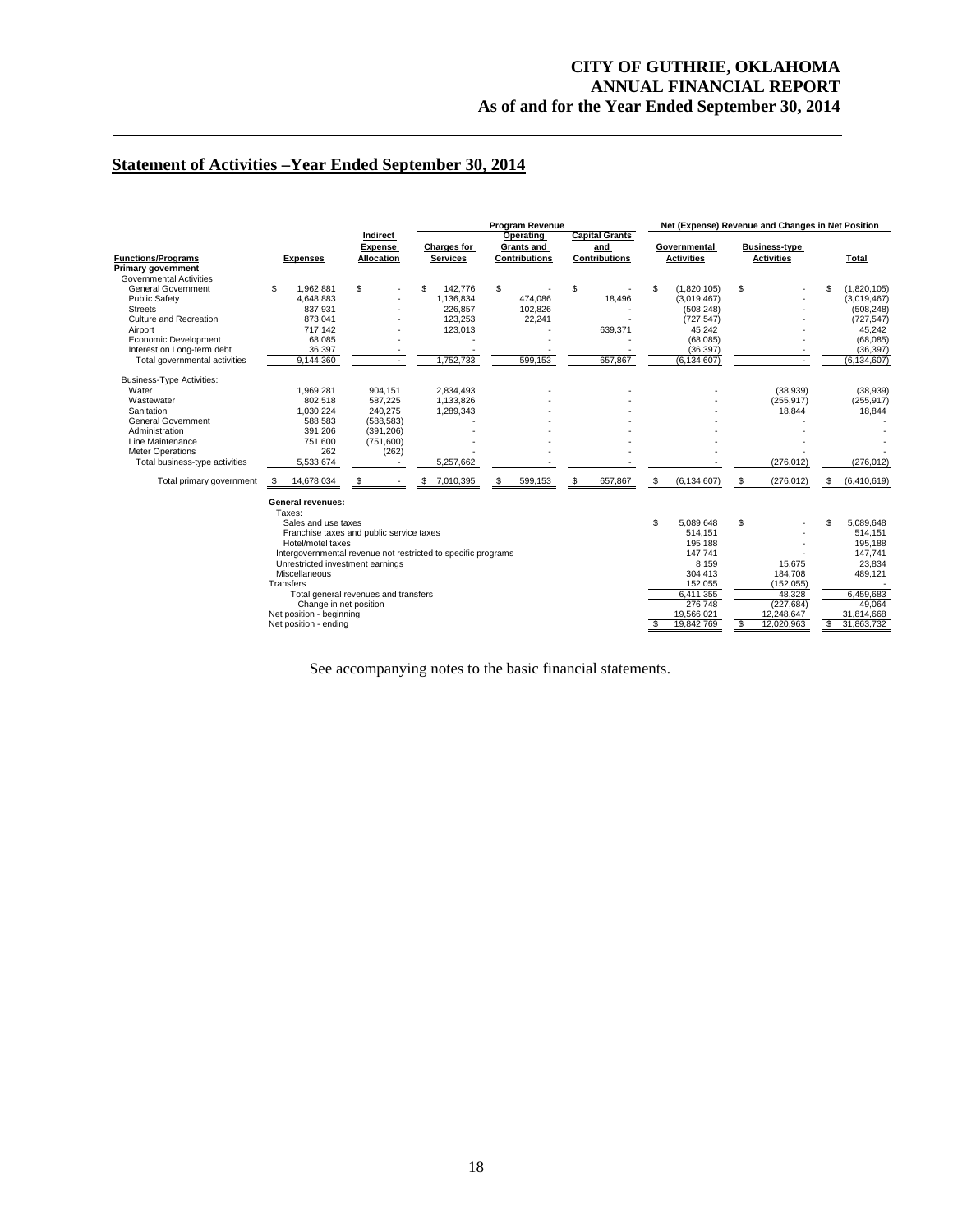**BASIC FINANCIAL STATEMENTS - GOVERNMENTAL FUNDS**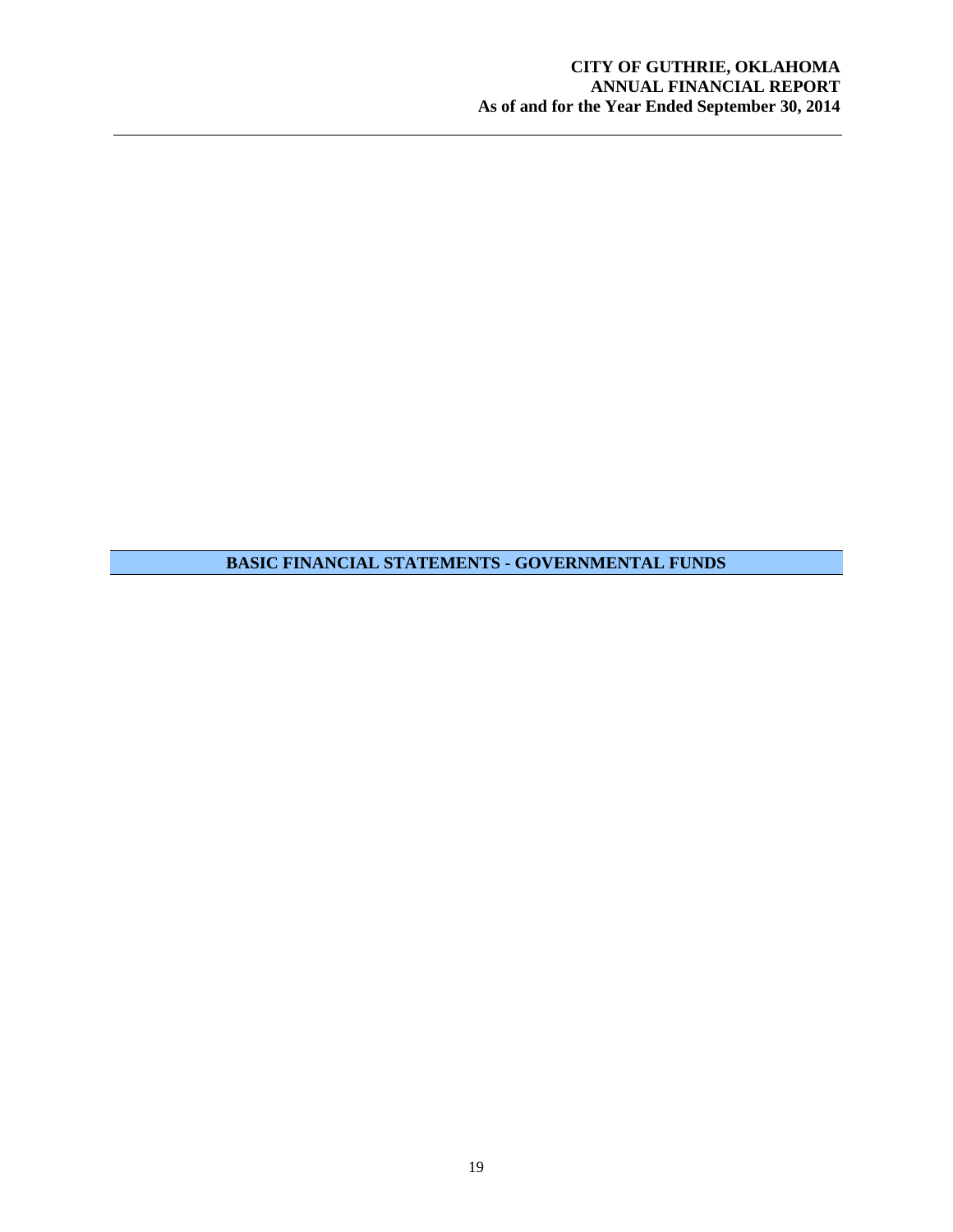## **Governmental Funds Balance Sheet - September 30, 2014**

 $\overline{a}$ 

|                                                       |                     |                          |                           | Total           |
|-------------------------------------------------------|---------------------|--------------------------|---------------------------|-----------------|
|                                                       |                     |                          | <b>Other Governmental</b> | Governmental    |
|                                                       | <b>General Fund</b> |                          | <b>Funds</b>              | <b>Funds</b>    |
| <b>ASSETS</b>                                         |                     |                          |                           |                 |
| Cash and cash equivalents                             | \$<br>1,586,627     | \$                       | 2,256,205                 | \$<br>3,842,832 |
| Investments                                           | 448,467             |                          |                           | 448,467         |
| Receivable from other governments                     | 874,728             |                          | 9,764                     | 884,492         |
| Due from other funds                                  | 377                 |                          | 10,304                    | 10,681          |
| Taxes receivable, net                                 | 70,410              |                          | 40,906                    | 111,316         |
| Court fines receivable, net                           | 58,646              |                          |                           | 58,646          |
| Ambulance receivable, net                             | 113,522             |                          |                           | 113,522         |
| Utilities receivable, net                             |                     |                          | 41,284                    | 41,284          |
| Note receivable, net                                  |                     |                          | 53,033                    | 53,033          |
| <b>Total assets</b>                                   | \$<br>3,152,777     | $\overline{\mathcal{E}}$ | 2,411,496                 | \$<br>5,564,273 |
| LIABILITIES, DEFERRED INFLOWS, AND FUND BALANCES      |                     |                          |                           |                 |
| Liabilities:                                          |                     |                          |                           |                 |
| Accounts payable                                      | \$<br>82,459        | \$                       | 30,193                    | \$<br>112,652   |
| Accrued payroll payable                               | 166,166             |                          |                           | 166,166         |
| Due to other funds                                    | 10,680              |                          | 96,958                    | 107,638         |
| Due to bondholders                                    | 2,500               |                          |                           | 2,500           |
| Payable to other governments                          | 1,115               |                          |                           | 1,115           |
| Other payables                                        | 92                  |                          |                           | 92              |
| <b>Total liabilities</b>                              | 263,012             |                          | 127,151                   | 390,163         |
| Deferred inflows of resources:                        |                     |                          |                           |                 |
| Deferred revenue                                      | 234,131             |                          | 16,075                    | 250,206         |
| Fund balances:                                        |                     |                          |                           |                 |
| Restricted                                            | 445,232             |                          | 2,042,096                 | 2,487,328       |
| Committed                                             | 1,363,116           |                          |                           | 1,363,116       |
| Assigned                                              | 144,788             |                          | 226,174                   | 370,962         |
| Unassigned                                            | 702,498             |                          |                           | 702,498         |
| Total fund balances                                   | 2,655,634           |                          | 2,268,270                 | 4,923,904       |
| Total liabilities, deferred inflows and fund balances | \$<br>3,152,777     | \$                       | 2,411,496                 | \$<br>5,564,273 |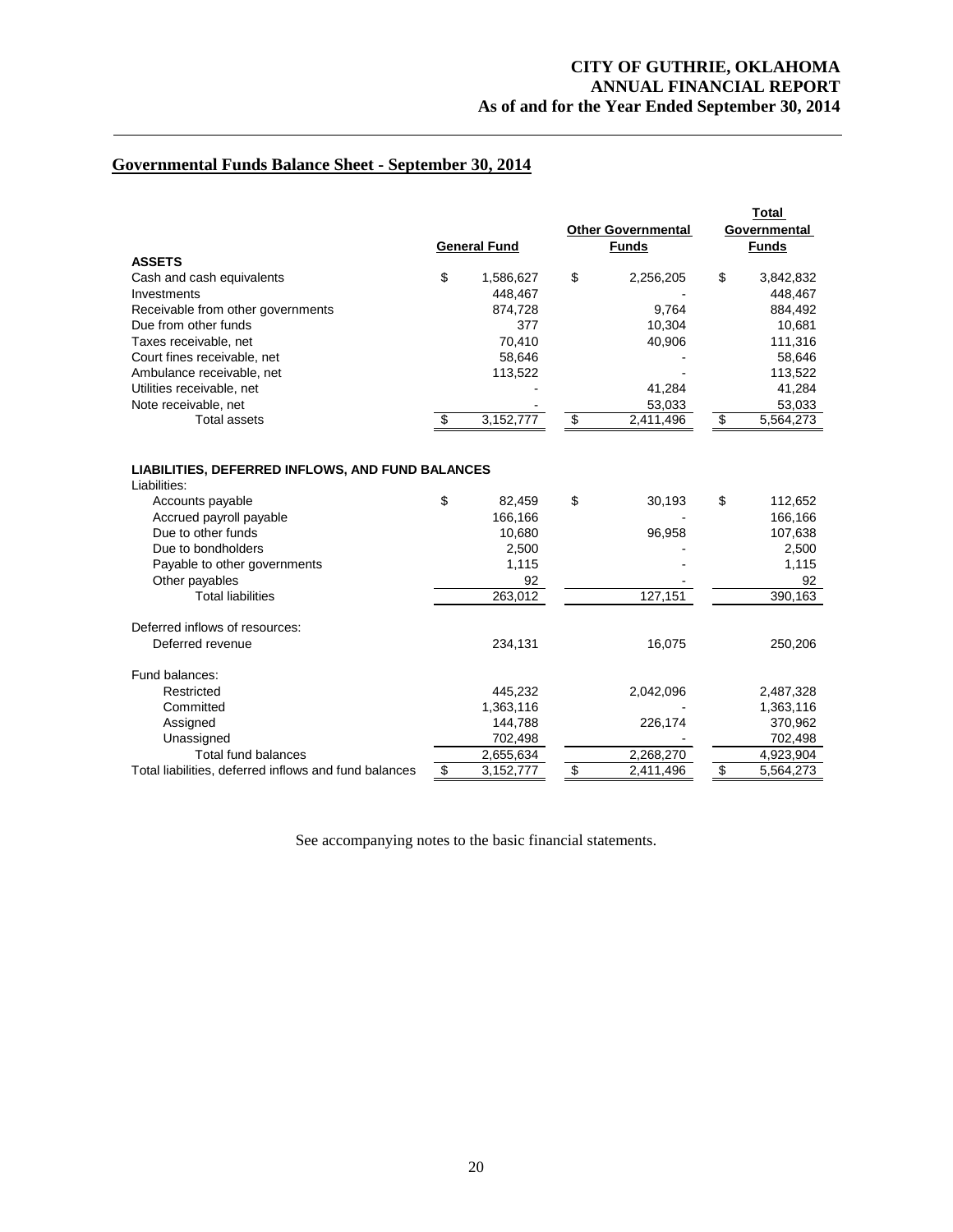## **Governmental Funds Statement of Revenues, Expenditures and Changes in Fund Balances – Year Ended September 30, 2014**

 $\overline{a}$ 

|                                                          |                      | Other               | <b>Total</b>         |
|----------------------------------------------------------|----------------------|---------------------|----------------------|
|                                                          |                      | Governmental        | Governmental         |
| <b>REVENUES</b>                                          | <b>General Fund</b>  | <b>Funds</b>        | <b>Funds</b>         |
| Taxes                                                    | \$<br>5,611,536      | \$<br>195,188       | \$<br>5,806,724      |
| Intergovernmental                                        | 1,188,396            | 47,070              | 1,235,466            |
| Licenses and permits                                     | 130,055              |                     | 130,055              |
| Charges for services                                     | 1,144,181            | 254,924             | 1,399,105            |
| Fees and fines                                           | 186,427              |                     | 186,427              |
| Investment earnings                                      | 7,266                | 894                 | 8,160                |
| Miscellaneous                                            | 438,991              | 29,052              | 468,043              |
| <b>Total revenues</b>                                    | 8,706,852            | 527,128             | 9,233,980            |
| <b>EXPENDITURES</b>                                      |                      |                     |                      |
| Current:                                                 |                      |                     |                      |
| General government                                       | 1,845,865            | 14,080              | 1,859,945            |
| Public safety                                            | 4,319,348            |                     | 4,319,348            |
| Public works                                             | 573,248              |                     | 573,248              |
| Culture and recreation                                   | 639,895              | 133,692             | 773,587              |
| Economic development                                     | 70,107               |                     | 70,107               |
| Airport                                                  | 229,567              |                     | 229,567              |
| Capital outlay                                           | 620,786              | 778,760             | 1,399,546            |
| Debt service:                                            |                      |                     |                      |
| Principal                                                |                      | 148,258             | 148,258              |
| Interest and other charges                               |                      | 10,865              | 10,865               |
| Total expenditures                                       | 8,298,816            | 1,085,655           | 9,384,471            |
| Excess (deficiency) of revenues over                     |                      |                     |                      |
| expenditures                                             | 408,036              | (558, 527)          | (150, 491)           |
| <b>OTHER FINANCING SOURCES (USES)</b>                    |                      |                     |                      |
| Proceeds from long-term debt                             |                      | 5,587               | 5,587                |
| Proceeds from capital leases                             |                      | 272,084             | 272,084              |
| Proceeds from sale of land                               |                      | 9,816               | 9,816                |
| Transfers in                                             | 1,786,750            | 285,329             | 2,072,079            |
| Transfers out                                            | (1,790,809)          |                     | (1,790,809)          |
| Total other financing sources and uses                   | (4,059)              | 572,816             | 568,757              |
|                                                          |                      |                     |                      |
| Net change in fund balances<br>Fund balances - beginning | 403,977<br>2,251,657 | 14,289<br>2,253,981 | 418,266<br>4,505,638 |
| Fund balances - ending                                   | \$<br>2,655,634      | \$<br>2,268,270     | \$<br>4,923,904      |
|                                                          |                      |                     |                      |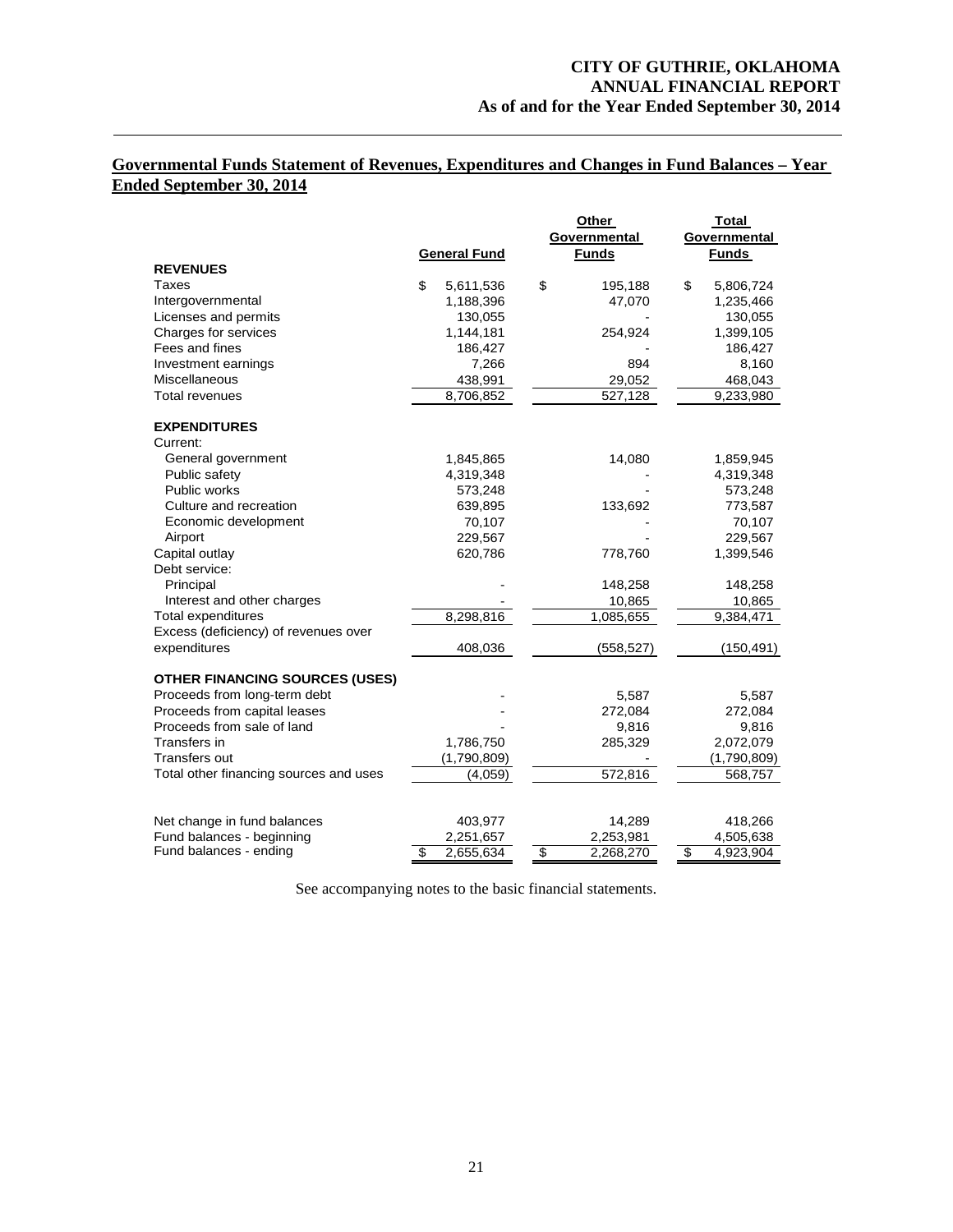## **Reconciliation of Governmental Funds and Government-Wide Financial Statements:**

 $\overline{a}$ 

| Total fund balance, governmental funds                                                                                                                                                                                                                                 | \$<br>4,923,904 |
|------------------------------------------------------------------------------------------------------------------------------------------------------------------------------------------------------------------------------------------------------------------------|-----------------|
| Amounts reported for governmental activities in the Statement of Net<br>Position are different because:                                                                                                                                                                |                 |
| Capital assets used in governmental activities are not current financial<br>resources and therefore are not reported in this fund financial<br>statement, but are reported in the governmental activities of the<br>Statement of Net Position.                         | 16,327,586      |
| Other long-term assets are not available to pay for current period<br>expenditures and therefore are deferred in the funds.                                                                                                                                            | 250,206         |
| Some liabilities (such as Notes Payable, Capital Lease Contract<br>Payable, Long-term Compensated Absences and Net OPEB<br>Obligation), are not due and payable in the current period and are not<br>included in the fund financial statement, but are included in the |                 |
| governmental activities of the Statement of Net Position.                                                                                                                                                                                                              | (1,658,927)     |
| Net Position of Governmental Activities in the Statement of Net Position                                                                                                                                                                                               | 19,842,769      |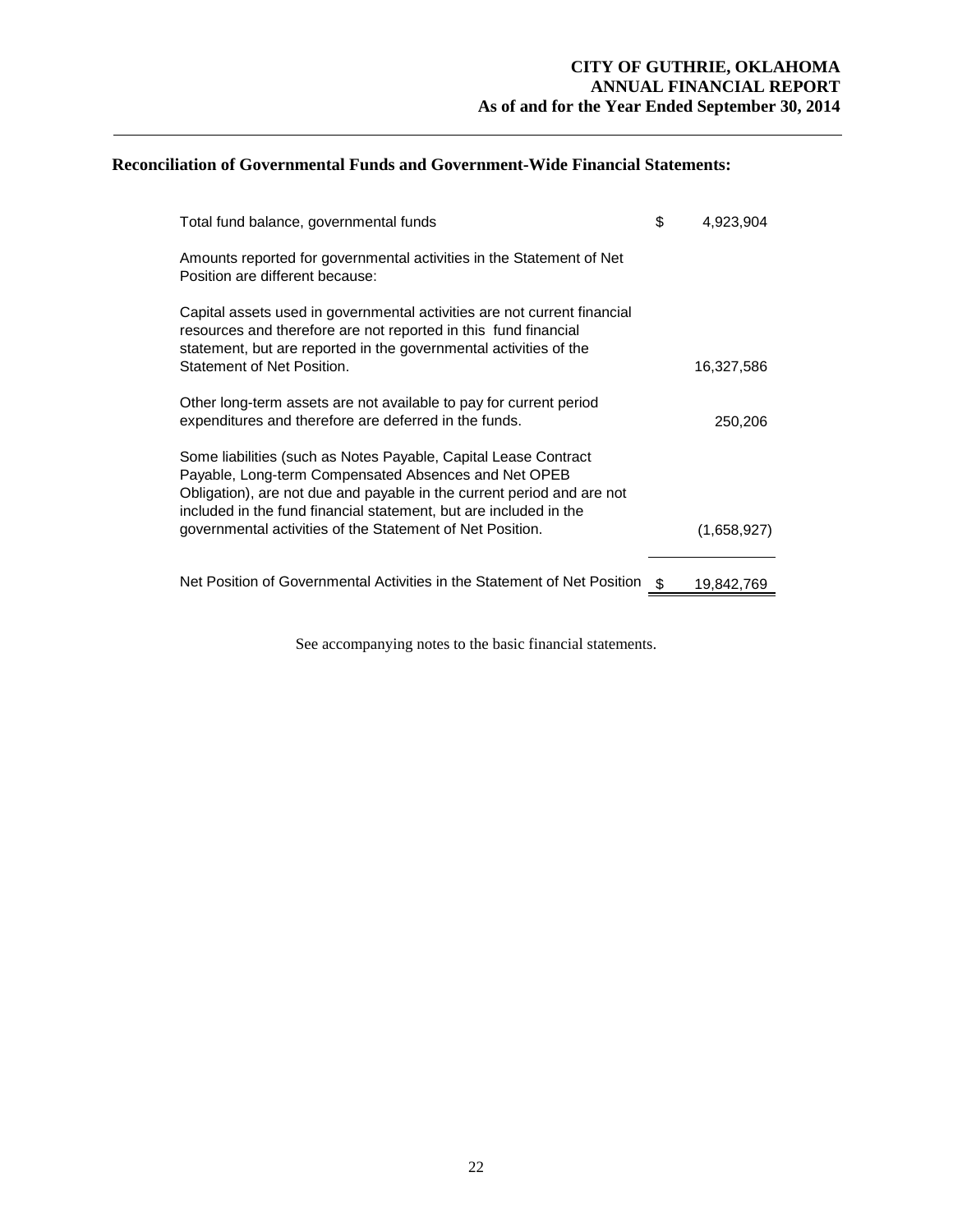## **Reconciliation of Governmental Funds and Government-Wide Financial Statements:**

 $\overline{a}$ 

| Net change in fund balances - total governmental funds:                                                                                                                                                                                                                                                                                                                                               | \$                      | 418,266                  |
|-------------------------------------------------------------------------------------------------------------------------------------------------------------------------------------------------------------------------------------------------------------------------------------------------------------------------------------------------------------------------------------------------------|-------------------------|--------------------------|
| Amounts reported for Governmental Activities in the Statement of Activities are<br>different because:                                                                                                                                                                                                                                                                                                 |                         |                          |
| Governmental funds report outlays for capital assets as expenditures because<br>such outlays use current financial resources. In contrast, the Statement of<br>Activities reports only a portion of the outlay as expense. The outlay is<br>allocated over the assets' estimated useful lives as depreciation expense for<br>the period.                                                              |                         |                          |
| Capital asset purchases capitalized<br>Depreciation expense                                                                                                                                                                                                                                                                                                                                           |                         | 1,201,566<br>(1,087,172) |
| Revenues in the Statement of Activities that do not provide current financial<br>resources are not reported as revenues in the funds:<br>Change in deferred revenue                                                                                                                                                                                                                                   |                         | 19,669                   |
| Debt proceeds provide current financial resources to governmental funds, but<br>issuing debt increases long-term liabilities in the statement of net position.<br>Repayment of debt principal is an expenditure in the governmental funds, but<br>the repayment reduces long-term liabilities in the Statement of Net Position:<br>Principal payments on long-term debt<br>Proceeds of long-term debt |                         | 134,970<br>(272, 084)    |
| Some expenses reported in the statement of activities do not require the use<br>of current financial resources and these are not reported as expenditures in<br>governmental funds:                                                                                                                                                                                                                   |                         |                          |
| Change in OPEB liability                                                                                                                                                                                                                                                                                                                                                                              |                         | (67, 172)                |
| Change in accrued compensated absences                                                                                                                                                                                                                                                                                                                                                                |                         | (71,295)                 |
| Change in net position of governmental activities                                                                                                                                                                                                                                                                                                                                                     | $\overline{\mathbb{S}}$ | 276,748                  |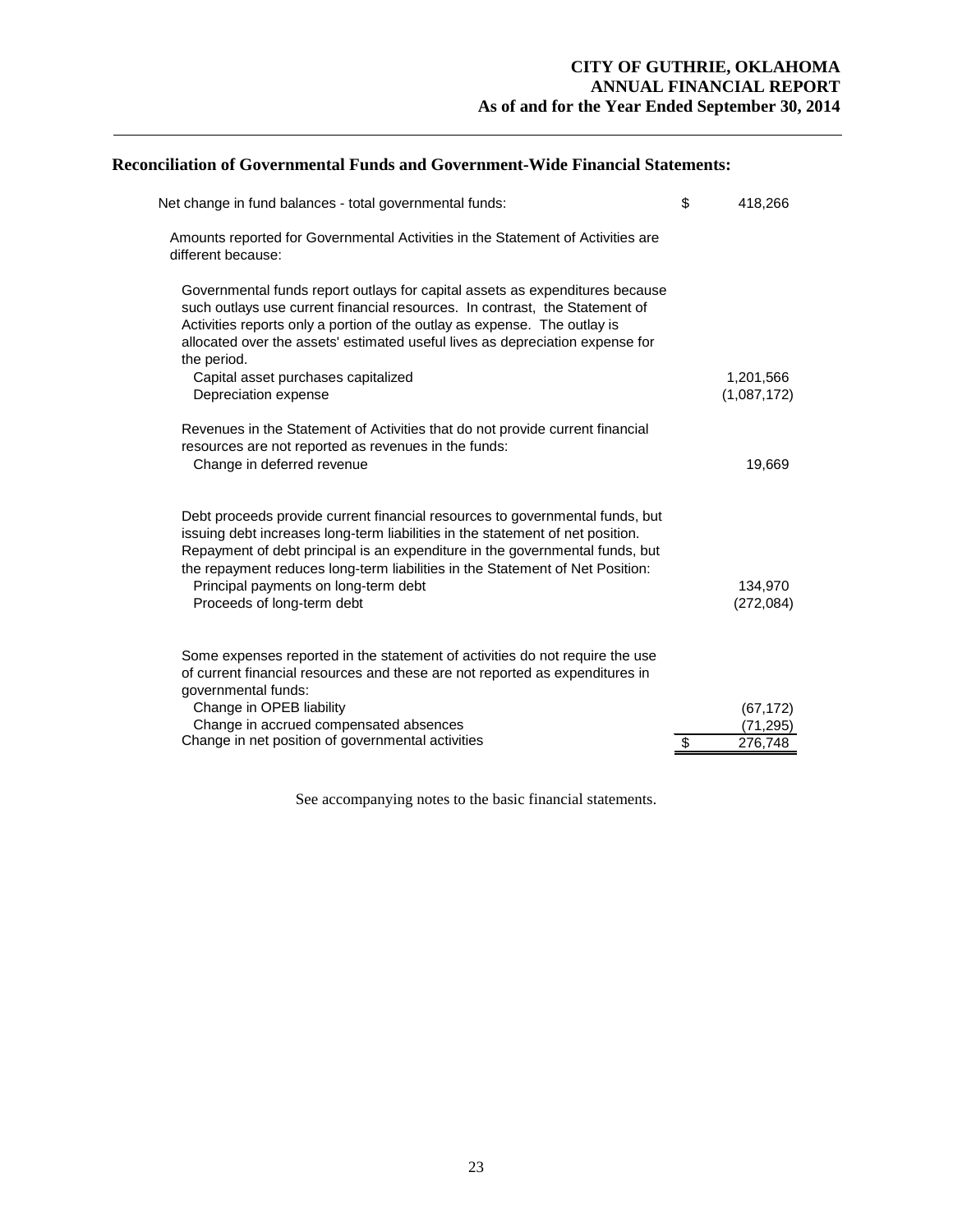**BASIC FINANCIAL STATEMENTS - PROPRIETARY FUNDS**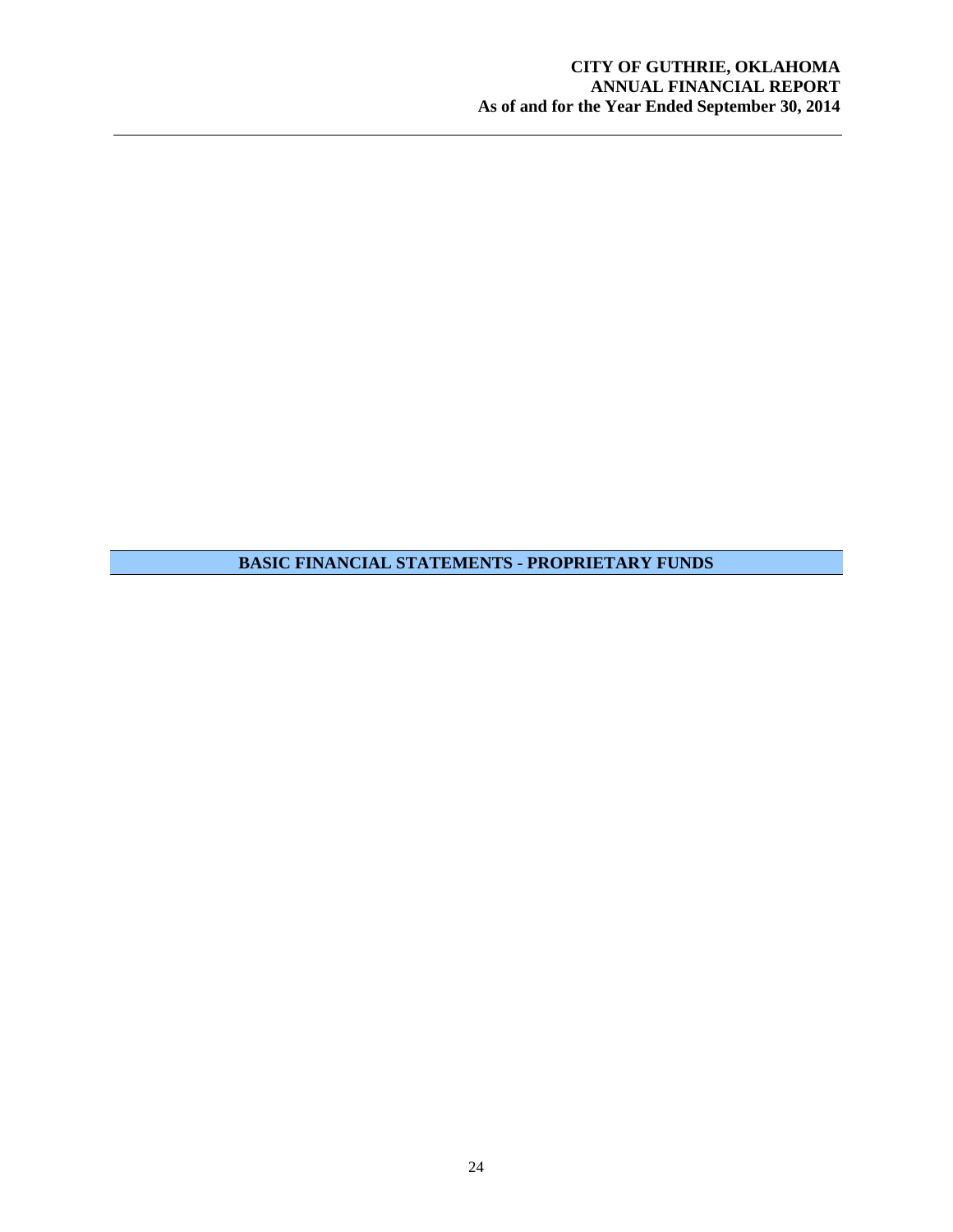## **Proprietary Funds Statement of Net Position - September 30, 2014**

 $\overline{a}$ 

|                                                       | <b>Guthrie Public</b>                |            |
|-------------------------------------------------------|--------------------------------------|------------|
|                                                       | <b>Works Authority</b>               |            |
| <b>ASSETS</b>                                         |                                      |            |
| Current assets:                                       |                                      |            |
| Cash and cash equivalents                             | \$                                   | 1,702,394  |
| Restricted:                                           |                                      |            |
| Cash and cash equivalents                             |                                      | 391,333    |
| Investments                                           |                                      | 99,000     |
| Due from other funds                                  |                                      | 97,483     |
| Accounts receivable, net                              |                                      | 644,522    |
| Notes receivable, net                                 |                                      | 15,358     |
| Total current assets                                  |                                      | 2,950,090  |
| Non-current assets:                                   |                                      |            |
| Notes receivable                                      |                                      | 132,281    |
| Capital assets:                                       |                                      |            |
| Land and construction in progress                     |                                      | 2,051,843  |
| Other capital assets, net of accumulated depreciation |                                      | 27,608,888 |
| Total non-current assets                              |                                      | 29,793,012 |
| Total assets                                          | \$                                   | 32,743,102 |
| <b>LIABILITIES</b>                                    |                                      |            |
| <b>Current liabilities:</b>                           |                                      |            |
| Accounts payable                                      | \$                                   | 96,081     |
| Salaries payable                                      |                                      | 27,678     |
| Accrued interest payable                              |                                      | 26,512     |
| Due to other funds                                    |                                      | 526        |
| Deposits subject to refund                            |                                      | 368,994    |
| Compensated absences                                  |                                      | 4,910      |
| Notes payable                                         |                                      | 1,043,039  |
| <b>Total current liabilities</b>                      |                                      | 1,567,740  |
| Non-current liabilities:                              |                                      |            |
| Compensated absences                                  |                                      | 44,186     |
| Notes payable                                         |                                      | 19,041,139 |
| Net OPEB obligation                                   |                                      | 69,074     |
| Total non-current liabilities                         |                                      | 19,154,399 |
| <b>Total liabilities</b>                              |                                      | 20,722,139 |
|                                                       |                                      |            |
| <b>NET POSITION</b>                                   |                                      |            |
| Net investment in capital assets                      |                                      | 9,576,553  |
| Restricted for debt service                           |                                      | 120,111    |
| Unrestricted                                          |                                      | 2,324,299  |
| Total net position                                    | $\overline{\boldsymbol{\mathsf{S}}}$ | 12,020,963 |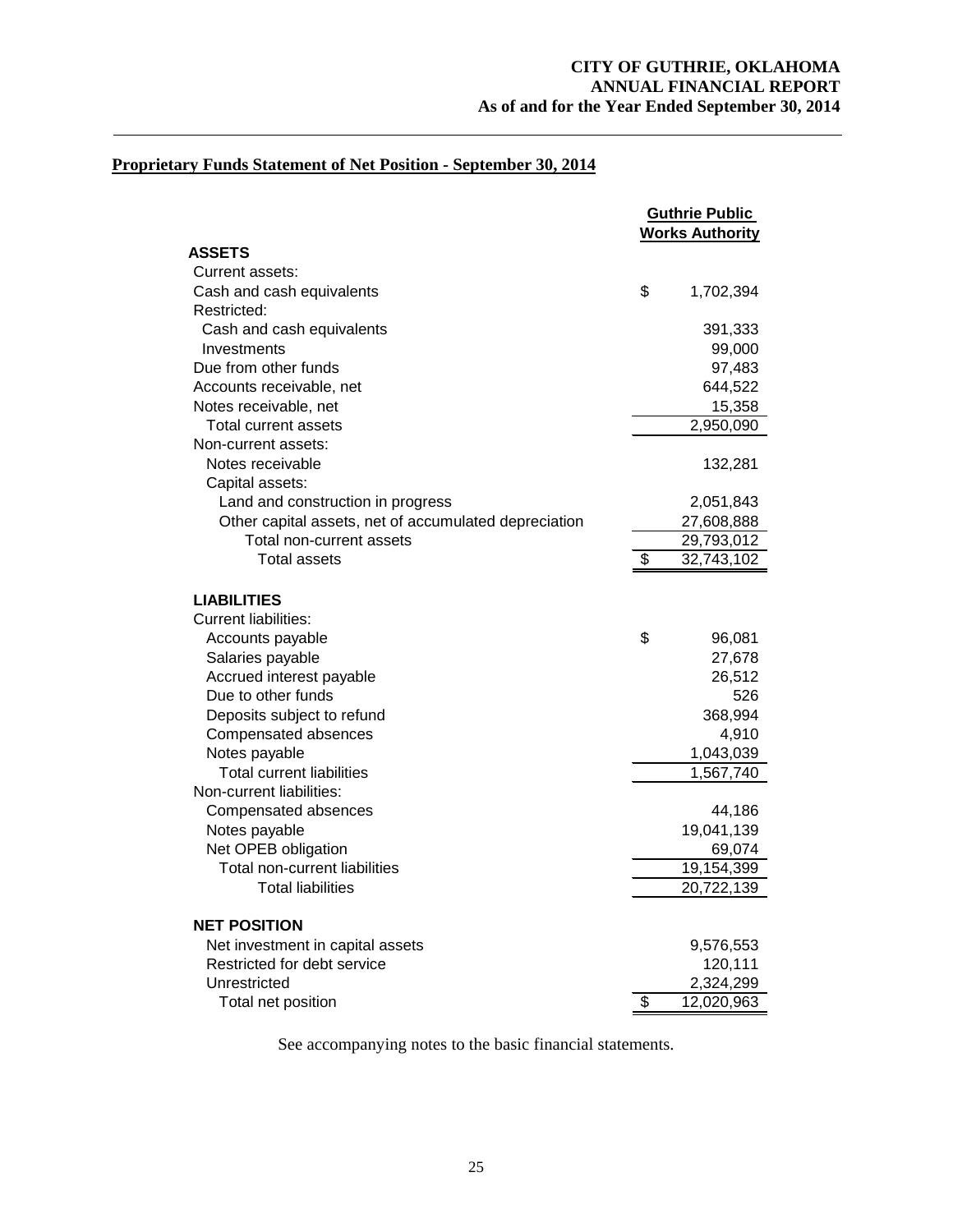## **Proprietary Funds Statement of Revenues, Expenses, and Changes in Net Position - Year Ended September 30, 2014**

 $\overline{a}$ 

|                                                  | <b>Guthrie Public</b>  |  |  |
|--------------------------------------------------|------------------------|--|--|
|                                                  | <b>Works Authority</b> |  |  |
| <b>REVENUES</b>                                  |                        |  |  |
| Water                                            | \$<br>2,834,493        |  |  |
| Sewer                                            | 1,133,826              |  |  |
| Sanitation                                       | 1,289,343              |  |  |
| Rents and royalties                              | 5,565                  |  |  |
| Miscellaneous                                    | 179,143                |  |  |
| Total operating revenues                         | 5,442,370              |  |  |
| <b>OPERATING EXPENSES</b>                        |                        |  |  |
| General government                               | 566,809                |  |  |
| Administration                                   | 300,197                |  |  |
| Water                                            | 598,340                |  |  |
| Wastewater                                       | 367,807                |  |  |
| Sanitation                                       | 888,384                |  |  |
| Landfill operations                              | 113,832                |  |  |
| Line maintenance                                 | 565,233                |  |  |
| Meter operations                                 | 35                     |  |  |
| Municipal pool                                   | 13,609                 |  |  |
| Depreciation                                     | 1,258,445              |  |  |
| <b>Total Operating Expenses</b>                  | 4,672,691              |  |  |
| Operating income                                 | 769,679                |  |  |
|                                                  |                        |  |  |
| <b>NON-OPERATING REVENUES (EXPENSES)</b>         |                        |  |  |
| Interest and investment revenue                  | 15,675                 |  |  |
| Interest expense                                 | (832,064)              |  |  |
| Total non-operating revenue (expenses)           | (816, 389)             |  |  |
| Income (loss) before contributions and transfers | (46, 710)              |  |  |
| Capital contributions                            | 100,296                |  |  |
| <b>Transfers</b> in                              | 1,586,750              |  |  |
| <b>Transfers out</b>                             | (1,868,020)            |  |  |
| Change in net position                           | (227, 684)             |  |  |
| Total net position - beginning                   | 12,248,647             |  |  |
| Total net position - ending                      | \$<br>12,020,963       |  |  |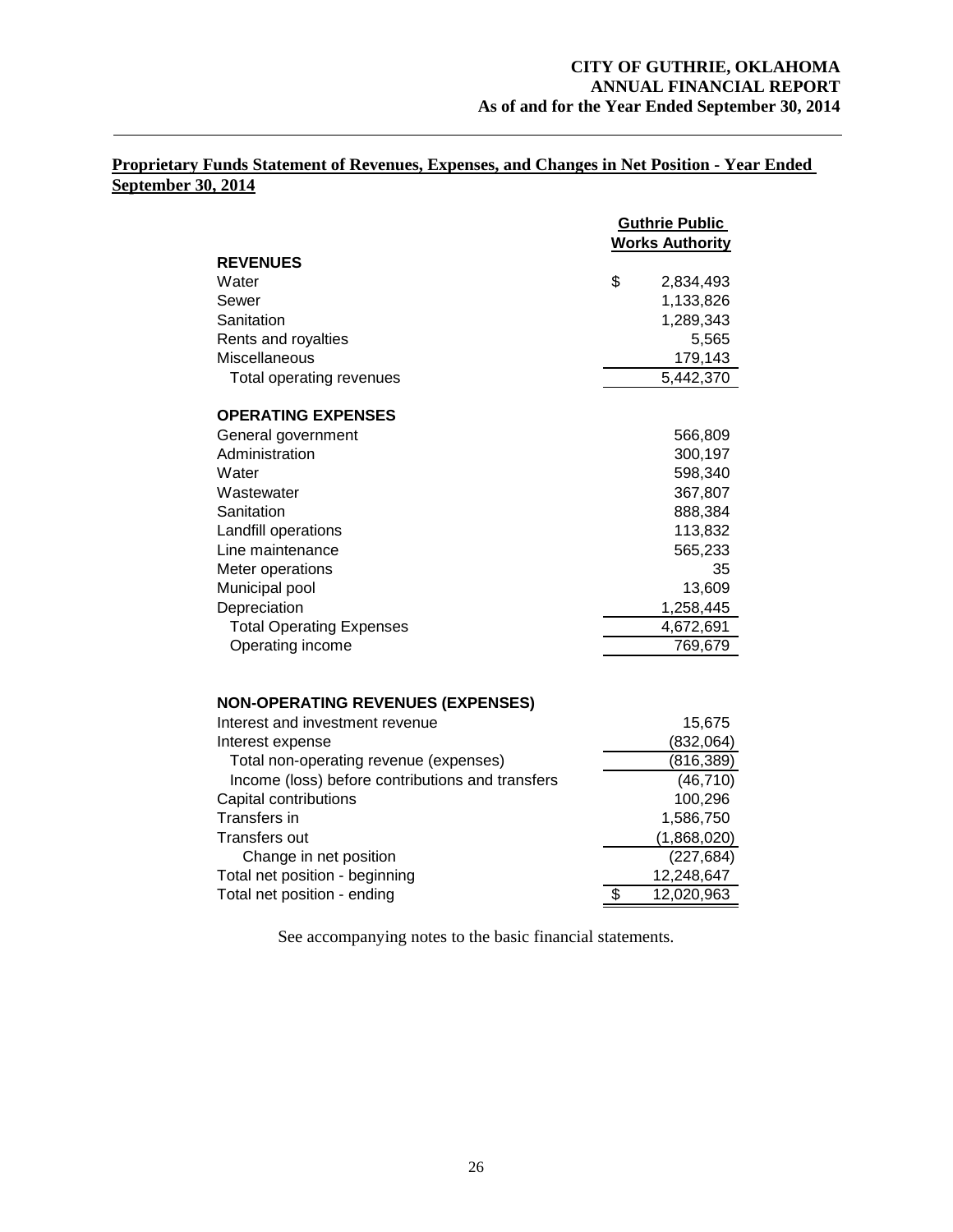## **Proprietary Funds Statement of Cash Flows - Year Ended September 30, 2014**

 $\overline{a}$ 

|                                                                                       | <b>Guthrie Public</b>  |
|---------------------------------------------------------------------------------------|------------------------|
| <b>CASH FLOWS FROM OPERATING ACTIVITIES</b>                                           | <b>Works Authority</b> |
| Receipts from customers                                                               | \$<br>5,460,044        |
| Payments to suppliers and employees                                                   | (3,499,932)            |
| Receipts of notes recievable                                                          | 18,520                 |
| Receipts of customer meter deposits                                                   | 92,459                 |
| Refunds of customer meter deposits                                                    | (78, 910)              |
| Interfund receipts/payments                                                           | 815                    |
| Net cash provided by operating activities                                             | 1,992,996              |
| <b>CASH FLOWS FROM NONCAPITAL FINANCING ACTIVITIES</b>                                |                        |
| Transfers from other funds                                                            | 1,586,750              |
| Transfers to other funds                                                              | (1,868,020)            |
| Net cash provided by (used in) noncapital financing activities                        | (281, 270)             |
| CASH FLOWS FROM CAPITAL AND RELATED                                                   |                        |
| <b>FINANCING ACTIVITIES</b>                                                           |                        |
| Purchases of capital assets<br>Proceeds from debt                                     | (1,552,475)<br>293,575 |
| Principal paid on debt                                                                | (994, 395)             |
| Interest and fiscal agent fees paid on debt                                           | (832, 565)             |
| Net cash provided by (used in) capital and related financing activities               | (3,085,860)            |
| <b>CASH FLOWS FROM INVESTING ACTIVITIES</b>                                           |                        |
| Interest and dividends                                                                | 15,675                 |
| Net cash provided by investing activities                                             | 15,675                 |
| Net increase (decrease) in cash and cash equivalents                                  | (1,358,459)            |
| Balances - beginning of year                                                          | 3,452,186              |
| Balances - end of year                                                                | \$<br>2,093,727        |
|                                                                                       |                        |
| <b>Reconciliation to Statement of Net Position:</b>                                   |                        |
| Cash and cash equivalents                                                             | \$<br>1,702,394        |
| Restricted cash and cash equivalents - current                                        | 391,333                |
| Total cash and cash equivalents, end of year                                          | \$<br>2,093,727        |
| Reconciliation of operating income to net cash provided by                            |                        |
| <b>Operating Activities:</b>                                                          | \$                     |
| Operating income<br>Adjustments to reconcile operating income to net cash provided by | 769,679                |
| operating activities:                                                                 |                        |
| Depreciation expense                                                                  | 1,258,445              |
| Change in assets and liabilities:                                                     |                        |
| Due from other funds                                                                  | (11, 949)              |
| Due to other funds                                                                    | 12,764                 |
| Accounts receivable                                                                   | (52,084)               |
| Other receivable<br>Accounts payable                                                  | 88,278<br>(102, 523)   |
| Accrued salaries payable                                                              | (789)                  |
| <b>OPEB liability</b>                                                                 | 14,770                 |
| Deposits subject to refund                                                            | 13,549                 |
| Accrued compensated absences                                                          | 2,856                  |
| Net cash provided by operating activities                                             | \$<br>1,992,996        |
| Noncash activities:                                                                   |                        |
| Contributed capital assets                                                            | \$<br>100,296          |
|                                                                                       | \$<br>100,296          |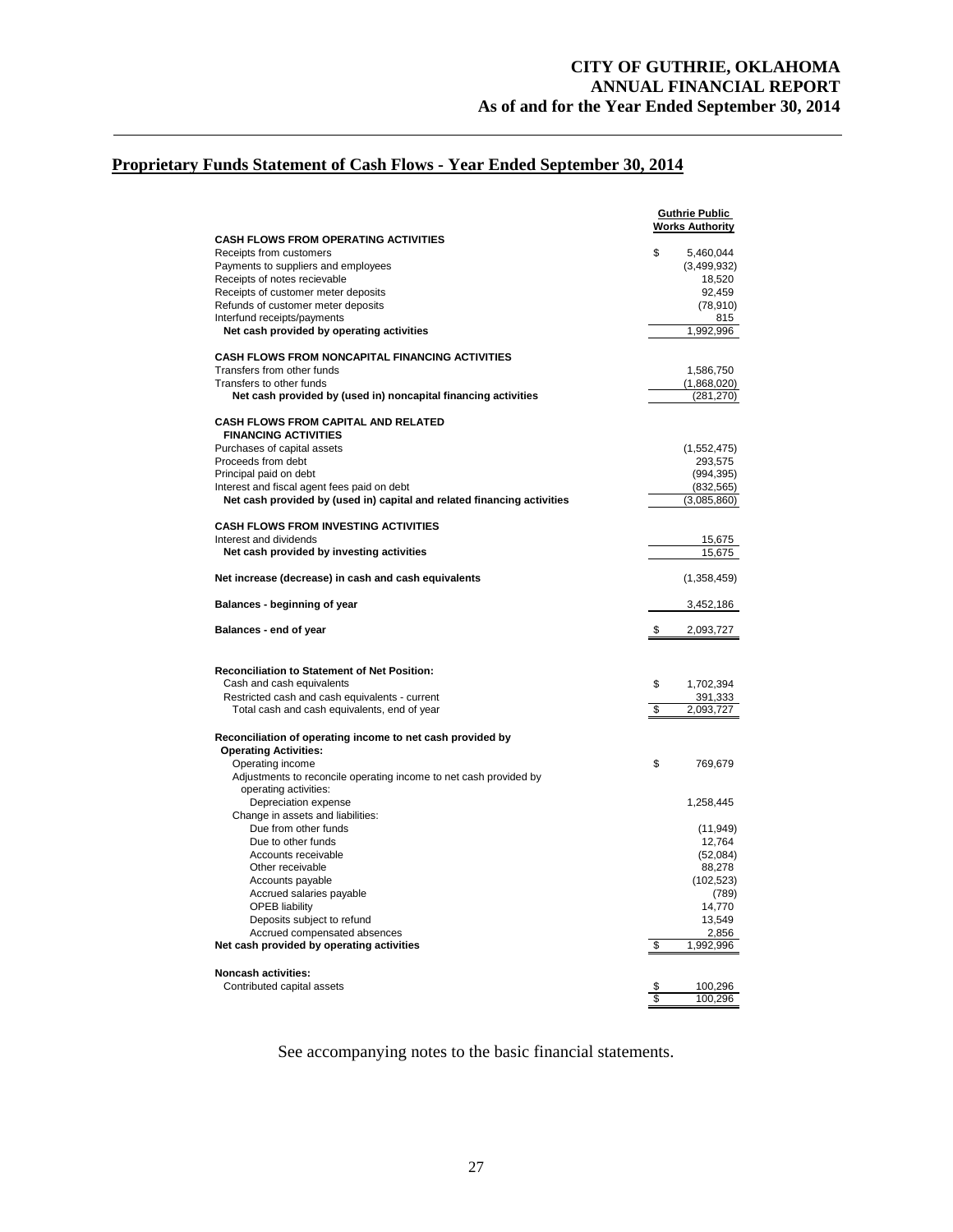**FOOTNOTES TO THE BASIC FINANCIAL STATEMENTS**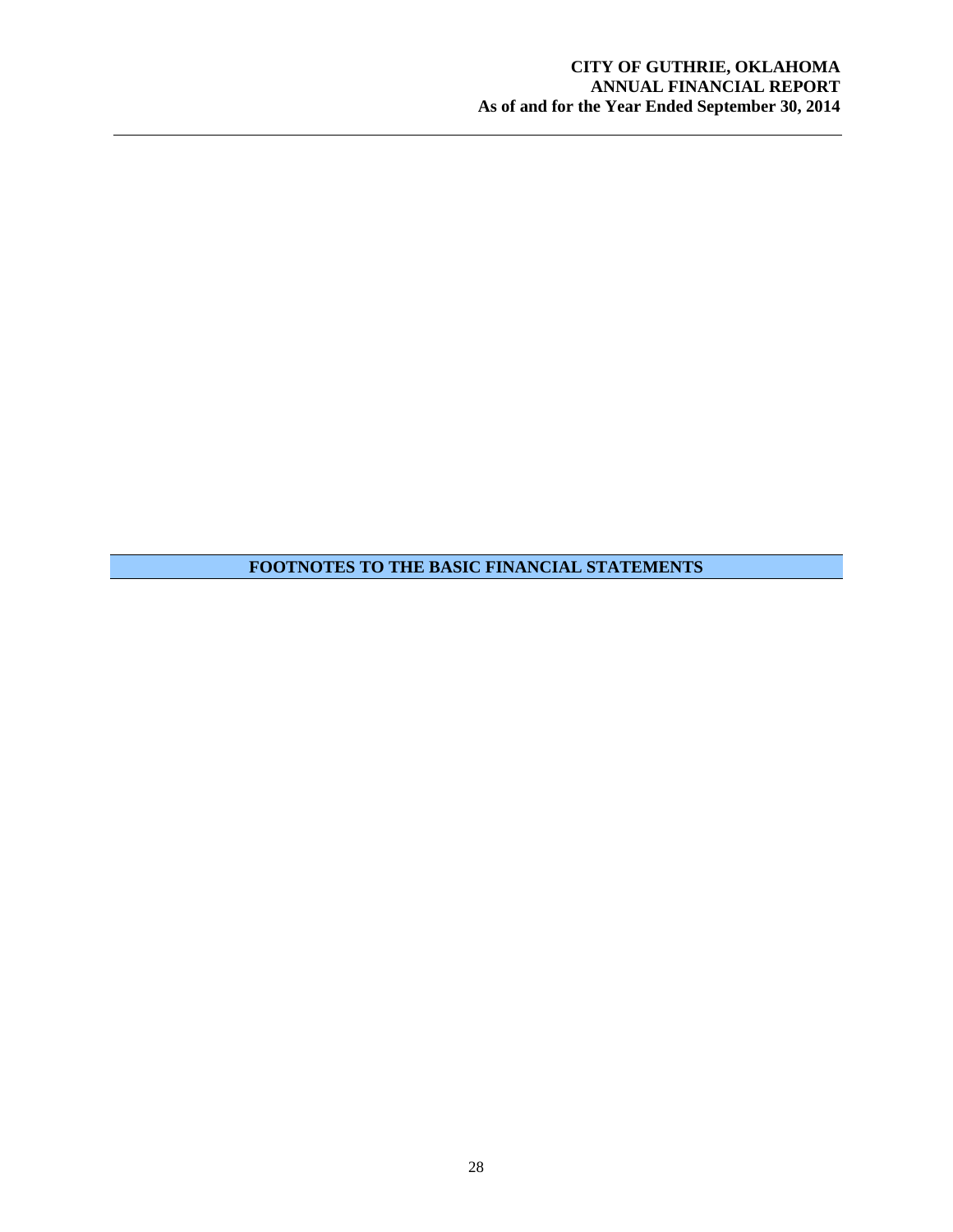#### **Footnotes to the Basic Financial Statements:**

#### **1. Summary of Significant Accounting Policies**

#### **A. Financial Reporting Entity**

 $\overline{a}$ 

 The City's financial reporting entity includes the primary government (City of Guthrie) and the blended component units as noted below. This annual report includes all activities for which the City of Guthrie City Council/Manager is fiscally responsible.

In determining the financial reporting entity, the City complies with the provisions of Governmental Accounting Standards Board (GASB) Statement No. 14, "The Financial Reporting Entity" and GASB Statement No. 61, "The Financial Reporting Entity: Omnibus – An Amendment of GASB Statement No. 14 and No. 34" and includes all component units for which the City is financially accountable.

**The City of Guthrie –** that provides the public safety, health and welfare, streets and highways, parks and recreation, and administrative activities.

The City of Guthrie has a population of approximately 10,191 located in central Oklahoma. The City is a Council/Manager form of government that provides for three branches of government:

- Legislative the City Council is the governing body elected by the citizens
- Executive the City Manager is the Chief Executive Officer and is appointed by the City Council
- Judicial the Municipal Judge is a practicing attorney appointed by the City Council

The City provides typical municipal services such as public safety, street maintenance, culture, parks and recreation, airport, and certain utility services including water, wastewater, and sanitation.

#### **Component Units:**

- **The City of Guthrie Public Works Authority** –(Blended) that operates the water, sewer, and sanitation services of the City.
- The Guthrie Industrial Development Authority –(Blended) that operates to finance, develop and promote industrial development activities.
- The Guthrie Public Transportation Authority (Currently inactive) that operates to finance, acquire, construct, operate and provide improvements, services or facilities of the City.
- The Guthrie Transportation Authority that operates to furnish and supply facilities, property and equipment for transportation needs regarding tourism.

Each of these component units are Public Trusts established pursuant to Title 60 of Oklahoma State law. Public Trusts (Authorities) have no taxing power. The Authorities are generally created to finance City services through issuance of revenue bonds or other non-general obligation debt and to enable the City Council to delegate certain functions to the governing body (Trustees) of the Authority. The Authorities generally retain title to assets which are acquired or constructed with Authority debt or other Authority generated resources. In addition, the City has leased certain existing assets at the creation for the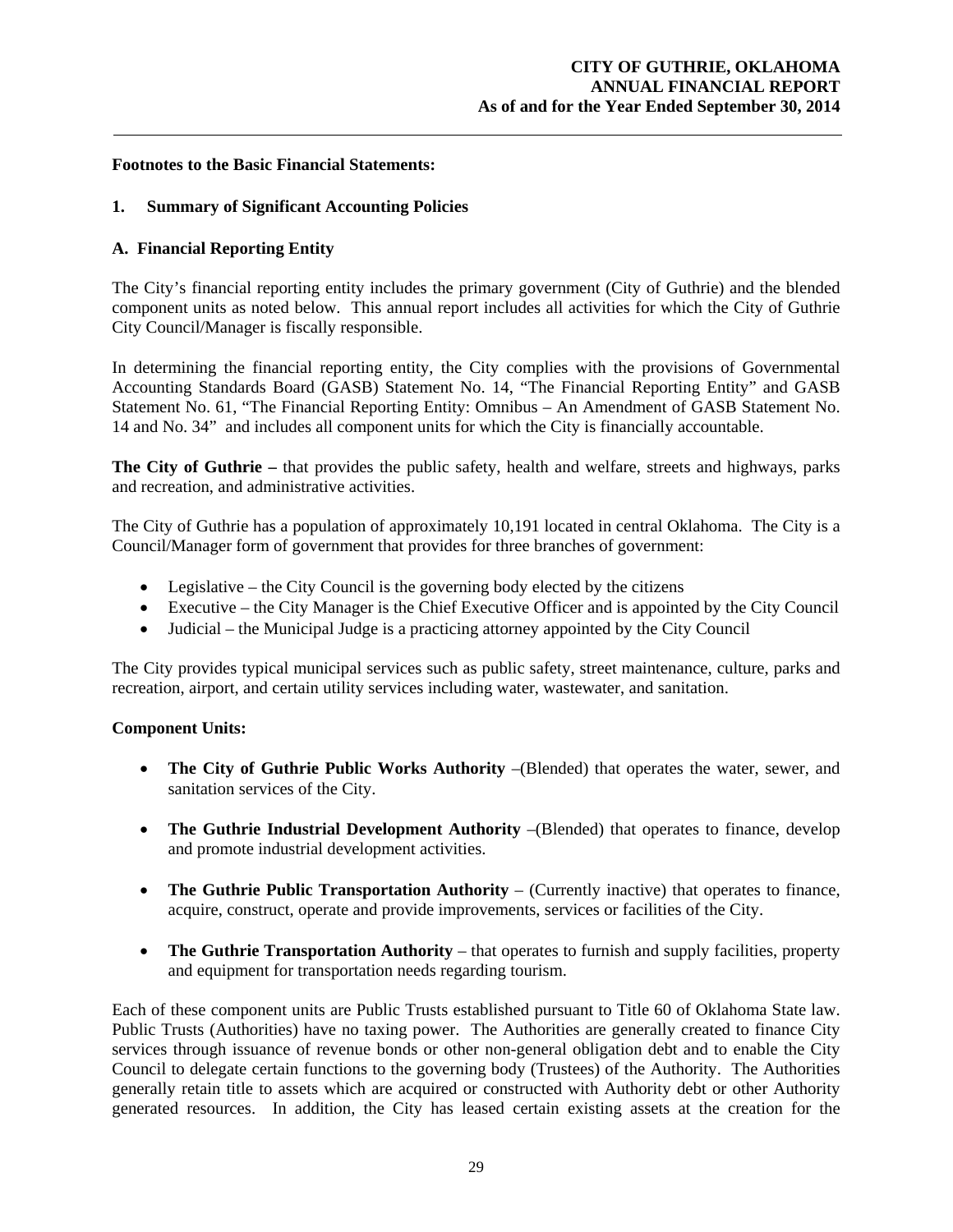Authorities to the Trustees on a long-term basis. The City, as beneficiary of the Public Trusts, receives title to any residual assets when a Public Trust is dissolved.

#### **B. Basis of Presentation and Accounting**

#### *Government-Wide Financial Statements:*

 $\overline{a}$ 

 The statements of net position and activities are reported on the accrual basis of accounting and economic resources measurement focus. Under the accrual basis of accounting, revenues are recognized when earned and expenses (including depreciation and amortization) are recorded when the liability is incurred or economic asset used.

Program revenues in the Statement of Activities are revenues that are derived directly from each activity or from parties outside of the City's taxpayers. The City has the following program revenues in each activity:

- Public Safety Fire, Police, Ambulance fines and forfeitures, ambulance fees, fire run charges, 911 revenue and restricted operating and capital grants.
- Airport rental fees, reimbursements from the City of Edmond, and capital grants.
- Streets Commercial vehicle and gasoline excise tax shared by the State and other restricted operating grants.
- Culture, and recreation cemetery revenues, lake fees, pool fees, library fees, operating and capital grants.
- General Government licenses and permits, abatement fees, and restricted operating grants.

All other governmental revenues are reported as general. All taxes are classified as general revenue even if restricted for a specific purpose.

#### *Governmental Funds:*

The City's governmental funds include:

Major Fund: General Fund

Aggregated Non-Major Funds (reported as Other Governmental Funds):

Special Revenue Funds:

- Guthrie/Oklahoma City Waterline Fund accounts for the cost of developing a reliable source of water for the City and making certain other capital improvements to the municipal water and sewer systems.
- Hotel/Motel Tax Fund accounts for hotel/motel tax revenues to be used in parks and promotion of tourism.
- Cemetery Care Fund accounts for 12.5% of cemetery revenue restricted by State law for cemetery capital improvements.
- USDA Rural Development Fund accounts for a Rural Business Enterprise grant to provide a revolving loan fund for small businesses.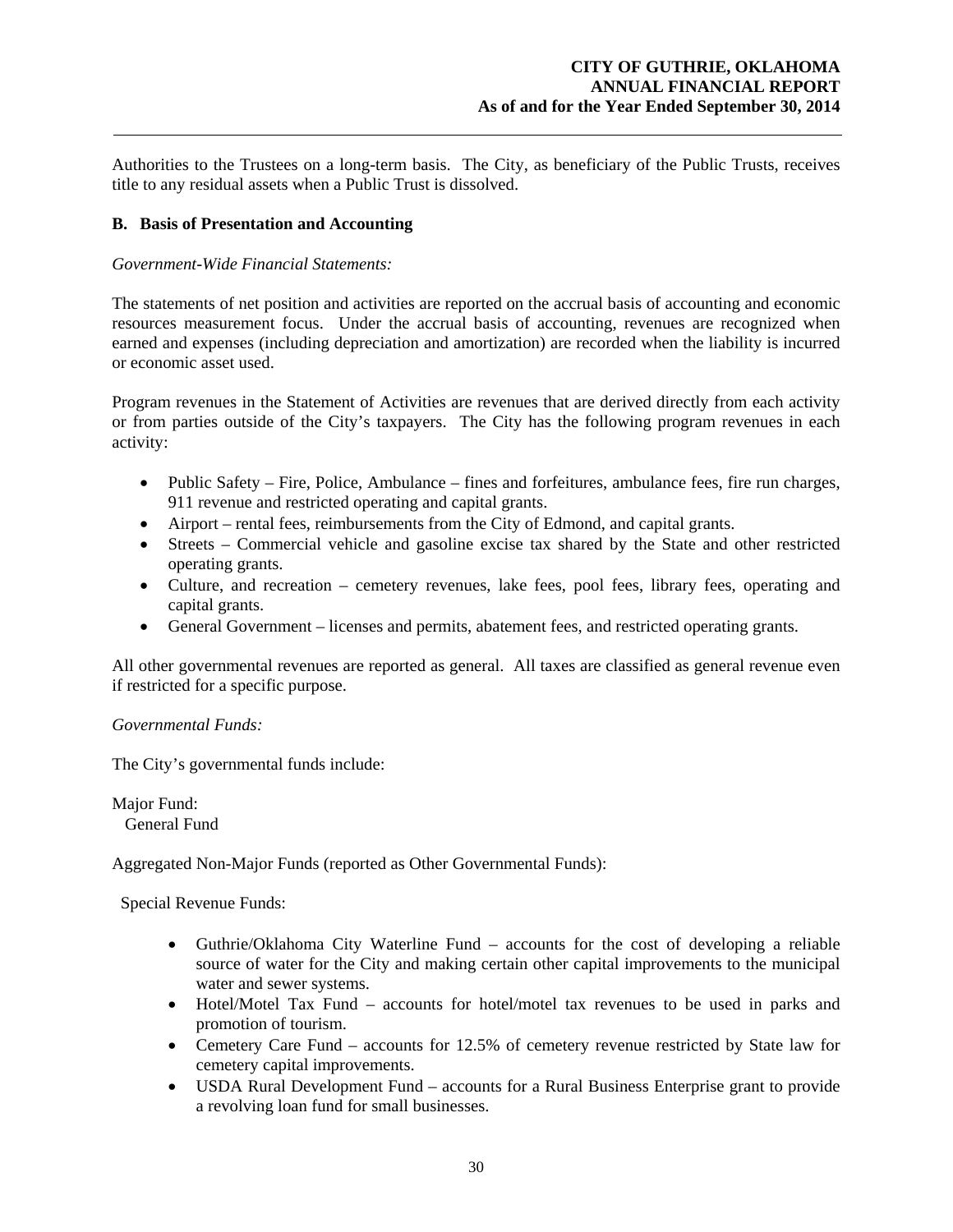- Guthrie Industrial Development Authority accounts for activity related to economic development and repayment of refundable grant obligation from the proceeds of a long-term note receivable.
- Grant Fund accounts for grant activity.

Capital Project Fund – accounts for various capital projects.

Debt Service Fund – accounts for funds restricted for debt service.

The governmental funds are reported on the modified accrual basis of accounting. On the modified accrual basis of accounting, revenues are recorded when earned and measurable and available to pay current financial obligations, while expenditures are recorded when incurred and payable from current financial resources. The City defines revenue availability as collected within 60 days of period end.

The reconciliation of the governmental funds financial statements to the governmental activities presentation in the government-wide financial statements is the result of the use of the accrual basis of accounting and economic resources measurement focus at the government-wide level.

The General Fund is considered a major fund and therefore displayed in a separate column. All other governmental funds are considered non-major funds and are aggregated under the column titled Other Governmental Funds.

#### *Proprietary Funds:*

 $\overline{a}$ 

The City's proprietary funds and are reported on the accrual basis of accounting and economic resources measure focus include:

#### **Enterprise Fund**

 Guthrie Public Works Authority Fund that accounts for the activities of the public trust in providing water, sewer, and sanitation services to the public.

For purposes of the statement of revenues, expenses and changes in fund net position, operating revenues and expenses are considered those whose cash flows are related to operating activities, while revenues and expenses related to financing, capital and investing activities are reported as non-operating or transfers and contributions.

#### **C. Measurement Focus and Basis of Accounting**

Measurement focus is a term used to describe "how" transactions are recorded within the various financial statements. Basis of accounting refers to "when" transactions are recorded regardless of the measurement focus applied.

#### **Measurement Focus**

On the government-wide Statement of Net Position and the Statement of Activities both governmental and business-like activities are presented using the economic resources measurement focus as defined in item b below.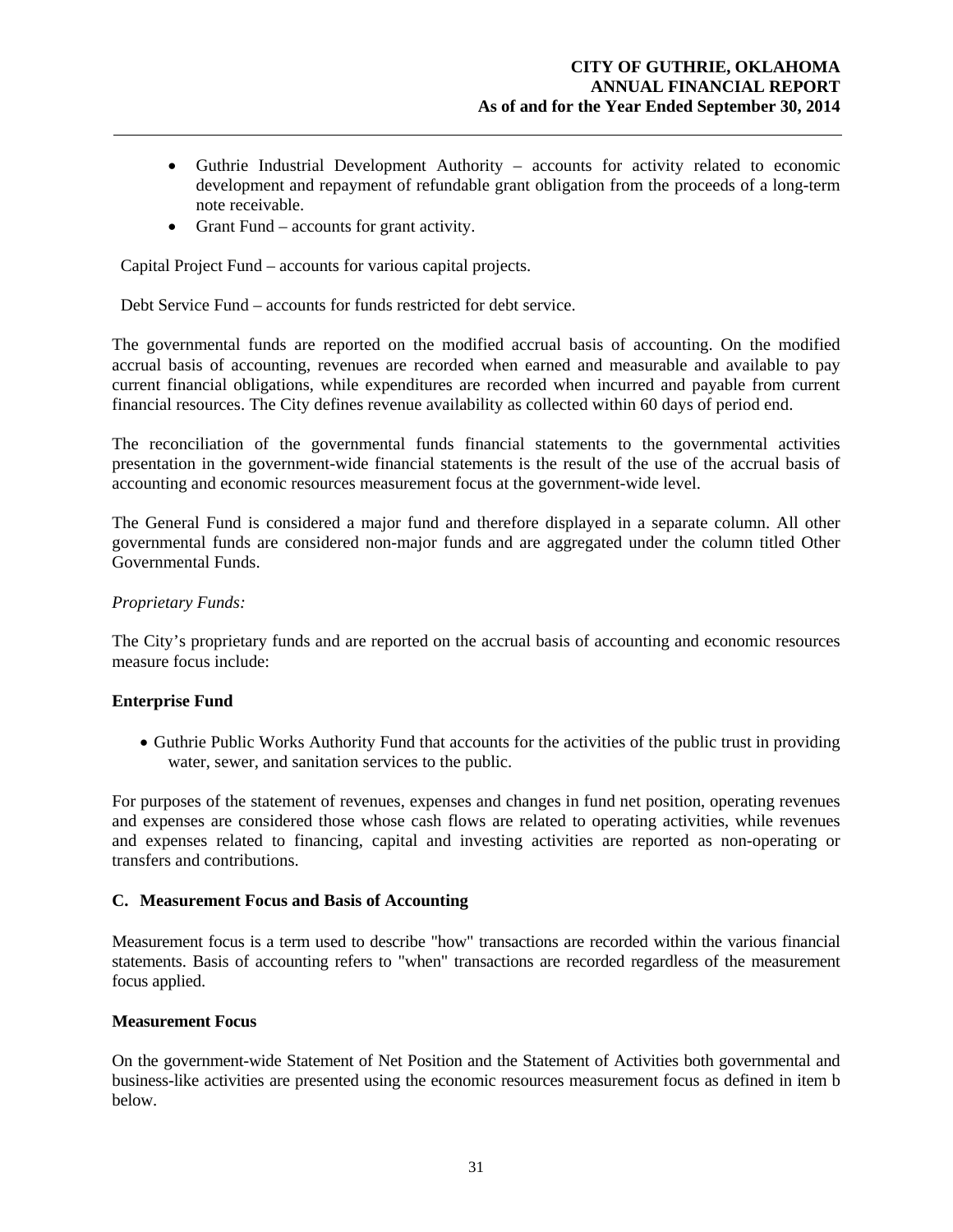In the fund financial statements, the "current financial resources" measurement focus or the "economic resources" measurement focus is used as appropriate:

- a. All governmental funds utilize a "current financial resources" measurement focus. Only current financial assets and liabilities are generally included on their balance sheets. Their operating statements present sources and uses of available spendable financial resources during a given period. These funds use fund balance as their measure of available spendable financial resources at the end of the period.
- b. The proprietary fund utilizes an "economic resources" measurement focus. The accounting objectives of this measurement focus are the determination of operating income, changes in net position (or cost recovery), financial position, and cash flows. All assets and liabilities (whether current or noncurrent) associated with their activities are reported. Proprietary fund equity is classified as net position.

#### **Basis of Accounting**

 $\overline{a}$ 

In the government-wide Statement of Net Position and Statement of Activities both governmental and business-type activities are presented using the accrual basis of accounting. Under the accrual basis of accounting, revenues are recognized when earned and expenses are recorded when the liability is incurred or economic asset used. Revenues, expenses, gains, losses, assets, and liabilities resulting from exchange and exchange-like transactions are recognized when the exchange takes place.

In the fund financial statements, governmental funds are presented on the modified accrual basis of accounting. Under this modified accrual basis of accounting, revenues are recognized when "measurable and available". Measurable means knowing or being able to reasonably estimate the amount. Available means collectible within the current period or soon enough thereafter (within 60 days of period end) to pay current liabilities. Expenditures (including capital outlay) are recorded when the related fund liability is incurred, except for general obligation bond principal and interest which are reported when due.

All proprietary funds utilize the accrual basis of accounting. Under the accrual basis of accounting, revenues are recognized when earned and expenses are recorded when the liability is incurred or economic asset used.

## **D. Assets, Liabilities, Deferred Inflows and Equity**

#### **Cash and Investments**

For the purposes of the statements of net position, balance sheets, and statement of cash flows, "cash and cash equivalents" includes all demand and savings accounts, and certificates of deposits or short-term investments with an original maturity of three months or less.

Investments are carried at fair value except for short-term U.S. Treasury obligations with a remaining maturity at the time of purchase of one year or less. Those investments are reported at amortized cost. Fair value is based on quoted market price.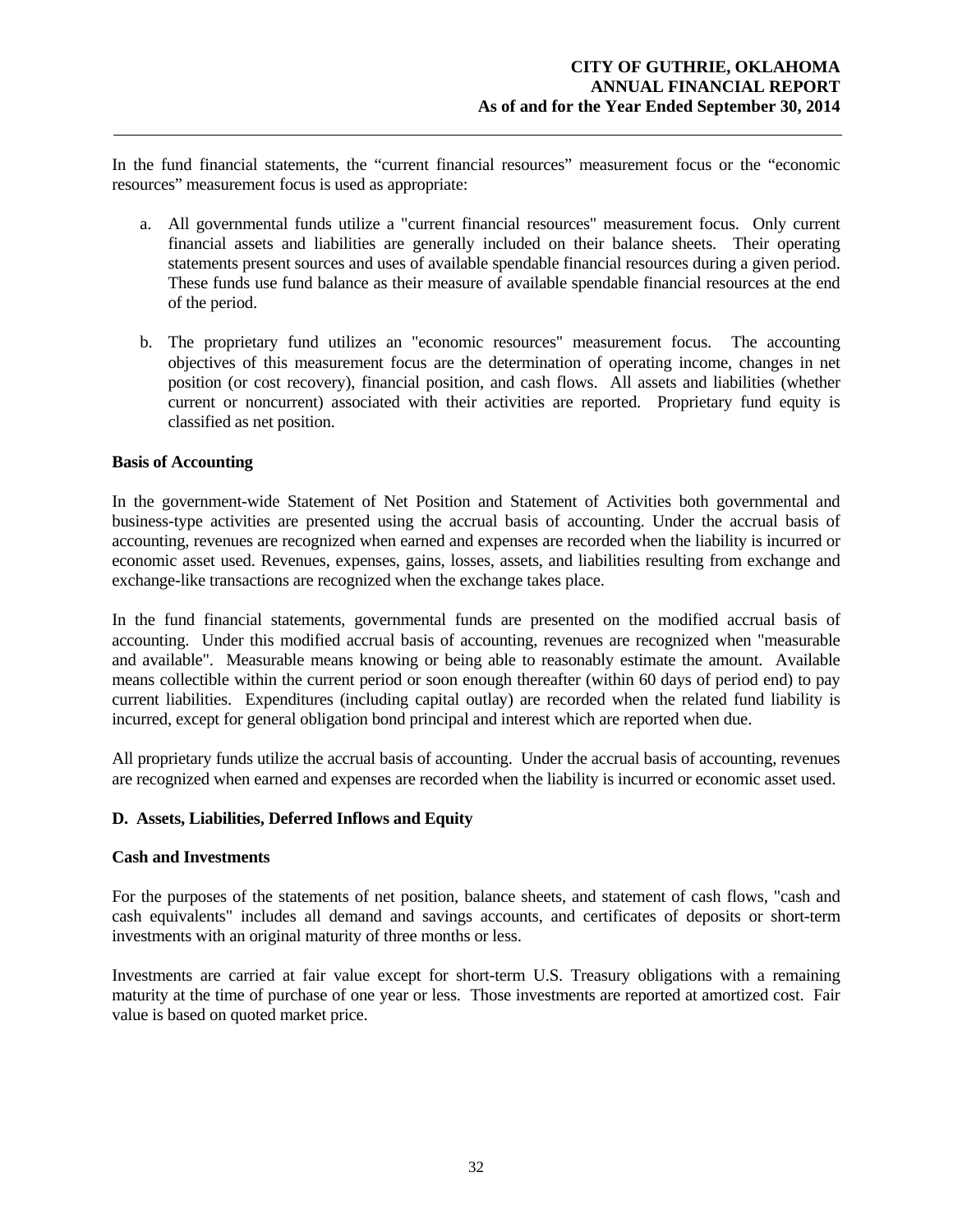#### **Receivables**

 $\overline{a}$ 

In the government-wide statements, receivables consist of all revenues earned at year-end and not yet received. Major receivable balances for the governmental activities include sales and use taxes, franchise taxes, grants, police fines, and ambulance fees. Business-type activities report utilities as its major receivables.

In the fund financial statements, material receivables in governmental funds include revenue accruals such as sales tax, franchise tax, and grants and other similar intergovernmental revenues since they are usually both measurable and available. Non-exchange transactions collectible but not available are deferred in the fund financial statements in accordance with modified accrual, but not deferred in the government-wide financial statements in accordance with the accrual basis. Interest and investment earnings are recorded when earned only if paid within 60 days since they would be considered both measurable and available.

Proprietary fund material receivables consist of all revenues earned at year-end and not yet received. Utility accounts receivable comprise the majority of proprietary fund receivables. Allowances for uncollectible accounts receivable are based upon historical trends and the periodic aging of accounts receivable.

#### **Capital Assets**

 The accounting treatment over property, plant and equipment (capital assets) depends on whether the assets are used in governmental fund operations or proprietary fund operations and whether they are reported in the government-wide or fund financial statements.

#### *Government-Wide Statements*

In the government-wide financial statements, capital assets are accounted for as capital assets. All capital assets are valued at historical cost, or estimated historical cost if actual is unavailable, except for donated capital assets which are recorded at their estimated fair value at the date of donation. Estimated historical cost was used to value the majority of the assets acquired prior to June 30, 1992.

 Prior to October 1, 2003, governmental funds' infrastructure assets were not capitalized. These assets have been valued at estimated historical cost.

Depreciation of all exhaustible capital assets is recorded as an allocated expense in the Statement of Activities, with accumulated depreciation reflected in the Statement of Net Position. Depreciation is provided over the assets' estimated useful lives using the straight-line method of depreciation. A capitalization threshold of \$2,500 is used to report capital assets. The range of estimated useful lives by type of asset is as follows:

| - Buildings               | $25-50$ years |
|---------------------------|---------------|
| - Machinery and Equipment | $3-20$ years  |
| - Utility System          | $25-50$ years |
| - Infrastructure          | $25-50$ years |

#### *Fund Financial Statements*

 In the fund financial statements, capital assets used in governmental fund operations are accounted for as capital outlay expenditures of the governmental fund upon acquisition. Capital assets used in proprietary fund operations are accounted for the same as in the government-wide statements.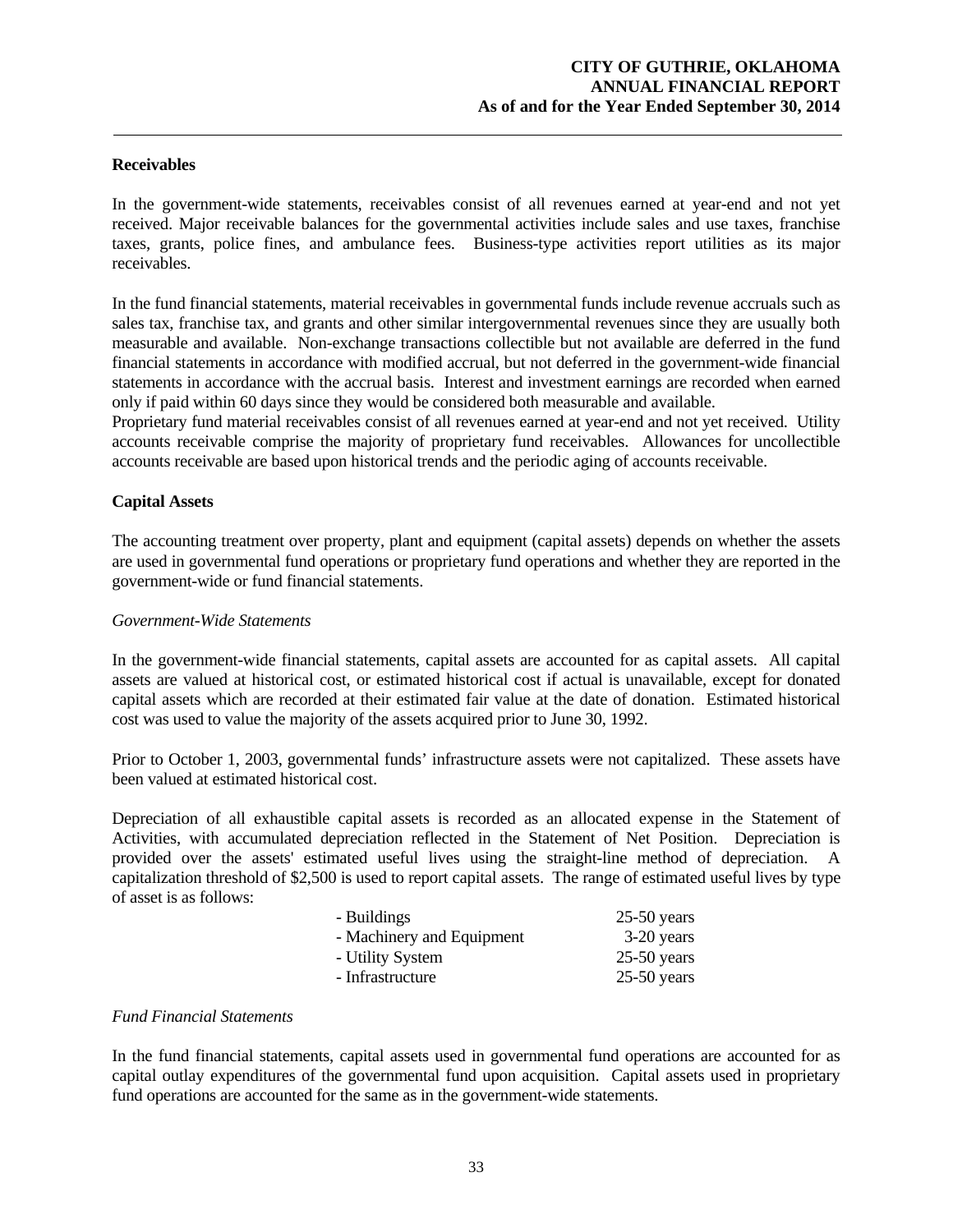#### **Restricted Assets**

 $\overline{a}$ 

 Restricted assets include cash and investments of the proprietary fund that are legally restricted as to their use. The primary restricted assets are related to promissory note trustee accounts and utility meter deposits.

#### **Long-Term Debt**

 The accounting treatment of long-term debt depends on whether the assets are used in governmental fund operations or proprietary fund operations and whether they are reported in the government-wide or fund financial statements.

All long-term debt to be repaid from governmental and business-type resources are reported as liabilities in the government-wide statements. The long-term debt consists of notes payable, capital leases, refundable grant obligations and accrued compensated absences.

Long-term debt for governmental funds is not reported as liabilities in the fund financial statements. The debt proceeds are reported as other financing sources and payment of principal and interest reported as expenditures. The accounting for the proprietary fund is the same in the fund statements as it is in the government-wide statements.

#### **Compensated Absences**

 The City's policies regarding vacation time permit employees to accumulate earned but unused vacation leave. The liability for these compensated absences is recorded as long-term debt in the government-wide statements. The current portion of this debt is estimated based on historical trends. In the fund financial statements, governmental funds report only the compensated absence liability payable from expendable available financial resources, while the proprietary funds report the liability as it is incurred.

#### **Equity Classifications**

*Government-Wide Statements:* 

Equity is classified as net position and displayed in three components:

- a. *Net investment in capital assets* Consists of capital assets including restricted capital assets, net of accumulated depreciation and reduced by outstanding balances of any bonds, mortgages, notes or other borrowings that are attributable to the acquisition, construction or improvements of those assets.
- b. *Restricted net position* Consists of net position with constraints placed on the use either by 1) external groups such as creditors, grantors, contributors, or laws and regulations of other governments, or 2) law through constitutional provisions or enabling legislation.
- c. *Unrestricted net position* All other net position that does not meet the definition of "restricted"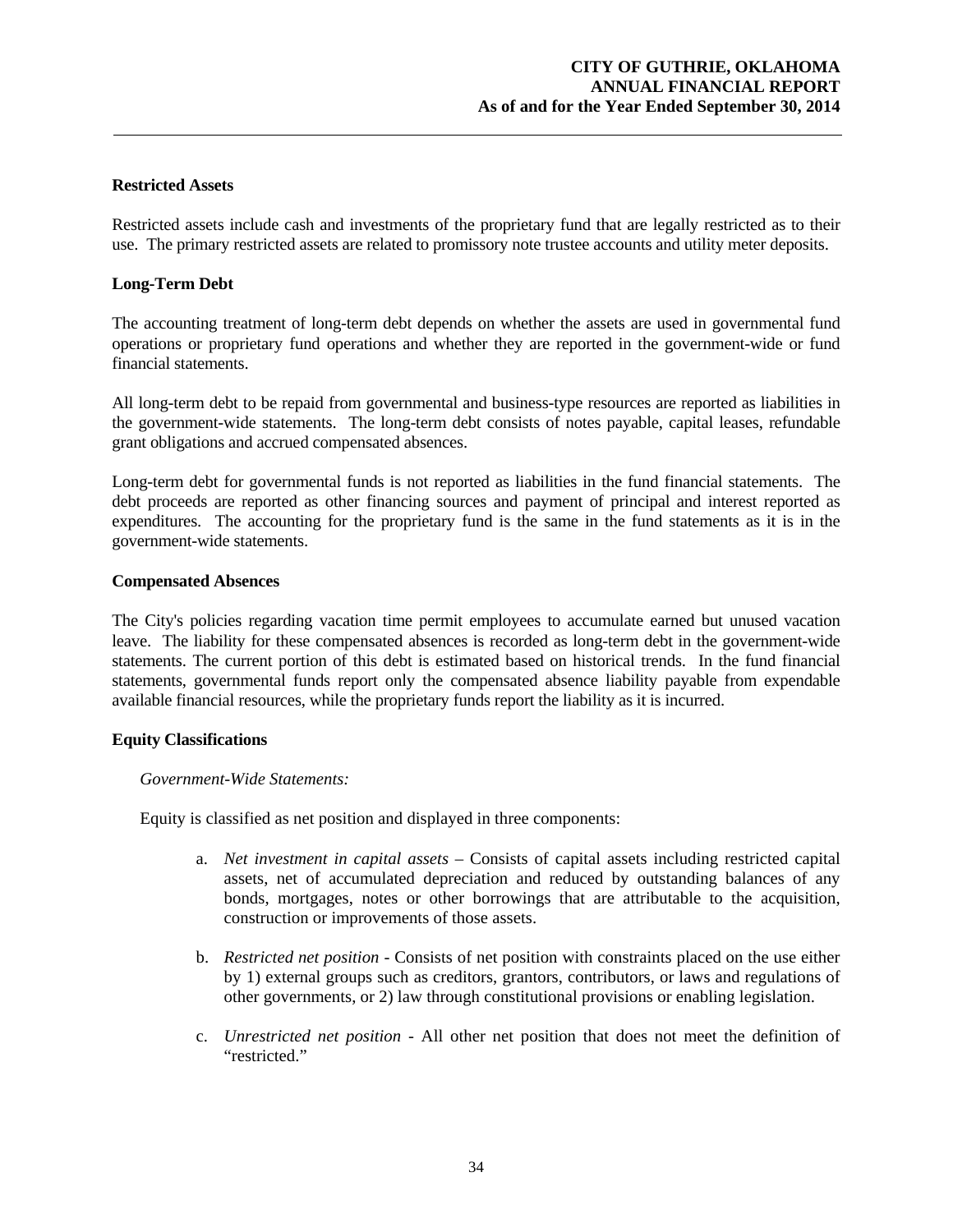#### *Fund Statements:*

 $\overline{a}$ 

Governmental fund equity is classified as fund balance. Fund balance is classified as nonspendable, restricted, committed, assigned and unassigned.

Proprietary fund equity is classified the same as in the government-wide statements.

#### **E. Revenues, Expenditures, and Expenses**

#### **Sales Tax**

The City presently levies a three cent sales tax on taxable sales within the City. The sales tax is collected by the Oklahoma Tax Commission and remitted to the City in the month following receipt by the Tax Commission. Sales tax proceeds, after recording in the General Fund, are distributed per City resolution to the GPWA with any unused portion subsequently returned to the General Fund. For the year ended September 30, 2014, the General Fund received on a cash basis \$4,760,249 of sales tax, of which \$1,586,750 was transferred to the Authority. Subsequently, the Authority transferred the full amount back to the City's General Fund.

Sales tax collected by the State in September and half of October 2014 and received by the City in October and half of November 2014, has been accrued and is included under the caption "Due from other governments" since they represent taxes on sales occurring prior to year-end.

#### **Property Tax**

Under State law, municipalities are limited in their ability to levy a property tax. Such tax may only be levied to repay principal and interest on general obligation bonded debt approved by voters and any court-assessed judgments.

For the year ended September 30, 2014, the City did not levy a property tax, and had no general obligation bonded debt or court-assessed judgments outstanding at September 30, 2014.

#### **Operating Revenues and Expenses**

Operating revenues and expenses for proprietary funds are those that result from providing services and producing and delivering goods and/or services. It also includes all revenue and expenses not related to capital and related financing, noncapital financing, or investing activities.

#### **Expenditures/Expenses**

In the government-wide financial statements, expenses are classified by function for both governmental and business-type activities.

In the fund financial statements, expenditures are classified as follows:

| Governmental Funds - By Character: | Current (further classified by function) |
|------------------------------------|------------------------------------------|
|                                    | Debt Service                             |
|                                    | Capital Outlay                           |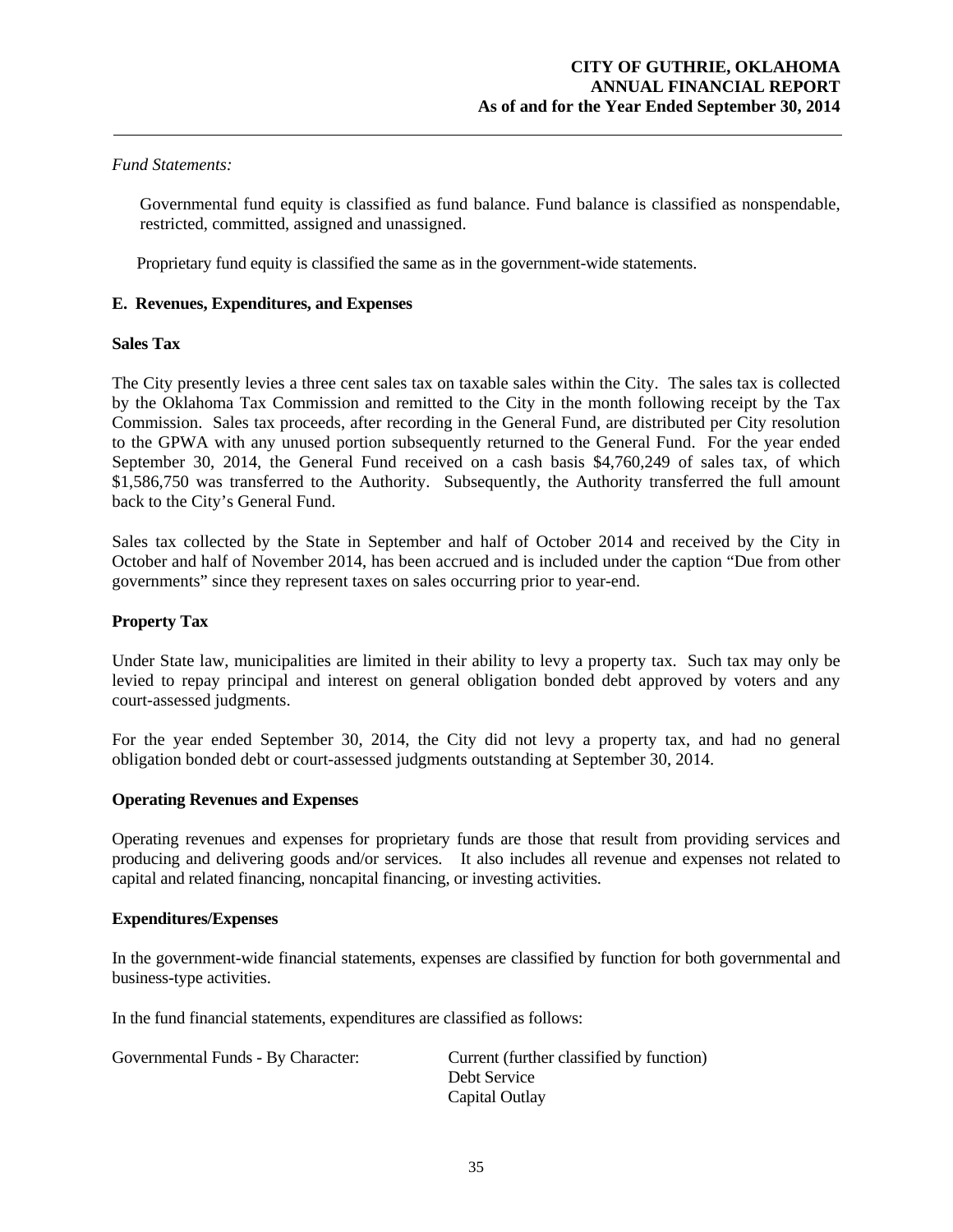## Proprietary Fund - By Operating and Non-Operating

In the fund financial statements, governmental funds report expenditures of financial resources. Proprietary funds report expenses relating to use of economic resources.

#### **F. Internal and Interfund Balances and Activities**

In the process of aggregating the financial information for the government-wide Statement of Net Position and Statement of Activities, some amounts reported as interfund activity and balances in the fund financial statements have been eliminated or reclassified.

#### *Fund Financial Statements:*

 $\overline{a}$ 

Interfund activity, if any, within and among the governmental and proprietary fund categories is reported as follows in the fund financial statements:

- 1. Interfund loans amounts provided with a requirement for repayment are reported as interfund receivables and payables.
- 2. Interfund services sales or purchases of goods and services between funds are reported as revenues and expenditures/expenses.
- 3. Interfund reimbursements repayments from funds responsible for certain expenditures/expenses to the funds that initially paid for them are not reported as reimbursements but as adjustments to expenditures/expenses in the respective funds.
- 4. Interfund transfers flow of assets from one fund to another where repayment is not expected are reported as transfers in and out.

#### *Government-Wide Financial Statements:*

Interfund activity and balances, if any, are eliminated or reclassified in the government-wide financial statements as follows:

- 1. Internal balances amounts reported in the fund financial statements as interfund receivables and payables are eliminated in the governmental and business-type activities columns of the Statement of Net Position, except for the net residual amounts due between governmental and business-type activities, which are reported as Internal Balances.
- 2. Internal activities amounts reported as interfund transfers in the fund financial statements are eliminated in the government-wide Statement of Activities except for the net amount of transfers between governmental and business-type activities, which are reported as Transfers - Internal Activities. The effect of interfund services between funds, if any, are not eliminated in the Statement of Activities.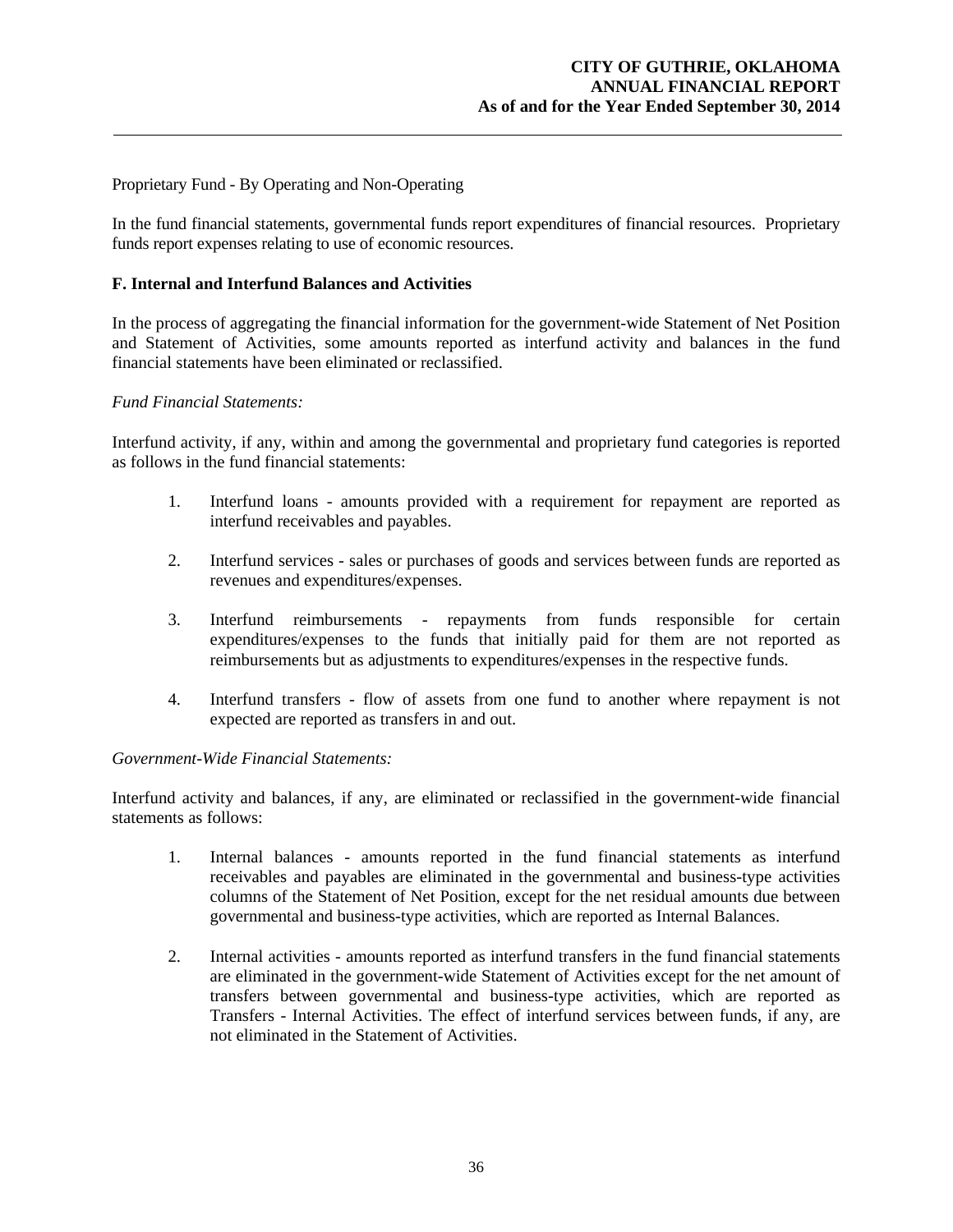#### **G. Use of Estimates**

 $\overline{a}$ 

The preparation of financial statements in conformity with generally accepted accounting principles requires management to make estimates and assumptions that affect certain reported amounts and disclosures; accordingly, actual results could differ from those estimates.

#### **2. Cash, Cash Equivalents, and Investments**

At September 30, 2014, the reporting entity held the following deposits and investments:

#### **Primary Government:**

|                                                     |                   | <b>Credit</b> | <b>Carrying</b> |
|-----------------------------------------------------|-------------------|---------------|-----------------|
| <b>Type</b>                                         | <b>Maturities</b> | Rating        | Value           |
| <b>Deposits:</b>                                    |                   |               |                 |
| Demand deposits                                     |                   |               | 5,815,125<br>\$ |
|                                                     |                   |               |                 |
| Cash on hand                                        |                   |               | 1,325           |
| Time deposit                                        | 11/26/2014        |               | 99,000          |
| Time deposit                                        | 6/10/2015         |               | 448,467         |
|                                                     |                   |               | 6,363,917       |
| <b>Investments:</b>                                 |                   |               |                 |
| Federated Treasury Obligation #398                  |                   | AAAm          | 120,109         |
|                                                     |                   |               | 120,109         |
|                                                     |                   |               |                 |
| <b>Total deposits and investments</b>               |                   |               | 6,484,026       |
|                                                     |                   |               |                 |
| <b>Reconciliation to Statement of Net Position:</b> |                   |               |                 |
| Cash and cash equivalents                           |                   |               | \$<br>5,936,559 |
| Investments                                         |                   |               | 547,467         |
|                                                     |                   |               | \$<br>6,484,026 |

*Custodial Credit Risk –* Exposure to custodial credit risk related to deposits exists when the City holds deposits that are uninsured and uncollateralized with securities held by the pledging financial institution, or by its trust department or agent but not in the City's name: or collateralized without a written or approved collateral agreement. Exposure to custodial credit risk related to investments exists when the City holds investments that are uninsured and unregistered, with securities held by the counterparty or by its trust department or agent but not in the City's name.

The City's policy as it relates to custodial credit risk is to secure its uninsured deposits with collateral, valued at no more than market value, at least at a level of 110% of the uninsured deposits and accrued interest thereon. For investments in the Guthrie/OKC Waterline Fund, the trust agreement requires the investments to be collateralized with U. S. government-backed obligations. At September 30, 2014 the City was not exposed to custodial credit risk.

*Investment Interest Rate Risk* - the City does not have a formal investment policy that limits investment maturities as a means of managing its exposure to fair value losses arising from increasing interest rates.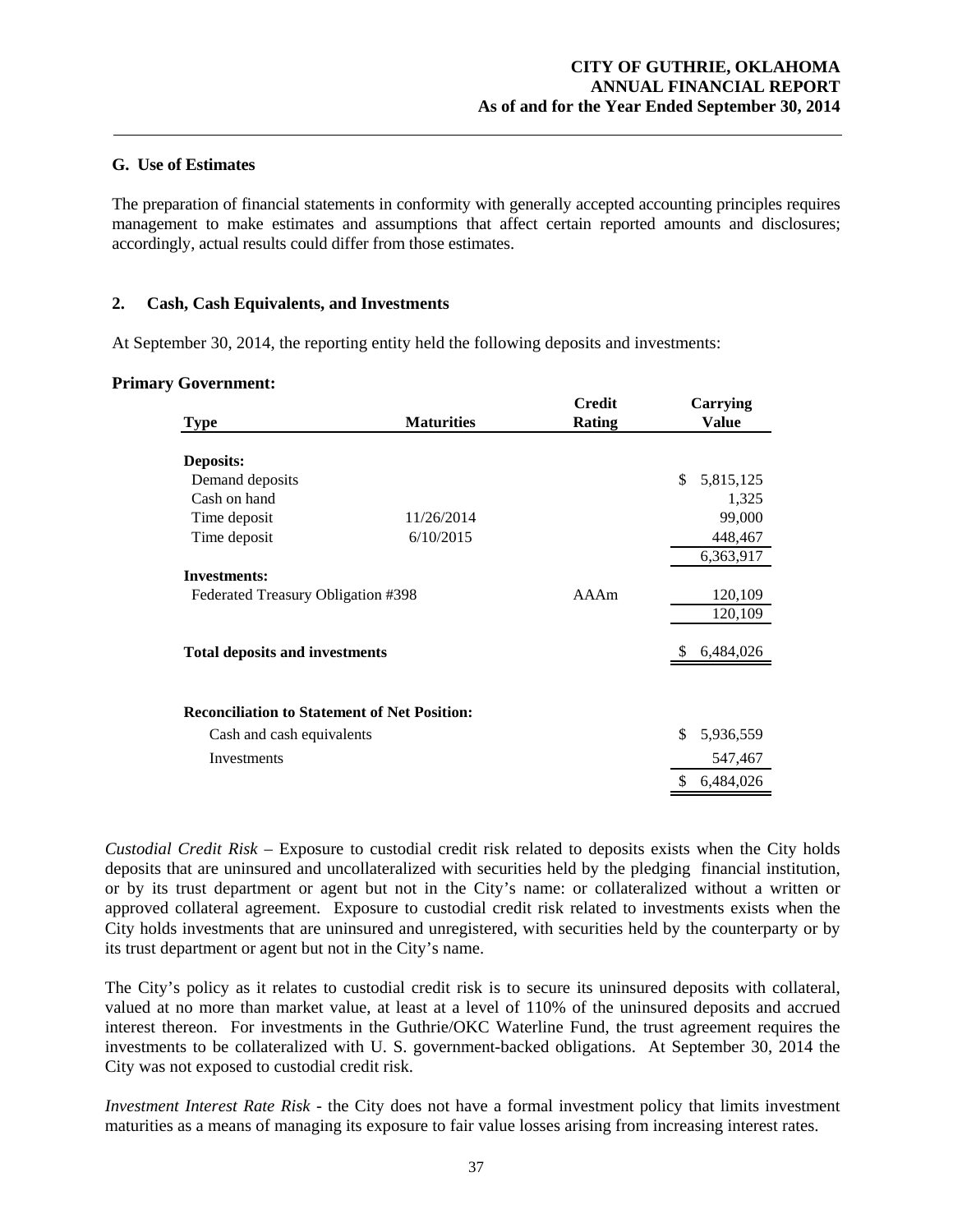*Investment Credit Risk* - The City has no investment policy that limits its investment choices other than the limitation of state law as follows:

a. Direct obligations of the U. S. Government, its agencies and instrumentalities to which the full faith and credit of the U. S. Government is pledged, or obligations to the payment of which the full faith and credit of the State is pledged.

b. Certificates of deposit or savings accounts that are either insured or secured with acceptable collateral with in-state financial institutions, and fully insured certificates of deposit or savings accounts in out-of-state financial institutions.

c. With certain limitation, negotiable certificates of deposit, prime bankers acceptances, prime commercial paper and repurchase agreements with certain limitations.

d. County, municipal or school district tax supported debt obligations, bond or revenue anticipation notes, money judgments, or bond or revenue anticipation notes of public trusts whose beneficiary is a county, municipality or school district.

e. Notes or bonds secured by mortgage or trust deed insured by the Federal Housing Administrator and debentures issued by the Federal Housing Administrator, and in obligations of the National Mortgage Association.

f. Money market funds regulated by the SEC and in which investments consist of the investments mentioned in the previous paragraphs a, b, c, and d.

*Concentration of Investment Credit Risk* - the City places no limit on the amount it may invest in any one issuer. Since the City has all investments in certificates of deposit, government securities, or money market accounts, there is no concentration of investment credit risk exposure.

*Restricted Cash and Investments –* The amounts reported as restricted assets of the proprietary fund statement of net position are comprised of amounts restricted for debt service, debt reserve, construction purposes, or refundable deposits. The restricted assets as of September 30, 2014 are as follows:

|                                           | Current                      |         |             |        |
|-------------------------------------------|------------------------------|---------|-------------|--------|
|                                           | Cash and cash<br>equivalents |         | Investments |        |
| Series 2012 Revenue Bond Interest Account | \$                           |         | \$          |        |
| Series 2012 Revenue Bond Account          |                              | 120,110 |             |        |
| 2009 OWRB Trust Account                   |                              | 5       |             |        |
| 2008 OWRB Trust Account                   |                              | 6       |             |        |
| Meter deposits                            |                              | 271,211 |             | 99,000 |
|                                           |                              |         |             |        |
| Total                                     |                              | 391,333 |             | 99,000 |

#### **3. Accounts and Notes Receivable**

 $\overline{a}$ 

Accounts Receivable - Accounts receivable of the business-type activities consist of customers utilities services provided, both billed and unbilled, due at year end, reported net of allowance for uncollectible amounts. The governmental activities receivables include fines receivables.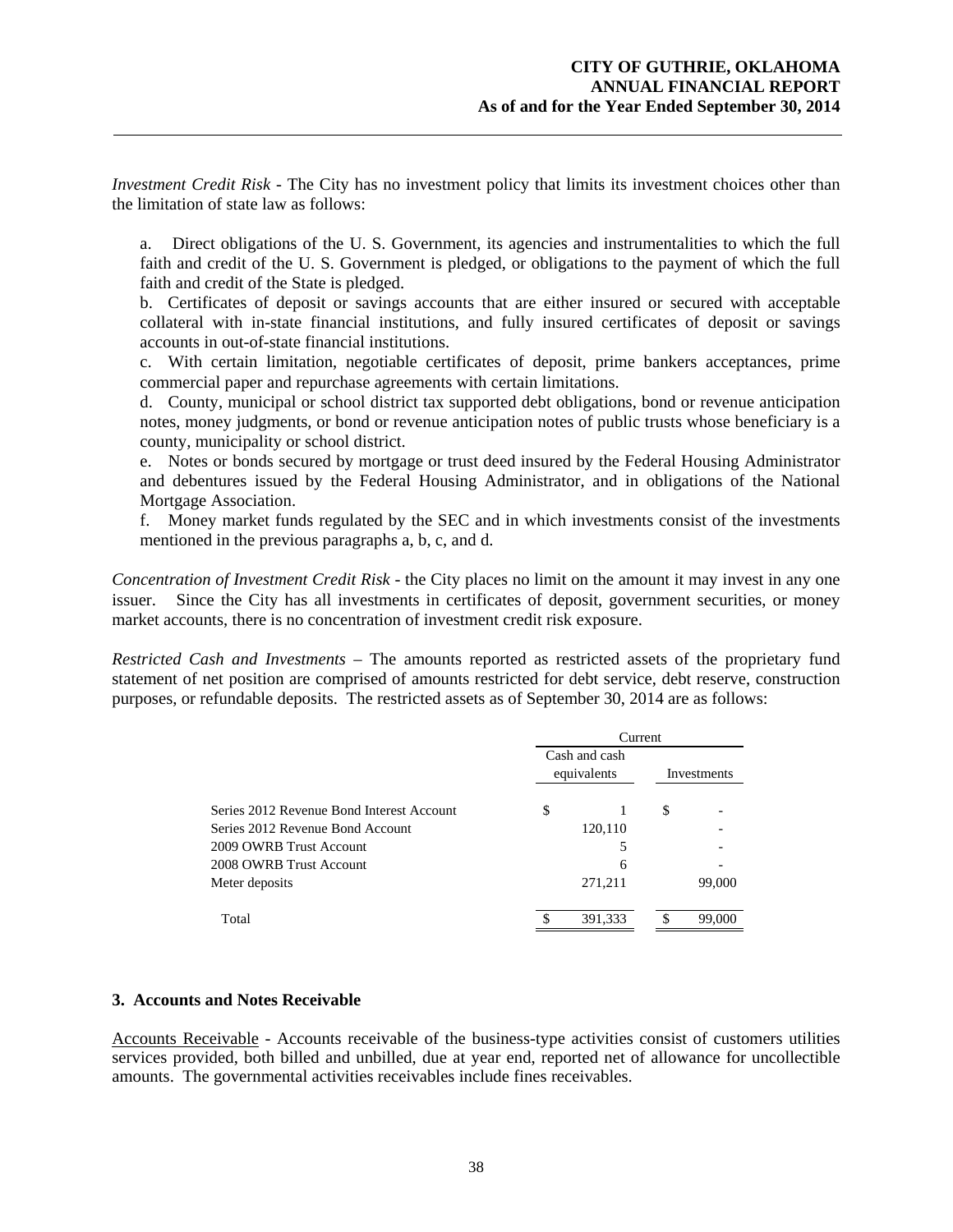## **CITY OF GUTHRIE, OKLAHOMA ANNUAL FINANCIAL REPORT As of and for the Year Ended September 30, 2014**

| Governmental Activities:             | Accounts<br>Receivable | Less: Allowance<br>for Uncollectible<br>Accounts |    | Net<br><b>Accounts</b><br>Receivable |
|--------------------------------------|------------------------|--------------------------------------------------|----|--------------------------------------|
| Franchise taxes                      | \$<br>70,410           | \$                                               | \$ | 70,410                               |
| Court fines                          | 234,590                | (175, 944)                                       |    | 58,646                               |
| Ambulance fees                       | 5,676,192              | (5,562,670)                                      |    | 113,522                              |
| Other taxes                          | 40,906                 |                                                  |    | 40,906                               |
| Street utilities                     | 70,788                 | (29, 504)                                        |    | 41,284                               |
| <b>Total Governmental Activities</b> | \$<br>6,092,886        | \$<br>(5,768,118)                                | S  | 324,768                              |
| Business-Type Activities:            |                        |                                                  |    |                                      |
| Utilities                            | \$<br>1,070,928        | \$<br>(426, 406)                                 | \$ | 644,522                              |

Notes Receivable – Excel Jet – The Guthrie Industrial Development Authority has a \$375,000 note receivable with Excel-Jet with interest rates between 6% - 7%. The note was unsecured and matured in December 2013. The payments received on this note are used to secure two notes payable with Logan County Economic Development Council and Bancfirst. Monthly payments of \$4,849 began in January 2007. Management has determined that the receivable has been impaired and has provided an allowance for the entire note receivable. The company has made interest only payments on the note through the current fiscal year.

Notes Receivable – The City of Guthrie has a \$99,990 note receivable with an interest rate of 6%. The note is secured by a building and matures in October 2022. Payments of \$10,075 will be made annually.

Notes Receivable – The City of Guthrie has a \$10,000 note receivable with an interest rate of 4.5%. The note is secured by a building and matures in July 2023. Payments of \$1,000 will be made annually.

Note Receivable – The Guthrie Public Works Authority has a \$225,000 and a \$90,000 note receivable with certain individuals for the sale of the fire building and park barn. Each note has a 0% interest rate unless default occurs on the loan in which case, the note will bear a 10% interest rate. Events of default include failure to rehabilitate the property to occupancy status within 36 months of the date of the note and failure to meet minimum maintenance requirements within 12 months of the date of the note. However, an imputed interest rate of 4% has been applied. The notes are dated June 5, 2009 and mature on July 2023. Monthly payments are \$1,250 and \$500, respectively.

The activity on the notes receivable at September 30, 2014 is as follows:

|                                            |     | <b>Balance</b><br>10/1/2013 | <b>Additions</b> |        |    | <b>Deductions</b> | <b>Balance</b><br>9/30/2014 |           |    | Due Within<br>One Year |
|--------------------------------------------|-----|-----------------------------|------------------|--------|----|-------------------|-----------------------------|-----------|----|------------------------|
| Governmental Activities:                   |     |                             |                  |        |    |                   |                             |           |    |                        |
| Excel Jet                                  | \$. | 375,000                     | \$.              |        | \$ | $\overline{a}$    | \$                          | 375,000   | \$ |                        |
| (Less allowance for uncollectible account) |     | (375,000)                   |                  | -      |    |                   |                             | (375,000) |    |                        |
| <b>Building Loans</b>                      |     | 56,840                      |                  | 14,137 |    | (17,944)          |                             | 53,033    |    | 13,000                 |
| Total Governmental Activities, net         |     | 56,840                      | S.               | 14.137 |    | (17, 944)         |                             | 53,033    |    | 13,000                 |
| Business-Type Activities:                  |     |                             |                  |        |    |                   |                             |           |    |                        |
| Fire Building                              | \$  | 116.784                     | \$               |        |    | (13, 722)         | \$                          | 103.062   | \$ | 11.063                 |
| Park Barn                                  |     | 49,375                      |                  |        |    | (4,798)           |                             | 44,577    |    | 4,295                  |
| <b>Total Business-Type Activities</b>      |     | 166.159                     | \$               |        |    | (18,520)          |                             | 147,639   |    | 15,358                 |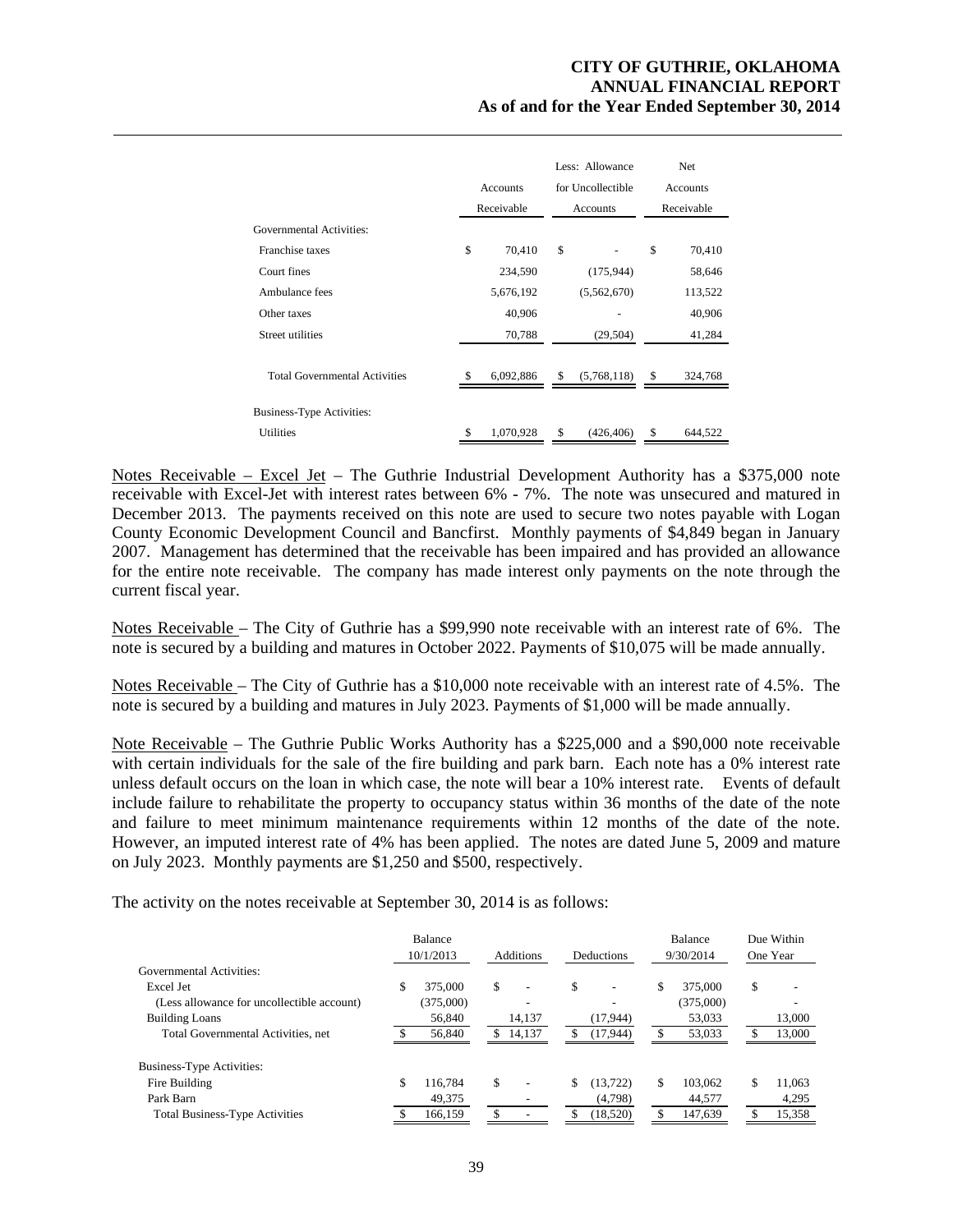#### **4. Capital Assets and Depreciation**

#### *Capital Assets:*

 $\overline{a}$ 

Capital assets consist of land, land improvement, construction in progress, buildings and building improvements, machinery and equipment, and infrastructure. Capital assets are reported at actual or estimated historical cost. Donated capital assets are recorded at their fair value at the date of donation. For the year ended September 30, 2014, capital assets balances changed as follows:

|                                               | <b>Balance</b> at |                  |              |           | <b>Balance</b> at  |              |  |
|-----------------------------------------------|-------------------|------------------|--------------|-----------|--------------------|--------------|--|
|                                               | October 1, 2013   | <b>Additions</b> |              | Disposals | September 30, 2014 |              |  |
| Governmental activities:                      |                   |                  |              |           |                    |              |  |
| Capital assets not being depreciated:         |                   |                  |              |           |                    |              |  |
| Land                                          | \$<br>1,641,768   | \$               | \$           |           | \$                 | 1,641,768    |  |
| Construction in progress                      | 1,082,646         | 690,782          |              | 1,638,845 |                    | 134,583      |  |
| Total capital assets not being depreciated    | 2,724,414         | 690,782          |              | 1,638,845 |                    | 1,776,351    |  |
| Other capital assets:                         |                   |                  |              |           |                    |              |  |
| <b>Buildings</b>                              | 2,917,251         |                  |              |           |                    | 2,917,251    |  |
| Improvements                                  | 6,551,673         | 14,744           |              |           |                    | 6,566,417    |  |
| Infrastructure                                | 7,666,897         | 1,677,861        |              |           |                    | 9,344,758    |  |
| Machinery, furniture and equipment            | 6,093,178         | 457,025          |              |           |                    | 6,550,203    |  |
| Total other capital assets at historical cost | 23,228,999        | 2,149,630        |              |           |                    | 25,378,629   |  |
| Less accumulated depreciation for:            |                   |                  |              |           |                    |              |  |
| <b>Buildings</b>                              | 945,000           | 79,523           |              |           |                    | 1,024,523    |  |
| Improvements                                  | 2,661,534         | 272,003          |              |           |                    | 2,933,537    |  |
| Infrastructure                                | 1,133,358         | 401,994          |              |           |                    | 1,535,352    |  |
| Machinery, furniture and equipment            | 5,000,330         | 333,652          |              |           |                    | 5,333,982    |  |
| Total accumulated depreciation                | 9,740,222         | 1,087,172        |              |           |                    | 10,827,394   |  |
| Other capital assets, net                     | 13,488,777        | 1,062,458        |              |           |                    | 14,551,235   |  |
| Governmental activities capital assets, net   | \$<br>16,213,191  | \$<br>1,753,240  | $\mathbb{S}$ | 1,638,845 | \$                 | 16,327,586   |  |
|                                               |                   |                  |              |           |                    |              |  |
| <b>Business-type activities:</b>              |                   |                  |              |           |                    |              |  |
| Capital assets not being depreciated:         |                   |                  |              |           |                    |              |  |
| Land                                          | \$<br>714,607     | \$               | \$           |           | \$                 | 714,607      |  |
| Construction in progress                      | 160,659           | 1,263,477        |              | 86,900    |                    | 1,337,236    |  |
| Total capital assets not being depreciated    | 875,266           | 1,263,477        |              | 86,900    |                    | 2,051,843    |  |
| Other capital assets:                         |                   |                  |              |           |                    |              |  |
| <b>Buildings</b>                              | 18,274,139        |                  |              |           |                    | 18,274,139   |  |
| Improvements                                  | 242,917           |                  |              |           |                    | 242,917      |  |
| Machinery, furniture and equipment            | 2,772,470         | 415,434          |              | 7,999     |                    | 3,179,905    |  |
| Utility property                              | 24,475,852        | 60,760           |              |           |                    | 24,536,612   |  |
| Total other capital assets at historical cost | 45,765,378        | 476,194          |              | 7,999     |                    | 46, 233, 573 |  |
| Less accumulated depreciation for:            |                   |                  |              |           |                    |              |  |
| <b>Buildings</b>                              | 1,903,897         | 459,669          |              |           |                    | 2,363,566    |  |
| Improvements                                  | 232,478           | 35,436           |              |           |                    | 267,914      |  |
| Machinery, furniture and equipment            | 1,982,650         | 126,485          |              | 7,999     |                    | 2,101,136    |  |
| Utility property improvements                 | 13,255,214        | 636,855          |              |           |                    | 13,892,069   |  |
| Total accumulated depreciation                | 17,374,239        | 1,258,445        |              | 7,999     |                    | 18,624,685   |  |
| Other capital assets, net                     | 28,391,139        | (782, 251)       |              |           |                    | 27,608,888   |  |
| Business-type activities capital assets, net  | \$<br>29,266,405  | \$<br>481,226    | \$           | 86,900    | \$                 | 29,660,731   |  |

Depreciation of capital assets is included in total expenses and is charged or allocated to the activities primarily benefiting from the use of the specific asset. Depreciation expense has been allocated as follows: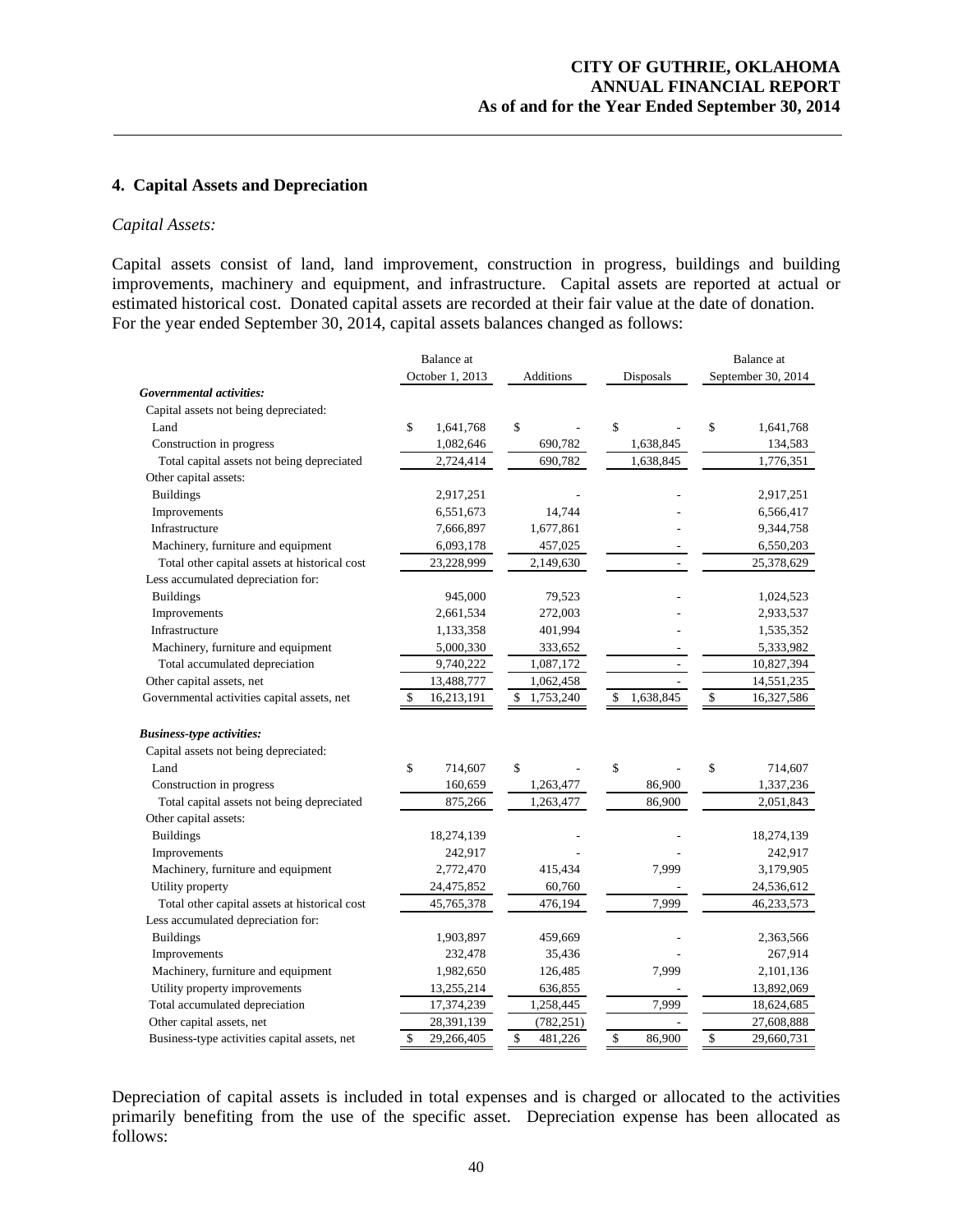#### **CITY OF GUTHRIE, OKLAHOMA ANNUAL FINANCIAL REPORT As of and for the Year Ended September 30, 2014**

| Governmental Activities:         | Business-Type Activities: |                  |                |  |  |  |
|----------------------------------|---------------------------|------------------|----------------|--|--|--|
|                                  |                           | Water            | 623,994<br>\$. |  |  |  |
| General government               | \$<br>54.941              | Sewer            | 331,881        |  |  |  |
| Public safety                    | 236,985                   | Sanitation       | 32.647         |  |  |  |
| Highways and streets             | 234,751                   | Administration   | 96,938         |  |  |  |
| Culture, tourism, and recreation | 76.988                    | Line maintenance | 172,758        |  |  |  |
| Airport                          | 483,507                   | Meter operations | 227            |  |  |  |
| Depreciation expense             | 1,087,172                 |                  | \$1,258,445    |  |  |  |

## **5. Long-Term Debt and Debt Service Requirements**

 $\overline{a}$ 

For the year ended September 30, 2014, the reporting entity's long-term debt changed as follows:

|                                                      |              | Balance         |           |             |    |            |                    | Balance    |          | Due Within |
|------------------------------------------------------|--------------|-----------------|-----------|-------------|----|------------|--------------------|------------|----------|------------|
| Type of Debt                                         |              | October 1, 2013 | Additions |             |    | Deductions | September 30, 2014 |            | One Year |            |
| <b>Governmental Activities:</b>                      |              |                 |           |             |    |            |                    |            |          |            |
| Capital lease payable                                | \$           | 446,911         | \$        | 272,084     | \$ | 120.132    | \$                 | 598,863    | \$       | 362,316    |
| Refundable grant obligation                          |              | 130,208         |           |             |    | 12,500     |                    | 117,708    |          | 12,500     |
| Notes payable                                        |              | 163,931         |           |             |    | 2.339      |                    | 161,592    |          | 18,396     |
| Accrued compensated absences                         |              | 385,175         |           | 438,665     |    | 367,367    |                    | 456,473    |          | 45,647     |
| Net OPEB obligation                                  |              | 259,232         |           | 65.058      |    |            |                    | 324,290    |          |            |
| <b>Total Governmental Activities</b>                 | S.           | 1,385,457       | \$        | 775,807     | \$ | 502,338    | \$                 | 1,658,926  | \$       | 438,859    |
| <b>Business-Type Activities:</b>                     |              |                 |           |             |    |            |                    |            |          |            |
| Notes Payable                                        | $\mathbb{S}$ | 17,809,998      | \$        | 293,575     | \$ | 854,395    | \$                 | 17,249,178 | \$       | 828,039    |
| Utility System Revenue and Sales Tax Note            |              | 2,975,000       |           |             |    | 140,000    |                    | 2,835,000  |          | 215,000    |
| Accrued compensated absences                         |              | 46,240          |           | 47,110      |    | 44,254     |                    | 49,096     |          | 4,910      |
| Net OPEB obligation                                  |              | 54,304          |           | 14,770      |    |            |                    | 69,074     |          |            |
| <b>Total Business-Type Activities</b>                |              | 20,885,542      |           | 355,455     |    | 1,038,649  |                    | 20,202,348 |          | 1,047,949  |
| Total Long-Term Debt                                 |              | 22,270,999      |           | \$1,131,262 | \$ | 1,540,987  | \$                 | 21,861,274 | \$       | 1,486,808  |
| <b>Reconciliation to Statement of Net Position:</b>  |              |                 |           |             |    |            |                    |            |          |            |
| <b>Governmental Activities:</b>                      |              |                 |           |             |    |            |                    |            |          |            |
| Due within one year                                  |              |                 |           |             |    |            | \$                 | 438,859    |          |            |
| Due in more than one year                            |              |                 |           |             |    |            |                    | 1,220,067  |          |            |
| Total Governmental Activities Long-Term Liabilities  |              |                 |           |             |    |            | $\mathbb{S}$       | 1,658,926  |          |            |
|                                                      |              |                 |           |             |    |            |                    |            |          |            |
| <b>Business-Type Activities:</b>                     |              |                 |           |             |    |            |                    |            |          |            |
| Due within one year                                  |              |                 |           |             |    |            | \$                 | 1,047,949  |          |            |
| Due in more than one year                            |              |                 |           |             |    |            |                    | 19,154,399 |          |            |
| Total Business-Type Activities Long-Term Liabilities |              |                 |           |             |    |            | \$                 | 20,202,348 |          |            |

The governmental capital lease obligations are paid by the general fund. Governmental accrued compensated absences will be liquidated by the general fund. Governmental notes payable and the refundable grant obligation are paid by the Guthrie Industrial Development Authority.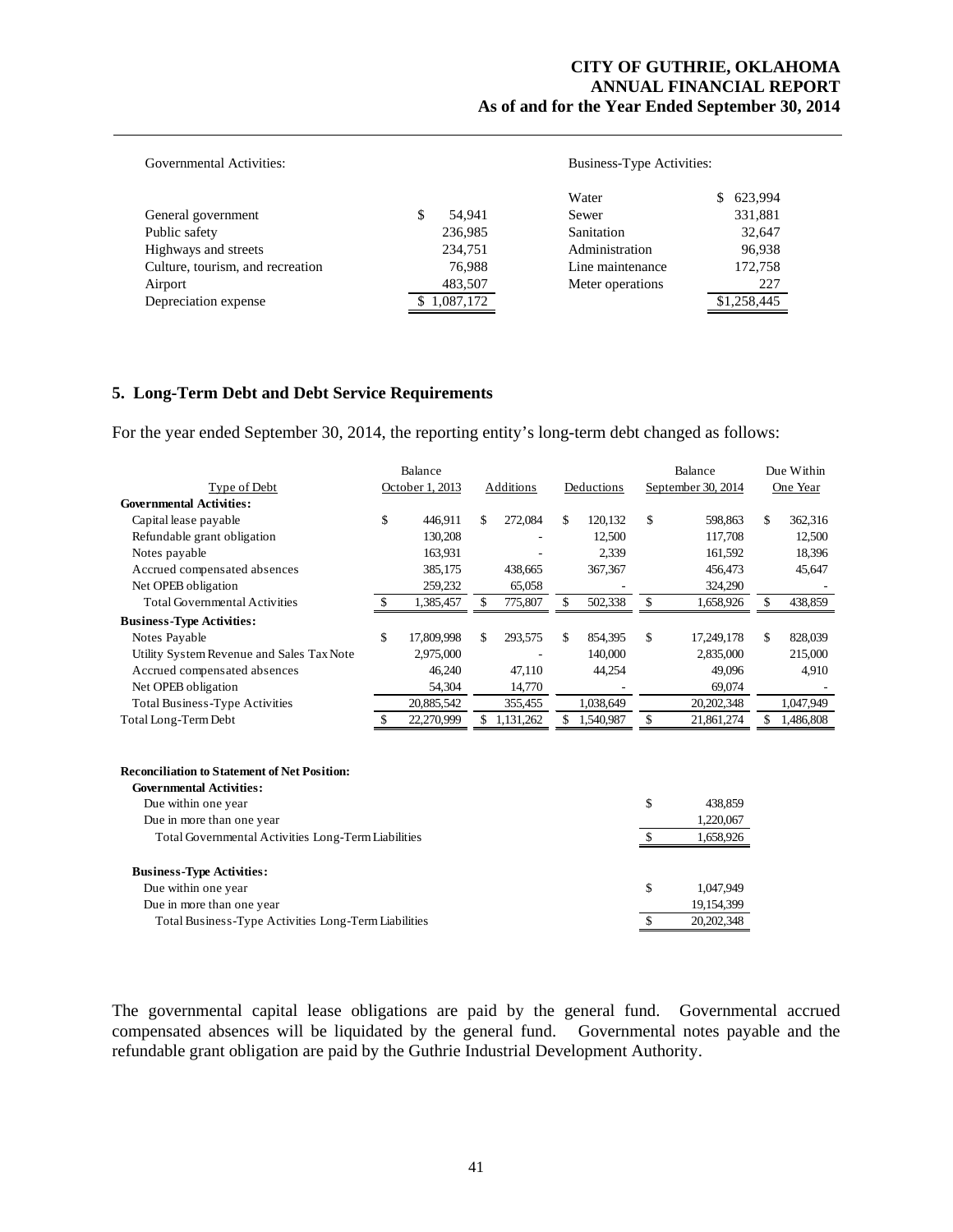*Governmental activities long-term debt:* 

 $\overline{a}$ 

 Governmental activities long-term debt payables from net revenues include the following: Capital Lease Obligations:

| \$347,330 lease obligation for the purchase of a backhoe, grader and loader, payable in monthly<br>installments of \$2,688 with an annual interest rate of 3.0%, final payment due September 2015.            | \$<br>277,929            |
|---------------------------------------------------------------------------------------------------------------------------------------------------------------------------------------------------------------|--------------------------|
| \$136,224 lease obligation for the purchase of 3 patrol cars, a F-150 and a bobcat, payable in 5<br>annual installments of \$28,462 with an annual interest rate of 2.19%, final payment due October<br>2017. | 107,878                  |
| \$135,860 lease obligation for the purchase of a 2013 International Dump Truck, payable in 20<br>quarterly installments of \$7,117 with an annual interest rate of 1.50%, final payment due October<br>2018.  | 116,246                  |
| \$128,000 lease obligation for the purchase of 2013 Dodge 4x4 Type 1 Ambulance, payable in 48<br>monthly installments of \$8,292 with an annual interest rate of 1.7%, final payment due September<br>2017.   | 96,810                   |
| <b>Total Capital Leases Payable</b>                                                                                                                                                                           | 598,863                  |
| Current portion<br>Noncurrent portion                                                                                                                                                                         | \$<br>362,316<br>236,547 |
| <b>Total Capital Leases Payable</b>                                                                                                                                                                           | 598,863                  |

Refundable Grant Obligation:

CDBG Refundable Grant Obligation contract #14402 dated March 1, 2003, original amount of \$250,000 with 0% interest rate, due in monthly installments of \$1,041 and an economic payback #9793, secured with lease revenue from Spirit Wing Aviation, final payment due

| March 2024. | <b>Total Refundable Grant Obligation</b>                                          | 117,708<br>117,708           |
|-------------|-----------------------------------------------------------------------------------|------------------------------|
|             | Current portion<br>Noncurrent portion<br><b>Total Refundable Grant Obligation</b> | 12,500<br>105,208<br>117,708 |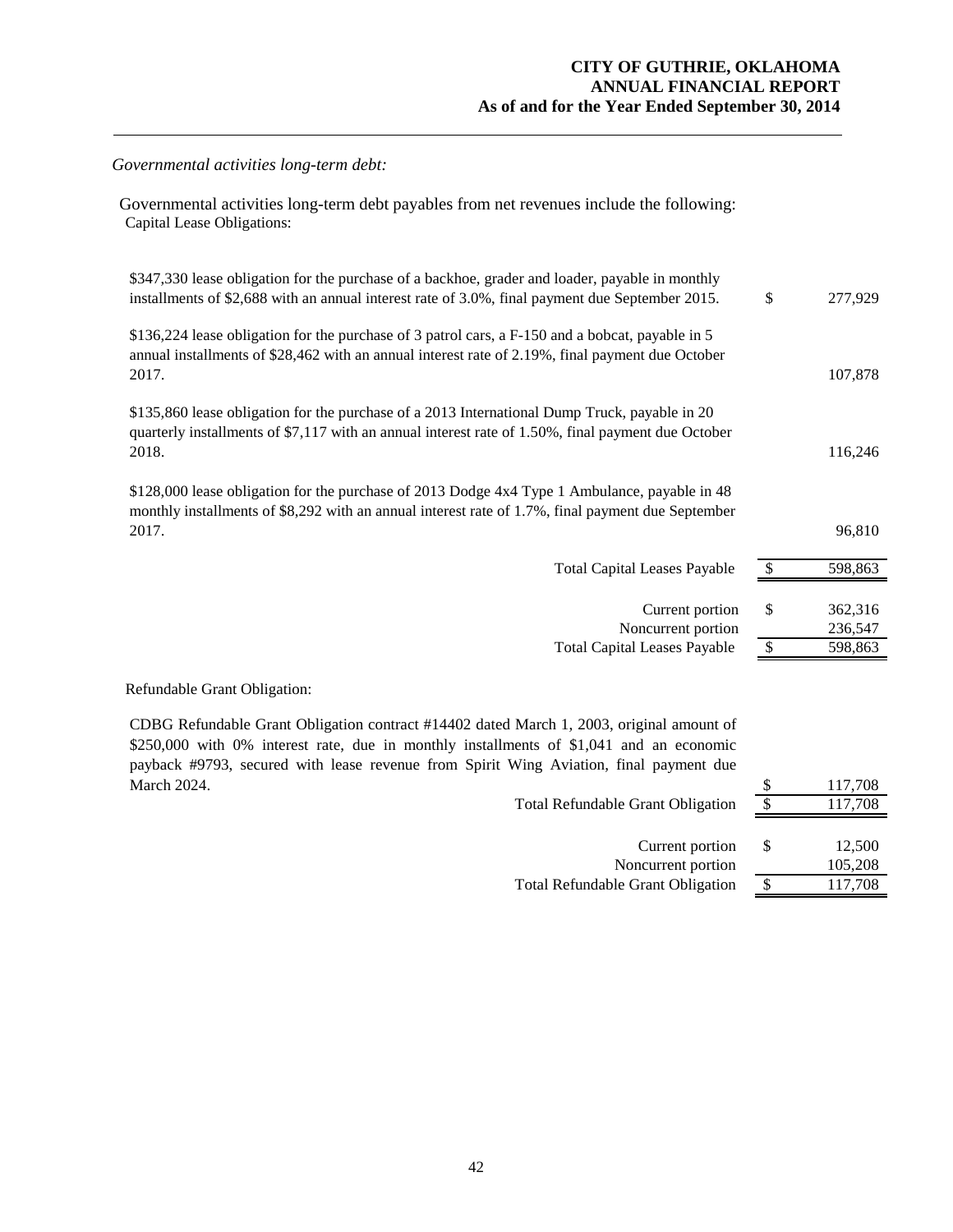Note Payable:

 $\overline{a}$ 

Note Payable to Edmond Economic Development Authority dated October 1, 2012, original amount \$185,000 with annual interest rate of 1.5%, final installment due July 1, 2022, secured with airport revenues.  $\qquad$  161,592

| <b>Total Notes Payable</b>                              | 161,592                 |
|---------------------------------------------------------|-------------------------|
| Current portion<br>Noncurrent portion                   | \$<br>18,396<br>143,196 |
| <b>Total Notes Payable</b>                              | 161,592                 |
| <b>Accrued Compensated Absences:</b><br>Current portion | \$<br>45,647            |
| Noncurrent portion                                      | 410,826                 |
| <b>Total Accrued Compensated Absences</b>               | 456,473                 |

*Business-type activities* long-term debt payable from net revenues generated by and taxes pledged to the City's business-type activities include the following:

Notes Payable:

| 2004 SRF Note Payable to Oklahoma Water Resources Board dated September 1, 2004,<br>original amount of $$607,000$ with an annual interest rate of $2.17\%$ due in semi-annual<br>installments of principal and interest beginning March 15, 2005, final installment due                                                                   |                           |            |
|-------------------------------------------------------------------------------------------------------------------------------------------------------------------------------------------------------------------------------------------------------------------------------------------------------------------------------------------|---------------------------|------------|
| September 15, 2024, payable from and secured by utility revenues.                                                                                                                                                                                                                                                                         | \$                        | 350,474    |
| 2008 SRF Note Payable to Oklahoma Water Resources Board dated January 19, 2009, original<br>amount of \$7,320,000 with an annual interest rate of 4.51% due in semi-annual installments of<br>principal and interest beginning March 15, 2011, final installment due September 15, 2030,<br>payable from and secured by utility revenues. |                           | 6,940,382  |
| 2009 SRF Note Payable to Oklahoma Water Resources Board dated January 19, 2009, original<br>amount of \$8,000,000 with an annual interest rate of 4.51% due in semi-annual installments of<br>principal and interest beginning March 15, 2011, final installment due September 15, 2030,<br>payable from and secured by utility revenues. |                           | 7,630,197  |
| 2010 CW Note Payable to Oklahoma Water Resources Board dated December 1, 2010, original<br>amount of \$4,375,000 with an annual interest rate of 3.13% due in semi-annual installments of<br>principal and interest beginning March 15, 2012, final installment due September 15, 2032,                                                   |                           |            |
| payable from and secured by utility revenues.                                                                                                                                                                                                                                                                                             |                           | 2,328,125  |
| <b>Total Notes Payable</b>                                                                                                                                                                                                                                                                                                                | $\boldsymbol{\mathsf{S}}$ | 17,249,178 |
| Current portion                                                                                                                                                                                                                                                                                                                           | \$                        | 828,039    |
| Noncurrent portion                                                                                                                                                                                                                                                                                                                        |                           | 16,421,139 |
| <b>Total Notes Payable</b>                                                                                                                                                                                                                                                                                                                | \$                        | 17,249,178 |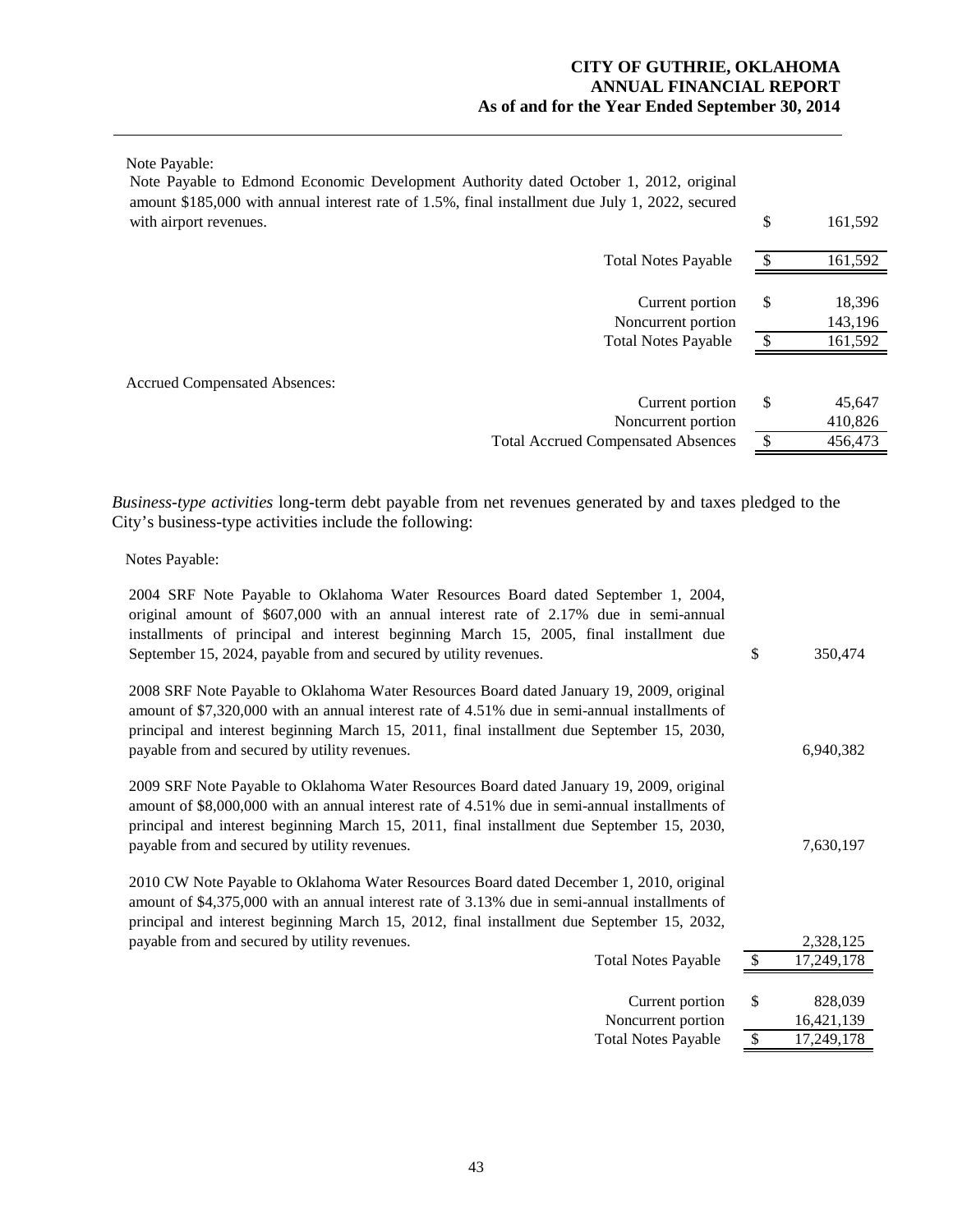| Utility System and Sales Tax Revenue Note                                                       |     |           |
|-------------------------------------------------------------------------------------------------|-----|-----------|
| 2013 Series Utility System and Sales Tax Revenue Bonds original issue amount of \$2,975,000,    |     |           |
| dated July 24, 2013, issued by Guthrie Public Works Authority, secured by certain utility       |     |           |
| revenue and pledged sales tax, and a security interest in the personal property used in         |     |           |
| conjunction with the water and sewer systems, interest rate of 2.76%, final maturity October 1, |     |           |
| 2025.                                                                                           |     | 2,835,000 |
| <b>Total Revenue Bonds Payable</b>                                                              |     | 2,835,000 |
|                                                                                                 |     |           |
| Current portion                                                                                 | \$. | 215,000   |
| Noncurrent portion                                                                              |     | 2,620,000 |
| <b>Total Revenue Bonds Payable</b>                                                              |     | 2,835,000 |
|                                                                                                 |     |           |
| <b>Accrued Compensated Absences:</b>                                                            |     |           |
| Current portion                                                                                 | \$  | 4,910     |
| Noncurrent portion                                                                              |     | 44,186    |
| <b>Total Accrued Compensated Absences</b>                                                       |     | 49,096    |
|                                                                                                 |     |           |

Debt Service Requirements to Maturity:

|                                  |                                        |                  |    |          |    | <b>Governmental Activities</b> |     |          |    |                         |    |          |  |
|----------------------------------|----------------------------------------|------------------|----|----------|----|--------------------------------|-----|----------|----|-------------------------|----|----------|--|
| <b>Year Ending September 30,</b> | Refundable<br><b>Grant Obligations</b> |                  |    |          |    | Capital<br>Lease obligations   |     |          |    | <b>Notes</b><br>Pavable |    |          |  |
|                                  |                                        | <b>Principal</b> |    | Interest |    | Principal                      |     | Interest |    | Principal               |    | Interest |  |
| 2015                             | \$                                     | 12,500           | \$ | -        | \$ | 362,316                        | \$. | 13,717   | \$ | 18,396                  | \$ | 231      |  |
| 2016                             |                                        | 12,500           |    | ۰        |    | 85,980                         |     | 4.116    |    | 18.419                  |    | 208      |  |
| 2017                             |                                        | 12,500           |    |          |    | 87,604                         |     | 2,494    |    | 18,442                  |    | 185      |  |
| 2018                             |                                        | 12,500           |    | ۰        |    | 55,878                         |     | 1,051    |    | 18,465                  |    | 162      |  |
| 2019                             |                                        | 12,500           |    |          |    | 7.085                          |     | 32       |    | 18,488                  |    | 139      |  |
| 2020-2024                        |                                        | 55,208           |    |          |    | -                              |     |          |    | 92,790                  |    | 348      |  |
| Totals                           |                                        | 117,708          |    |          | \$ | 598,863                        | \$  | 21,410   | \$ | 185,000                 |    | 1,273    |  |
| Amount remaining to be drawn     |                                        |                  |    |          |    |                                |     |          |    | (23, 408)               |    |          |  |
|                                  |                                        |                  |    |          |    |                                |     |          |    | 161,592                 |    |          |  |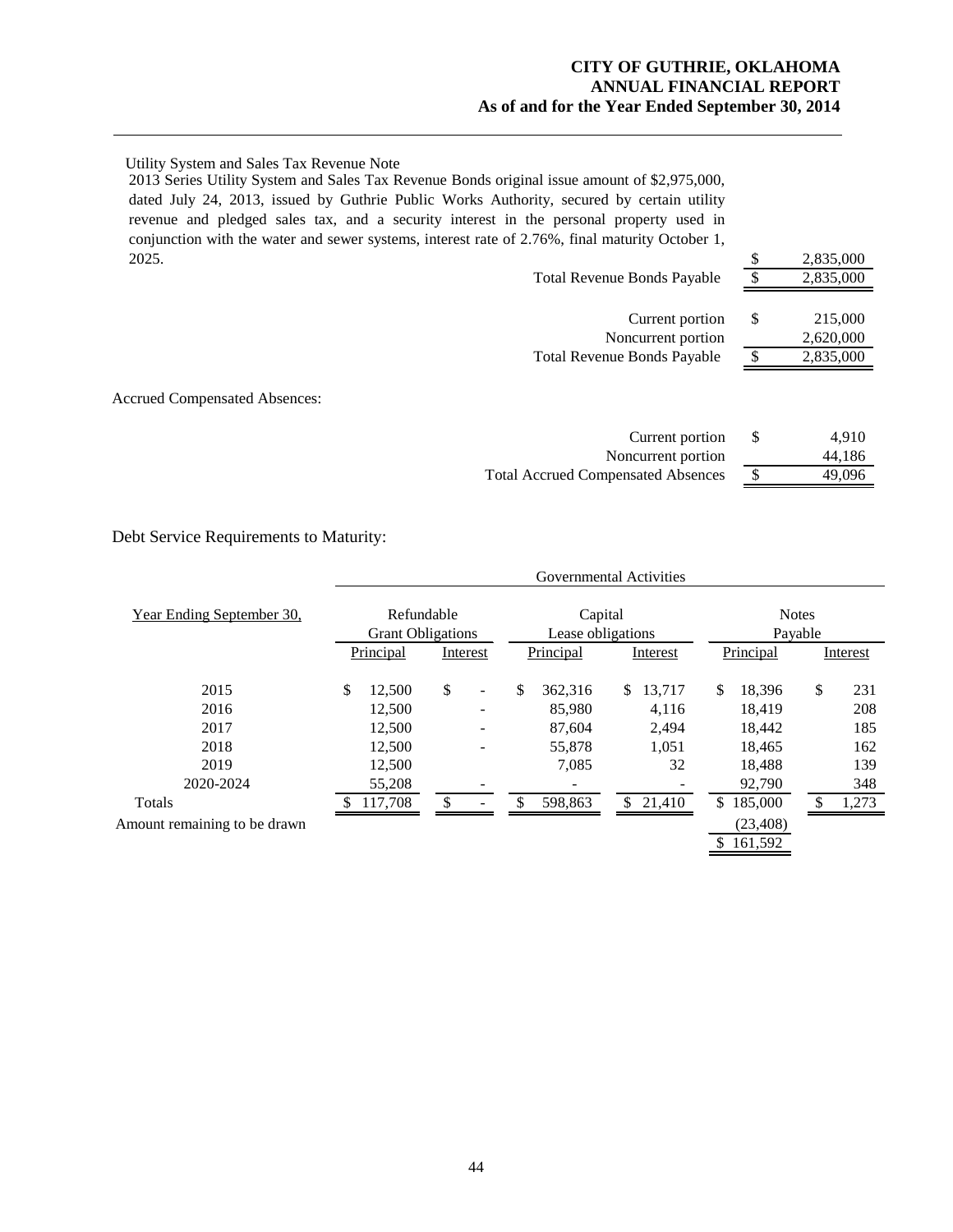|                                        |               |               | <b>Business Type Activities</b> |                                                     |             |    |           |
|----------------------------------------|---------------|---------------|---------------------------------|-----------------------------------------------------|-------------|----|-----------|
| Year Ending September 30,              | Notes Payable |               |                                 | <b>Utility System Revenue</b><br>and Sales Tax Note |             |    |           |
|                                        | Principal     |               | Interest                        |                                                     | Principal   |    | Interest  |
| 2015                                   | \$<br>828,039 | <sup>\$</sup> | 677,382                         | \$                                                  | 215,000     | \$ | 76,797    |
| 2016                                   | 855,266       |               | 683,342                         |                                                     | 225,000     |    | 70.794    |
| 2017                                   | 883,769       |               | 648,028                         |                                                     | 225,000     |    | 64,584    |
| 2018                                   | 913,532       |               | 611,456                         |                                                     | 230,000     |    | 58,305    |
| 2019                                   | 944,638       |               | 573,543                         |                                                     | 240,000     |    | 51,888    |
| 2020-2024                              | 5,241,131     |               | 2,247,728                       |                                                     | 1,285,000   |    | 156,975   |
| 2025-2029                              | 5,122,086     |               | 940,104                         |                                                     | 415,000     |    | 11,523    |
| 2030                                   | 2,595,433     |               | 32,242                          |                                                     |             |    |           |
| Totals                                 | \$17,383,894  | \$.           | 6,413,825                       |                                                     | \$2,835,000 |    | \$490,866 |
| Less remaining funds to be drawn down: | (134,716)     |               |                                 |                                                     |             |    |           |
|                                        | \$17,249,178  |               |                                 |                                                     |             |    |           |

Defeased Bonds Outstanding:

 $\overline{a}$ 

The Guthrie Public Works Authority has defeased an outstanding bond issue by placing deposits in irrevocable trusts and escrow accounts for the purchase of U.S. government securities to pay the principal and interest on the defeased bonds as they are due and payable. For financial reporting purposes, both the defeased bonds outstanding and the escrowed securities have been excluded from the financial statements. At year-end, the remaining outstanding defeased bonds were as follows:

|                                            | Outstanding at     |
|--------------------------------------------|--------------------|
| Defeased Bonds Outstanding:                | September 30, 2014 |
| 1977 Series Bonds - Public Works Authority |                    |
| <b>Total Defeased Bonds Outstanding</b>    | \$40,000           |

#### **6. Net Position and Fund Balances**

#### *Fund Statements:*

Fund balance is classified as nonspendable, restricted, committed, assigned and unassigned. These classifications are defined as:

- a. Nonspendable includes amounts that cannot be spent because they are either (a) not in spendable form or (b) legally or contractually required to be maintained intact.
- b. Restricted consists of fund balance with constraints placed on the use of resources either by (1) external groups such as creditors, grantors, contributors, or laws or regulations of other governments, or (2) laws through constitutional provisions or enabling legislation.
- c. Committed included amounts that can only be used for specific purposes pursuant to constraints imposed by formal action of the city's highest level of decision-making authority. The City's highest level of decision-making authority is made by ordinance.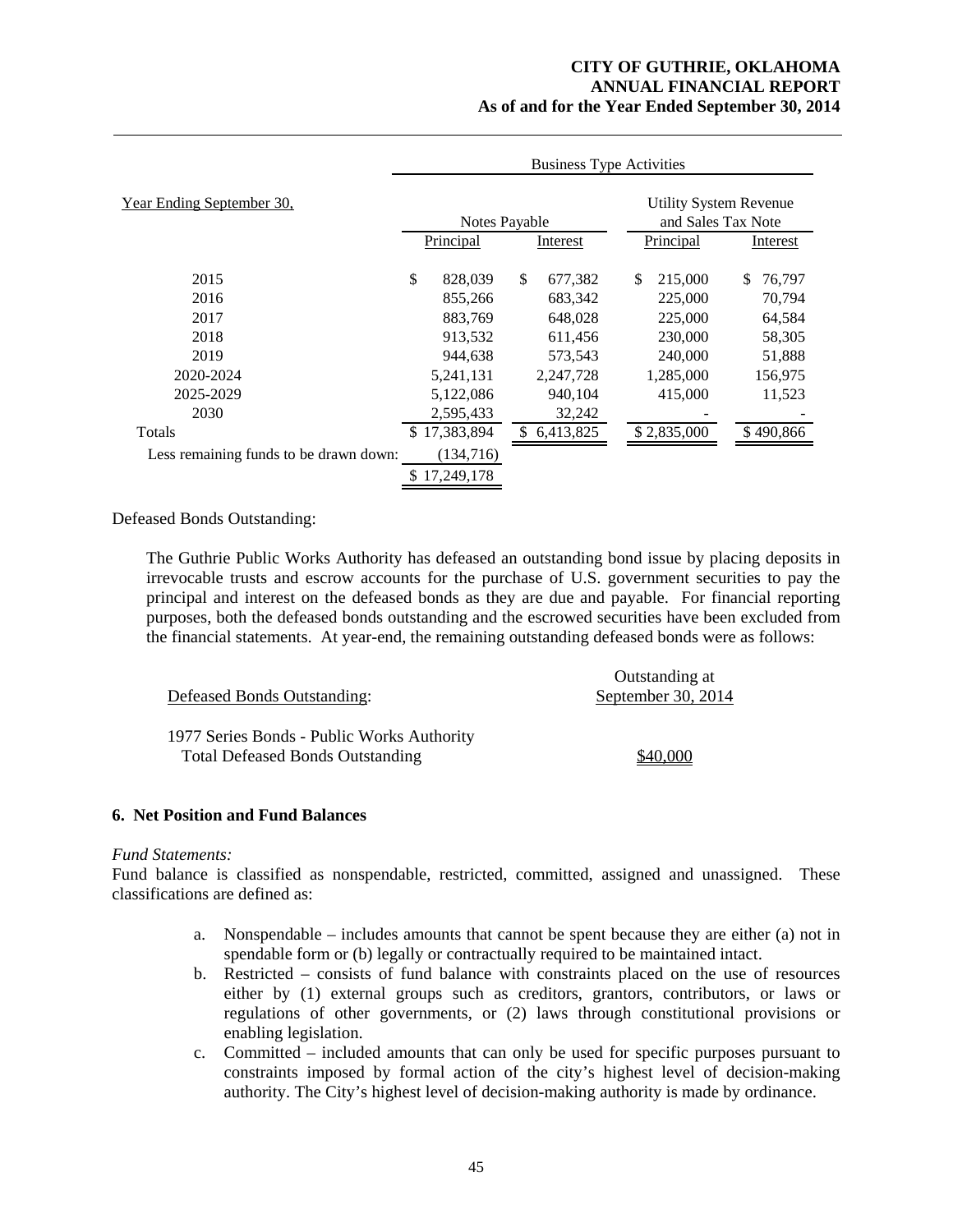- d. Assigned includes amounts that are constrained by the city's intent to be used for specific purposes but are neither restricted nor committed. Assignments of fund balance may be made by city council action or management decision when the city council has delegated that authority. Assignments for transfers and interest income for governmental funds are made through budgetary process.
- e. Unassigned represents fund balance that has not been assigned to other funds and has not been restricted, committed, or assigned to specific purposes within the general fund.

It is the City's policy to first use restricted fund balance prior to the use of the unrestricted fund balance when an expense is incurred for purposes for which both restricted and unrestricted fund balance are available. The City's policy for the use of unrestricted fund balance amounts require that committed amounts would be reduced first, followed by assigned amounts and then unassigned amounts when expenditures are incurred for purposes for which amounts in any of those unrestricted fund balance classifications could be used.

The following tables show the fund balance classifications as shown on the Governmental Funds Balance Sheet:

|                                             |                 |    | Other                    |    |              |  |
|---------------------------------------------|-----------------|----|--------------------------|----|--------------|--|
|                                             | General         |    | Governmental             |    | TOTAL        |  |
|                                             | Fund            |    | Funds                    |    | Governmental |  |
| Fund Balances (Deficit):                    |                 |    |                          |    |              |  |
| Restricted for:                             |                 |    |                          |    |              |  |
| East Village Infrasturcture                 | \$<br>445.232   | \$ |                          | \$ | 445,232      |  |
| Animal shelter                              |                 |    |                          |    |              |  |
| Specified water and sewer projects          |                 |    | 1,831,561                |    | 1,831,561    |  |
| E911                                        |                 |    | 6,381                    |    | 6,381        |  |
| <b>Industrial Development</b>               |                 |    | 19,431                   |    | 19,431       |  |
| Tourism                                     |                 |    | 2,819                    |    | 2,819        |  |
| Parks                                       |                 |    | 45,675                   |    | 45,675       |  |
| Cemetery                                    |                 |    | 31,927                   |    | 31,927       |  |
| Revolving loan program for small businesses |                 |    | 100,708                  |    | 100,708      |  |
| Grant programs                              |                 |    | 3,139                    |    | 3,139        |  |
| Debt Service                                |                 |    | 455                      |    | 455          |  |
| <b>Sub-total Restricted</b>                 | 445,232         |    | 2,042,096                |    | 2,487,328    |  |
| Committed to:                               |                 |    |                          |    |              |  |
| Stabalization                               | 1,363,116       |    |                          |    | 1,363,116    |  |
| Sub-total Committed                         | 1,363,116       |    |                          |    | 1,363,116    |  |
| Assigned to:                                |                 |    |                          |    |              |  |
| Capital projects                            |                 |    | 88,450                   |    | 88,450       |  |
| Airport                                     | 39,123          |    |                          |    | 39,123       |  |
| Tourism/parks                               |                 |    | 15,289                   |    | 15,289       |  |
| Grant programs                              |                 |    | 122,435                  |    | 122,435      |  |
| <b>Public Safety</b>                        | 105,665         |    | $\overline{\phantom{a}}$ |    | 105,665      |  |
| Sub-total Assigned                          | 144,788         |    | 226,174                  |    | 370,962      |  |
|                                             |                 |    |                          |    |              |  |
| Unassigned:                                 | 702,498         |    |                          |    | 702,498      |  |
| <b>TOTAL FUND BALANCES</b>                  | \$<br>2,655,634 | \$ | 2,268,270                | \$ | 4,923,904    |  |

#### Net position is displayed in three components:

 $\overline{a}$ 

 a. *Net investment in capital assets* - Consists of capital assets including restricted capital assets, net of accumulated depreciation and reduced by the outstanding balances of any bonds, mortgages, notes, or other borrowings that are attributable to the acquisition, construction, or improvements of those assets.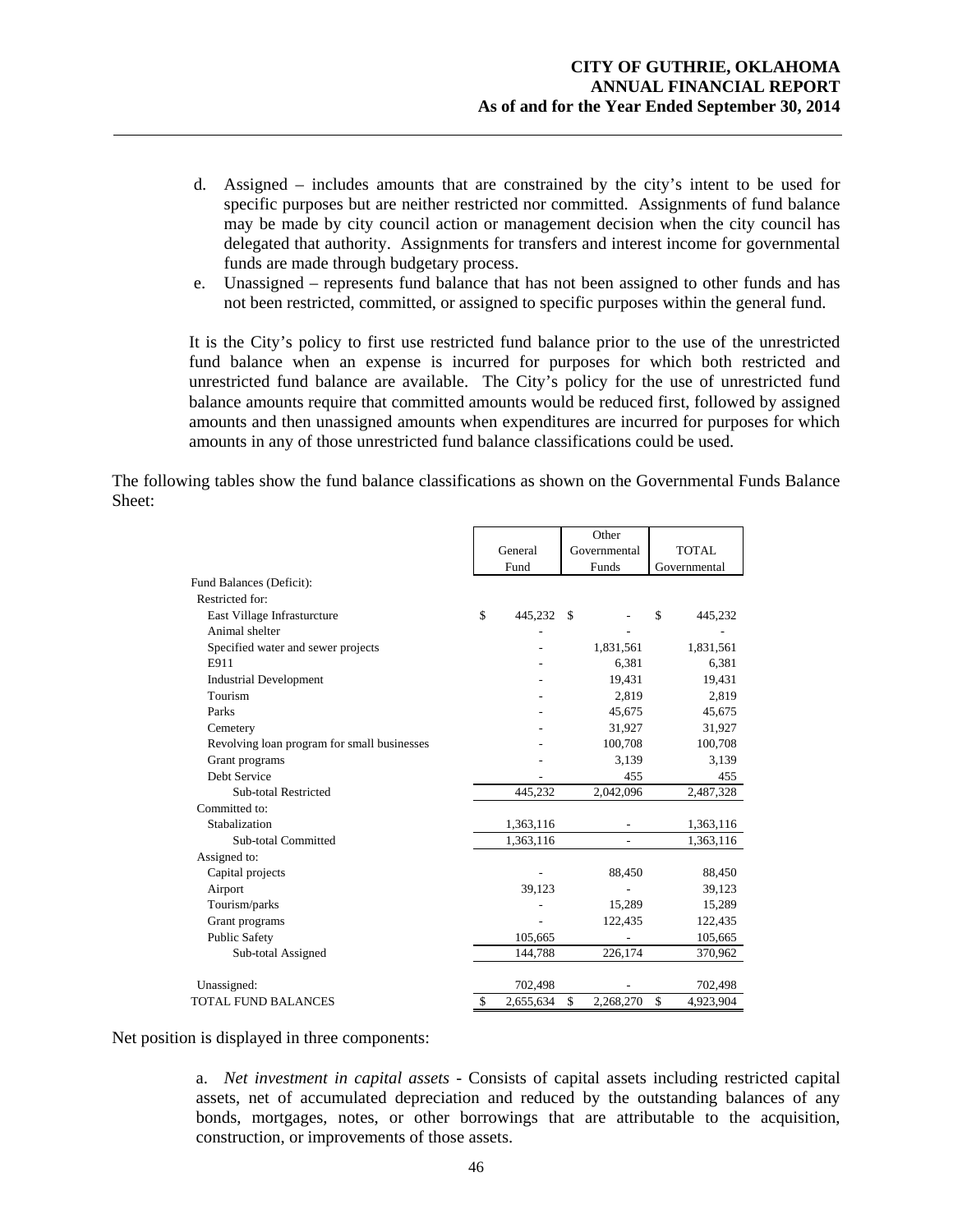b. *Restricted net position* - Consists of net position with constraints placed on the use either by 1) external groups such as creditors, grantors, contributors, or laws and regulations of other governments, or 2) law through constitutional provisions or enabling legislation.

|                                      | <b>State</b><br><b>Statutes</b> |    | Enabling<br>Legislation | Contractual<br>Agreements | Total           |
|--------------------------------------|---------------------------------|----|-------------------------|---------------------------|-----------------|
| Governmental Activities:             |                                 |    |                         |                           |                 |
| Capital Projects:                    |                                 |    |                         |                           |                 |
| General Fund - specific GHM Projects | \$                              | \$ |                         | \$<br>445,232             | \$<br>445,232   |
| Capital Improvement Fund             |                                 |    | 6,381                   |                           | 6,381           |
| Guthrie/OKC Waterline Fund           |                                 |    | 1,831,561               |                           | 1,831,561       |
| Sub-total Capital Projects           |                                 |    | 1,837,942               | 445,232                   | 2,283,174       |
| Debt Service:                        |                                 |    |                         |                           |                 |
| Sinking Fund                         | 455                             |    |                         |                           | 455             |
| Other                                |                                 |    |                         |                           |                 |
| <b>USDA Rural Development Fund</b>   |                                 |    |                         | 100,708                   | 100,708         |
| Hotel Motel Tax Fund                 | 48,494                          |    |                         |                           | 48.494          |
| <b>Grant Fund</b>                    | 3,139                           |    |                         |                           | 3,139           |
| <b>GIDA</b>                          |                                 |    | 19,431                  |                           | 19,431          |
| Cemetery Care Fund                   | 31,927                          |    |                         |                           | 31,927          |
| Sub-total Other                      | 83,560                          |    | 19,431                  | 100,708                   | 203,699         |
| <b>Total Governmental Activities</b> | 84,015                          |    | 1,857,373               | 545,940                   | 2,487,328       |
| TOTAL RESTRICTED NET POSITION        | \$<br>84,015                    | S  | 1,857,373               | \$<br>545,940             | \$<br>2,487,328 |

The restrictions are as follows:

 c. *Unrestricted net position* - All other net position that does not meet the definition of "restricted" or "net investment in capital assets."

It is the City's policy to first use restricted net position prior to the use of unrestricted net position when an expense is incurred for purposes for which both restricted and unrestricted net position are available.

#### Stabilization Reserve

 $\overline{a}$ 

On August 21, 2012, the City Council adopted Ordinance No. 3239 which established requirements for a stabilization reserve for the General Fund. This ordinance requires that funds be set aside for the purpose of stabilization.

The minimum amount to be set aside for the General Fund stabilization is 12% of General Fund non-capital operating expenses excluding transfers as of the most recent annual audit. The maximum amount is 30% of the same items.

When the balance is less than the minimum, it shall be funded with not less than 75% of assigned and unassigned General Fund balance as of the most recent financial statements. When the balance is greater than the minimum but less than the maximum, it shall be funded with 50% of assigned and unassigned General Fund fund balance as of the most recent financial statements.

Amounts held that are above the minimum balance may be spent for the following purposes:

- a. Expenditures for emergency situations for life, health or public safety issues for which no existing appropriations exist
- b. Situations where a significant revenue declaim in excess of 5% of General Fund original budgeted estimated revenues (excluding transfer in) arises that could not have been foreseen,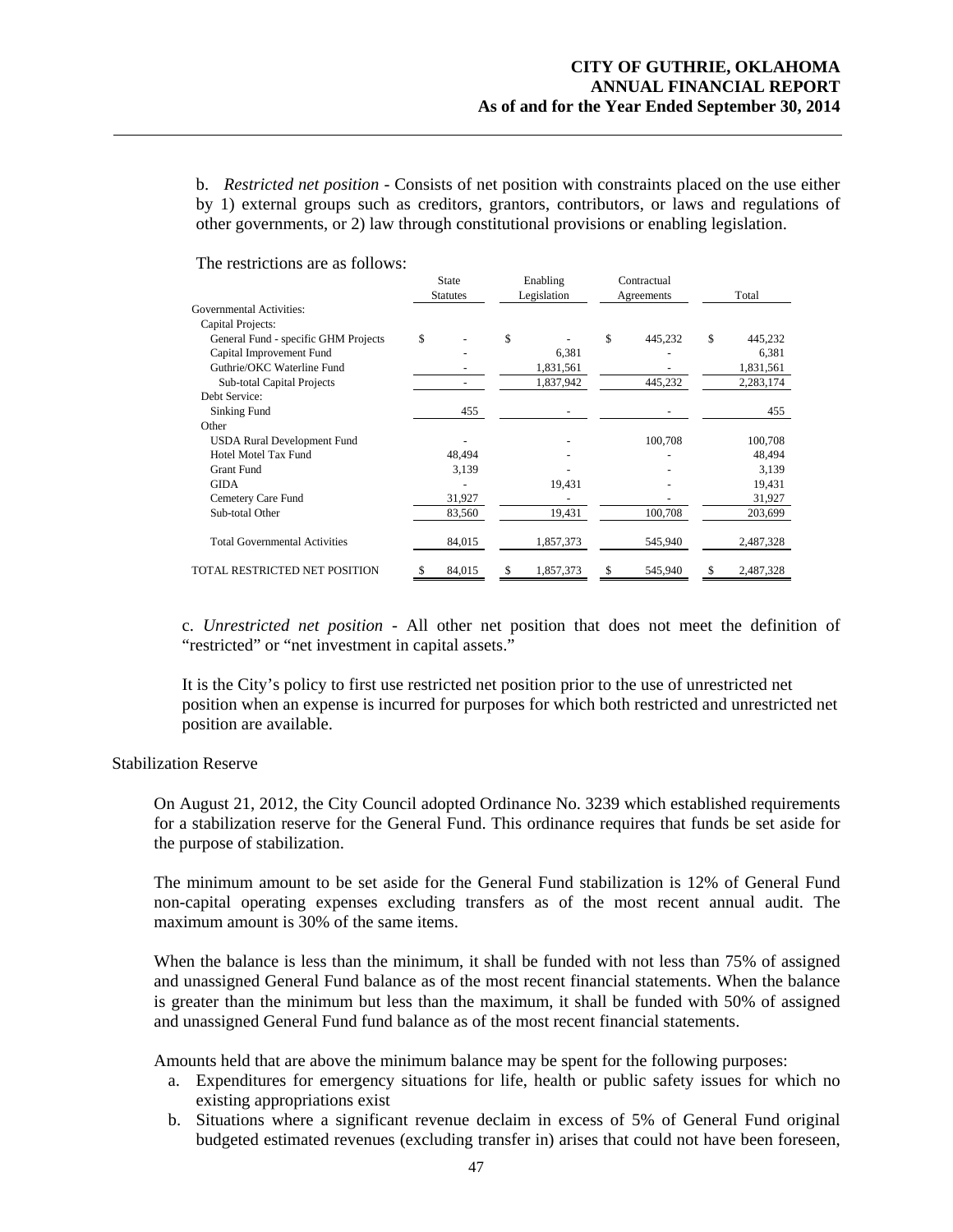and for which new revenue is not available and transfers of existing appropriations are not considered feasible or appropriate in maintaining existing service levels;

- c. Correcting the results of an inaccurate estimate, accounting error, or budgeting error in excess of 5% of General Fund original budgeted estimated revenues (excluding transfers)
- d. Expenditures where the proposed use is of a nonoperational nature involving capital or technical purchases having a useful life of greater than five years that will improve the efficiency of the City government. These efficiency improvements should result in tangible benefits that can be measured financially, through better service to the citizens, or an increased productivity for City employees.
- e. Expenditures where the proposed use is of a nonrecurring nature, such as start-up costs of a program whose ongoing costs are otherwise funded, matching funds for a grant, or up-front payment of grant eligible expenses to be reimbursed by grant revenues. These expenditures should result in tangible benefits that can be measured financially, through better service to the citizens, or an increased productivity for City employees.

Amounts held that are below the minimum balance may be spent for the following purposes:

- a. Expenditures for emergency situations for life, health or public safety issues for which no existing appropriations exist
- b. Situations where a significant revenue declaim in excess of 5% of General Fund original budgeted estimated revenues (excluding transfer in) arises that could not have been foreseen, and for which new revenue is not available and transfers of existing appropriations are not considered feasible or appropriate in maintaining existing service levels;
- c. Correcting the results of an inaccurate estimate, accounting error, or budgeting error in excess of 5% of General Fund original budgeted estimated revenues (excluding transfers)

The amount of cash in the stabilization reserve account at September 30, 2014 is \$779,213, with an additional amount of cash that is due from another General Fund bank account of \$583,903 for a total amount of \$1,363,116.

The Guthrie Public Works Authority adopted Resolution No. 2012-10 with similar funding requirements and allowable spending purposes. The amount of cash in the stabilization reserve account at September 30, 2014 is \$349,644, with an additional amount of cash that is due from another GPWA bank account of \$471,035 for a total of \$820,679.

#### **7. Internal and Interfund Balances and Transfers**

 $\overline{a}$ 

The City's policy is to eliminate interfund transfers and balances in the statements of activities and net position to avoid the grossing up of balances. Only the residual balances transferred between governmental and business-type activities are reported as internal transfers and internal balances and then offset in the total column in the government-wide statements. Interfund transfers and balances between funds are not eliminated in the fund financial statements. *Transfers:* 

Internal transfers between funds and activities for the year ended September 30, 2014 were as follows: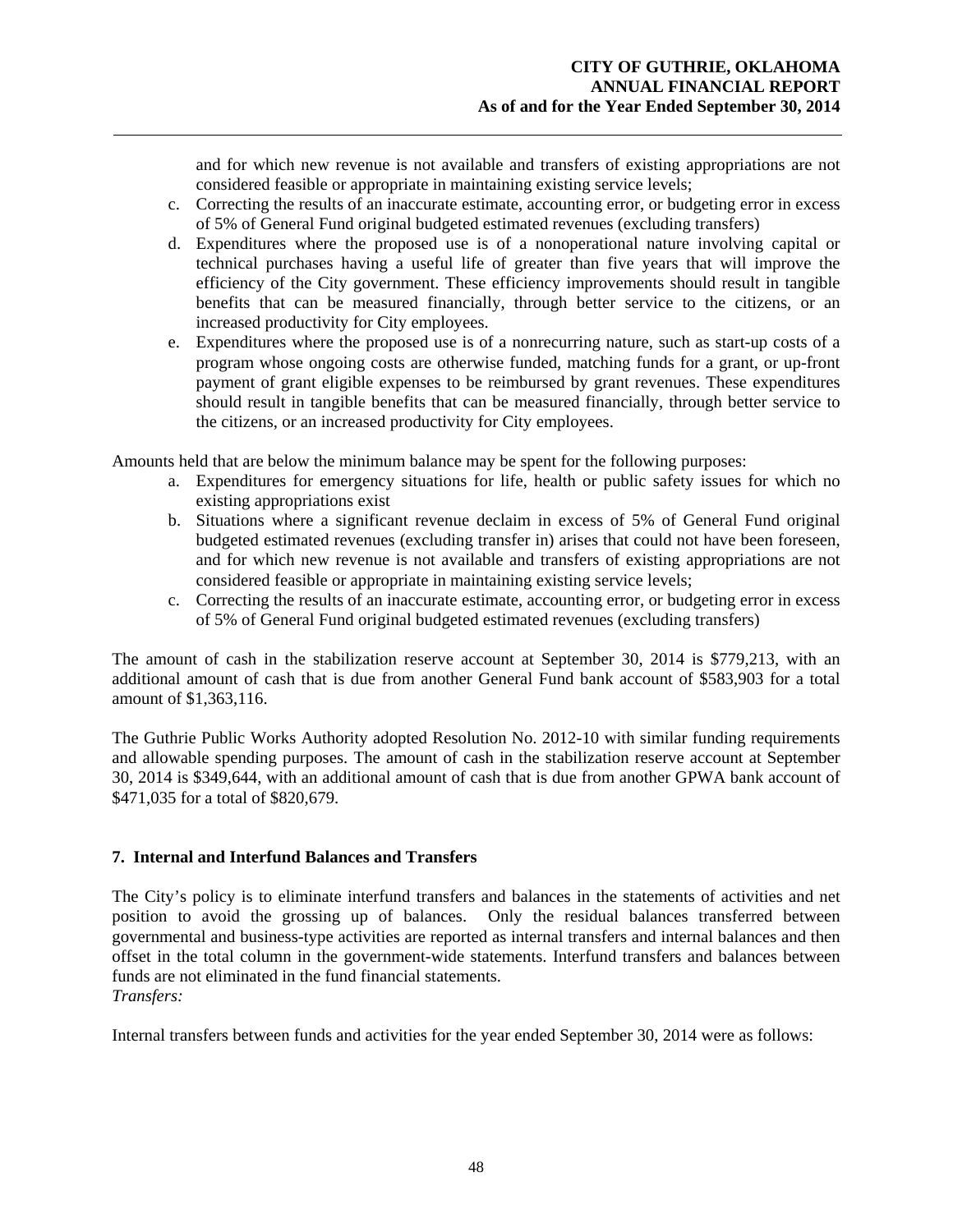## **CITY OF GUTHRIE, OKLAHOMA ANNUAL FINANCIAL REPORT As of and for the Year Ended September 30, 2014**

| <b>Transfer From</b>                                |                      | <b>Transfer To</b> |  | Amount               | <b>Purpose of Transfer</b> |                                   |    |                      |
|-----------------------------------------------------|----------------------|--------------------|--|----------------------|----------------------------|-----------------------------------|----|----------------------|
| General Fund                                        | <b>GPWA</b>          |                    |  | 1.586.750            | Sales Tax transfer         |                                   |    |                      |
| General Fund                                        | <b>Grant Fund</b>    |                    |  | 1.500                | Grant match                |                                   |    |                      |
| <b>GPWA</b>                                         | General Fund         |                    |  | 1,586,750            | Sales Tax transfer         |                                   |    |                      |
| <b>GPWA</b>                                         | General Fund         |                    |  | 200,000              | Operating transfer         |                                   |    |                      |
| <b>GPWA</b>                                         | Capital Project Fund |                    |  | 81,270               | Capital asset purchase     |                                   |    |                      |
| General Fund                                        | Capital Project Fund |                    |  | 202,559              | Capital asset purchase     |                                   |    |                      |
| Total                                               |                      |                    |  | 3,658,829            |                            |                                   |    |                      |
| <b>Reconciliation to Fund Financial Statements:</b> |                      |                    |  |                      |                            |                                   |    |                      |
|                                                     |                      | Transfers In       |  | <b>Transfers Out</b> |                            | <b>GW Capital Asset Transfers</b> |    | <b>Net Transfers</b> |
| Governmental Funds                                  |                      | 2.072.079          |  | (1.790.809)          | \$                         | (129, 215)                        | \$ | 152,055              |
| <b>Proprietary Funds</b>                            |                      | 1,586,750          |  | (1,868,020)          |                            | 129,215                           |    | (152, 055)           |
|                                                     |                      | 3.658.829          |  | (3,658,829)          |                            |                                   |    |                      |

#### *Balances:*

 $\overline{a}$ 

Interfund receivable and payables at September 30, 2014 were comprised of the following:

| Due From                                            | Due To                   | <b>Amount</b>    | <b>Nature of Balance</b>                  |  |  |
|-----------------------------------------------------|--------------------------|------------------|-------------------------------------------|--|--|
| General Fund                                        | <b>GPWA</b>              | 525              | Utility payments received by General Fund |  |  |
| General Fund                                        | <b>Grant Fund</b>        | 10,155           | To cover expenditures                     |  |  |
| <b>GPWA</b>                                         | General Fund             | 234              | To cover expenditures                     |  |  |
| Capital Project Fund                                | <b>GPWA</b>              | 96,958           | To cover expenditures                     |  |  |
| <b>GPWA</b>                                         | Capital Improvement Fund | 149              | To cover expenditures                     |  |  |
| <b>GPWA</b>                                         | General Fund             | 143              | To cover expenditures                     |  |  |
| Total                                               |                          | 108,164          |                                           |  |  |
| <b>Reconciliation to Fund Financial Statements:</b> |                          |                  |                                           |  |  |
|                                                     | Due From                 | Due To           | Net Internal Balances                     |  |  |
| Governmental Funds                                  | 10,681<br>\$.            | \$<br>(107, 638) | (96, 957)                                 |  |  |
| <b>Proprietary Funds</b>                            | 97,483                   | (526)            | 96,957                                    |  |  |
| Total                                               | 108,164                  | (108, 164)       |                                           |  |  |

## **8. Pledged Future Revenues**

*Utility Net Revenues Pledge* – The City has pledged the net water and sewer utility revenues to repay the following notes payable: \$607,000 of 2004 SRF, \$7,320,000 of 2008 SRF, \$8,000,000 of 2009 SRF and \$4,375,000 of 2010 SRF Oklahoma Water Resources Board Notes Payable. The City has also pledged 1% of sales tax to repay the \$2,975,000 of 2013 Utility System and Sales Tax Revenue Note. Proceeds from the bonds provided for the purchase or construction of water and utility systems. The bonds are payable from pledged net water and sewer utility revenues through 2030. The total principal and interest payable for the remainder of the life of these bonds is \$27,123,585 (total principal includes \$134,716 remaining to be drawn). Pledged sales tax and net water and sewer utility revenues in the current fiscal year were \$2,895,056. Debt service payments of \$1,826,973 for the current fiscal year were 63% of total pledged revenues for these notes.

Sales tax revenue represents a 3.0% tax on each dollar of taxable sales of which is recorded as follows:

• One cent is recorded in the General Fund which is pledged and transferred to the GPWA to assist in GPWA debt service coverage requirements. The unused portion of this one cent tax is then returned to the General Fund.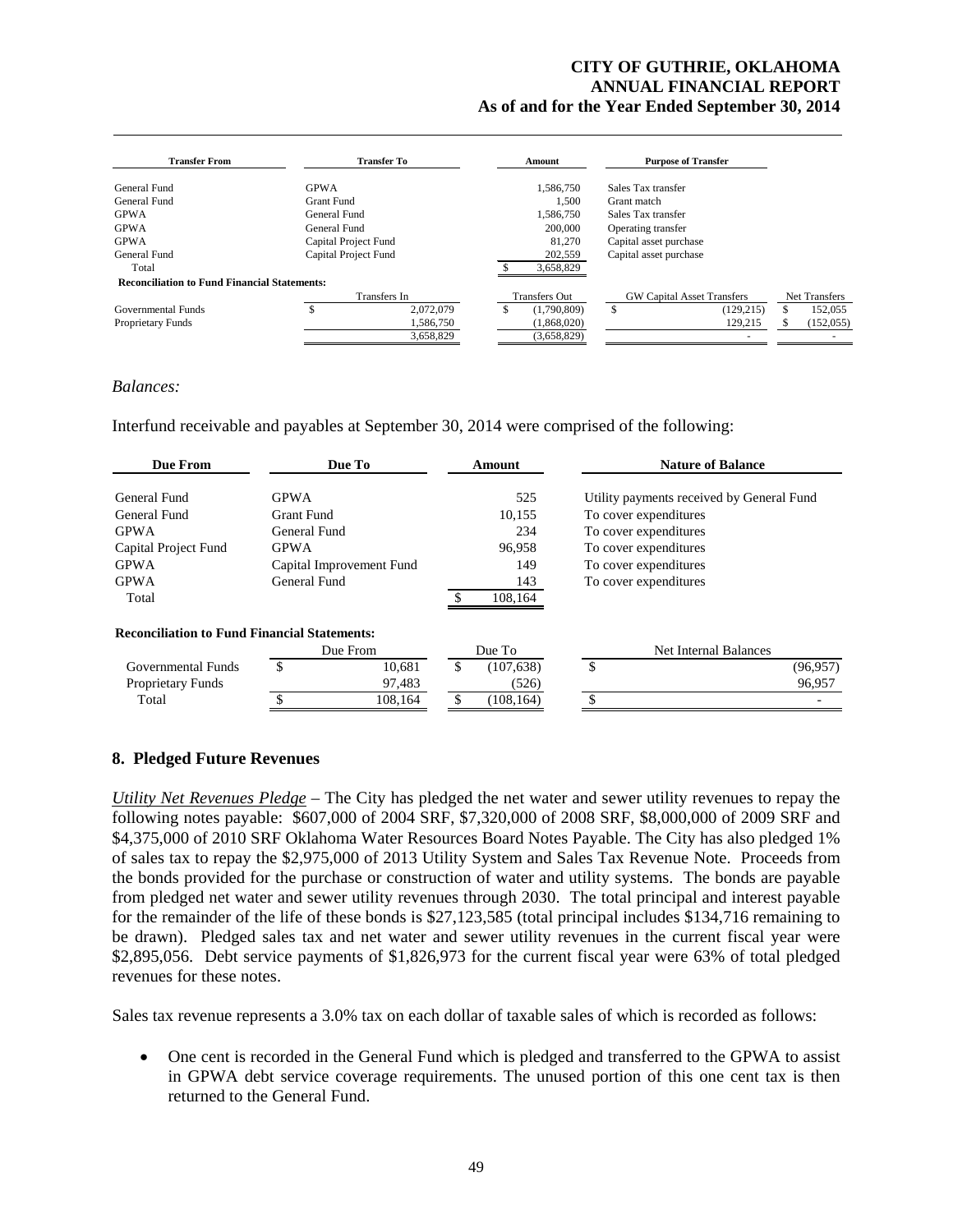#### **9. Risk Management**

 $\overline{a}$ 

The City is exposed to various risks of loss related to torts; theft of, damage to, or destruction of assets; errors and omissions; injuries to employees; employee health and life; and natural disasters. The City manages these various risks of loss as follows:

- General Liability and Physical Property Covered through participation in Oklahoma Municipal Assurance Group risk entity pool (1)
- Worker's Compensation Worker's compensation is covered through participation in the Oklahoma Municipal Assurance Group risk entity pool (2)
- Employee's Group Medical Covered through purchased insurance with Principal Financial Group

#### *(1) Liability Protection Plan*

The basic insurance agreements cover claims against municipalities for all government functions, utilities, and services covered in the Plan. These include bodily injury, property damage, wrongful acts, personal injury, and related torts under the state tort claims law and federal civil rights laws. All public officials, employees, services, and municipal functions are covered unless they are specifically listed as exclusions in the Plan.

 The title to all assets acquired by the Plan are vested in the Group. In the event of termination of the Group, such property shall belong to the then members of the Group in equal shares. Each participating City pays all costs, premiums, or other fees attributable to its respective participation in the Plan, and is responsible for its obligation under any contract entered into with the Plan.

 Reserves for claim losses include provisions for reported claims on a case basis and an estimate of claims incurred but not reported limited by aggregate and individual loss levels as specified by the Plan's reinsurance contracts. These credits, if any, represent contingent liabilities of the Plan if the reinsurer was unable to meet its obligations under the reinsurance agreement.

 The Plan's insurance agreements are reinsured for excess losses based upon the contract year. The significant components of each reinsurance contract can be obtained from the Plan's annual financial report.

#### *(2) Worker's Compensation*

The title to all assets acquired by the Plan are vested in the Plan. In the event of termination of the Plan, such property shall belong to the then members of the Plan in equal shares. Each participating city pays for all costs, premiums, or other fees attributable to its respective participation in the Plan, policy or service established under the agreement establishing the Oklahoma Municipal Assurance Group, and is responsible for its obligations under any contract entered into with the Plan.

Specific aggregate stop loss coverage is provided by the State Insurance Fund and covers all claims above the loss reserve fund. The loss reserve fund amount for the fiscal year 2014 was \$138,309. Reserves for policy and contract claims provide for reported claims on a case basis and a provision for incurred but not reported claims limited to specific retention levels for each member as outlined in the Plan's reinsurance agreement.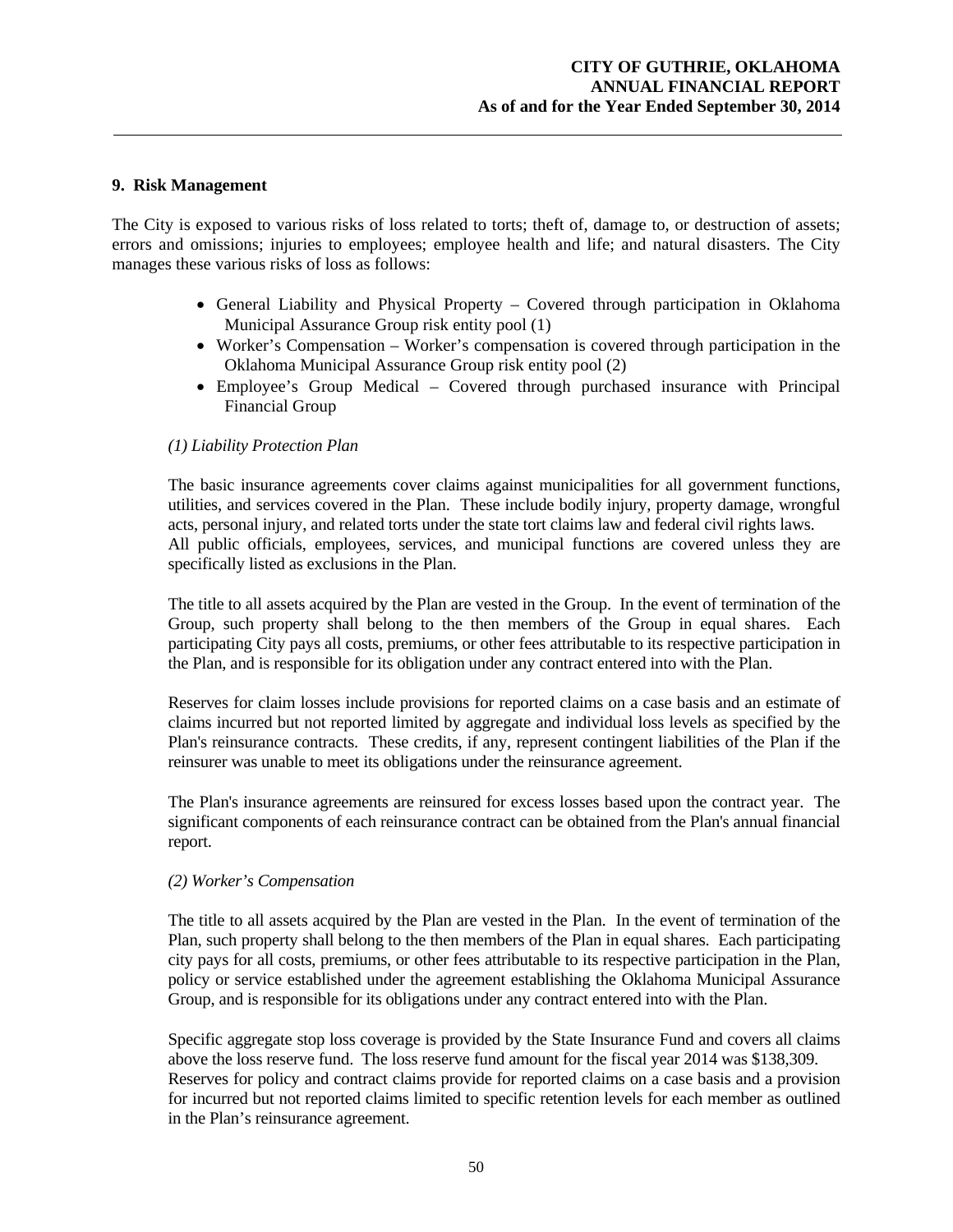The Plan worker's compensation coverage is reinsured for losses in excess of respective retention levels. The reinsurance agreement covers losses incurred within the effective period of the agreement. Each Plan member's liability for claims losses is limited to their individual retention levels as outlined in the Plan's reinsurance agreement.

Management believes the insurance coverage listed above is sufficient to preclude any significant uninsured losses to the City. Settled claims have not exceeded this insurance coverage in any of the past three fiscal years.

#### **10. Commitments and Contingencies**

#### *Litigation:*

 $\overline{a}$ 

The City is a party to various legal proceedings which normally occur in the course of governmental operations. The financial statements do not include accruals or provisions for loss contingencies that may result from these proceedings. State statutes provide for the levy of an ad valorem tax over a three-year period by a City Sinking Fund for the payment of any court assessed judgment rendered against the City. While the outcome of the above noted proceedings cannot be predicted, due to the insurance coverage maintained by the City and the State statute relating to judgments, the City feels that any settlement or judgment not covered by insurance would not have a material adverse effect on the financial condition of the City.

The City and Guthrie Public Works Authority (Authority) have had multiple claims filed against them by the Rural Water, Sewer, and Solid Waste Management District No.1, Logan County, (District) asserting that the City and Authority have allegedly violated monopoly protection held by the District as a result of outstanding loans from the United States Department of Agriculture. This litigation is in its preliminary stages, and the City cannot predict its outcome, as the litigation process is inherently uncertain. However, the City intends to contest such claims vigorously. As of September 30, 2014, no loss amount has been accrued because a loss, if any, is not estimable. If the claim is upheld and a judgment is rendered against the City and/or Authority, the damage award would be minimal. If a judgment is rendered against the City, the claim will be paid as allowed by state statute explained in the previous paragraph.

#### *Federal and State Award Programs:*

The City of Guthrie participates in various federal or state grant/loan programs from year to year. In 2014, the City's involvement in federal and state award programs was not material. The grant/loan programs are often subject to additional audits by agents of the granting or loaning agency, the purpose of which is to ensure compliance with the specific conditions of the grant or loan. The City has not been notified of any noncompliance with federal or state award requirements.

Any liability for reimbursement which may arise as a result of these audits cannot be reasonably determined at this time, although it is believed the amount, if any, would not be material.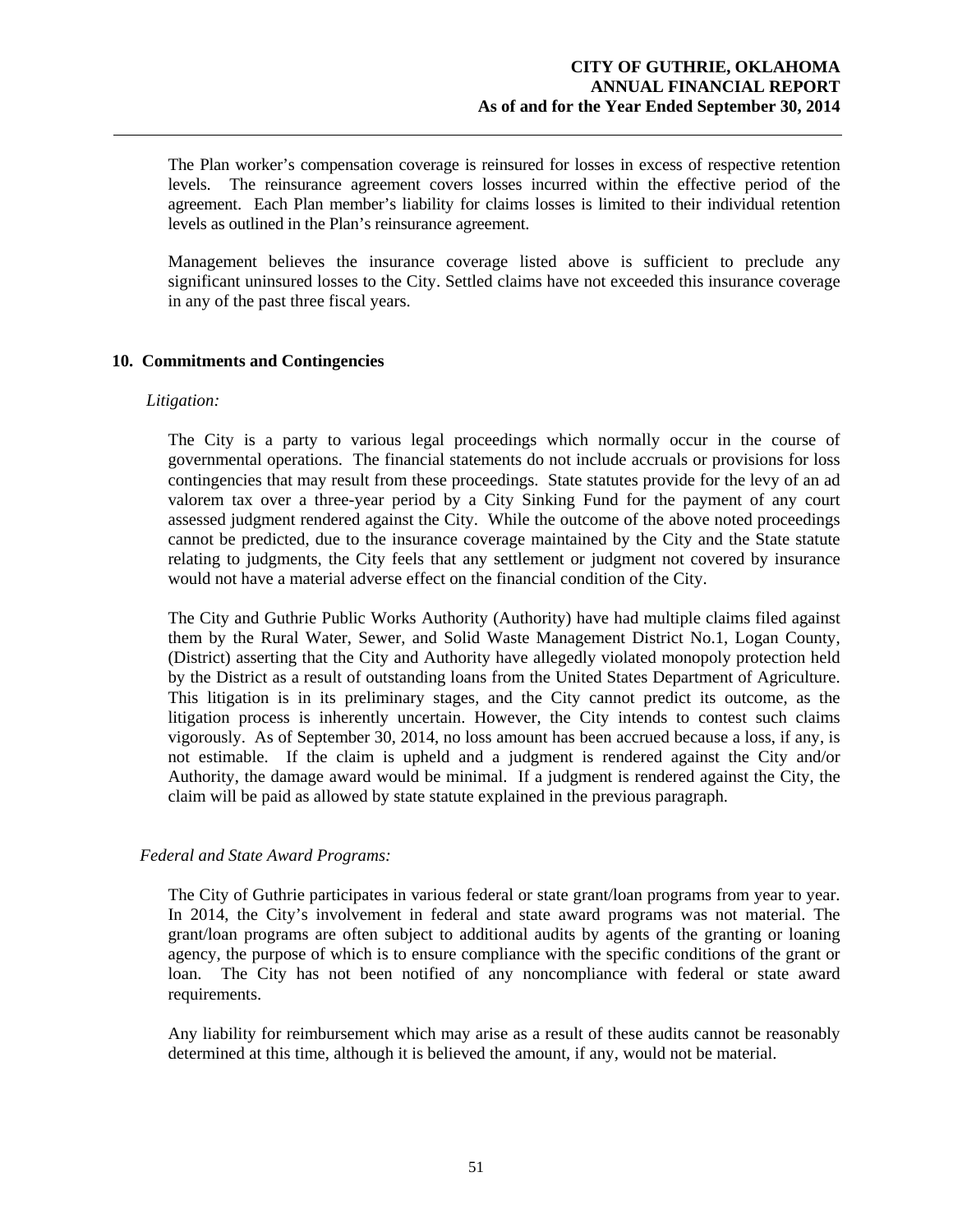#### **11. Pension Plan Participation**

The City of Guthrie participates in three pension or retirement plans:

- Oklahoma Firefighter's Pension and Retirement System (OFPRS) a statewide costsharing plan.
- Oklahoma Police Pension and Retirement System (OPPRS) a statewide cost-sharing plan.
- Oklahoma Municipal Retirement Fund an agent multiple-employer defined benefit plan.

#### *Firefighters' Plan:*

 $\overline{a}$ 

Pursuant to the requirements of Title 11, section 49-102, the City of Guthrie participates in the statewide cost-sharing multi-employer defined benefit plan administered by the Oklahoma Firefighters Pension Board on behalf of both paid and volunteer firefighters. The paid firefighter contributes 8% to the plan. The City is required by state law to contribute 13% per year per paid firefighter to the statewide plan. The plan is funded by contributions from participants, employers, insurance premium taxes, and state appropriations, as necessary.

 A copy of the Firefighters Statewide Pension Plan financial statements can be obtained from the Oklahoma Firefighters Pension System, 4545 Lincoln Blvd. Suite 263, Oklahoma City, OK, 73105-3707.

#### *Police Plan:*

Pursuant to the requirements of Title 11, section 50-102, the City of Guthrie participates in the statewide cost-sharing multi-employer defined benefit plan administered by the Oklahoma Police Pension and Retirement System (OPPRS). The paid police person contributes 8% to the plan. The City is required by state law to contribute 13% per year per paid police person to the statewide plan. The plan is funded by contributions from participants, employers, insurance premium taxes, and state appropriations, as necessary.

 The OPPRS issues a publicly available report that includes financial statements, which can be obtained from the Oklahoma Police Pension and Retirement System, 1001 N.W. 63<sup>rd</sup> Street, Oklahoma City, OK, 73116-7335.

*Summary of Contributions – Cost Sharing Plans:* 

| Oklahoma Police Pension |   |              | Oklahoma Firefighter's Pension |        |    |              |             |
|-------------------------|---|--------------|--------------------------------|--------|----|--------------|-------------|
| and Retirement System   |   |              | and Retirement System          |        |    |              |             |
| Fiscal                  |   | Required     | Percentage                     | Fiscal |    | Required     | Percentage  |
| Year                    |   | Contribution | Contributed                    | Year   |    | Contribution | Contributed |
|                         |   |              |                                |        |    |              |             |
| 2012                    | S | 89,067       | 100\%                          | 2012   | S  | 126,107      | 100%        |
| 2013                    | S | 88.655       | 100%                           | 2013   | \$ | 137,180      | 100%        |
| 2014                    |   | 100.680      | 100\%                          | 2014   | \$ | 157.808      | 100%        |

The state made on-behalf payments of \$84,926 for the police pension system and \$341,674 for the fire pension during the current fiscal year.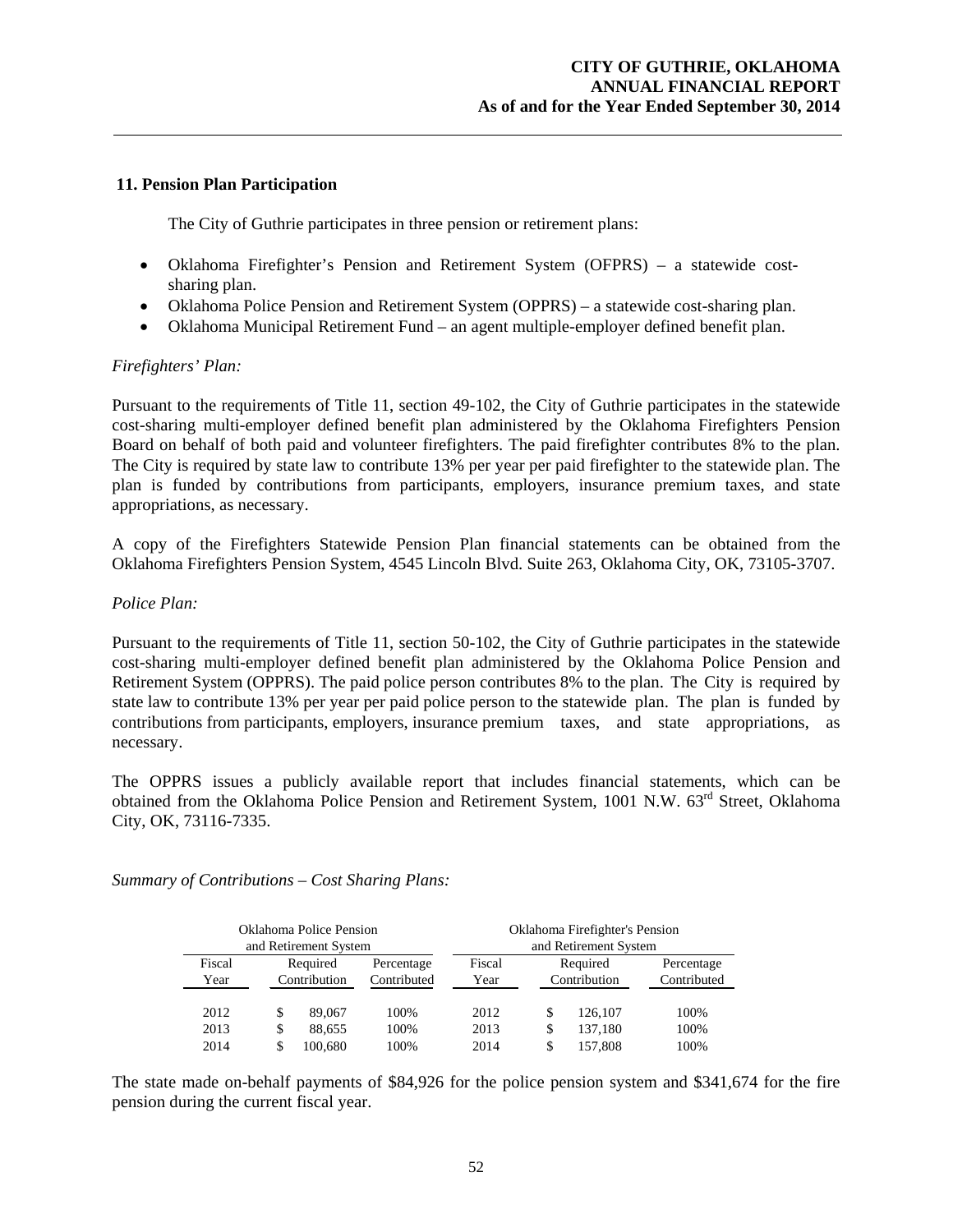#### *Employee Plan:*

 $\overline{a}$ 

The City provides a pension benefit for all of its full-time employees with the exception of the police and fire departments, through the Oklahoma Municipal Retirement Fund (OMRF).

#### A. Plan Description

Effective January 1, 1969, the City began contributing to the City of Guthrie Plan and Trust in the form of The Oklahoma Municipal Retirement System Master Defined Benefit Plan and Trust, an agent multiple employer - defined benefit plan. Administration of the City's individual plan rests with the City Council. The overall operations of OMRF are supervised by a nine-member Board of Trustees elected by the participating municipalities. JPMorgan Chase Bank of Oklahoma City acts as administrator and securities custodian. OMRF issues separate plan financial statements which may be obtained by contacting the Oklahoma Municipal Retirement Fund, 1200 N.W. 63<sup>rd</sup>, 4<sup>th</sup> Floor, Oklahoma City, Oklahoma 73116.

#### B. Eligibility Factors, Contribution Methods and Benefit Provisions

| Provision                                                                                                          | <b>OMRF Plan</b>                                                                                                                                                                                                                                            |
|--------------------------------------------------------------------------------------------------------------------|-------------------------------------------------------------------------------------------------------------------------------------------------------------------------------------------------------------------------------------------------------------|
| a. Eligible to Participate                                                                                         | Full-time, non-uniformed employees of the City or Authority<br>upon hire if less than age 60.                                                                                                                                                               |
| b. Contribution Requirements:<br>- Authorization<br>- Actuarially Determined<br>- Employer Rate<br>- Employee Rate | By City ordinance<br>Yes<br>8.32% of covered payroll<br>3.69% of covered payroll                                                                                                                                                                            |
| c. Period Required to Vest                                                                                         | 10 years of credited service                                                                                                                                                                                                                                |
| d. Eligibility for Distribution                                                                                    | - Normal retirement at age 65 with 10 years of service<br>- Early retirement at age 55 with 10 years of service<br>- Disability retirement upon disability with 10 years of<br>service<br>- Death benefit with 10 years of service for married<br>employees |
| e. Benefit Determination Base                                                                                      | Final average salary - the average of the five highest<br>consecutive annual salaries out of the last 10 calendar years of<br>service                                                                                                                       |
| f. Benefit Determination Methods:<br>- Normal Retirement                                                           | 2.625% of final average salary multiplied by credited years of<br>service                                                                                                                                                                                   |
| - Early Retirement                                                                                                 | Actuarially reduced benefit based upon age and years of<br>service at termination.                                                                                                                                                                          |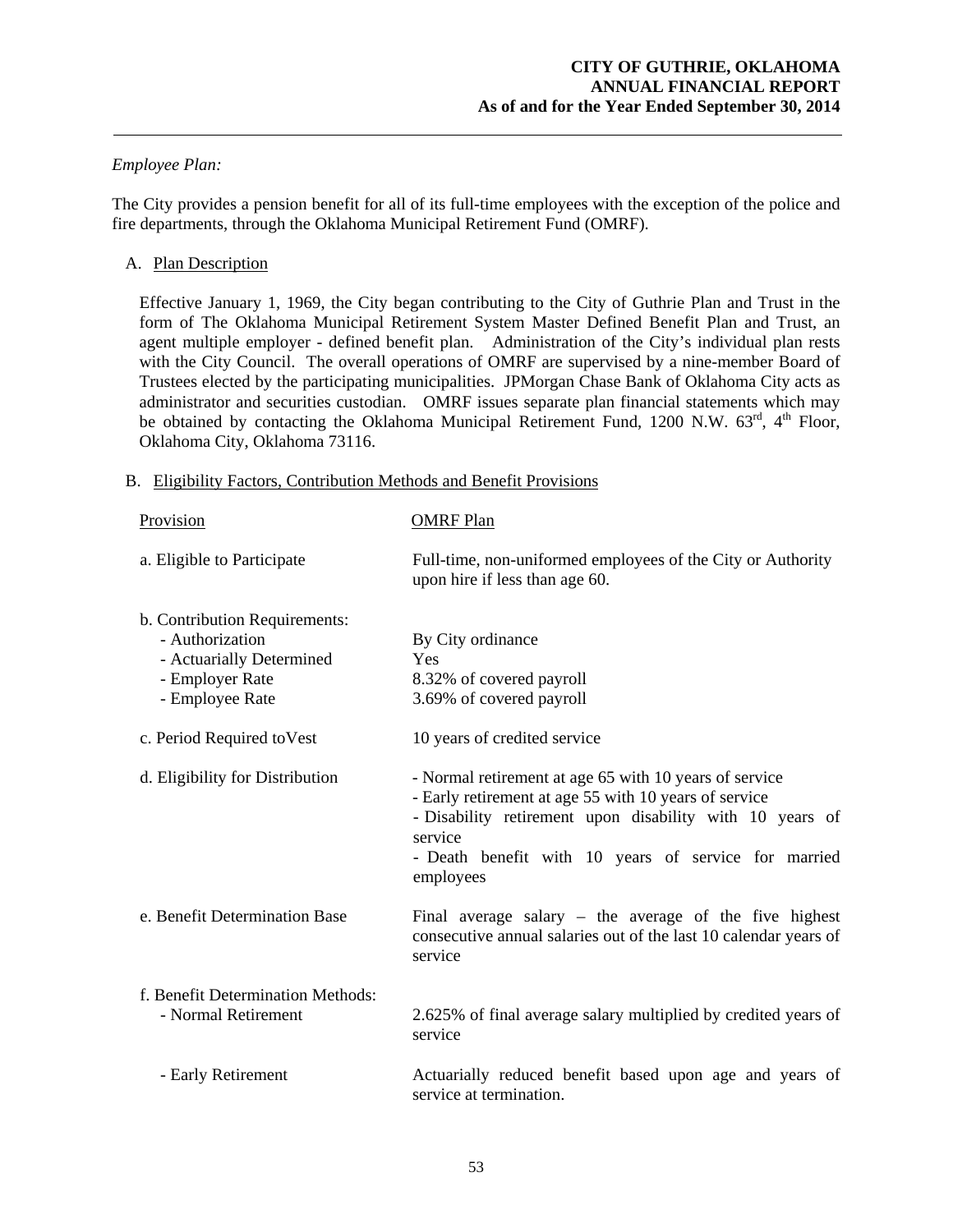| - Disability Retirement     | Benefit computed as for normal retirement based upon age<br>and service at termination                                                                  |
|-----------------------------|---------------------------------------------------------------------------------------------------------------------------------------------------------|
| - Death Benefit             | 50% of employee's accrued benefit, but terminates upon<br>spouse re-marriage                                                                            |
| - Prior to 10 Years Service | Return of employee contributions with accrued interest                                                                                                  |
| g. Form of Benefit Payments | Normal form is a 60 months certain and life thereafter basis.<br>Employee may elect. With City consent, optional form based<br>on actuarial equivalent. |

## C. Annual Pension Costs

 $\overline{a}$ 

1. Current Year Contribution Information

For the year ended September 30, 2014, the City's annual pension cost and required contributions of \$152,514 were made.

2. Actuarial Assumptions

| Date of Last Actuarial Valuation                                         | July 1, 2014                                                                                 |
|--------------------------------------------------------------------------|----------------------------------------------------------------------------------------------|
| a. Actuarial cost method                                                 | Entry age normal                                                                             |
| b. Rate of Return on Investments                                         | 7.5%                                                                                         |
| c. Projected Salary Increase                                             | Average of 5.0%                                                                              |
| d. Post Retirement cost-of-Living Increase                               | None                                                                                         |
| e. Inflation Rate                                                        | Separate inflation rate not<br>available; inflation included<br>in projected salary increase |
| f. Amortization Method of Unfunded Actuarial<br><b>Accrued Liability</b> | Level percentage of projected<br>payroll                                                     |
| g. Remaining Amortization Period                                         | None                                                                                         |
| h. Asset Valuation Method                                                | Actuarial write-up method                                                                    |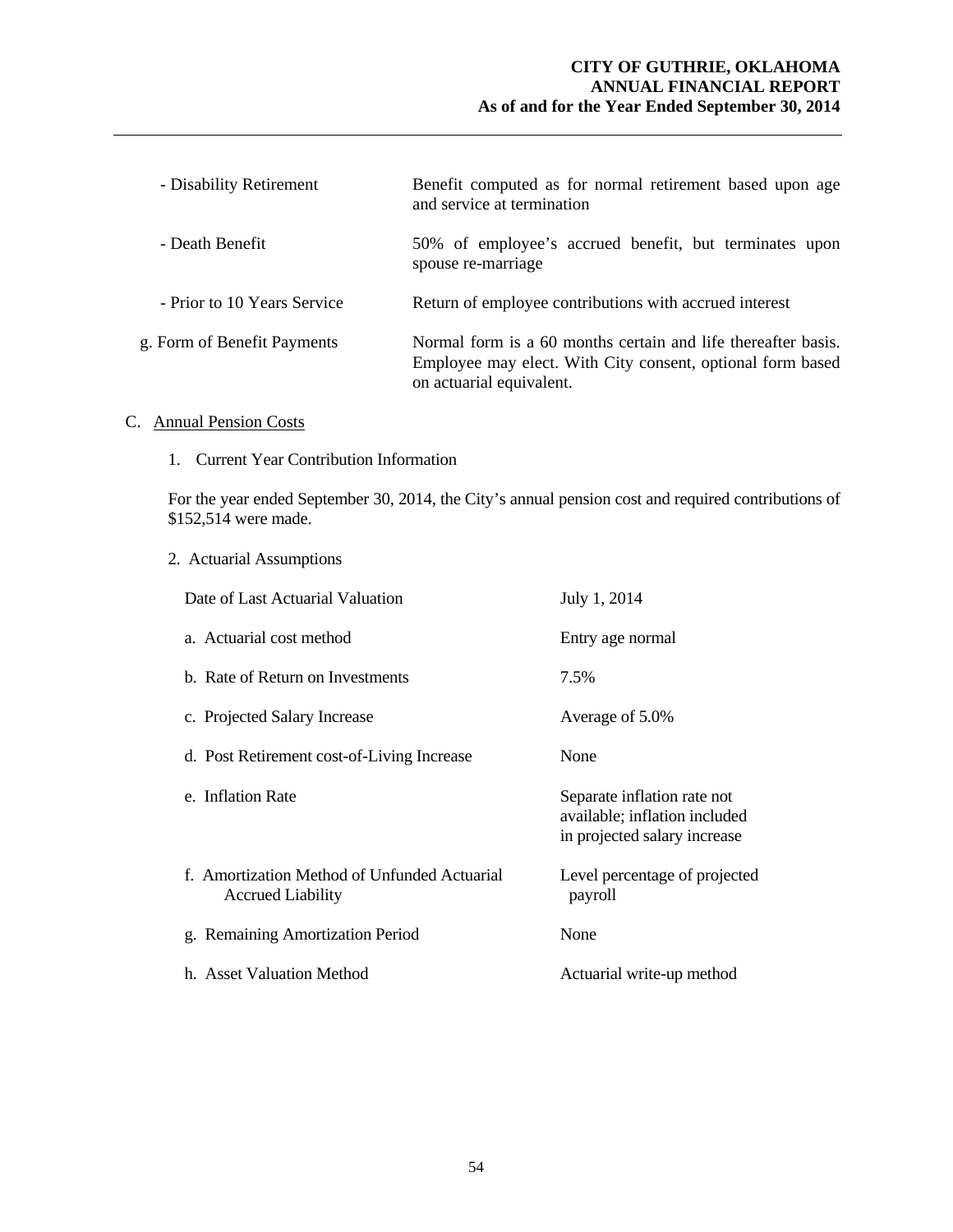#### D. Funded Status and Funding Progress

 $\overline{a}$ 

As of January 1, 2014, the funded status of the OMRF defined benefit plan is as follows:

| Actuarial accrued liability (AAL)                        | \$5,332,653  |
|----------------------------------------------------------|--------------|
| Actuarial value of plan assets                           | 4,939,356    |
| Overfunded (Unfunded) actuarial accrued liability (UAAL) | \$ (393,297) |
| Funded ratio (actuarial value of plan assets/AAL)        | 92.6%        |
| Annual covered payroll (active plan members)             | \$1,622,395  |
| UAAL as a percentage of covered payroll                  | 24.2%        |

The schedule of funding progress, presented as required supplementary information following the notes to the financial statements, presents multi-year trend information about whether the actuarial value of plan assets is increasing or decreasing over time relative to the actuarial accrued liabilities for benefits.

#### E. Annual OPEB Cost and Net OPEB Obligation

*Plan Description:* The City provides post-retirement benefit options for health care, and prescription drug benefits for retired employees and their dependents that elect to make required contributions. The benefits are provided in accordance with State law, police and firefighter's union contracts and the Consolidated Omnibus Budget Reconciliation Act of 1985 (COBRA). The relationship for these benefits is not formalized in a contract or plan document, only a few sentences in the administrative policy. These benefits are considered for accounting purposes to be provided in accordance with a single employer substantive plan. A substantive plan is one in which the plan terms are understood by the city and plan members. This understanding is based on communications between the employers and plan member and the historical pattern of practice with regard to the sharing of benefit costs. Substantially all of the government's employees may become eligible for those post-retirement benefits if they reach normal retirement age while working for the City.

*Funding Policy.* The contribution requirement of the City is an implicit subsidy. The implicit subsidy is not a direct payment from the employer on behalf of the member but rather stems from retiree contribution levels that are less than the claims cost as retiree ages. Since claims experience for employees and non-Medicare eligible retirees are pooled when determining premiums, these retired members pay a premium based on a pool of members that, on average, are younger and healthier. There is an implicit subsidy from the employee group since the premiums paid by the retirees are lower than they would have been if the retirees were insured separately. The subsidies are valued using the difference between the age-based claims costs and the premium paid by the retiree.

The amount required to fund the implicit rate is based on projected pay-as-you-go financing requirements. For fiscal year 2014, the City contributed \$10,212 to the plan. Plan members receiving benefits contributed \$10,212, or 100 percent of the total premiums, through their required contribution of \$400.00 per month for retiree-only coverage and \$536.02 for retiree and spouse medical coverage.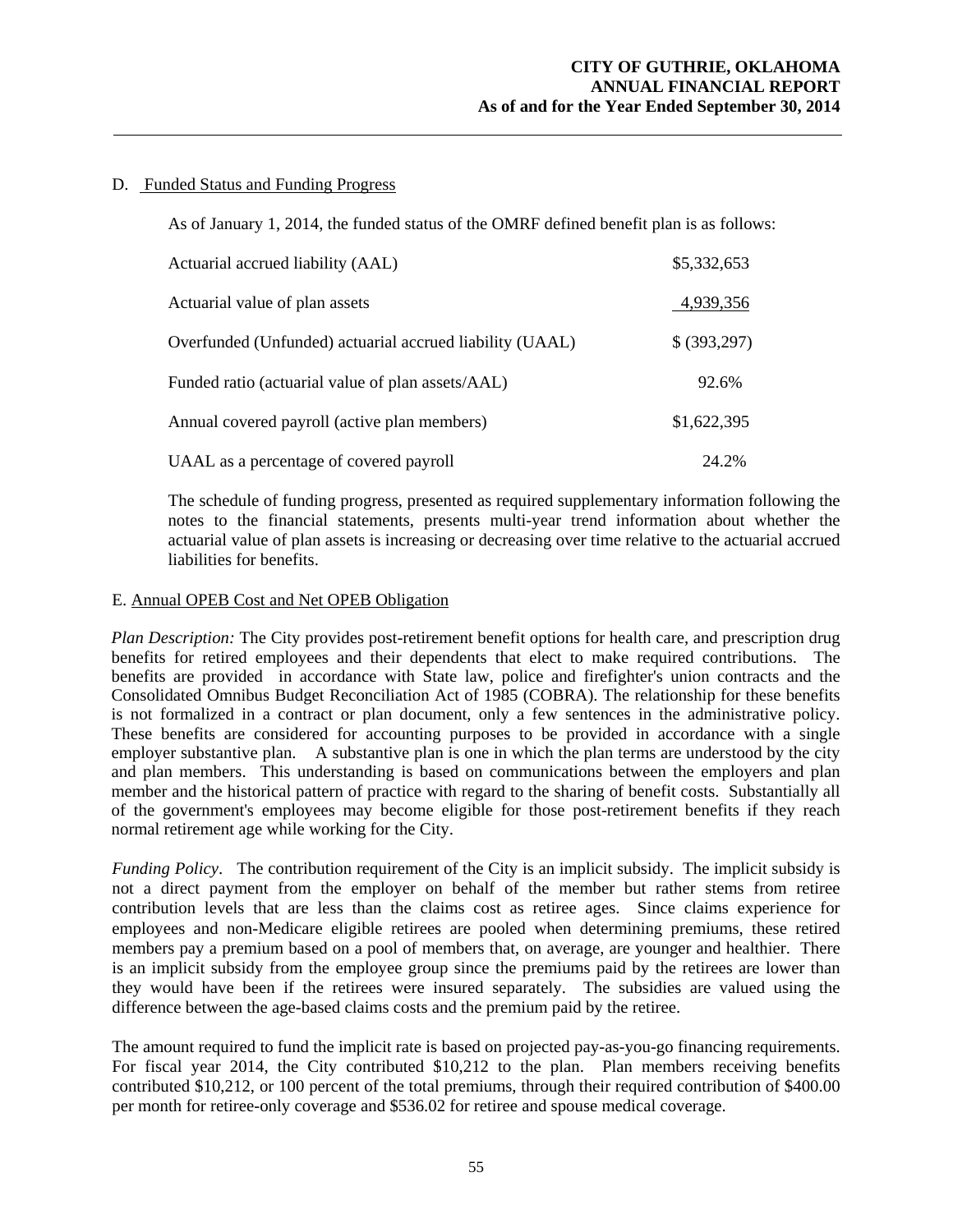The City's annual other postemployment benefit (OPEB) cost (expense) is calculated based on the annual required contribution of the employer (ARC), an amount actuarially determined in accordance with the parameters of GASB Statement 45. The ARC represents a level of funding that, if paid on an ongoing basis, is projected to cover normal cost each year and amortize any unfunded actuarial liabilities (or funding excess) over a period not to exceed thirty years. The following table shows the components of the City's annual OPEB cost, the amount actually contributed to the plan, and changes in the City's net OPEB obligation for the year ended September 30, 2014:

 $\overline{a}$ 

| Annual required contribution               | \$ | 98.443    |
|--------------------------------------------|----|-----------|
| Interest on net OPEB obligation            |    | 9,176     |
| Adjustment to annual required contribution |    | (20, 639) |
| Annual OPEB cost                           |    | 86,980    |
| Contributions made                         |    | (5,038)   |
| Increase in net OPEB obligation            |    | 81,942    |
| Net OPEB obligation—beginning of year      |    | 311,422   |
| Net OPEB obligation—end of year            | S  | 393.364   |

The City's annual OPEB cost, the percentage of annual OPEB cost contributed to the plan, and the net unfunded OPEB obligation for 2014 was as follows:

|             |                         | Percentage of           |               |
|-------------|-------------------------|-------------------------|---------------|
|             |                         | <b>Annual OPEB</b>      | Unfunded OPEB |
| Fiscal Year | <b>Annual OPEB Cost</b> | <b>Cost Contributed</b> | Obligation    |
| 6/30/12     | \$70,836                | 14.4%                   | \$229,477     |
| 6/30/13     | \$86,983                | 5.79%                   | \$311,422     |
| 6/30/14     | \$81,942                | $6.1\%$                 | \$393,364     |

*Funded Status and Funding Progress*. As of February 12, 2014, the most recent actuarial valuation date, the plan was zero percent funded. The actuarial accrued liability for benefits was \$832,247, and the actuarial value of assets was zero, resulting in an unfunded actuarial accrued liability (UAAL) of \$832,247. The covered payroll (annual payroll of active employees covered by the plan) was \$4.0 million, and the ratio of the UAAL to the covered payroll was 18 percent.

Actuarial valuations of an ongoing plan involve estimates of the value of reported amounts and assumptions about the probability of occurrence of events far into the future. Examples include assumptions about future employment, mortality, and the healthcare cost trend. Amounts determined regarding the funded status of the plan and the annual required contributions of the employer are subject to continual revision as actual results are compared with past expectations and new estimates are made about the future. The schedule of funding progress, presented as required supplementary information following the notes to the financial statements, presents multiyear trend information about whether the actuarial value of plan assets is increasing or decreasing over time relative to the actuarial accrued liabilities for benefits.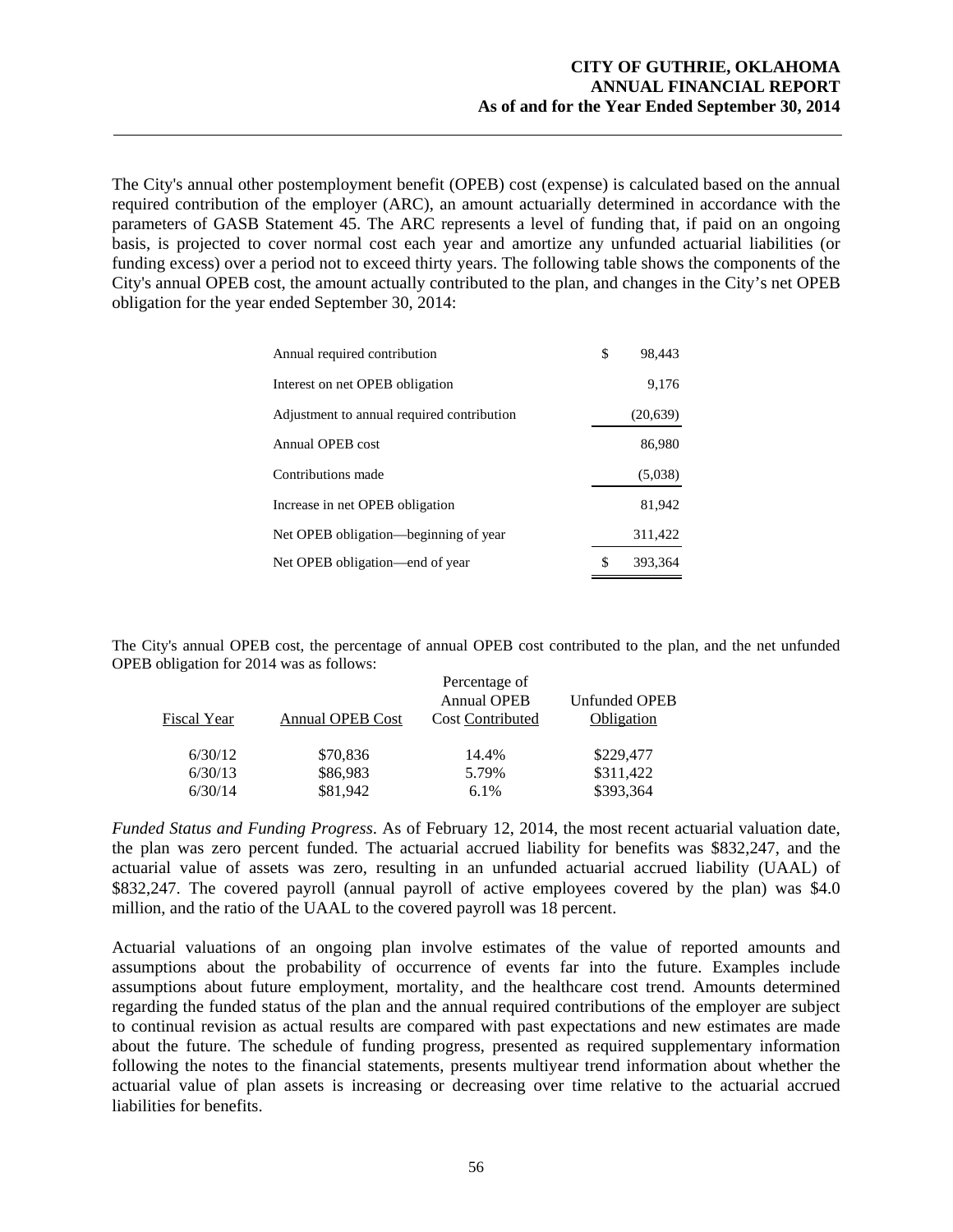*Actuarial Methods and Assumptions*. Projections of benefits for financial reporting purposes are based on the substantive plan (the plan as understood by the employer and the plan members) and include the types of benefits provided at the time of each valuation and the historical pattern of sharing of benefit costs between the employer and plan members to that point. The actuarial methods and assumptions used include techniques that are designed to reduce the effects of short-term volatility in actuarial accrued liabilities and the actuarial value of assets, consistent with the long-term perspective of the calculations.

In the February 12, 2014, actuarial valuation, the projected unit credit cost method was used. The actuarial assumptions included a 4 percent investment rate of return (net of administrative expenses), which is a blended rate of the expected long-term investment returns on plan assets and on the employer's own investments calculated based on the funded level of the plan at the valuation date, and an annual healthcare cost trend rate of 4.62 percent initially, varying annually based upon dependent rates. There were no assets to determine the actuarial value of assets. The UAAL is being amortized over 30 years as level payments. The remaining amortization period at September 30, 2014, was twenty-six years.

## **12. New Accounting Pronouncements**

 $\overline{a}$ 

The GASB has issued several new accounting pronouncements, which will be effective in subsequent years. A description of the new accounting pronouncements, the fiscal year in which they are effective, and the City's consideration of the impact of these pronouncements are described below:

Statement No. 68, *Accounting and Financial Reporting for Pensions, an Amendment of GASB Statement No. 27.* GASB No. 68 establishes standards for measuring and recognizing liabilities, deferred outflows of resources, deferred inflows of resources, and pension expenses. GASB No. 68 also details the recognition and disclosure requirements for employers with liabilities to a defined benefit pension plan and for employers whose employees are provided with defined contribution pensions. Defined benefit pensions are further classified by GASB No. 68 as single employer plans, agent employer plans and costsharing plans, and recognition and disclosure requirements are addressed for each classification. GASB No. 68 was issued in June 2012, and the City has not yet determined the impact that implementation of GASB No. 68 will have on its net position. The Statement is effective for fiscal years ended June 30, 2015.

Statement No. 71, *Pension Transition for Contributions Made Subsequent to the Measurement Date, an Amendment of GASB Statement 68.* GASB No. 71 addresses an issue regarding application of the transition provisions of GASB No. 68. The issue relates to amounts associated with contributions, if any, made by a state or local government employer or nonemployer contributing entity to a defined benefit pension plan after the measurement date of the government's beginning net pension liability. The Statement is effective for fiscal years ended June 30, 2015 and should be implemented simultaneously with GASB No. 68.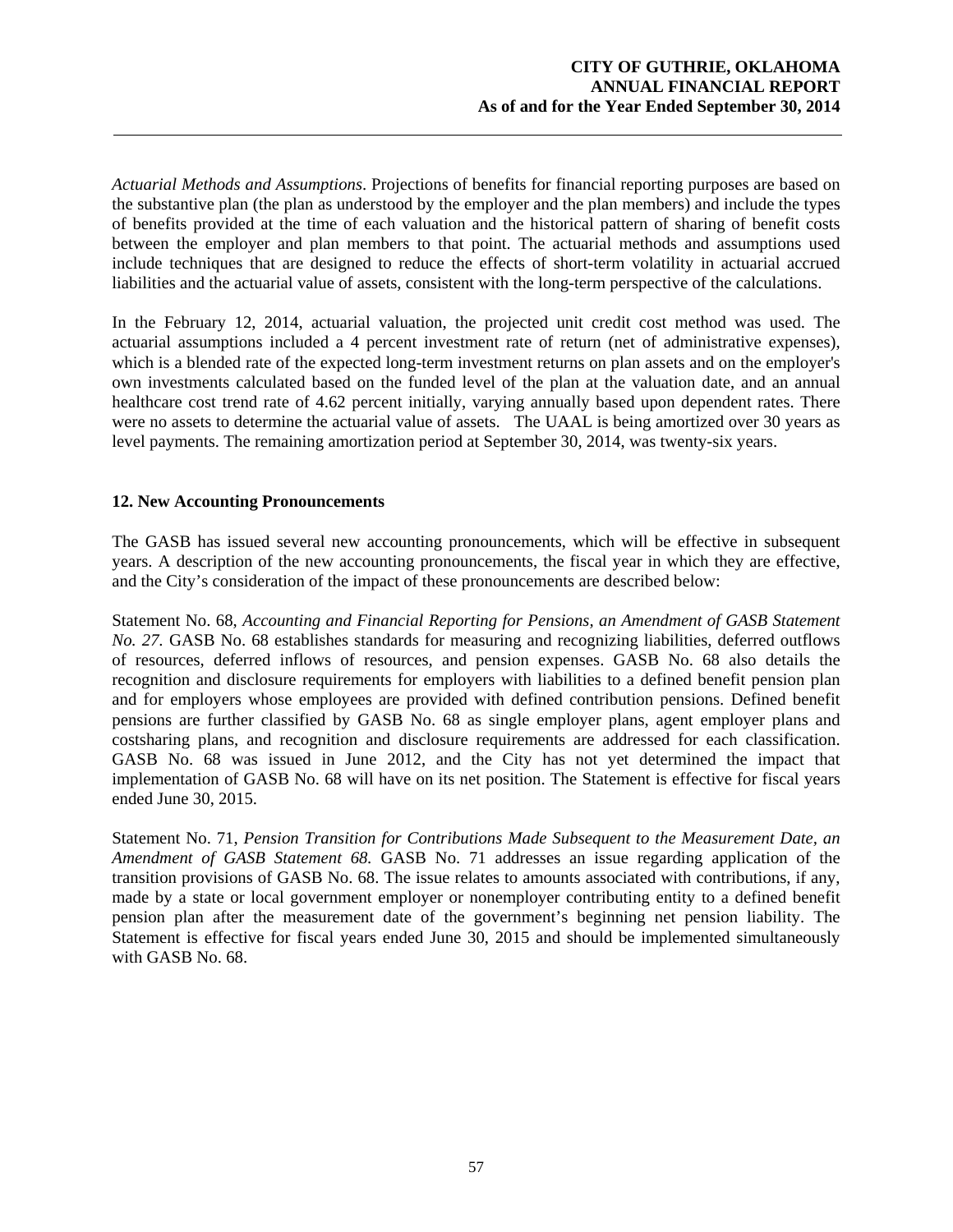**REQUIRED SUPPLEMENTARY INFORMATION**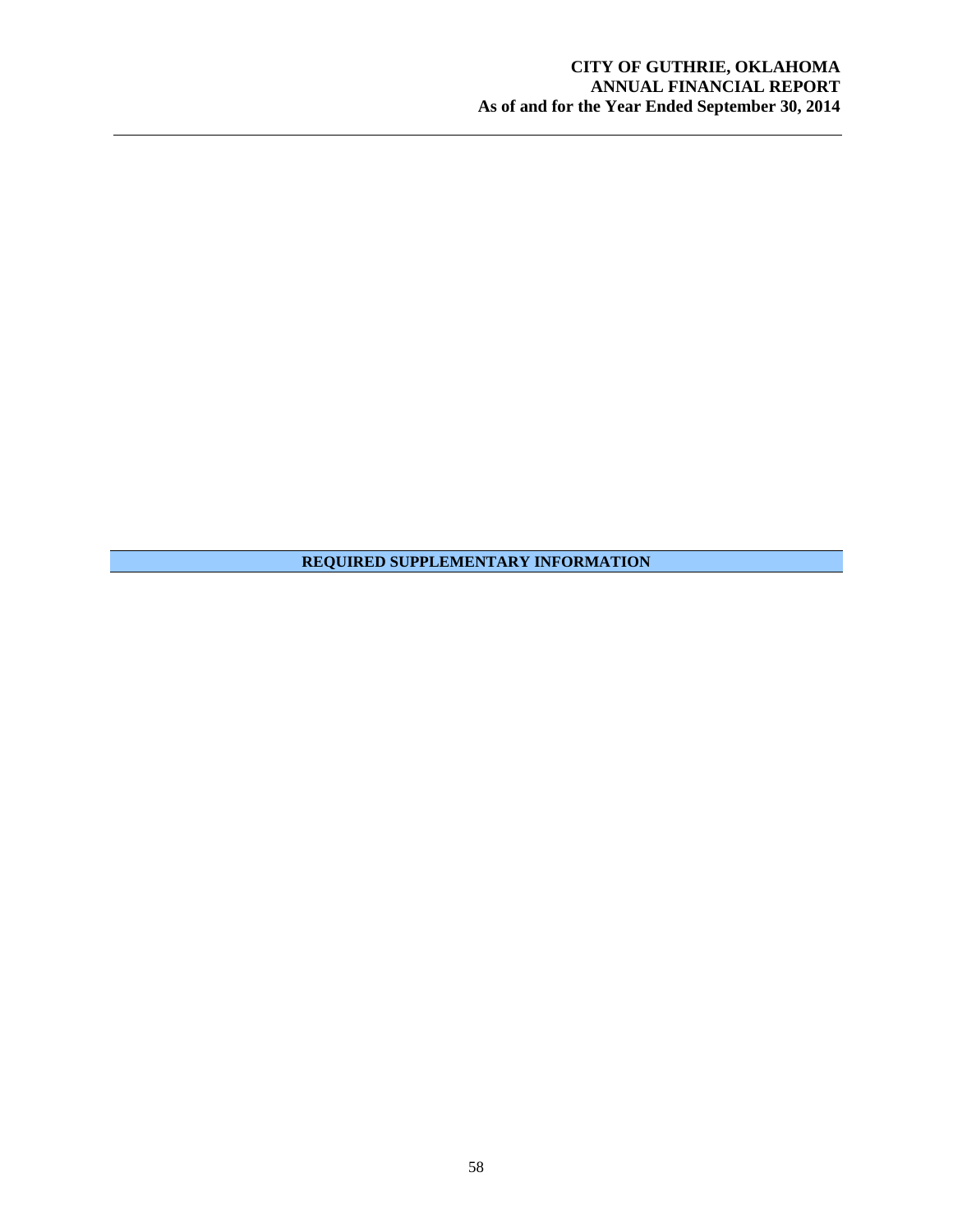## **Budgetary Comparison Schedule (Budgetary Basis) General Fund – Year Ended September 30, 2014**

|                                              | <b>Budgeted Amounts</b> |                 | <b>Actual Amounts,</b><br><b>Budgetary Basis</b> | Variance with<br><b>Final Budget -</b><br><b>Positive (Negative)</b> |  |
|----------------------------------------------|-------------------------|-----------------|--------------------------------------------------|----------------------------------------------------------------------|--|
|                                              | Original                | Final           |                                                  |                                                                      |  |
| <b>REVENUES</b>                              |                         |                 |                                                  |                                                                      |  |
| Taxes                                        | \$<br>4,942,500         | \$<br>5,222,467 | \$<br>5,665,548                                  | \$<br>443.081                                                        |  |
| Licenses and permits                         | 88,000                  | 94,930          | 120,054                                          | 25.124                                                               |  |
| Intergovernmental                            | 248,000                 | 263,465         | 278,312                                          | 14,847                                                               |  |
| Charges for services                         | 132,580                 | 132,580         | 129,258                                          | (3,322)                                                              |  |
| Fees and fines                               | 200,000                 | 200,000         | 213,915                                          | 13,915                                                               |  |
| Investment earnings                          | 2,200                   | 2,200           | 2,176                                            | (24)                                                                 |  |
| Miscellaneous                                | 547,800                 | 719,201         | 332,181                                          | (387,020)                                                            |  |
| Total revenues                               | 6,161,080               | 6,634,843       | 6,741,444                                        | $\overline{106,601}$                                                 |  |
| <b>EXPENDITURES</b>                          |                         |                 |                                                  |                                                                      |  |
| Departmental:                                |                         |                 |                                                  |                                                                      |  |
| General Government:                          |                         |                 |                                                  |                                                                      |  |
| General government                           | 1,043,796               | 1,035,336       | 816,789                                          | 218,547                                                              |  |
| City manager                                 | 219,502                 | 226,182         | 226,151                                          | 31                                                                   |  |
| Human resources                              | 188,431                 | 198,338         | 147,077                                          | 51,261                                                               |  |
| City clerk                                   | 138,251                 | 125,942         | 125,941                                          | -1                                                                   |  |
| <b>Building services</b>                     | 88,625                  | 87,815          | 87,392                                           | 423                                                                  |  |
| Planning and zoning                          | 203,586                 | 194,116         | 193,894                                          | 222                                                                  |  |
| Economic development                         | 79,025                  | 70,166          | 65,712                                           | 4,454                                                                |  |
| Vehicle maintenance                          | 154,126                 | 162,313         | 145,162                                          | 17,151                                                               |  |
| <b>Total General Government</b>              | $\overline{2,}115,342$  | 2,100,208       | 1,808,118                                        | 292,090                                                              |  |
| Public Safety:                               |                         | 645.124         |                                                  |                                                                      |  |
| Police administration                        | 376,935<br>860,674      | 785,953         | 619,464<br>785,949                               | 25,660<br>$\overline{4}$                                             |  |
| Police operations<br>Criminal investigations | 130,216                 | 12,124          | 12,123                                           | $\mathbf{1}$                                                         |  |
| Police support                               | 138,867                 | 91,476          | 91,471                                           | 5                                                                    |  |
| Communications                               | 160,291                 | 158,906         | 158,903                                          | $\mathfrak z$                                                        |  |
| Animal Control                               | 91,043                  | 65,448          | 65,442                                           | 6                                                                    |  |
| Code Compliance                              | 73,833                  | 53,650          | 53,646                                           | $\overline{4}$                                                       |  |
| <b>Total Public Safety</b>                   | 1,831,859               | 1,812,681       | 1,786,998                                        | 25,683                                                               |  |
| Street:                                      |                         |                 |                                                  |                                                                      |  |
| <b>Street</b>                                | 579,291                 | 578,638         | 570,267                                          | 8,371                                                                |  |
| <b>Total Street</b>                          | 579,291                 | 578,638         | 570,267                                          | 8,371                                                                |  |
| Culture and Recreation:                      |                         |                 |                                                  |                                                                      |  |
| Library                                      | 210,062                 | 209,762         | 208,333                                          | 1,429                                                                |  |
| Parks                                        | 421,734                 | 456,999         | 427,190                                          | 29,809                                                               |  |
| <b>Total Culture and Recreation</b>          | 631,796                 | 666,761         | 635,523                                          | 31,238                                                               |  |
| <b>Total Expenditures</b>                    | 5,158,288               | 5,158,288       | 4,800,906                                        | 357,382                                                              |  |
| Excess (deficiency) of revenues over         |                         |                 |                                                  |                                                                      |  |
| expenditures                                 | 1,002,792               | 1,476,555       | 1,940,538                                        | 463,983                                                              |  |
| <b>OTHER FINANCING SOURCES (USES)</b>        |                         |                 |                                                  |                                                                      |  |
| Transfers in                                 | 1,633,333               | 1,786,750       | 1,786,750                                        |                                                                      |  |
| Transfers out                                | (2,636,125)             | (3,109,889)     | (3,410,836)                                      | (300, 947)                                                           |  |
| Total other financing sources and uses       | (1,002,792)             | (1,323,139)     | (1,624,086)                                      | (300, 947)                                                           |  |
| Net change in fund balances                  |                         | 153,416         | 316,452                                          | 163,036                                                              |  |
| Fund balances - beginning                    |                         |                 | 2,562,907                                        | 2,562,907                                                            |  |
| Fund balances - ending                       | \$                      | 153,416<br>\$   | $\mathcal{S}$<br>2,879,359                       | 2,725,943<br>\$                                                      |  |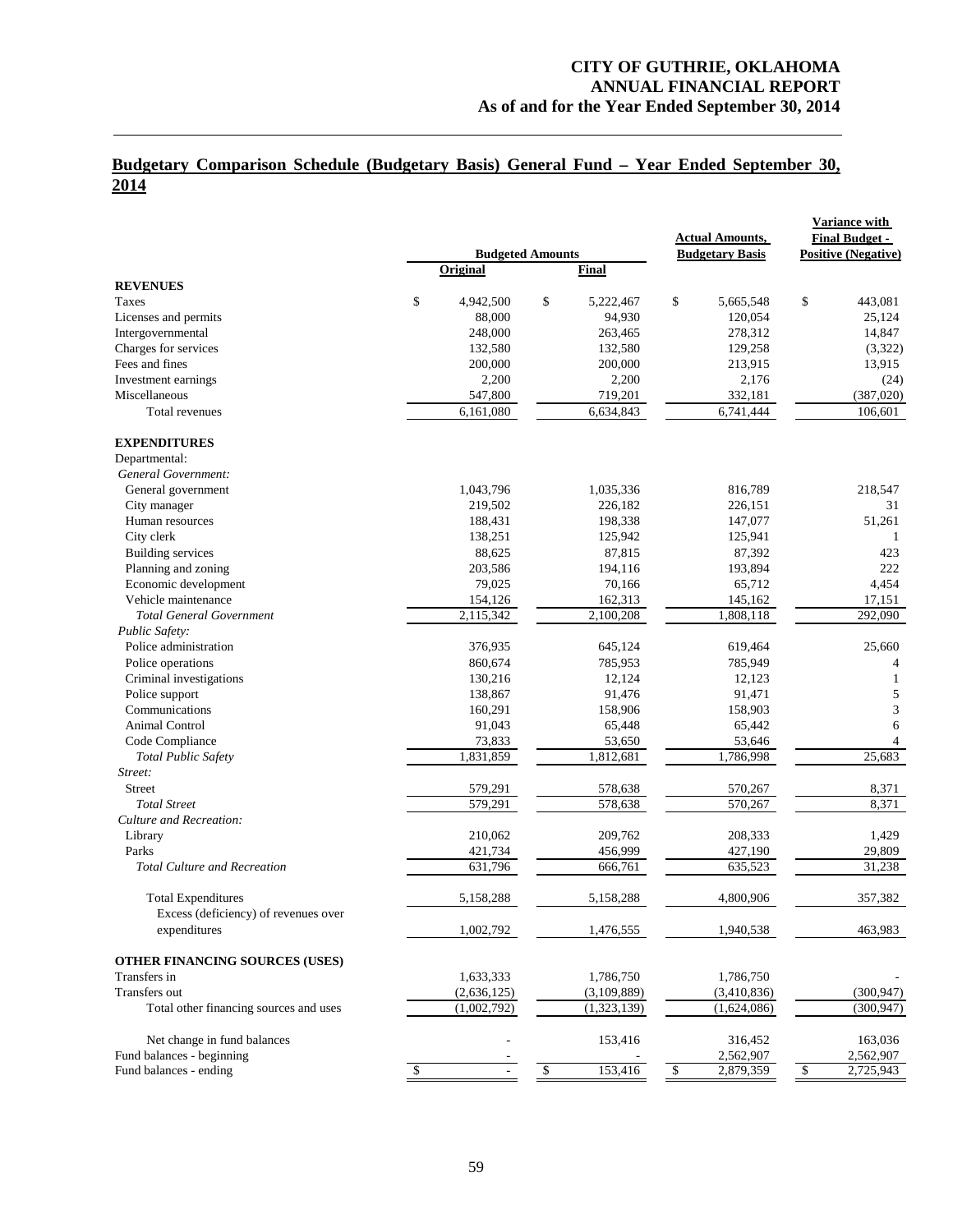#### **Footnotes to Budgetary Comparison Schedules:**

- 1. The budgetary comparison schedule is reported on a non-GAAP budgetary basis that report revenues and expenditures on a modified cash basis. For budgetary purposes expenditures are recorded in the period the invoice is received, except for payroll expenditures that are recorded when paid.
- 2. The legal level of appropriation control is the department level within a fund. Transfers of appropriation within a fund require the approval of the City Council. All supplemental appropriations require the approval of the City Commission. Supplemental appropriations must be filed with the Office of the State Auditor and Inspector.
- 3. The budgetary basis differs from the modified accrual basis as shown in the schedule below:

|                                          |   | General     |
|------------------------------------------|---|-------------|
|                                          |   | Fund        |
| Total revenue - budgetary basis          | S | 8,528,194   |
| Total expenses - budgetary basis         |   | (8,211,742) |
| Change in fund balance - budgetary basis |   | 316,452     |
| Revenue accruals                         |   | 334,809     |
| Expenditure accruals                     |   | (604, 896)  |
| Change in fund balance - GAAP basis      |   | 46,365      |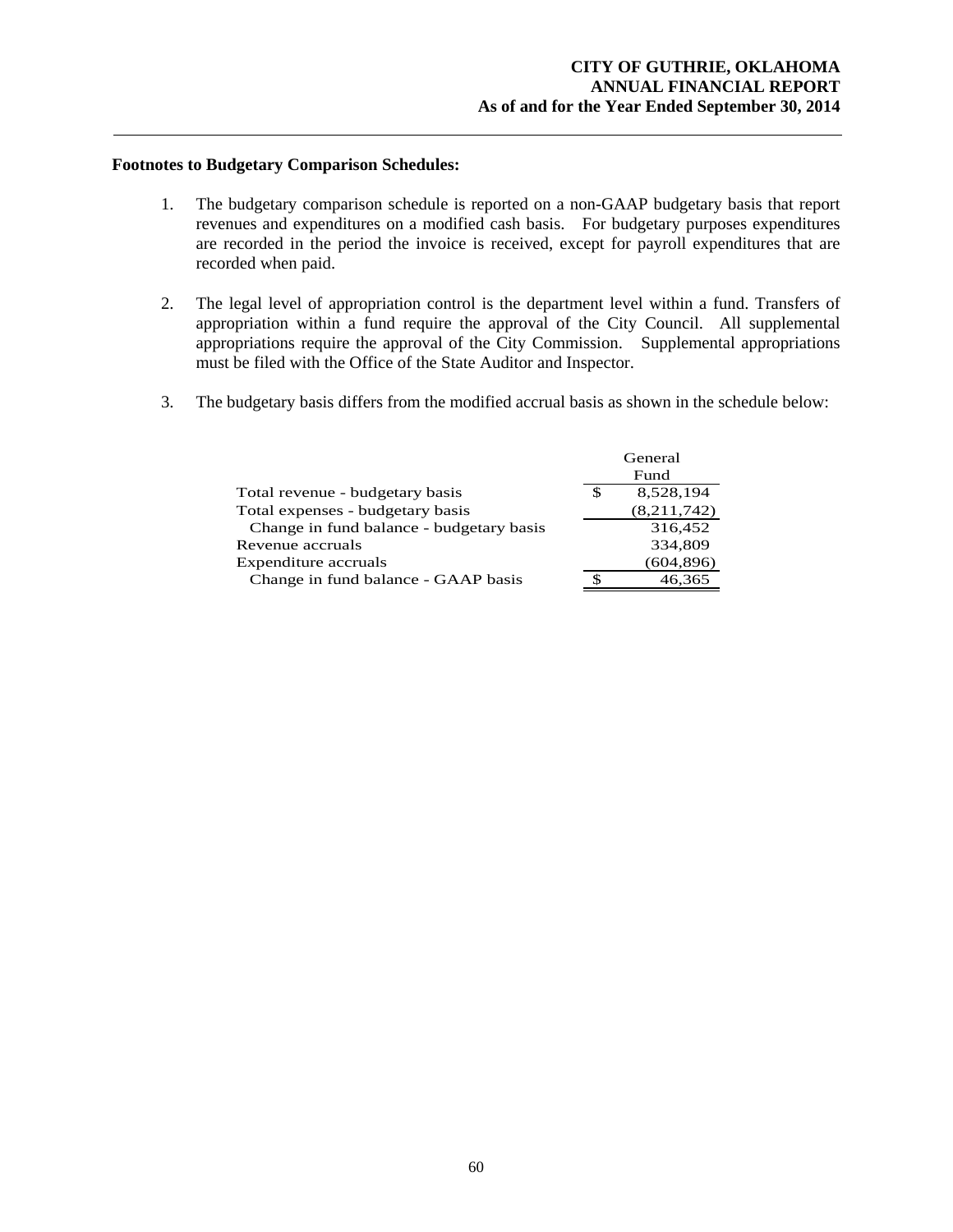|  | <b>Schedule of Pension Plan Funding Progress – OMRF Defined Benefit Plan</b> |
|--|------------------------------------------------------------------------------|
|  |                                                                              |

| Actuarial<br>Valuation<br>Date | Actuarial<br>Value of<br>Assets | Actuarial Accrued<br>Liability (AAL)<br>-- Entry Age | Unfunded<br>Liability<br>AAL | Funded<br>Ratio | Covered<br>Payroll | Unfunded<br>AAL as a Percentage<br>of Covered Payroll |
|--------------------------------|---------------------------------|------------------------------------------------------|------------------------------|-----------------|--------------------|-------------------------------------------------------|
| 1/1/05                         | \$3,410,203                     | \$2,997,260                                          | \$(412,943)                  | 113.8%          | \$1,577,987        | $(26.2)\%$                                            |
| 1/1/06                         | \$3,633,735                     | \$3,203,803                                          | \$(429,932)                  | 113.4%          | \$1,523,380        | $(28.2)\%$                                            |
| 1/1/07                         | \$3,897,896                     | \$3,582,341                                          | \$(315,555)                  | 108.8%          | \$1,553,029        | $(20.3)\%$                                            |
| 1/1/08                         | \$4,182,670                     | \$3,840,030                                          | \$(342,640)                  | 108.9%          | \$1,647,890        | $(20.8)\%$                                            |
| 1/1/09                         | \$3,653,572                     | \$3,798,146                                          | \$144,574                    | 96.2%           | \$1,661,049        | 8.7%                                                  |
| 1/1/10                         | \$3,834,549                     | \$4,397,696                                          | \$563,147                    | 87.2%           | \$1,826,439        | 30.8%                                                 |
| 1/1/11                         | \$4,108,038                     | \$4,647,003                                          | \$538,965                    | 88.4%           | \$1,705,993        | 31.6%                                                 |
| 1/1/12                         | \$4,440,745                     | \$5,091,668                                          | \$650,923                    | 87.2%           | \$1,719,767        | 37.8%                                                 |
| 1/1/13                         | \$4,877,789                     | \$5,447,243                                          | \$569.454                    | 89.5%           | \$1,791,177        | 31.8%                                                 |
| 1/1/14                         | \$4,939,356                     | \$5,332,653                                          | \$393,297                    | 92.6%           | \$1,622,395        | 24.2%                                                 |

#### **Schedule of Contributions - OMRF Defined Benefit Plan**

| Annual<br>Period<br>Ended<br>Cost |  | Pension | Percentage<br>of APC<br>Contributed | Net<br>Pension<br>Obligation |
|-----------------------------------|--|---------|-------------------------------------|------------------------------|
| September 30, $2012$              |  | 151,366 | 100%                                |                              |
| September 30, 2013                |  | 158,189 | 100%                                | -                            |
| September 30, 2014                |  | 152,514 | 100%                                |                              |

#### **Required Supplementary Information**

 $\overline{a}$ 

The funded status and funding progress of the City's defined benefit OPEB plan for the most recent actuarial valuations is as follows:

|                                                                             | October 1,<br>2009 | September 30,<br>2013 |
|-----------------------------------------------------------------------------|--------------------|-----------------------|
| Actuarial accrued liability - AAL (a)                                       | \$762,663          | \$832,247             |
| Actuarial value of plan assets (b)                                          |                    |                       |
| Unfunded actuarial accrued liability -<br>UAAL (funding excess) $(a) - (b)$ | \$762,663          | \$832,247             |
| Funded ratio $(b)/(a)$                                                      | 0%                 | 0%                    |
| Covered payroll (c)                                                         | \$1,826,439        | \$3,998,000           |
| UAAL (funding excess) as a % of covered<br>payroll [UAAL/(c)]               | 41.8%              | 18%                   |

Three year trend information is not available because only two actuarial valuations have been done since GASB 45 implementation.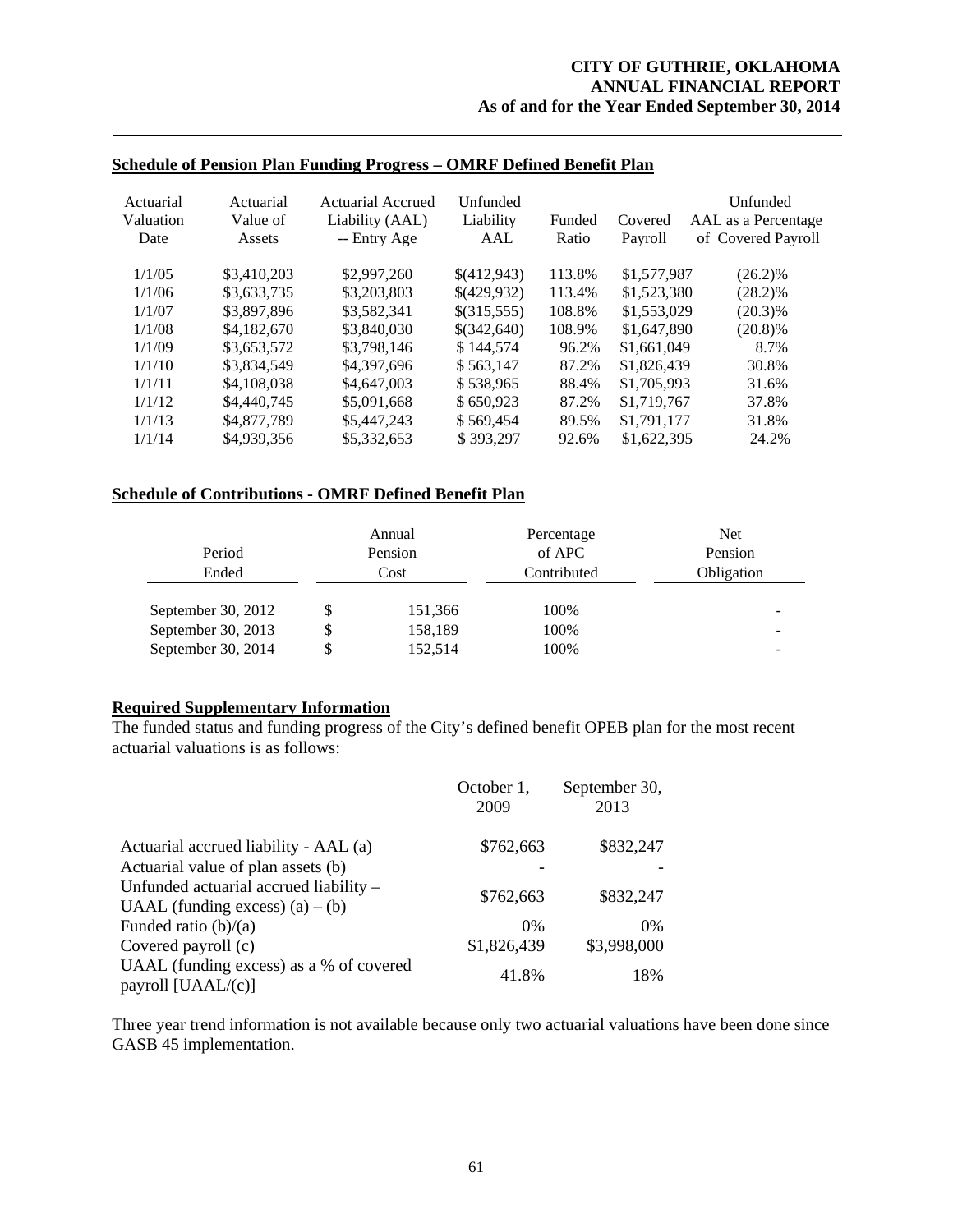**OTHER SUPPLEMENTARY INFORMATION**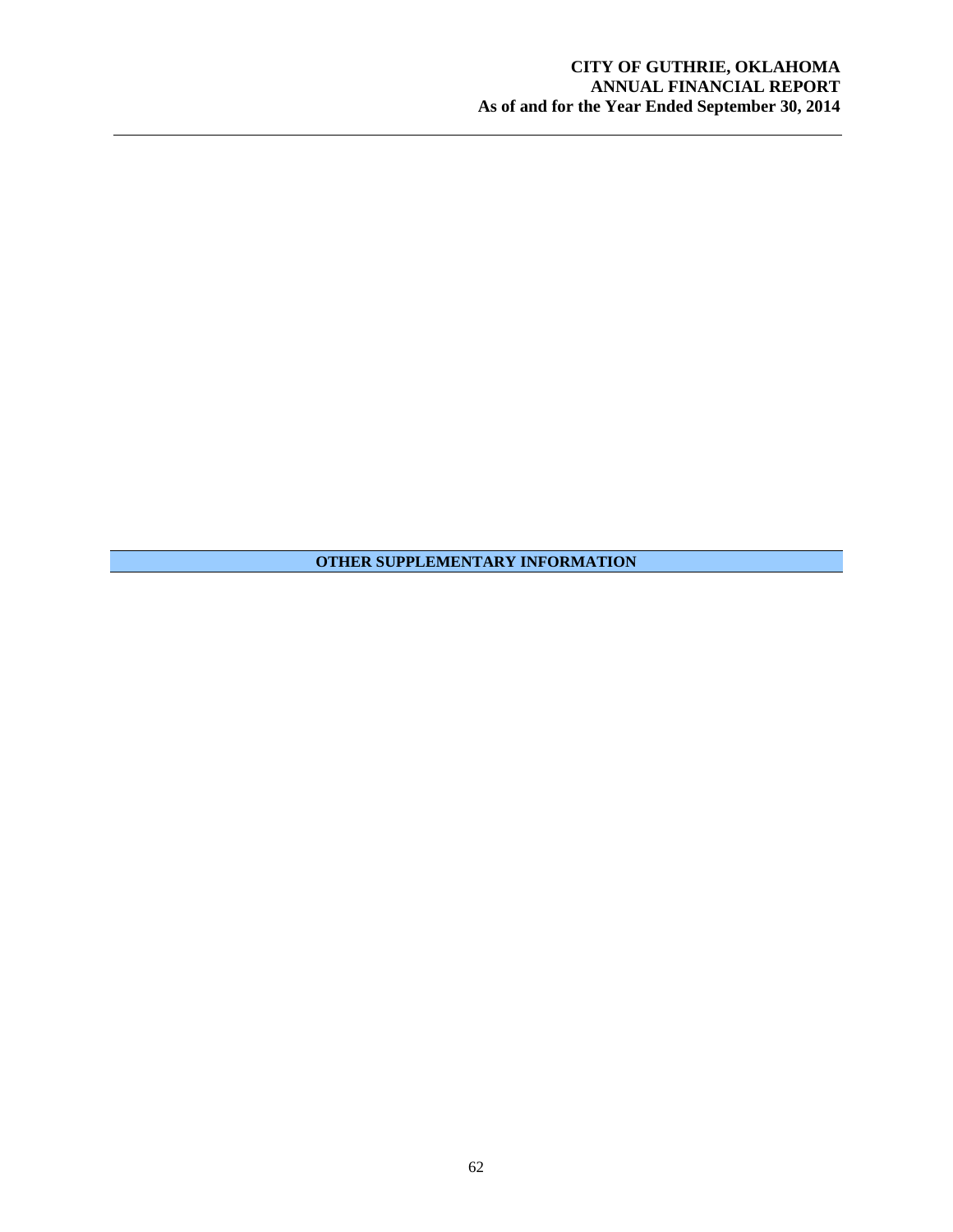## **Combining Balance Sheet – Nonmajor Governmental Funds – September 30, 2014**

| <b>ASSETS</b>                                                                | Guthrie<br><b>Oklahoma City</b><br><b>Waterline Fund</b> |     | <b>Hotel Motel Tax</b><br>Fund |     | <b>Cemetery Care</b><br>Fund |               | <b>Grant Fund</b>  | <b>USDA Rural</b><br>Development | <b>Guthrie Industrial</b><br>Development<br>Fund |     | <b>Capital Project</b><br><b>Fund</b> |     | <b>Debt Service</b> |    | Total<br>Governmental<br><b>Funds</b> |
|------------------------------------------------------------------------------|----------------------------------------------------------|-----|--------------------------------|-----|------------------------------|---------------|--------------------|----------------------------------|--------------------------------------------------|-----|---------------------------------------|-----|---------------------|----|---------------------------------------|
| Cash and cash equivalents                                                    | 1,831,561                                                | \$  | 53,070                         | \$. | 31,927                       |               | 113,715            | 47,675                           | \$<br>19,431                                     | \$  | 158,371                               | \$. | 455                 | £. | 2,256,205                             |
| Receivable from other governments<br>Due from other funds                    |                                                          |     |                                |     |                              |               | 9,764<br>10,155    |                                  |                                                  |     | 149                                   |     |                     |    | 9,764<br>10,304                       |
| Taxes receivable, net                                                        |                                                          |     | 40,906                         |     |                              |               |                    |                                  |                                                  |     |                                       |     |                     |    | 40,906                                |
| Utilities receivable, net                                                    |                                                          |     |                                |     |                              |               |                    |                                  |                                                  |     | 41,284                                |     |                     |    | 41,284                                |
| Note receivable, net                                                         |                                                          |     |                                |     |                              |               |                    | 53,033                           |                                                  |     |                                       |     |                     |    | 53,033                                |
| Total assets                                                                 | 1,831,561                                                | . ፍ | 93,976                         |     | 31,927                       |               | 133,634            | 100,708                          | 19,431                                           |     | 199,804                               |     | 455                 |    | 2,411,496                             |
| <b>LIABILITIES AND FUND BALANCES</b><br>Liabilities:                         |                                                          |     |                                |     |                              |               |                    |                                  |                                                  |     |                                       |     |                     |    |                                       |
| Accounts payable                                                             | \$                                                       | \$. | 30,193                         | \$. |                              | <sup>\$</sup> |                    | \$                               | \$                                               | \$. |                                       |     |                     |    | 30,193                                |
| Due to other funds                                                           |                                                          |     |                                |     |                              |               |                    |                                  |                                                  |     | 96,958                                |     |                     |    | 96,958                                |
| <b>Total liabilities</b>                                                     |                                                          |     | 30,193                         |     |                              |               |                    |                                  |                                                  |     | 96,958                                |     |                     |    | 127,151                               |
| Deferred inflows of resources:                                               |                                                          |     |                                |     |                              |               |                    |                                  |                                                  |     |                                       |     |                     |    |                                       |
| Deferred revenue                                                             |                                                          |     |                                |     |                              |               | 8,060              |                                  |                                                  |     | 8,015                                 |     |                     |    | 16,075                                |
| Fund balances:                                                               |                                                          |     |                                |     |                              |               |                    |                                  |                                                  |     |                                       |     |                     |    |                                       |
| Restricted                                                                   | 1,831,561                                                |     | 48,494                         |     | 31,927                       |               | 3,139              | 100,708                          | 19,431                                           |     | 6,381                                 |     | 455                 |    | 2,042,096                             |
| Assigned                                                                     |                                                          |     | 15,289                         |     |                              |               | 122,435            |                                  |                                                  |     | 88,450                                |     |                     |    | 226,174                               |
| Total fund balances<br>Total liabilities, deferred inflows and fund balances | 1,831,561<br>1,831,561                                   |     | 63,783<br>93,976               |     | 31,927<br>31,927             |               | 125,574<br>133,634 | 100,708<br>100,708               | 19,431<br>19,431                                 |     | 94,831<br>199,804                     |     | 455<br>455          |    | 2,268,270<br>2,411,496                |
|                                                                              |                                                          |     |                                |     |                              |               |                    |                                  |                                                  |     |                                       |     |                     |    |                                       |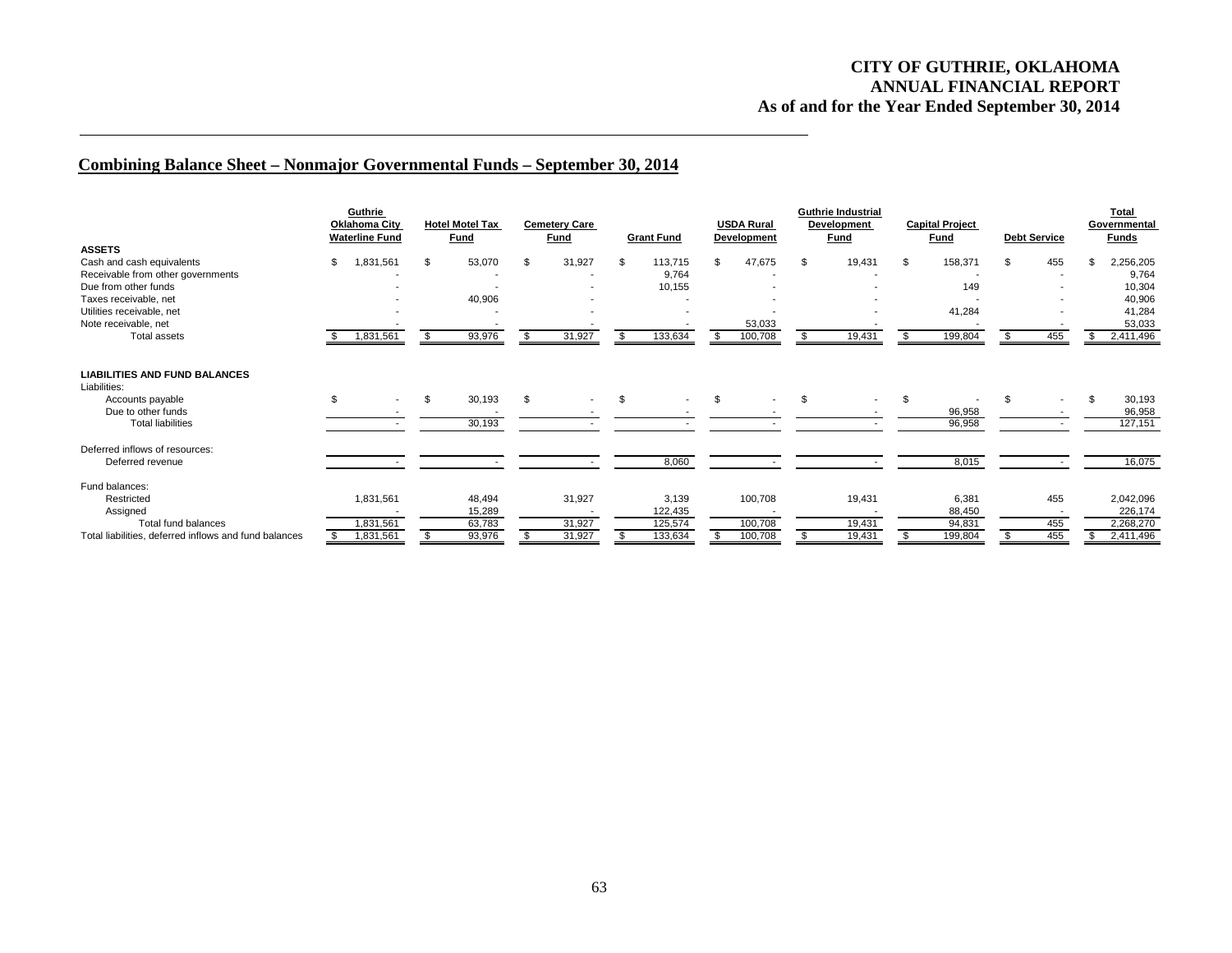## **Combining Statement of Revenues, Expenditures, and Changes in Fund Balance – Nonmajor Governmental Funds – For the Year Ended September 30, 2014**

|                                                   |                       |                        |                          |                                |                          | Guthrie     |                        |                                |                    |
|---------------------------------------------------|-----------------------|------------------------|--------------------------|--------------------------------|--------------------------|-------------|------------------------|--------------------------------|--------------------|
|                                                   | Guthrie               |                        |                          |                                |                          | Industrial  |                        |                                | <b>Total-Other</b> |
|                                                   | Oklahoma City         | <b>Hotel Motel Tax</b> | <b>Cemetery Care</b>     | <b>Grant Fund</b>              | <b>USDA Rural</b>        | Development | <b>Capital Project</b> | <b>Debt Service</b>            | Governmental       |
| <b>REVENUES</b>                                   | <b>Waterline Fund</b> | <b>Fund</b>            | Fund                     |                                | Development              | Fund        | <b>Fund</b>            |                                | <b>Funds</b>       |
| Taxes                                             | \$                    | \$<br>195,188          | \$                       | \$<br>$\overline{\phantom{a}}$ | \$                       | \$          | \$                     | \$<br>$\overline{\phantom{a}}$ | \$<br>195,188      |
| Intergovernmental                                 |                       |                        |                          | 47,070                         |                          |             |                        |                                | 47,070             |
| Charges for services                              |                       |                        | 9,720                    |                                |                          | 14,900      | 230,304                |                                | 254,924            |
| Investment earnings                               | 190                   | 293                    | 97                       | 167                            | 57                       | 38          | 52                     |                                | 894                |
| Miscellaneous                                     |                       | 10,745                 |                          | 18,307                         |                          |             |                        |                                | 29,052             |
| Total revenues                                    | 190                   | 206,226                | 9,817                    | 65,544                         | 57                       | 14,938      | 230,356                |                                | 527,128            |
| <b>EXPENDITURES</b>                               |                       |                        |                          |                                |                          |             |                        |                                |                    |
| Current:                                          |                       |                        |                          |                                |                          |             |                        |                                |                    |
| General government                                | 14,000                |                        |                          |                                |                          |             | 80                     |                                | 14,080             |
| Culture and recreation                            |                       | 130,262                | 3,430                    |                                |                          |             |                        |                                | 133,692            |
| Debt Service:                                     |                       |                        |                          |                                |                          |             |                        |                                |                    |
| Principal                                         |                       |                        | $\overline{\phantom{a}}$ |                                |                          | 18,087      | 130,171                |                                | 148,258            |
| Interest and other charges                        |                       |                        |                          |                                |                          |             | 10,865                 |                                | 10,865             |
| Capital Outlay                                    | 56,708                | 115,526                | 12,786                   | 27,102                         |                          |             | 566,638                |                                | 778,760            |
| <b>Total Expenditures</b>                         | 70,708                | 245,788                | 16,216                   | 27,102                         | $\overline{\phantom{a}}$ | 18,087      | 707,754                |                                | 1,085,655          |
| Excess (deficiency) of revenues over expenditures | (70, 518)             | (39, 562)              | (6, 399)                 | 38,442                         | 57                       | (3, 149)    | (477, 398)             |                                | (558, 527)         |
| OTHER FINANCING SOURCES (USES)                    |                       |                        |                          |                                |                          |             |                        |                                |                    |
| Proceeds from long-term debt, net                 |                       |                        |                          |                                |                          | 5,587       |                        |                                | 5,587              |
| Proceeds from capital leases                      |                       |                        |                          |                                |                          |             | 272,084                |                                | 272,084            |
| Transfers in                                      |                       |                        |                          | 1,500                          |                          |             | 283,829                |                                | 285,329            |
| Transfers out                                     |                       |                        |                          |                                |                          |             |                        |                                |                    |
| Proceeds from sale of land                        |                       |                        |                          |                                |                          | 9,816       |                        |                                | 9,816              |
| Total other financing sources and uses            |                       |                        |                          | 1,500                          |                          | 15,403      | 555,913                |                                | 572,816            |
|                                                   |                       |                        |                          |                                |                          |             |                        |                                |                    |
| Net change in fund balances                       | (70, 518)             | (39, 562)              | (6, 399)                 | 39,942                         | 57                       | 12,254      | 78,515                 |                                | 14,289             |
| Fund balances - beginning                         | ,902,079              | 103,345                | 38,326                   | 85,632                         | 100,651                  | 7,177       | 16,316                 | 455                            | 2,253,981          |
| Fund balances - ending                            | 1,831,561             | 63,783<br>\$           | 31,927                   | 125,574<br>\$                  | 100,708                  | 19,431      | 94,831<br>\$           | 455<br>\$                      | 2,268,270<br>S.    |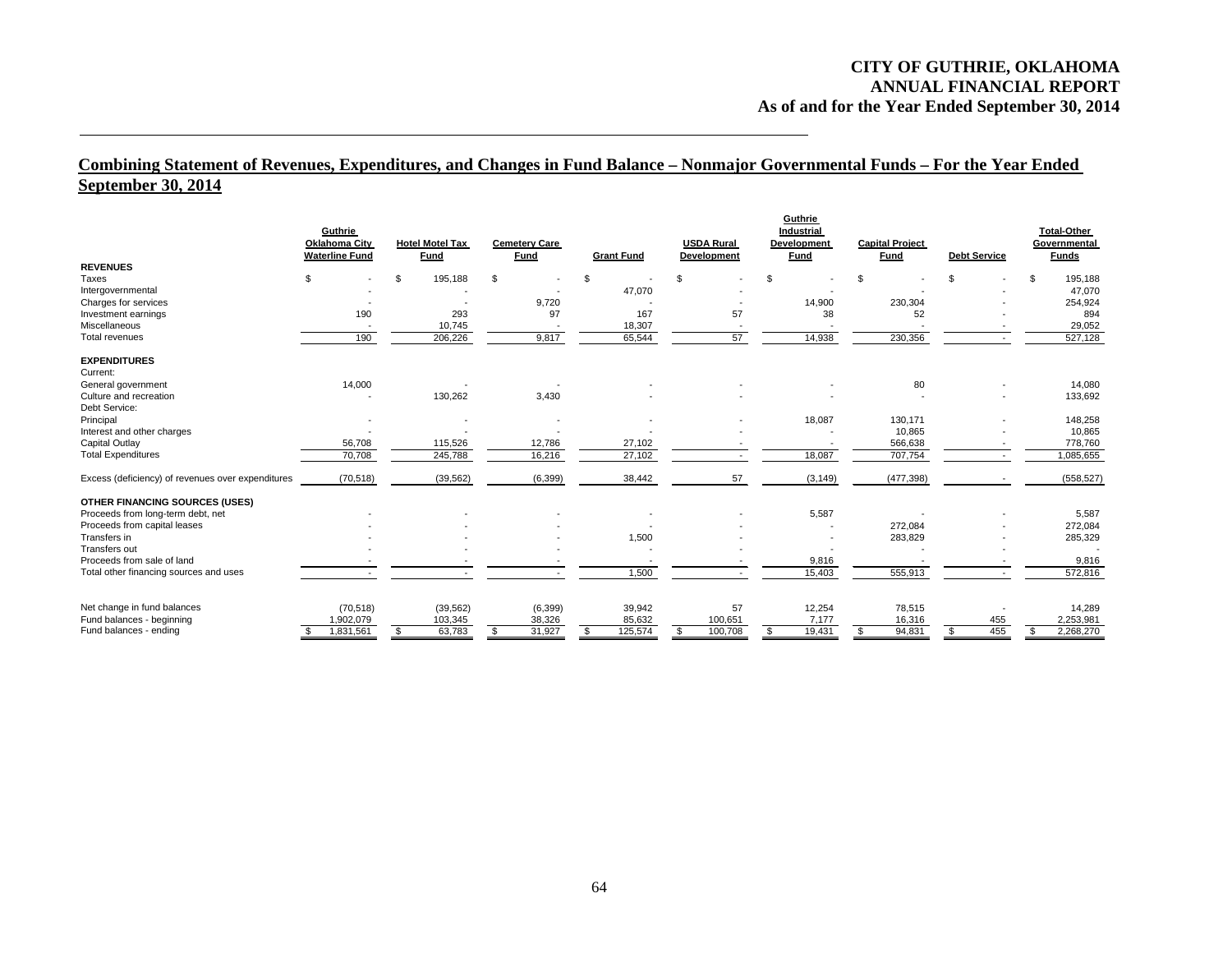## **Combining Balance Sheet – General Fund Accounts – September 30, 2014**

|                                                                 |    |                     |                      |         |                        | <b>General Fund</b><br><b>Stabilization</b> | <b>Total General</b> |                      |  |
|-----------------------------------------------------------------|----|---------------------|----------------------|---------|------------------------|---------------------------------------------|----------------------|----------------------|--|
|                                                                 |    | <b>General Fund</b> | <b>Fire/EMS Cash</b> |         | <b>Airport Account</b> | <b>Account</b>                              |                      | <b>Fund Accounts</b> |  |
| <b>ASSETS</b>                                                   |    |                     |                      |         |                        |                                             |                      |                      |  |
| Cash and cash equivalents                                       | \$ | 685,945             |                      | 97,308  | \$<br>24,161           | \$<br>779,213                               | \$                   | 1,586,627            |  |
| Investments                                                     |    | 448.467             |                      |         |                        |                                             |                      | 448.467              |  |
| Receivable from other governments                               |    | 645,823             |                      |         | 228,905                |                                             |                      | 874,728              |  |
| Due from other funds                                            |    | 429                 |                      | 22,549  |                        | 583,903                                     |                      | 606,881              |  |
| Taxes receivable, net                                           |    | 70,410              |                      |         |                        |                                             |                      | 70,410               |  |
| Court fines receivable, net                                     |    | 58,646              |                      |         |                        |                                             |                      | 58,646               |  |
| Ambulance receivable, net                                       |    | 113,522             |                      |         |                        |                                             |                      | 113,522              |  |
| <b>Total assets</b>                                             | S  | 2,023,242           | \$                   | 119,857 | \$<br>253,066          | \$<br>1,363,116                             | \$                   | 3,759,281            |  |
| LIABILITIES, DEFERRED INFLOWS AND FUND BALANCES<br>Liabilities: |    |                     |                      |         |                        |                                             |                      |                      |  |
| Accounts payable                                                | \$ | 49,052              | \$                   | 13,913  | \$<br>19,494           | \$                                          | \$                   | 82,459               |  |
| Accrued payroll payable                                         |    | 166,166             |                      |         |                        |                                             |                      | 166,166              |  |
| Due to other funds                                              |    | 616,898             |                      | 280     | 6                      |                                             |                      | 617,184              |  |
| Due to bondholders                                              |    | 2,500               |                      |         |                        |                                             |                      | 2,500                |  |
| Payable to other governments                                    |    | 1,115               |                      |         |                        |                                             |                      | 1,115                |  |
| Other payables                                                  |    | 92                  |                      |         |                        |                                             |                      | 92                   |  |
| <b>Total liabilities</b>                                        |    | 835,823             |                      | 14,193  | 19,500                 |                                             |                      | 869,516              |  |
|                                                                 |    |                     |                      |         |                        |                                             |                      |                      |  |
| Deferred inflows of resources:                                  |    |                     |                      |         |                        |                                             |                      |                      |  |
| Deferred revenue                                                |    | 39.688              |                      |         | 194,443                |                                             |                      | 234,131              |  |
| Fund balances:                                                  |    |                     |                      |         |                        |                                             |                      |                      |  |
| Restricted                                                      |    | 445,232             |                      |         |                        |                                             |                      | 445,232              |  |
| Committed                                                       |    |                     |                      |         |                        | 1,363,116                                   |                      | 1,363,116            |  |
| Assigned                                                        |    |                     |                      | 105,665 | 39,123                 |                                             |                      | 144,788              |  |
| Unassigned                                                      |    | 702,498             |                      |         |                        |                                             |                      | 702,498              |  |
| Total fund balances                                             |    | 1,147,730           |                      | 105,665 | 39,123                 | 1,363,116                                   |                      | 2,655,634            |  |
| Total liabilities, deferred inflows and fund balances           | \$ | 2,023,241           | \$                   | 119,858 | \$<br>253,066          | \$<br>1,363,116                             | \$                   | 3,759,281            |  |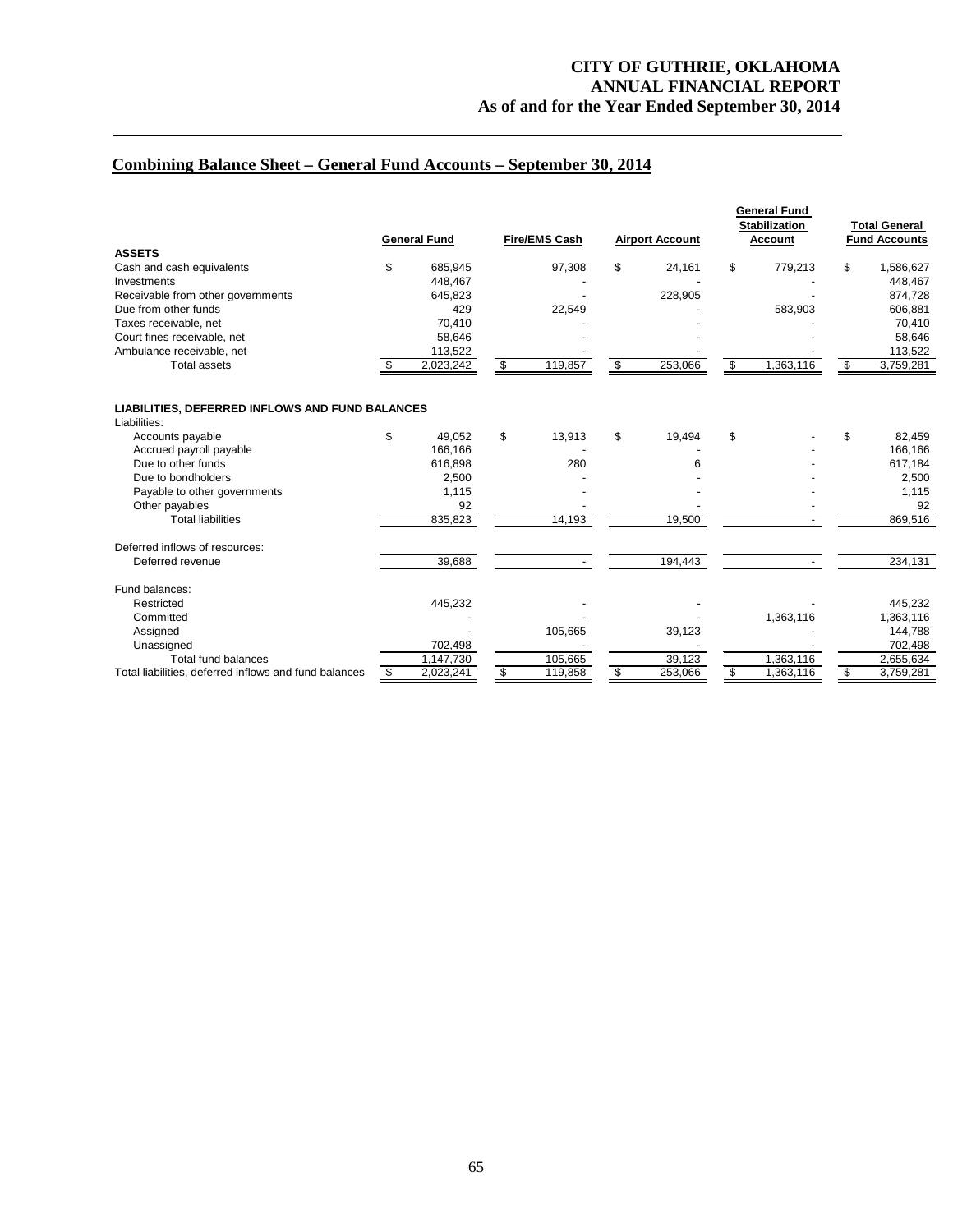## **Combining Schedule of Revenues, Expenditures, and Changes in Fund Balance – General Fund Accounts – For the Year Ended September 30, 2014**

|                                        |                     |               |                           | <b>General Fund</b>                    |                                              |
|----------------------------------------|---------------------|---------------|---------------------------|----------------------------------------|----------------------------------------------|
|                                        | <b>General Fund</b> | Fire/EMS Cash | Airport<br><b>Account</b> | <b>Stabilization</b><br><b>Account</b> | <b>Total General</b><br><b>Fund Accounts</b> |
| <b>REVENUES</b>                        |                     |               |                           |                                        |                                              |
| <b>Taxes</b>                           | \$<br>5,611,536     | \$            | \$                        | \$                                     | \$<br>5,611,536                              |
| Intergovernmental                      | 687,297             | 30,203        | 470,896                   |                                        | 1,188,396                                    |
| Licenses and permits                   | 130,055             |               |                           |                                        | 130,055                                      |
| Charges for services                   | 156,677             | 879,766       | 107,738                   |                                        | 1,144,181                                    |
| Fees and fines                         | 186,427             |               |                           |                                        | 186,427                                      |
| Investment earnings                    | 2,958               | 168           | 254                       | 3,886                                  | 7,266                                        |
| <b>Miscellaneous</b>                   | 301,303             | 9,186         | 128,502                   |                                        | 438,991                                      |
| <b>Total revenues</b>                  | 7,076,253           | 919,323       | 707,390                   | 3,886                                  | 8,706,852                                    |
| <b>EXPENDITURES</b>                    |                     |               |                           |                                        |                                              |
| Current:                               |                     |               |                           |                                        |                                              |
| General government                     | 1,845,865           |               |                           |                                        | 1,845,865                                    |
| Public safety                          | 2,255,570           | 2,063,778     |                           |                                        | 4,319,348                                    |
| Public works                           | 573,248             |               |                           |                                        | 573,248                                      |
| Culture and recreation                 | 639,895             |               |                           |                                        | 639,895                                      |
| Economic development                   | 70,107              |               |                           |                                        | 70,107                                       |
| Airport                                |                     |               | 229,567                   |                                        | 229,567                                      |
| Capital outlay                         | 21,117              |               | 599,669                   |                                        | 620,786                                      |
| <b>Total expenditures</b>              | 5,405,802           | 2,063,778     | 829,236                   |                                        | 8,298,816                                    |
| Excess (deficiency) of revenues over   |                     |               |                           |                                        |                                              |
| expenditures                           | 1,670,451           | (1, 144, 455) | (121, 846)                | 3,886                                  | 408,036                                      |
| <b>OTHER FINANCING SOURCES (USES)</b>  |                     |               |                           |                                        |                                              |
| Transfers in                           | 1,786,750           | 1,266,628     | 52,451                    | 300,948                                | 3,406,777                                    |
| <b>Transfers out</b>                   | (3,410,836)         |               |                           |                                        | (3,410,836)                                  |
| Total other financing sources and uses | (1,624,086)         | 1,266,628     | 52,451                    | 300.948                                | (4,059)                                      |
| Net change in fund balances            | 46,365              | 122,173       | (69, 395)                 | 304,834                                | 403,977                                      |
| Fund balances - beginning              | 1,101,365           | (16, 508)     | 108,518                   | 1,058,282                              | 2,251,657                                    |
| Fund balances - ending                 | 1,147,730<br>\$     | 105,665<br>\$ | 39,123<br>\$              | 1,363,116                              | \$<br>2,655,634                              |
|                                        |                     |               |                           | \$                                     |                                              |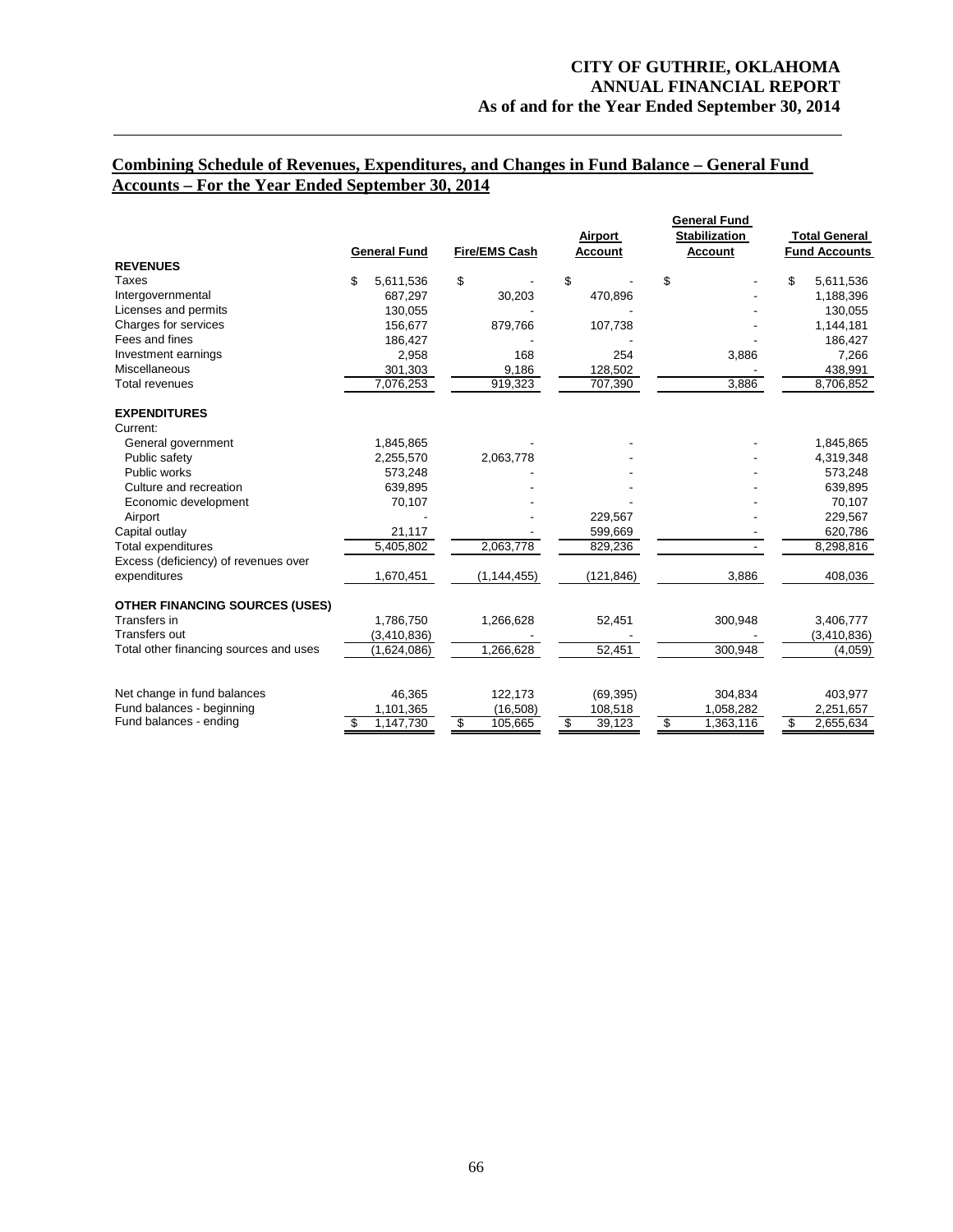## **Combining Schedule of Net Position – Enterprise Fund Accounts – September 30, 2014**

|                                                       |              |                        |    |                          | <b>GPWA</b> |             |    |                          |    |              |
|-------------------------------------------------------|--------------|------------------------|----|--------------------------|-------------|-------------|----|--------------------------|----|--------------|
|                                                       |              | <b>Water Treatment</b> |    | <b>Meter Deposit</b>     |             | <b>CMOM</b> |    | Stabilization            |    |              |
|                                                       | <b>GPWA</b>  | <b>Plant Account</b>   |    | <b>Account</b>           |             | Account     |    | Account                  |    | Total        |
| <b>ASSETS</b>                                         |              |                        |    |                          |             |             |    |                          |    |              |
| Current assets:                                       |              |                        |    |                          |             |             |    |                          |    |              |
| Cash and cash equivalents                             | \$<br>65.232 | \$<br>927,935          | \$ | 73,911                   | \$          | 285,672     | \$ | 349,644                  | \$ | 1,702,394    |
| Restricted:                                           |              |                        |    |                          |             |             |    |                          |    |              |
| Cash and cash equivalents                             | 120,111      | 11                     |    | 271,211                  |             |             |    |                          |    | 391,333      |
| Investments                                           |              |                        |    | 99,000                   |             |             |    |                          |    | 99,000       |
| Due from other funds                                  | 98.421       | 870                    |    |                          |             | 57,351      |    | 471.035                  |    | 627.677      |
| Accounts receivable, net                              | 476,589      | 113,891                |    |                          |             | 54,042      |    |                          |    | 644,522      |
| Notes receivable                                      | 15,358       |                        |    |                          |             |             |    |                          |    | 15,358       |
| Total current assets                                  | 775,711      | 1,042,707              |    | 444,122                  |             | 397,065     |    | 820.679                  |    | 3,480,284    |
| Non-current assets:                                   |              |                        |    |                          |             |             |    |                          |    |              |
| Notes receivable, net                                 | 132,281      |                        |    |                          |             |             |    |                          |    | 132,281      |
| Capital assets:                                       |              |                        |    |                          |             |             |    |                          |    |              |
| Land and construction in progress                     | 1,991,083    | 60.760                 |    |                          |             |             |    |                          |    | 2,051,843    |
| Other capital assets, net of accumulated depreciation | 13,700,922   | 13,907,966             |    |                          |             |             |    |                          |    | 27,608,888   |
| Total non-current assets                              | 15,824,286   | 13,968,726             |    |                          |             |             |    |                          |    | 29,793,012   |
| <b>Total assets</b>                                   | 16,599,997   | 15,011,433             |    | 444,122                  |             | 397,065     |    | 820,679                  |    | 33,273,296   |
| <b>LIABILITIES</b>                                    |              |                        |    |                          |             |             |    |                          |    |              |
| <b>Current liabilities:</b>                           |              |                        |    |                          |             |             |    |                          |    |              |
| Accounts payable                                      | 96,081       |                        |    |                          |             |             |    |                          |    | 96,081       |
| Salaries payable                                      | 27,678       |                        |    |                          |             |             |    |                          |    | 27.678       |
| Accrued interest payable                              |              | 21,519                 |    |                          |             | 4,993       |    |                          |    | 26,512       |
| Due to other funds                                    | 529,782      | 470                    |    |                          |             | 468         |    |                          |    | 530,720      |
| Deposits subject to refund                            |              |                        |    | 368,994                  |             |             |    |                          |    | 368,994      |
| Compensated absences                                  | 4,910        |                        |    |                          |             |             |    |                          |    | 4,910        |
| Notes payable                                         | 244,284      | 580,005                |    |                          |             | 218,750     |    |                          |    | 1,043,039    |
| <b>Total current liabilities</b>                      | 902,735      | 601,994                |    | 368,994                  |             | 224,211     |    |                          |    | 2,097,934    |
| Non-current liabilities:                              |              |                        |    |                          |             |             |    |                          |    |              |
| Compensated absences                                  | 44,186       |                        |    |                          |             |             |    |                          |    | 44,186       |
| Notes payable                                         | 2,941,190    | 13,990,574             |    |                          |             | 2,109,375   |    |                          |    | 19,041,139   |
| Net OPEB obligation                                   | 69,074       |                        |    |                          |             |             |    |                          |    | 69,074       |
| Total non-current liabilities                         | 3,054,450    | 13,990,574             |    | $\overline{\phantom{a}}$ |             | 2,109,375   |    | $\overline{\phantom{a}}$ |    | 19,154,399   |
| <b>Total liabilities</b>                              | 3,957,185    | 14,592,568             |    | 368,994                  |             | 2,333,586   |    |                          |    | 21,252,333   |
| <b>NET POSITION</b>                                   |              |                        |    |                          |             |             |    |                          |    |              |
| Net investment in capital assets                      | 12,506,531   | (601, 853)             |    |                          |             | (2,328,125) |    |                          |    | 9,576,553    |
| Restricted for debt service                           | 120,111      |                        |    |                          |             |             |    |                          |    | 120,111      |
| Unrestricted                                          | 16,170       | 1,020,718              |    | 75,128                   |             | 391,604     |    | 820,679                  |    | 2,324,299    |
| Total net position                                    | \$12,642,812 | \$<br>418,865          | \$ | 75,128                   | \$          | (1,936,521) | \$ | 820,679                  |    | \$12,020,963 |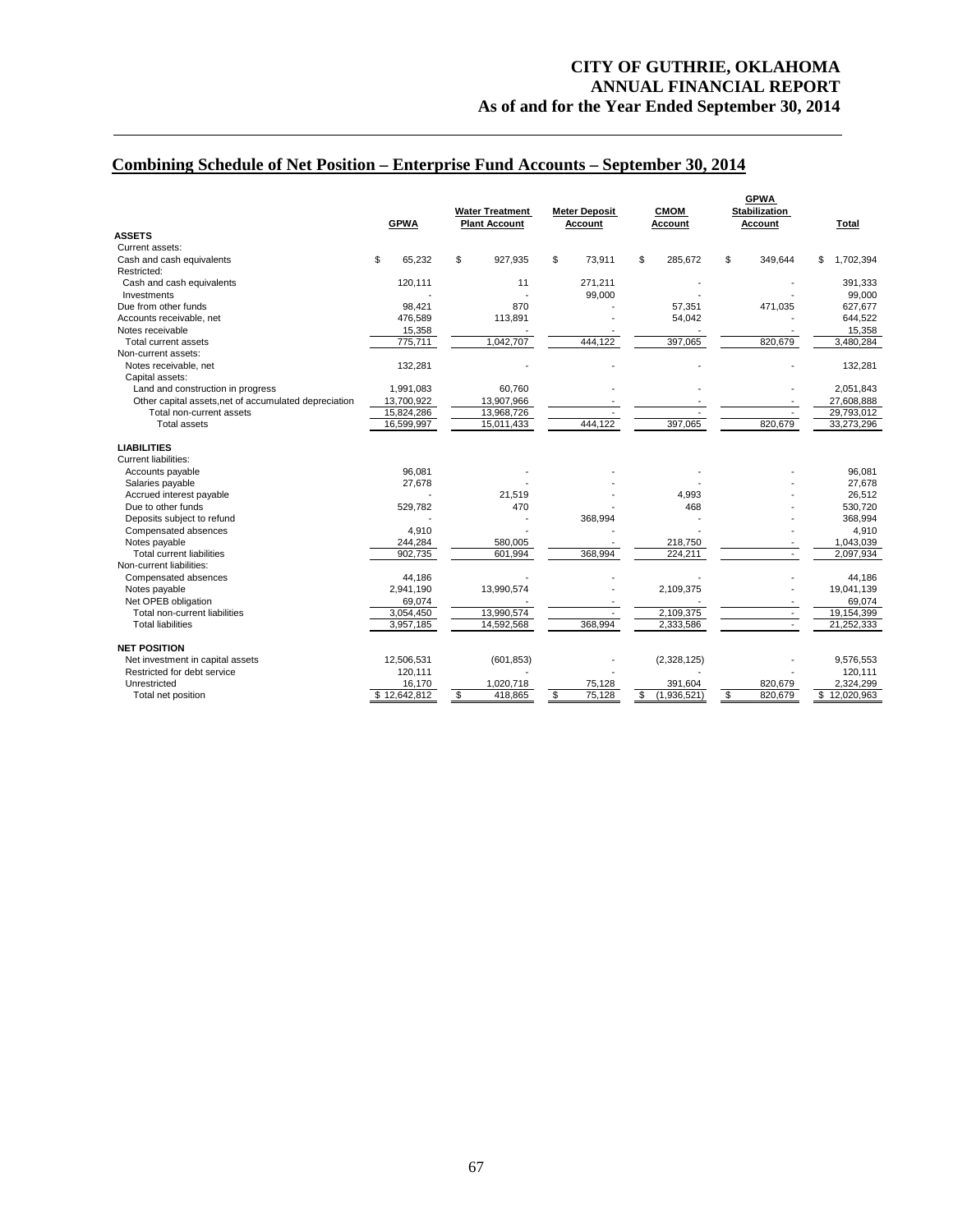## **Combining Schedule of Revenues, Expenses, and Changes in Net Position – Enterprise Fund Accounts – Year Ended September 30, 2014**

| Charges for services:<br>Pledged as security:<br>\$<br>\$<br>\$<br>\$<br>Water<br>2,484,135<br>350,358<br>\$<br>\$<br>2,834,493<br>Sewer<br>799,322<br>334,504<br>1,133,826<br>Unpledged:<br>1,289,343<br>Sewer<br>1,289,343<br>5,565<br>5,565<br>Rents and royalties<br>178,986<br>179,143<br>Miscellaneous<br>157<br>350,358<br>157<br>334,504<br>4,757,351<br>5,442,370<br>Total operating revenues<br><b>OPERATING EXPENSES</b><br>566.733<br>76<br>566.809<br>General government<br>300,197<br>Administration<br>300,197<br>598.225<br>115<br>598,340<br>Water<br>367,807<br>367,807<br>Wastewater<br>Sanitation<br>870.747<br>888,384<br>17,637<br>Landfill operations<br>113,832<br>113,832<br>565,233<br>Line maintenance<br>565,233<br>35<br>35<br>Meter operations<br>13.609<br>13,609<br>Municipal pool<br>881,705<br>376,740<br>1,258,445<br>Depreciation<br>4.278.123<br>376,855<br>17,713<br>4.672.691<br>Total operating expenses<br>$\blacksquare$<br>157<br>Operating income (loss)<br>479,228<br>316,791<br>769,679<br>(26, 497)<br><b>NON-OPERATING REVENUES (EXPENSES)</b><br>9,587<br>1,971<br>1.743<br>Interest and investment revenue<br>1,339<br>1,035<br>15,675<br>(67, 824)<br>(75, 396)<br>(832,064)<br>(688, 844)<br>Interest expense<br>1,971<br>Total non-operating revenue (expenses)<br>(58, 237)<br>(687, 505)<br>(74, 361)<br>1,743<br>(816, 389)<br>2,128<br>1,743<br>Income (loss) before contributions and transfers<br>420,991<br>(714,002)<br>242,430<br>(46, 710)<br>100,296<br>Capital contributions<br>100,296<br>Transfers in<br>1,879,387<br>673,787<br>13,975<br>2,567,149<br>(1,900)<br>(290, 737)<br>(2,848,419)<br>Transfers out<br>(2,555,782)<br>15,718<br>(40, 215)<br>228<br>(155, 108)<br>(48, 307)<br>(227, 684)<br>Change in net position<br>Total net position - beginning<br>12,797,920<br>459,080<br>74,900<br>(1,888,214)<br>804,961<br>12.248.647<br>\$<br>418,865<br>75,128<br>820,679<br>12,020,963<br>Total net position - ending<br>\$<br>12,642,812<br>\$<br>\$<br>(1,936,521)<br>\$<br>\$ | <b>REVENUES</b> | <b>GPWA</b> | <b>Water Treatment</b><br><b>Plant Account</b> | <b>Meter Deposit</b><br><b>Account</b> | <b>CMOM Account</b> | <b>GPWA</b><br><b>Stabilization</b><br>Account | Total |
|-------------------------------------------------------------------------------------------------------------------------------------------------------------------------------------------------------------------------------------------------------------------------------------------------------------------------------------------------------------------------------------------------------------------------------------------------------------------------------------------------------------------------------------------------------------------------------------------------------------------------------------------------------------------------------------------------------------------------------------------------------------------------------------------------------------------------------------------------------------------------------------------------------------------------------------------------------------------------------------------------------------------------------------------------------------------------------------------------------------------------------------------------------------------------------------------------------------------------------------------------------------------------------------------------------------------------------------------------------------------------------------------------------------------------------------------------------------------------------------------------------------------------------------------------------------------------------------------------------------------------------------------------------------------------------------------------------------------------------------------------------------------------------------------------------------------------------------------------------------------------------------------------------------------------------------------------------------------------------------------------------------------------------------------------------------|-----------------|-------------|------------------------------------------------|----------------------------------------|---------------------|------------------------------------------------|-------|
|                                                                                                                                                                                                                                                                                                                                                                                                                                                                                                                                                                                                                                                                                                                                                                                                                                                                                                                                                                                                                                                                                                                                                                                                                                                                                                                                                                                                                                                                                                                                                                                                                                                                                                                                                                                                                                                                                                                                                                                                                                                             |                 |             |                                                |                                        |                     |                                                |       |
|                                                                                                                                                                                                                                                                                                                                                                                                                                                                                                                                                                                                                                                                                                                                                                                                                                                                                                                                                                                                                                                                                                                                                                                                                                                                                                                                                                                                                                                                                                                                                                                                                                                                                                                                                                                                                                                                                                                                                                                                                                                             |                 |             |                                                |                                        |                     |                                                |       |
|                                                                                                                                                                                                                                                                                                                                                                                                                                                                                                                                                                                                                                                                                                                                                                                                                                                                                                                                                                                                                                                                                                                                                                                                                                                                                                                                                                                                                                                                                                                                                                                                                                                                                                                                                                                                                                                                                                                                                                                                                                                             |                 |             |                                                |                                        |                     |                                                |       |
|                                                                                                                                                                                                                                                                                                                                                                                                                                                                                                                                                                                                                                                                                                                                                                                                                                                                                                                                                                                                                                                                                                                                                                                                                                                                                                                                                                                                                                                                                                                                                                                                                                                                                                                                                                                                                                                                                                                                                                                                                                                             |                 |             |                                                |                                        |                     |                                                |       |
|                                                                                                                                                                                                                                                                                                                                                                                                                                                                                                                                                                                                                                                                                                                                                                                                                                                                                                                                                                                                                                                                                                                                                                                                                                                                                                                                                                                                                                                                                                                                                                                                                                                                                                                                                                                                                                                                                                                                                                                                                                                             |                 |             |                                                |                                        |                     |                                                |       |
|                                                                                                                                                                                                                                                                                                                                                                                                                                                                                                                                                                                                                                                                                                                                                                                                                                                                                                                                                                                                                                                                                                                                                                                                                                                                                                                                                                                                                                                                                                                                                                                                                                                                                                                                                                                                                                                                                                                                                                                                                                                             |                 |             |                                                |                                        |                     |                                                |       |
|                                                                                                                                                                                                                                                                                                                                                                                                                                                                                                                                                                                                                                                                                                                                                                                                                                                                                                                                                                                                                                                                                                                                                                                                                                                                                                                                                                                                                                                                                                                                                                                                                                                                                                                                                                                                                                                                                                                                                                                                                                                             |                 |             |                                                |                                        |                     |                                                |       |
|                                                                                                                                                                                                                                                                                                                                                                                                                                                                                                                                                                                                                                                                                                                                                                                                                                                                                                                                                                                                                                                                                                                                                                                                                                                                                                                                                                                                                                                                                                                                                                                                                                                                                                                                                                                                                                                                                                                                                                                                                                                             |                 |             |                                                |                                        |                     |                                                |       |
|                                                                                                                                                                                                                                                                                                                                                                                                                                                                                                                                                                                                                                                                                                                                                                                                                                                                                                                                                                                                                                                                                                                                                                                                                                                                                                                                                                                                                                                                                                                                                                                                                                                                                                                                                                                                                                                                                                                                                                                                                                                             |                 |             |                                                |                                        |                     |                                                |       |
|                                                                                                                                                                                                                                                                                                                                                                                                                                                                                                                                                                                                                                                                                                                                                                                                                                                                                                                                                                                                                                                                                                                                                                                                                                                                                                                                                                                                                                                                                                                                                                                                                                                                                                                                                                                                                                                                                                                                                                                                                                                             |                 |             |                                                |                                        |                     |                                                |       |
|                                                                                                                                                                                                                                                                                                                                                                                                                                                                                                                                                                                                                                                                                                                                                                                                                                                                                                                                                                                                                                                                                                                                                                                                                                                                                                                                                                                                                                                                                                                                                                                                                                                                                                                                                                                                                                                                                                                                                                                                                                                             |                 |             |                                                |                                        |                     |                                                |       |
|                                                                                                                                                                                                                                                                                                                                                                                                                                                                                                                                                                                                                                                                                                                                                                                                                                                                                                                                                                                                                                                                                                                                                                                                                                                                                                                                                                                                                                                                                                                                                                                                                                                                                                                                                                                                                                                                                                                                                                                                                                                             |                 |             |                                                |                                        |                     |                                                |       |
|                                                                                                                                                                                                                                                                                                                                                                                                                                                                                                                                                                                                                                                                                                                                                                                                                                                                                                                                                                                                                                                                                                                                                                                                                                                                                                                                                                                                                                                                                                                                                                                                                                                                                                                                                                                                                                                                                                                                                                                                                                                             |                 |             |                                                |                                        |                     |                                                |       |
|                                                                                                                                                                                                                                                                                                                                                                                                                                                                                                                                                                                                                                                                                                                                                                                                                                                                                                                                                                                                                                                                                                                                                                                                                                                                                                                                                                                                                                                                                                                                                                                                                                                                                                                                                                                                                                                                                                                                                                                                                                                             |                 |             |                                                |                                        |                     |                                                |       |
|                                                                                                                                                                                                                                                                                                                                                                                                                                                                                                                                                                                                                                                                                                                                                                                                                                                                                                                                                                                                                                                                                                                                                                                                                                                                                                                                                                                                                                                                                                                                                                                                                                                                                                                                                                                                                                                                                                                                                                                                                                                             |                 |             |                                                |                                        |                     |                                                |       |
|                                                                                                                                                                                                                                                                                                                                                                                                                                                                                                                                                                                                                                                                                                                                                                                                                                                                                                                                                                                                                                                                                                                                                                                                                                                                                                                                                                                                                                                                                                                                                                                                                                                                                                                                                                                                                                                                                                                                                                                                                                                             |                 |             |                                                |                                        |                     |                                                |       |
|                                                                                                                                                                                                                                                                                                                                                                                                                                                                                                                                                                                                                                                                                                                                                                                                                                                                                                                                                                                                                                                                                                                                                                                                                                                                                                                                                                                                                                                                                                                                                                                                                                                                                                                                                                                                                                                                                                                                                                                                                                                             |                 |             |                                                |                                        |                     |                                                |       |
|                                                                                                                                                                                                                                                                                                                                                                                                                                                                                                                                                                                                                                                                                                                                                                                                                                                                                                                                                                                                                                                                                                                                                                                                                                                                                                                                                                                                                                                                                                                                                                                                                                                                                                                                                                                                                                                                                                                                                                                                                                                             |                 |             |                                                |                                        |                     |                                                |       |
|                                                                                                                                                                                                                                                                                                                                                                                                                                                                                                                                                                                                                                                                                                                                                                                                                                                                                                                                                                                                                                                                                                                                                                                                                                                                                                                                                                                                                                                                                                                                                                                                                                                                                                                                                                                                                                                                                                                                                                                                                                                             |                 |             |                                                |                                        |                     |                                                |       |
|                                                                                                                                                                                                                                                                                                                                                                                                                                                                                                                                                                                                                                                                                                                                                                                                                                                                                                                                                                                                                                                                                                                                                                                                                                                                                                                                                                                                                                                                                                                                                                                                                                                                                                                                                                                                                                                                                                                                                                                                                                                             |                 |             |                                                |                                        |                     |                                                |       |
|                                                                                                                                                                                                                                                                                                                                                                                                                                                                                                                                                                                                                                                                                                                                                                                                                                                                                                                                                                                                                                                                                                                                                                                                                                                                                                                                                                                                                                                                                                                                                                                                                                                                                                                                                                                                                                                                                                                                                                                                                                                             |                 |             |                                                |                                        |                     |                                                |       |
|                                                                                                                                                                                                                                                                                                                                                                                                                                                                                                                                                                                                                                                                                                                                                                                                                                                                                                                                                                                                                                                                                                                                                                                                                                                                                                                                                                                                                                                                                                                                                                                                                                                                                                                                                                                                                                                                                                                                                                                                                                                             |                 |             |                                                |                                        |                     |                                                |       |
|                                                                                                                                                                                                                                                                                                                                                                                                                                                                                                                                                                                                                                                                                                                                                                                                                                                                                                                                                                                                                                                                                                                                                                                                                                                                                                                                                                                                                                                                                                                                                                                                                                                                                                                                                                                                                                                                                                                                                                                                                                                             |                 |             |                                                |                                        |                     |                                                |       |
|                                                                                                                                                                                                                                                                                                                                                                                                                                                                                                                                                                                                                                                                                                                                                                                                                                                                                                                                                                                                                                                                                                                                                                                                                                                                                                                                                                                                                                                                                                                                                                                                                                                                                                                                                                                                                                                                                                                                                                                                                                                             |                 |             |                                                |                                        |                     |                                                |       |
|                                                                                                                                                                                                                                                                                                                                                                                                                                                                                                                                                                                                                                                                                                                                                                                                                                                                                                                                                                                                                                                                                                                                                                                                                                                                                                                                                                                                                                                                                                                                                                                                                                                                                                                                                                                                                                                                                                                                                                                                                                                             |                 |             |                                                |                                        |                     |                                                |       |
|                                                                                                                                                                                                                                                                                                                                                                                                                                                                                                                                                                                                                                                                                                                                                                                                                                                                                                                                                                                                                                                                                                                                                                                                                                                                                                                                                                                                                                                                                                                                                                                                                                                                                                                                                                                                                                                                                                                                                                                                                                                             |                 |             |                                                |                                        |                     |                                                |       |
|                                                                                                                                                                                                                                                                                                                                                                                                                                                                                                                                                                                                                                                                                                                                                                                                                                                                                                                                                                                                                                                                                                                                                                                                                                                                                                                                                                                                                                                                                                                                                                                                                                                                                                                                                                                                                                                                                                                                                                                                                                                             |                 |             |                                                |                                        |                     |                                                |       |
|                                                                                                                                                                                                                                                                                                                                                                                                                                                                                                                                                                                                                                                                                                                                                                                                                                                                                                                                                                                                                                                                                                                                                                                                                                                                                                                                                                                                                                                                                                                                                                                                                                                                                                                                                                                                                                                                                                                                                                                                                                                             |                 |             |                                                |                                        |                     |                                                |       |
|                                                                                                                                                                                                                                                                                                                                                                                                                                                                                                                                                                                                                                                                                                                                                                                                                                                                                                                                                                                                                                                                                                                                                                                                                                                                                                                                                                                                                                                                                                                                                                                                                                                                                                                                                                                                                                                                                                                                                                                                                                                             |                 |             |                                                |                                        |                     |                                                |       |
|                                                                                                                                                                                                                                                                                                                                                                                                                                                                                                                                                                                                                                                                                                                                                                                                                                                                                                                                                                                                                                                                                                                                                                                                                                                                                                                                                                                                                                                                                                                                                                                                                                                                                                                                                                                                                                                                                                                                                                                                                                                             |                 |             |                                                |                                        |                     |                                                |       |
|                                                                                                                                                                                                                                                                                                                                                                                                                                                                                                                                                                                                                                                                                                                                                                                                                                                                                                                                                                                                                                                                                                                                                                                                                                                                                                                                                                                                                                                                                                                                                                                                                                                                                                                                                                                                                                                                                                                                                                                                                                                             |                 |             |                                                |                                        |                     |                                                |       |
|                                                                                                                                                                                                                                                                                                                                                                                                                                                                                                                                                                                                                                                                                                                                                                                                                                                                                                                                                                                                                                                                                                                                                                                                                                                                                                                                                                                                                                                                                                                                                                                                                                                                                                                                                                                                                                                                                                                                                                                                                                                             |                 |             |                                                |                                        |                     |                                                |       |
|                                                                                                                                                                                                                                                                                                                                                                                                                                                                                                                                                                                                                                                                                                                                                                                                                                                                                                                                                                                                                                                                                                                                                                                                                                                                                                                                                                                                                                                                                                                                                                                                                                                                                                                                                                                                                                                                                                                                                                                                                                                             |                 |             |                                                |                                        |                     |                                                |       |
|                                                                                                                                                                                                                                                                                                                                                                                                                                                                                                                                                                                                                                                                                                                                                                                                                                                                                                                                                                                                                                                                                                                                                                                                                                                                                                                                                                                                                                                                                                                                                                                                                                                                                                                                                                                                                                                                                                                                                                                                                                                             |                 |             |                                                |                                        |                     |                                                |       |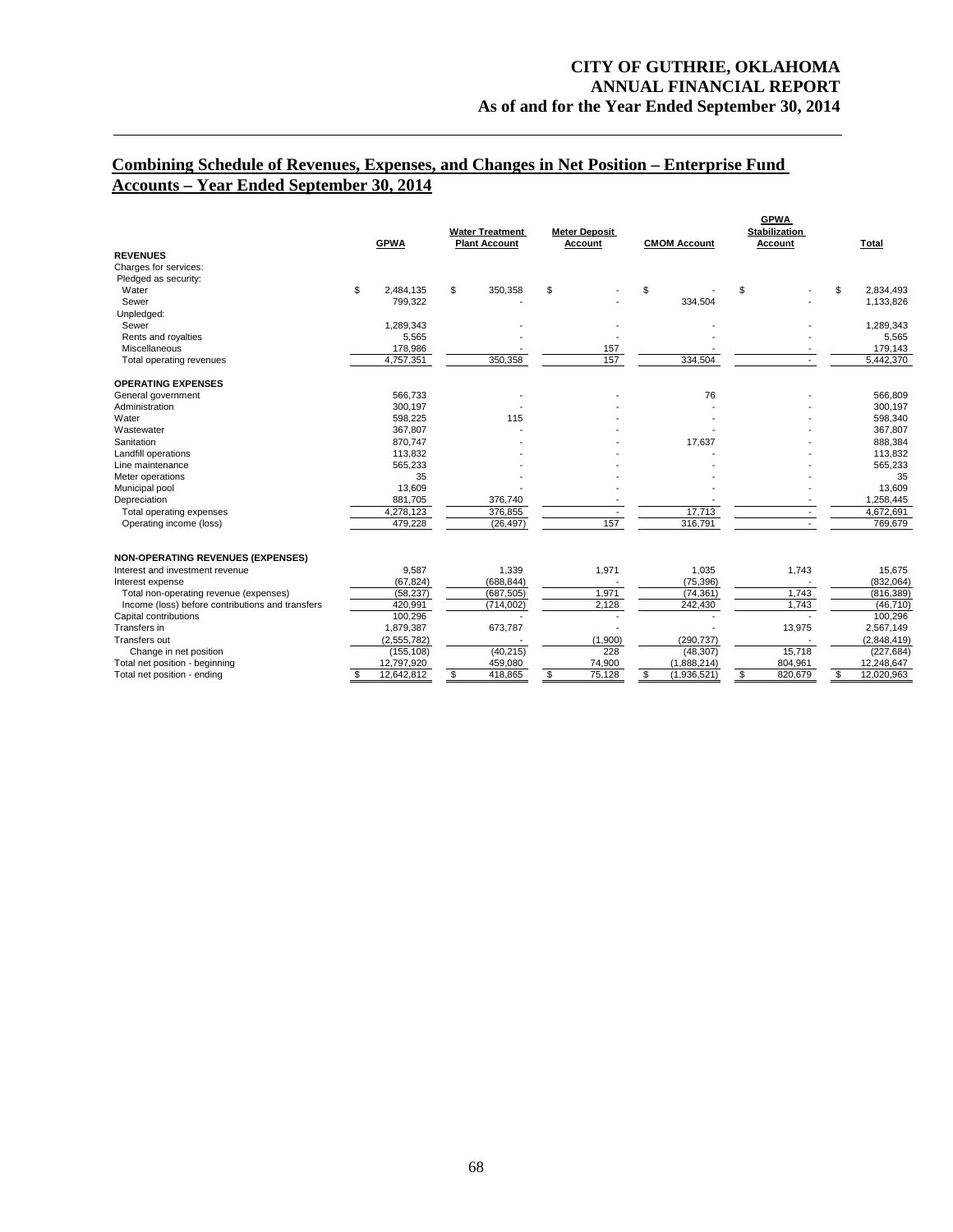## **SCHEDULE OF EXPENDITURES OF STATE AWARDS FOR THE FISCAL YEAR ENDED SEPTEMBER 30, 2014**

| <b>State Grantor/Pass Through Agency</b> |            |    | Award  |                 | Awards |  |
|------------------------------------------|------------|----|--------|-----------------|--------|--|
| <b>Grantor/Program Title</b>             | $G$ rant#  |    | Amount | <b>Expended</b> |        |  |
| <b>STATE AWARDS:</b>                     |            |    |        |                 |        |  |
| Oklahoma Aeronautics Commission:         |            |    |        |                 |        |  |
| Airport Improvement                      | $GOK-12-S$ | \$ | 54.144 | \$              | 29,625 |  |
| Oklahoma Humanities Council:             |            |    |        |                 |        |  |
| Library Grant                            | N/A        |    | 1,926  |                 | 1.926  |  |
| <b>TOTAL STATE AWARDS</b>                |            | S  | 56,070 | S               | 31,551 |  |

#### **Footnotes to Schedule of Expenditures of State Awards:**

 $\overline{a}$ 

1. The Schedule of Expenditures of State Awards is prepared on a modified accrual basis of accounting. The expenditures are recorded when the liability is incurred regardless of when the award proceeds are received.

2. The City has not been notified of any noncompliance with federal or state award requirements. Any liability for reimbursement which may arise as a result of these audits cannot be reasonably determined at this time, although it is believed the amount, if any, would not be material.